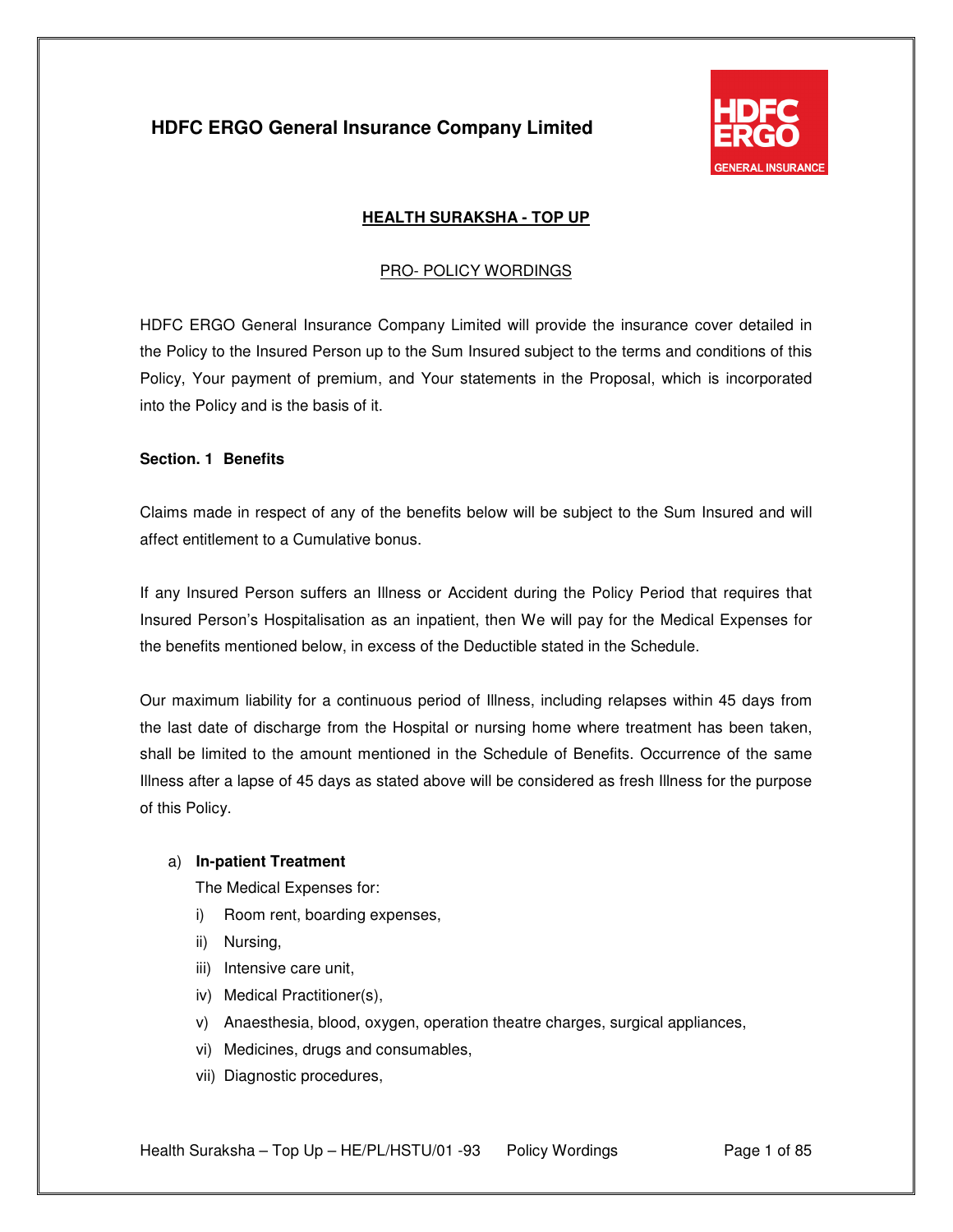

viii) The Cost of prosthetic and other devices or equipment if implanted internally during a Surgical Procedure.

### b) **Pre-Hospitalisation**

The Medical Expenses incurred in the 60 days immediately before the Insured Person was Hospitalised, provided that:

- i) Such Medical Expenses were in fact incurred for the same condition for which the Insured Person's subsequent Hospitalisation was required, and
- ii) We have accepted an inpatient Hospitalisation claim under Benefit 1a).

### c) **Post-hospitalisation**

The Medical Expenses incurred in the 90 days immediately after the Insured Person was discharged post Hospitalisation provided that:

- i) Such costs are incurred in respect of the same condition for which the Insured Person's earlier Hospitalisation was required, and
- ii) We have accepted an inpatient Hospitalisation claim under Benefit 1a).

### d) **Day Care Procedures**

The Medical Expenses for a day care procedure mentioned in the list of Day Care Procedures in this Policy where the procedure or surgery is taken by the Insured Person as an inpatient for less than 24 hours in a Hospital or standalone day care centre but not the outpatient department of a Hospital or standalone day care centre.

### e) **Domiciliary Treatment**

The Medical Expenses incurred by an Insured Person for medical treatment taken at his home which would otherwise have required Hospitalisation because, on the advice of the attending Medical Practitioner, the Insured Person could not be transferred to a Hospital or a Hospital bed was unavailable, and provided that:

i) The condition for which the medical treatment is required continues for at least 3 days, in which case We will pay the reasonable charge of any necessary medical treatment for the entire period, and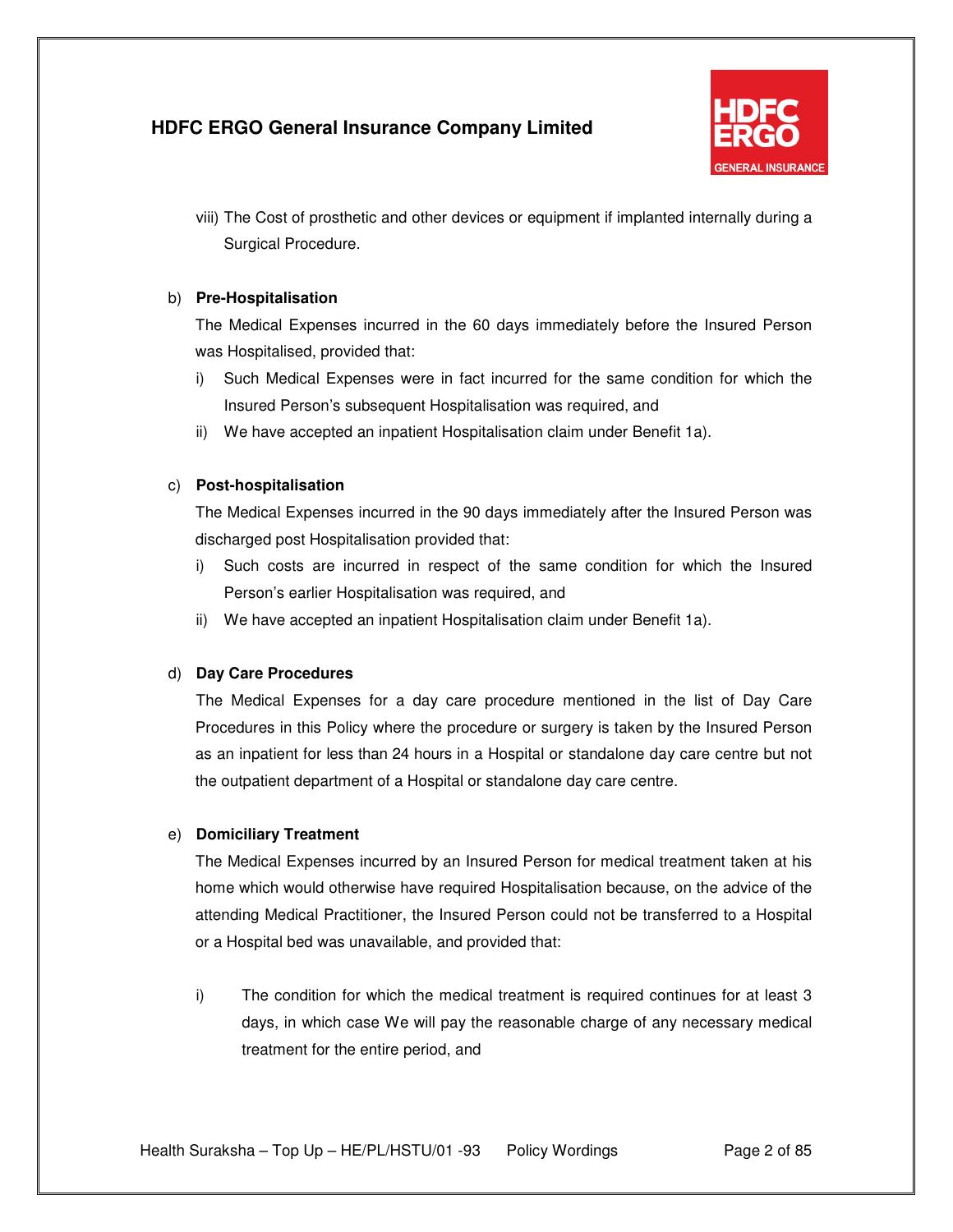

- ii) If We accept a claim under this Benefit We will not make any payment for Post-Hospitalisation expenses but We will pay Pre-Hospitalisation Expenses for up to 60 days in accordance with b) above, and
- iii) No payment will be made if the condition for which the Insured Person requires medical treatment is:
	- (1) Asthma, Bronchitis, Tonsillitis and Upper Respiratory Tract infection including Laryngitis and Pharyngitis, Cough and Cold, Influenza,
	- (2) Arthritis, Gout and Rheumatism,
	- (3) Chronic Nephritis and Nephritic Syndrome,
	- (4) Diarrhoea and all type of Dysenteries including Gastroenteritis,
	- (5) Diabetes Mellitus and Insupidus,
	- (6) Epilepsy,
	- (7) Hypertension,
	- (8) Psychiatric or Psychosomatic Disorders of all kinds,
	- (9) Pyrexia of unknown Origin.

### f) **Organ Donor**

The Medical Expenses for an organ donor's treatment for the harvesting of the organ donated, provided that:

- i) The organ donor is any person whose organ has been made available in accordance and compliance with The Transplantation of Human Organs Act, 1994 (amended) and
- ii) The organ donated is for the use of the Insured Person, and
- iii) We will not pay the donor's pre and post-Medical Expenses or any other medical treatment for the donor consequent on the harvesting, and
- iv) We have accepted an inpatient Hospitalisation claim under Benefit 1a).

### g) **Emergency Ambulance**

We will reimburse the expenses incurred on an ambulance offered by a healthcare or ambulance service provider used to transfer the Insured Person to the nearest Hospital with adequate Emergency facilities for the provision of health services following an Emergency, provided that:

i) Our maximum liability shall be restricted to the amount mentioned in the Schedule of Benefits, and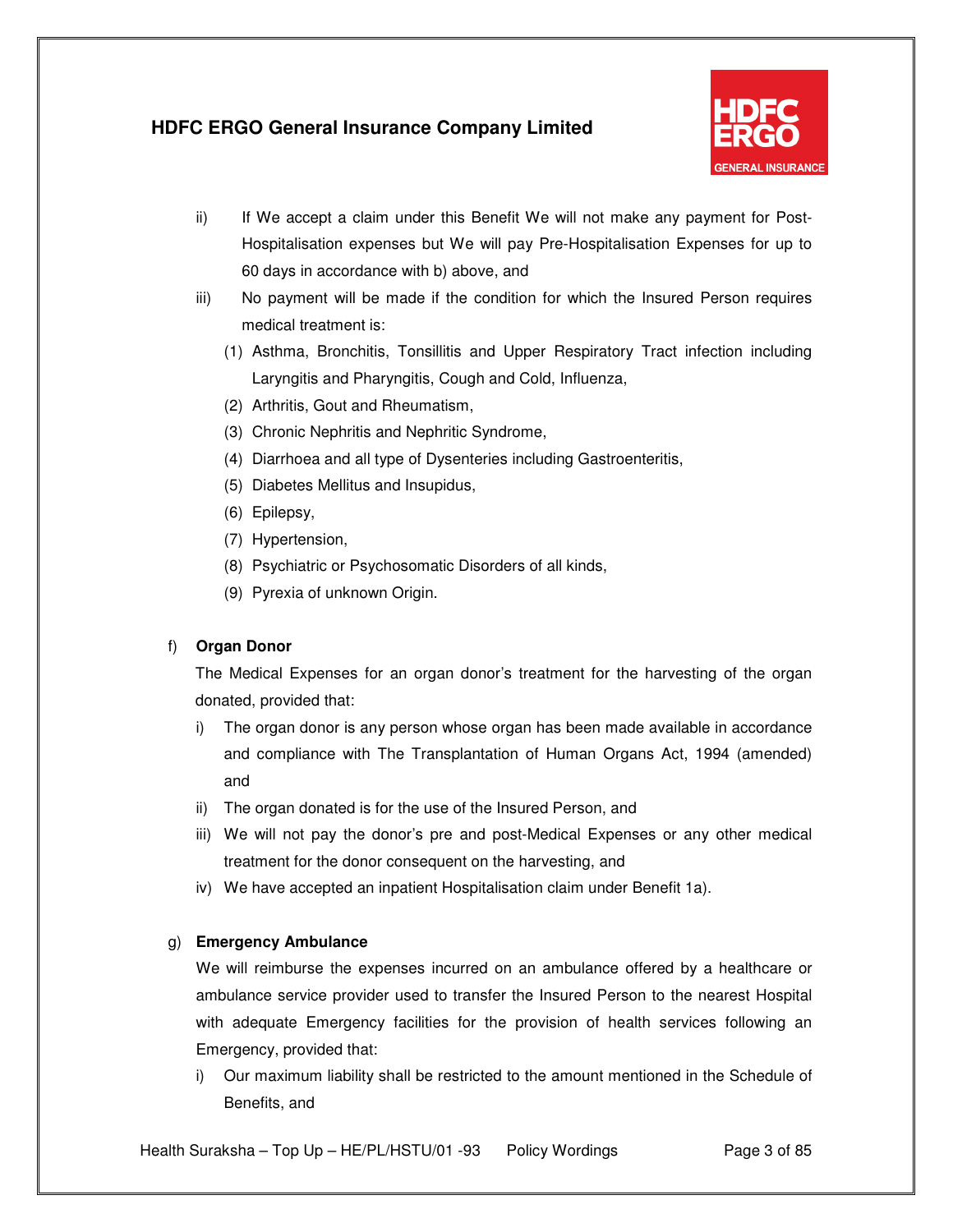

- ii) We have accepted an inpatient Hospitalisation claim under Benefit 1a).
- iii) The coverage includes the cost of the transportation of the Insured Person from a Hospital to the nearest Hospital which is prepared to admit the Insured Person and provide the necessary medical services if such medical services cannot satisfactorily be provided at a Hospital where the Insured Person is situated, provided that transportation has been prescribed by a Medical Practitioner and is medically necessary.

### **Section. 2 Renewal Incentives**

### **Cumulative Bonus**

- a) If no claim has been made under this Policy and the Policy is renewed with Us without any break, We will apply a cumulative bonus to the next Policy Year by automatically increasing the Sum Insured for the next Policy Year by 5% of the Sum Insured for this Policy Year. The maximum cumulative bonus shall not exceed 50% of the Sum Insured in any Policy Year.
- b) In relation to a Family Floater, the cumulative bonus so accrued will only be available only to insured persons in the claim free year who continue to be Insured Persons in the subsequent Policy Year.
- c) If a cumulative bonus has been applied and a claim is made, then in the subsequent Policy Year we will automatically decrease the cumulative bonus by 5% of the Sum Insured in that following Policy Year.

### **Section. 3 Exclusions**

#### **Deductible**

a) We are not liable for any payment unless the Medical Expenses exceed the Deductible. Deductible shall be applicable for each and every Hospitalisation except claims made for Any One Illness.

#### **Waiting Periods**

b) We are not liable for any treatment which begins during waiting periods except if any Insured Person suffers an Accident.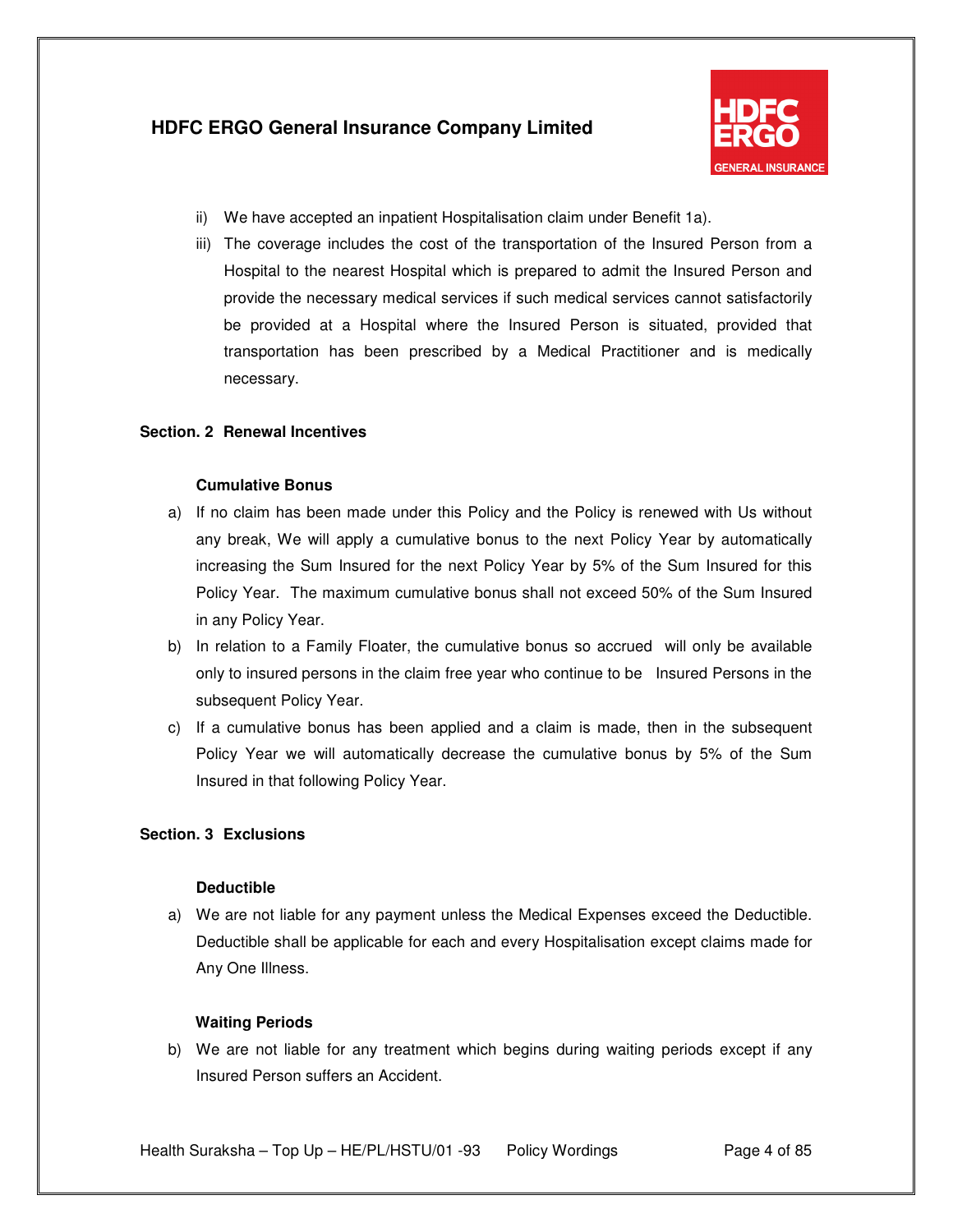

### **30 days Waiting Period**

- c) A waiting period of 30 days will apply to all claims unless**:**
	- i) The Insured Person has been insured under an Health Suraksha Top up Pro Policy continuously and without any break in the previous Policy Year, or
	- ii) If the Insured person renews with Us and increases the Sum Insured (other than as a result of the application of Benefit 2a) or changes his Deductible, then this exclusion shall only apply in relation to the amount by which the Sum Insured has been increased or Deductible has been changed.

#### **Specific Waiting Periods**

- d) The Illnesses and treatments listed below will be covered subject to a waiting period of 2 years as long as in the third Policy Year the Insured Person has been insured under an Health Suraksha – Top up Pro Policy continuously and without any break:
	- i) **Illnesses**: arthritis if non infective; calculus diseases of gall bladder and urogenital system; cataract; fissure/fistula in anus, hemorrhoids, pilonidal sinus, gastric and duodenal ulcers; gout and rheumatism; internal tumors, cysts, nodules, polyps including breast lumps (each of any kind unless malignant); osteoarthritis and osteoporosis if Age related; polycystic ovarian diseases; sinusitis and related disorders and skin tumors unless malignant.
	- ii) **Treatments:** benign ear, nose and throat (ENT) disorders and surgeries (including but not limited to adenoidectomy, mastoidectomy, tonsillectomy and tympanoplasty); dilatation and curettage (D&C); hysterectomy for menorrhagia or fibromyoma or prolapse of uterus unless necessitated by malignancy; joint replacement; myomectomy for fibroids; surgery of gallbladder and bile duct unless necessitated by malignancy; surgery of genito urinary system unless necessitated by malignancy; surgery of benign prostatic hypertrophy; surgery of hernia; surgery of hydrocele; surgery for prolapsed inter vertebral disk; surgery of varicose veins and varicose ulcers; surgery on tonsils and sinuses; surgery for nasal septum deviation.
	- iii) If the Insured Person renews with Us and increases the Sum Insured (other than as a result of the application of Benefit 2a) or changes his Deductible, then this exclusion shall only apply in relation to the amount by which the Sum Insured has been increased or Deductible has been changed.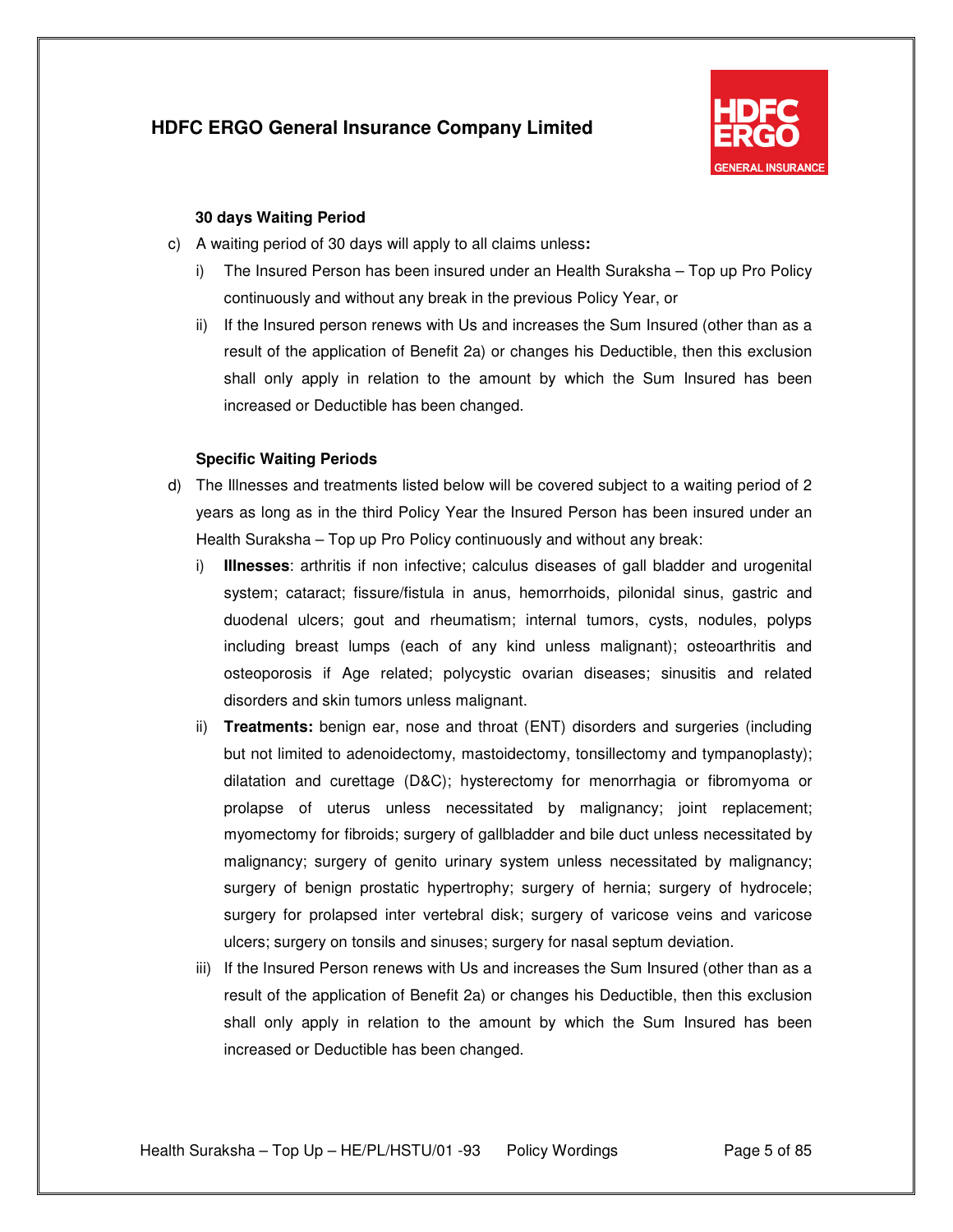

- e) Pre-existing Conditions will not be covered until 48 months of continuous coverage have elapsed, since inception of the first Health Suraksha – Top up Pro Policy with Us.
	- i) If the Insured Person renews with Us and increases the Sum Insured (other than as a result of the application of Benefit 2a) or changes his Deductible, then this exclusion shall only apply in relation to the amount by which the Sum Insured has been increased or Deductible has been changed.
- f) We will not make any payment for any claim in respect of any Insured Person directly or indirectly for, caused by, arising from or in any way attributable to any of the following unless expressly stated to the contrary in this Policy:
	- i) War or any act of war, invasion, act of foreign enemy, war like operations (whether war be declared or not or caused during service in the armed forces of any country), civil war, public defence, rebellion, revolution, insurrection, military or usurped acts, nuclear weapons/materials, chemical and biological weapons, radiation of any kind.
	- ii) Any Insured Person committing or attempting to commit a breach of law with criminal intent, or intentional self injury or attempted suicide while sane or insane.
	- iii) Any Insured Person's participation or involvement in naval, military or air force operation, racing, diving, aviation, scuba diving, parachuting, hang-gliding, rock or mountain climbing.
	- iv) The abuse or the consequences of the abuse of intoxicants or hallucinogenic substances such as intoxicating drugs and alcohol, including smoking cessation programs and the treatment of nicotine addiction or any other substance abuse treatment or services, or supplies.
	- v) Treatment of Obesity and any weight control program.
	- vi) Psychiatric, mental disorders (including mental health treatments); Parkinson and Alzheimer's disease; general debility or exhaustion ("run-down condition"); congenital internal or external diseases, defects or anomalies; genetic disorders; stem cell implantation or surgery; or growth hormone therapy; sleep-apnoea.
	- vii) Venereal disease, sexually transmitted disease or Illness; "AIDS" (Acquired Immune Deficiency Syndrome) and/or infection with HIV (Human immunodeficiency virus) including but not limited to conditions related to or arising out of HIV/AIDS such as ARC (AIDS related complex), Lymphomas in brain, Kaposi's sarcoma, tuberculosis.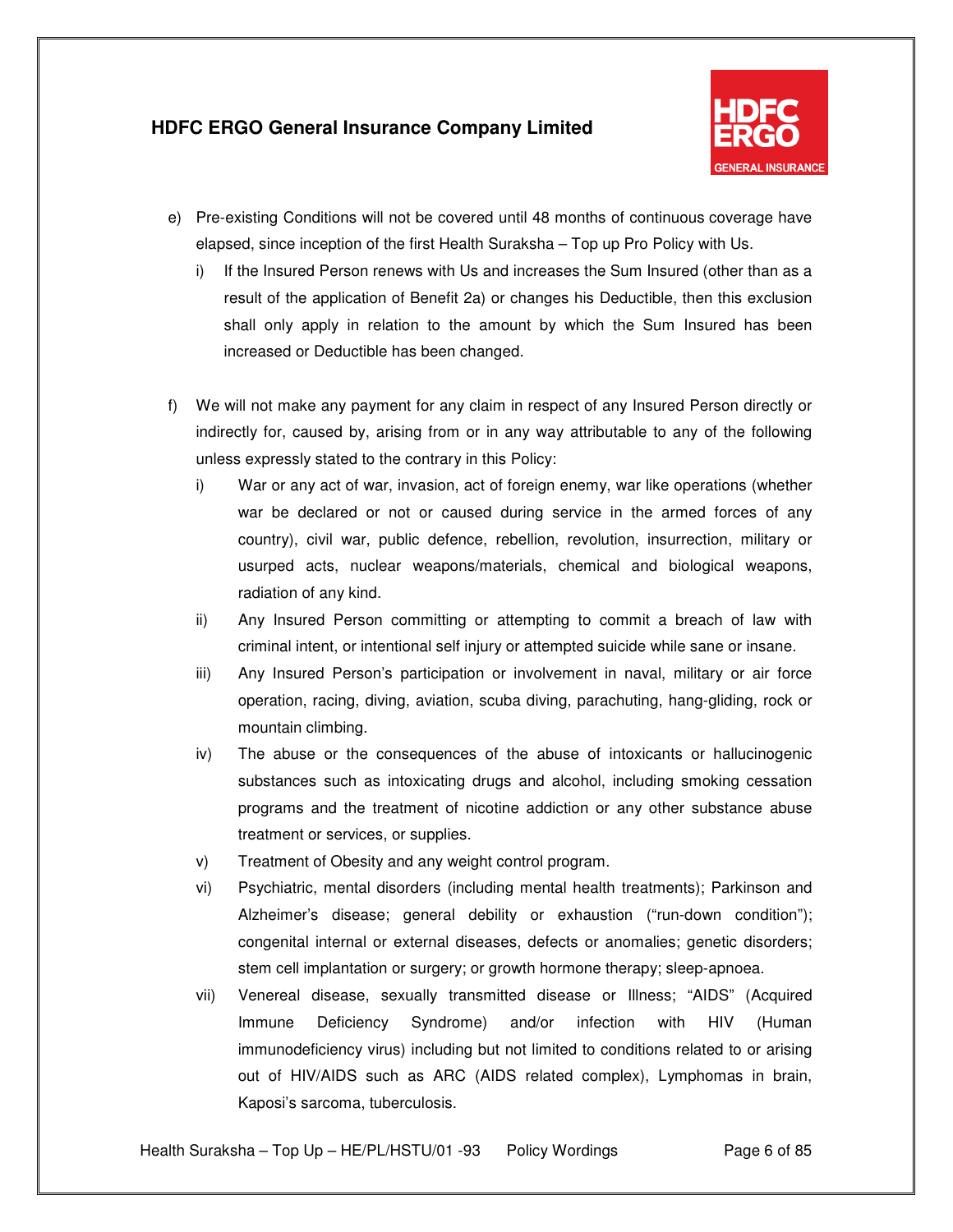

- viii) Pregnancy (including voluntary termination), miscarriage (except as a result of an Accident or Illness), maternity or birth (including caesarean section) except in the case of ectopic pregnancy in relation to 1)a) only.
- ix) Sterility, treatment whether to effect or to treat infertility; any fertility, sub-fertility or assisted conception procedure; surrogate or vicarious pregnancy; birth control, contraceptive supplies or services including complications arising due to supplying services.
- x) Dental treatment and surgery of any kind, unless requiring Hospitalisation.
- xi) Expenses for donor screening, or, save as and to the extent provided for in 1)f), the treatment of the donor (including surgery to remove organs from a donor in the case of transplant surgery).
- xii) Treatment and supplies for analysis and adjustments of spinal subluxation; diagnosis and treatment by manipulation of the skeletal structure; muscle stimulation by any means except for treatment of fractures other than hairline fractures and dislocations of the mandible and extremities.
- xiii) Treatment of nasal concha resection; circumcisions (unless necessitated by Illness or injury and forming part of treatment); laser treatment for correction of eye due to refractive error; aesthetic or change-of-life treatments of any description such as sex transformation operations, treatments to do or undo changes in appearance or carried out in childhood or at any other times driven by cultural habits, fashion or the like or any procedures which improve physical appearance.
- xiv) Plastic surgery or cosmetic surgery unless necessary as a part of medically necessary treatment certified by the attending Medical Practitioner for reconstruction following an Accident, Cancer or Burns.
- xv) Experimental, investigational or unproven treatment, devices and pharmacological regimens.
- xvi) Measures primarily for diagnostic, X-ray or laboratory examinations or other diagnostic studies which are not consistent with or incidental to the diagnosis and treatment of the positive existence or presence of any Illness for which confinement is required at a Hospital.
- xvii) Convalescence, cure, rest cure, sanatorium treatment, rehabilitation measures, private duty nursing, respite care, long-term nursing care or custodial care.
- xviii) Any non allopathic treatment.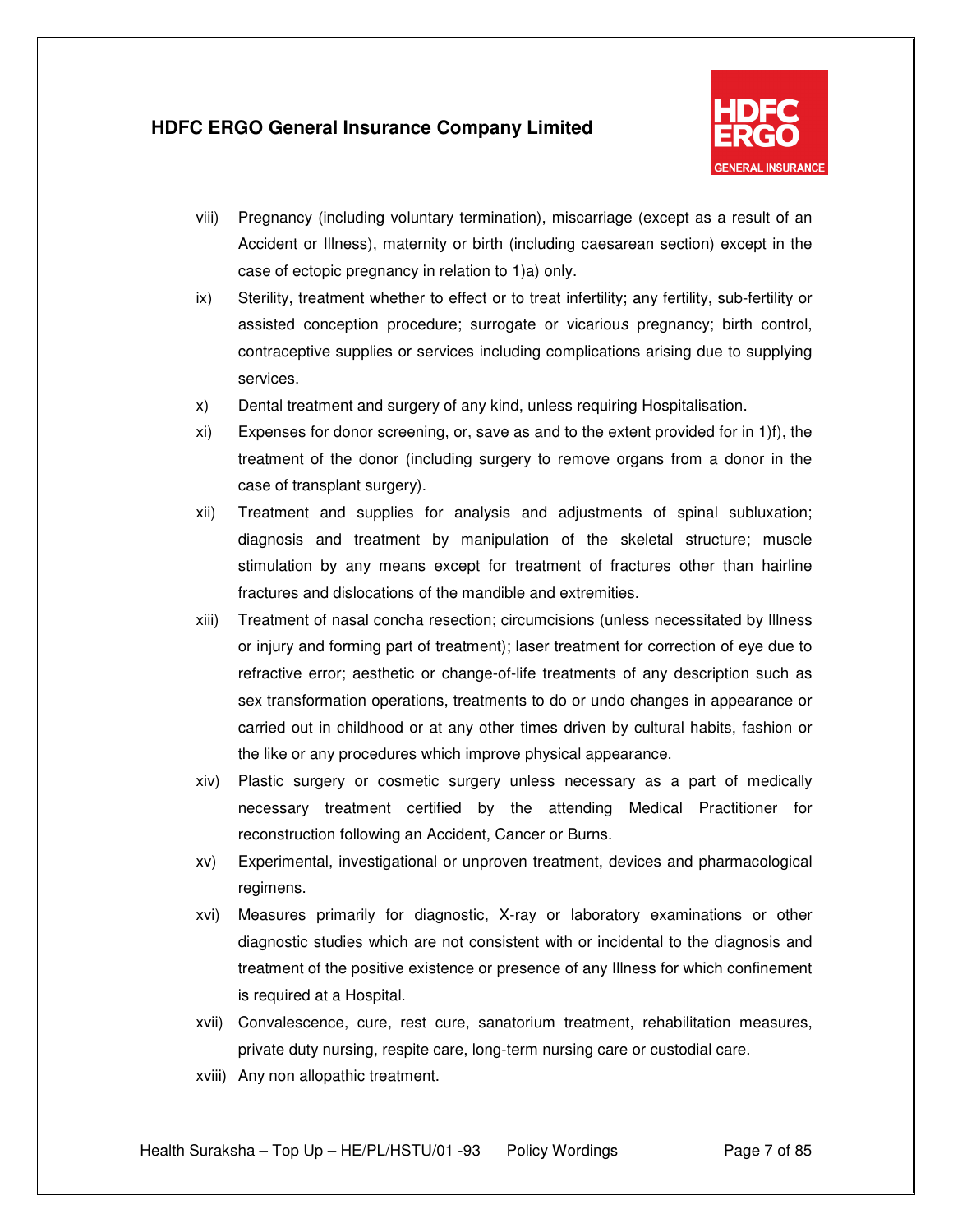

- xix) All preventive care, vaccination including inoculation and immunisations (except in case of post- bite treatment); any physical, psychiatric or psychological examinations or testing; enteral feedings (infusion formulae via a tube into the upper gastrointestinal tract) and other nutritional and electrolyte supplements, unless certified to be required by the attending Medical Practitioner as a direct consequence of an otherwise covered claim.
- xx) Charges related to a Hospital stay not expressly mentioned as being covered, including but not limited to charges for admission, surcharge, discharge, administration, registration, documentation and filing.
- xxi) Items of personal comfort and convenience including but not limited to television (wherever specifically charged for), charges for access to telephone and telephone calls, internet, foodstuffs (except patient's diet), cosmetics, hygiene articles, body care products and bath additive, barber or beauty service, guest service as well as similar incidental services and supplies, and vitamins and tonics unless vitamins and tonics are certified to be required by the attending Medical Practitioner as a direct consequence of an otherwise covered claim.
- xxii) Treatment rendered by a Medical Practitioner which is outside his discipline or the discipline for which he is licensed; treatments rendered by a Medical Practitioner who shares the same residence as an Insured Person or who is a member of an Insured Person's family, however proven material costs are eligible for reimbursement in accordance with the applicable cover.
- xxiii) The costs of any procedure or treatment by any person or institution that We have told You (in writing) is not to be used at the time of renewal or at any specific time during the policy period.
- xxiv) The provision or fitting of hearing aids, spectacles or contact lenses including optometric therapy, any treatment and associated expenses for alopecia, baldness, wigs, or toupees, medical supplies including elastic stockings, diabetic test strips, nebulizer, and similar products.
- xxv) Any treatment or part of a treatment that is not of a Reasonable Charge, or not medically necessary; drugs or treatments which are not supported by a prescription including medicines / treatment taken beyond the prescribed limit.
- xxvi) Artificial limbs, crutches or any other external appliance and/or device used for diagnosis or treatment (except when used intra-operatively).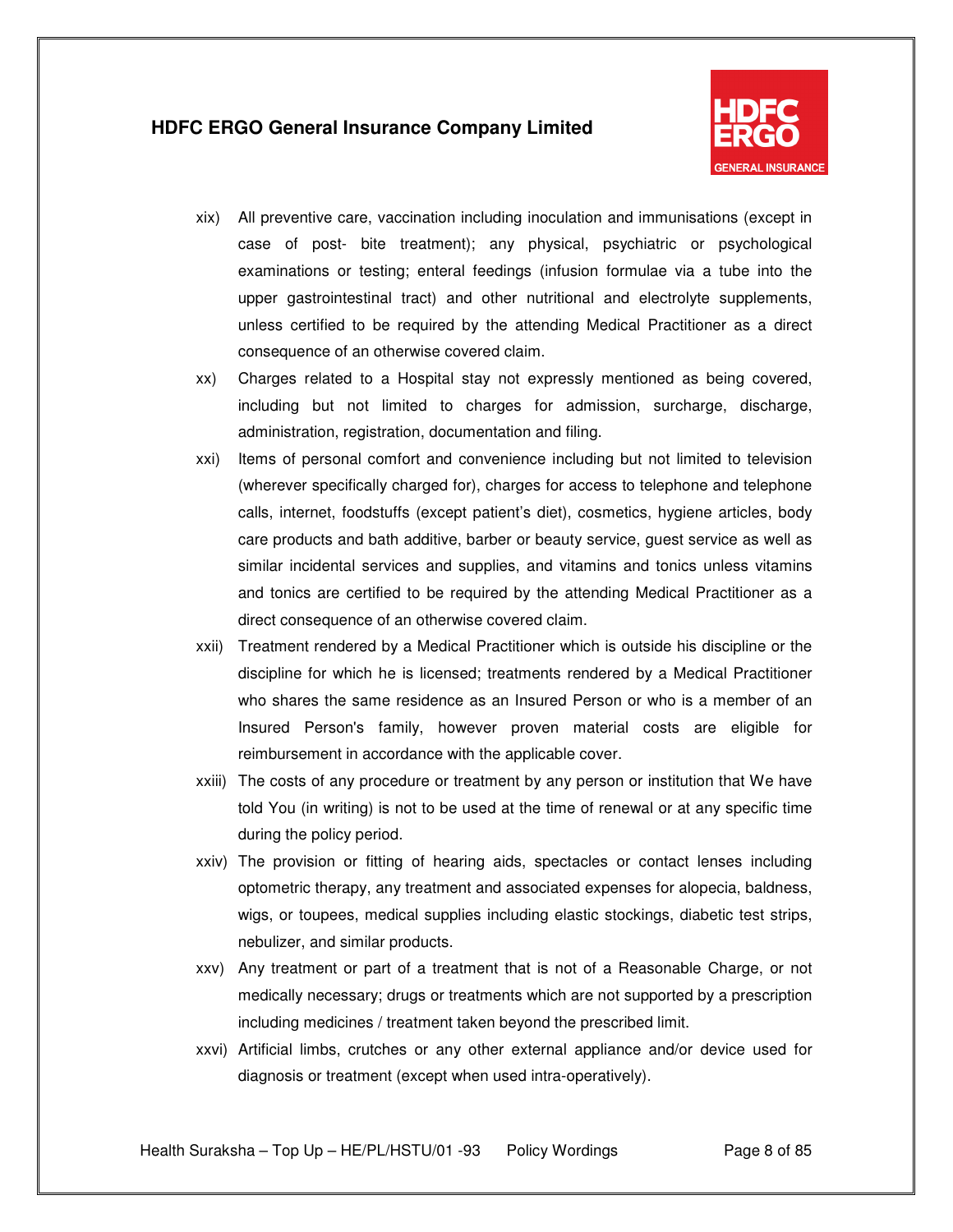

xxvii) Any exclusion mentioned in the Schedule or the breach of any specific condition mentioned in the Schedule.

#### **g) Reduction in waiting periods**

- 1) If the Proposed Insured is presently covered and has been continuously covered without any lapses under:
	- a) any health insurance plan with an Indian non life insurer as per guidelines on portability issued by the insurance regulator, OR
	- b) any other similar health insurance plan from Us,

Then:

- a) The waiting periods specified in **Section 3 point c, d, and e** of the Policy stand deleted; AND:
- b) The waiting periods specified in the **Section 3 point c, d, and e** shall be reduced by the number of continuous preceding years of coverage of the Insured Person under the previous health insurance policy ; AND
- c) If the proposed Sum Insured for a proposed Insured Person is more than the Sum Insured applicable under the previous health insurance policy, then the reduced waiting period shall only apply to the extent of the Sum Insured and any other accrued sum insured under the previous health insurance policy.
- 2) The reduction in the waiting period specified above shall be applied subject to the following:
	- a) We will only apply the reduction of the waiting period if We have received the database and claim history from the previous Indian insurance company (if applicable)
	- b) We are under no obligation to insure all Insured Persons or to insure all Insured Persons on the proposed terms, or on the same terms as the previous health insurance policy even if You have submitted to Us all documentation and information
	- c) We will retain the right to underwrite the proposal as per Our underwriting guidelines.

We shall consider only completed years of coverage for waiver of waiting periods. Policy Extensions if any sought during or for the purpose of porting insurance policy shall not be considered for waiting period waiver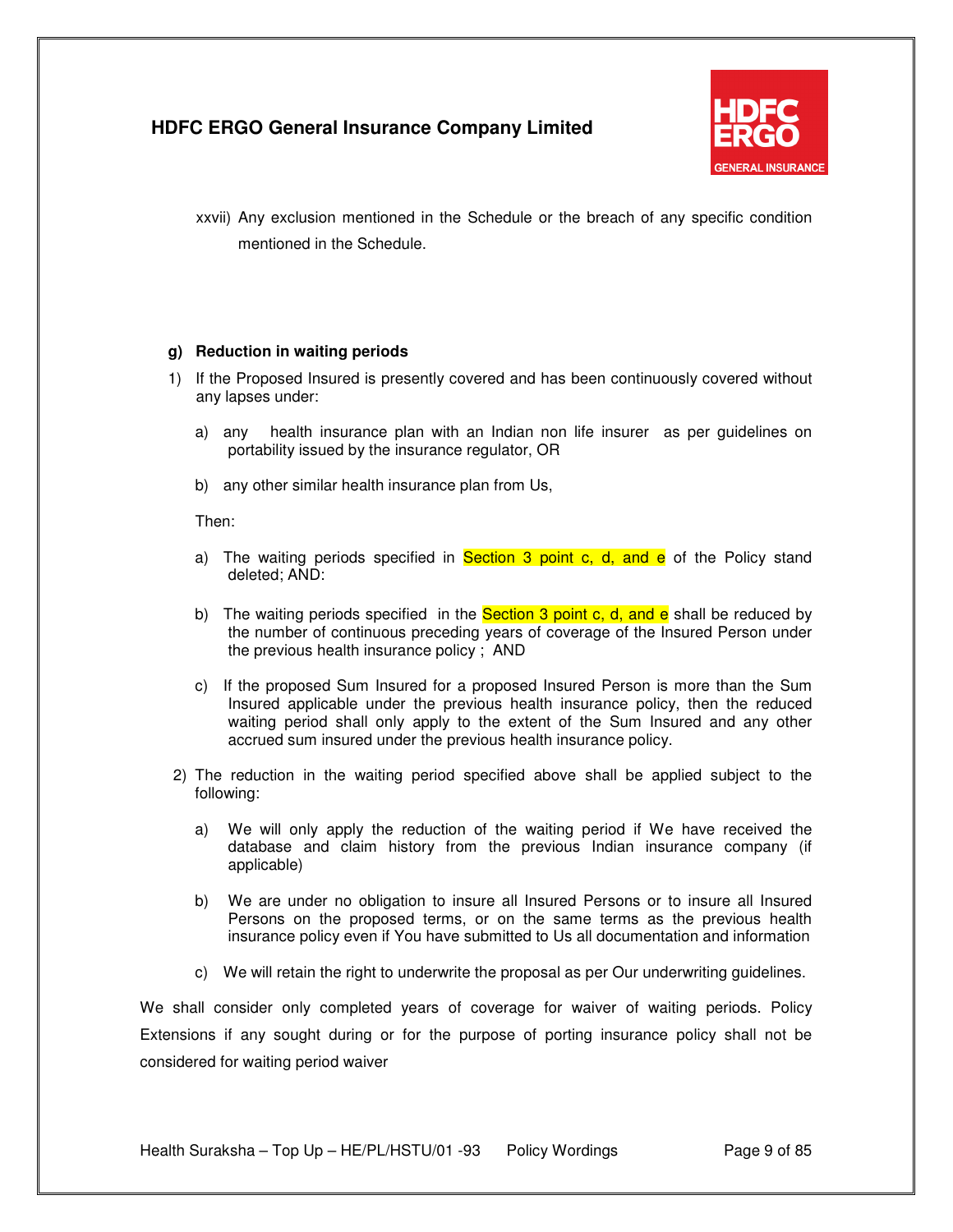

### **Section. 4 General Conditions**

#### **Condition precedent**

a) The fulfilment of the terms and conditions of this Policy (including the payment of premium by the due dates mentioned in the Schedule) insofar as they relate to anything to be done or complied with by You or any Insured Person shall be conditions precedent to Our liability.

#### b) **Insured Person**

Only those persons named as an Insured Person in the Schedule shall be covered under this Policy. Any person may be added during the Policy Period after his application has been accepted by Us, additional premium has been paid and We have issued an endorsement confirming the addition of such person as an Insured Person.

We may apply a risk loading on the premium payable (based upon the declarations made in the proposal form and the health status of the persons proposed for insurance). The maximum risk loading applicable for an individual shall not exceed above 100% per diagnosis / medical condition and an overall risk loading of max.150% per person. These loadings are applied from Commencement Date of the Policy including subsequent renewal(s) with Us.

#### c) **Loadings**

We may apply a risk loading on the premium payable (based upon the declarations made in the proposal form and the health status of the persons proposed for insurance). The maximum risk loading applicable for an individual shall not exceed above 100% per diagnosis / medical condition and an overall risk loading of max. 150% per person. These loadings are applied from Commencement Date of the Policy including subsequent renewal(s) with Us or on the receipt of the request of increase in Sum Insured (for the increased Sum Insured).

We will inform You about the applicable risk loading through a counter offer letter. You need to revert to Us with consent and additional premium (if any), within 15 days of the issuance of such counter offer letter. In case, you neither accept the counter offer nor revert to Us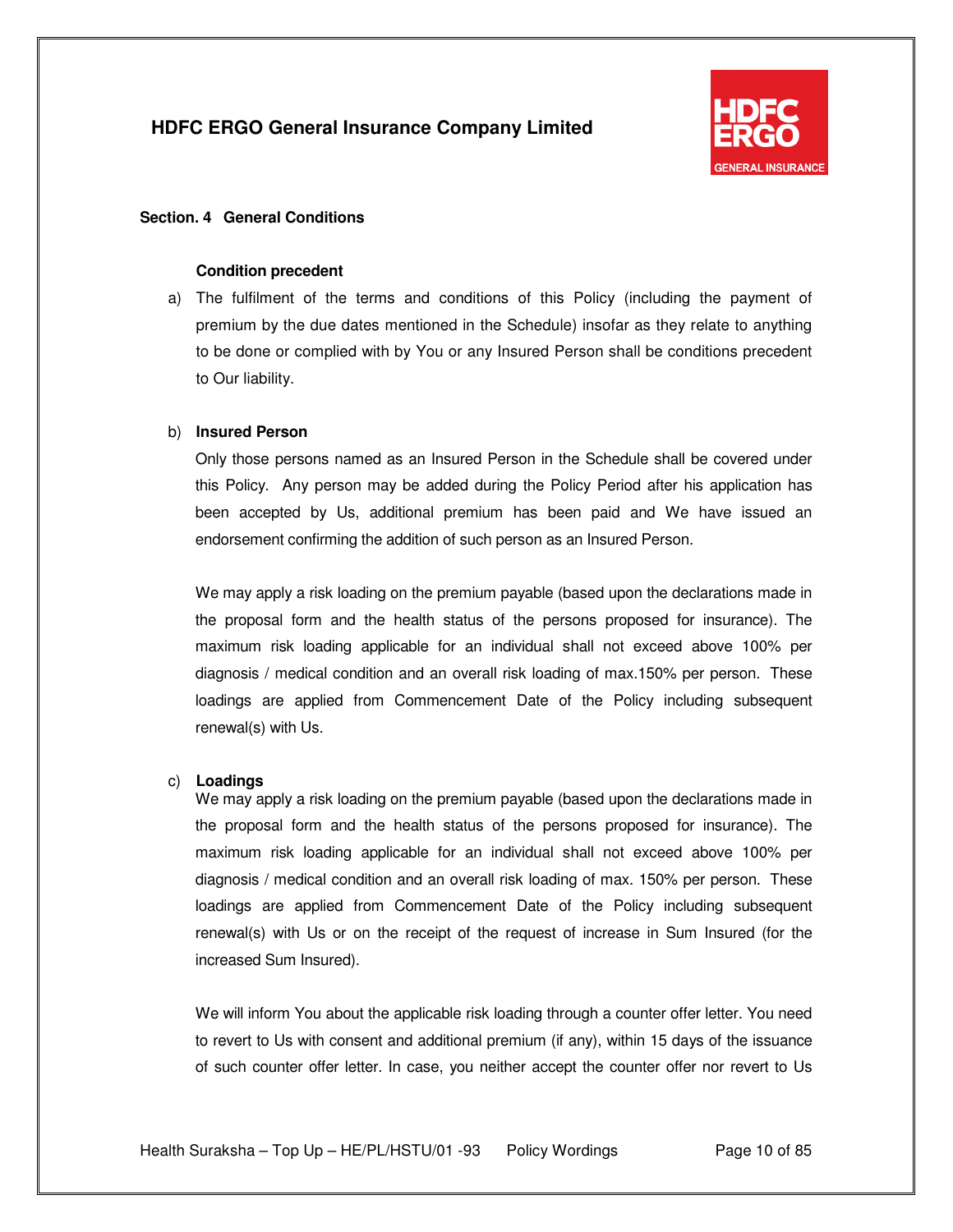

within 15 days, We shall cancel Your application and refund the premium paid within next 7 days.

Please note that We will issue Policy only after getting Your consent.

### d) **Notification of Claim**

|    | <b>Treatment, Consultation or Procedure:</b>  | We or Our TPA must be informed:                    |
|----|-----------------------------------------------|----------------------------------------------------|
|    |                                               |                                                    |
| 1) | If any treatment for which a claim may be     | Immediately and in any event at least 48           |
|    | made is to be taken and that treatment        | Insured<br>prior<br>the<br>Person's<br>hours<br>to |
|    | requires Hospitalization:                     | admission.                                         |
|    |                                               |                                                    |
| 2) | If any treatment for which a claim may be     | Within 24 hours of the Insured Person's            |
|    | made is to be taken and that treatment        | admission to Hospital.                             |
|    | requires Hospitalization in an Emergency:     |                                                    |
| 3) | For all benefits which are contingent on      | Within 15 days of the Insured Person's             |
|    | Our prior acceptance of a claim under         | discharge post hospitalization.                    |
|    | Section 1)a):                                 |                                                    |
| 4) | consultation<br>lf<br>treatment,<br>any<br>or | Within 15 days of completion of such               |
|    | procedure for which a claim may be made       | treatment, consultation or procedure.              |
|    | is required in an Emergency:                  |                                                    |
| 5) | In all other cases:                           | Of any event or occurrence that may give           |
|    |                                               | rise to a claim under this Policy at least 7       |
|    |                                               | days prior to any consequent treatment,            |
|    |                                               | consultation or procedure and We or Our            |
|    |                                               | TPA must pre-authorize such treatment,             |
|    |                                               | consultation or procedure.                         |

Note: In the case of a covered Hospitalization, the costs of which were not initially estimated to exceed the Deductible but were subsequently found likely to exceed the Deductible, the intimation should be submitted along with a copy of intimation made to the other insurer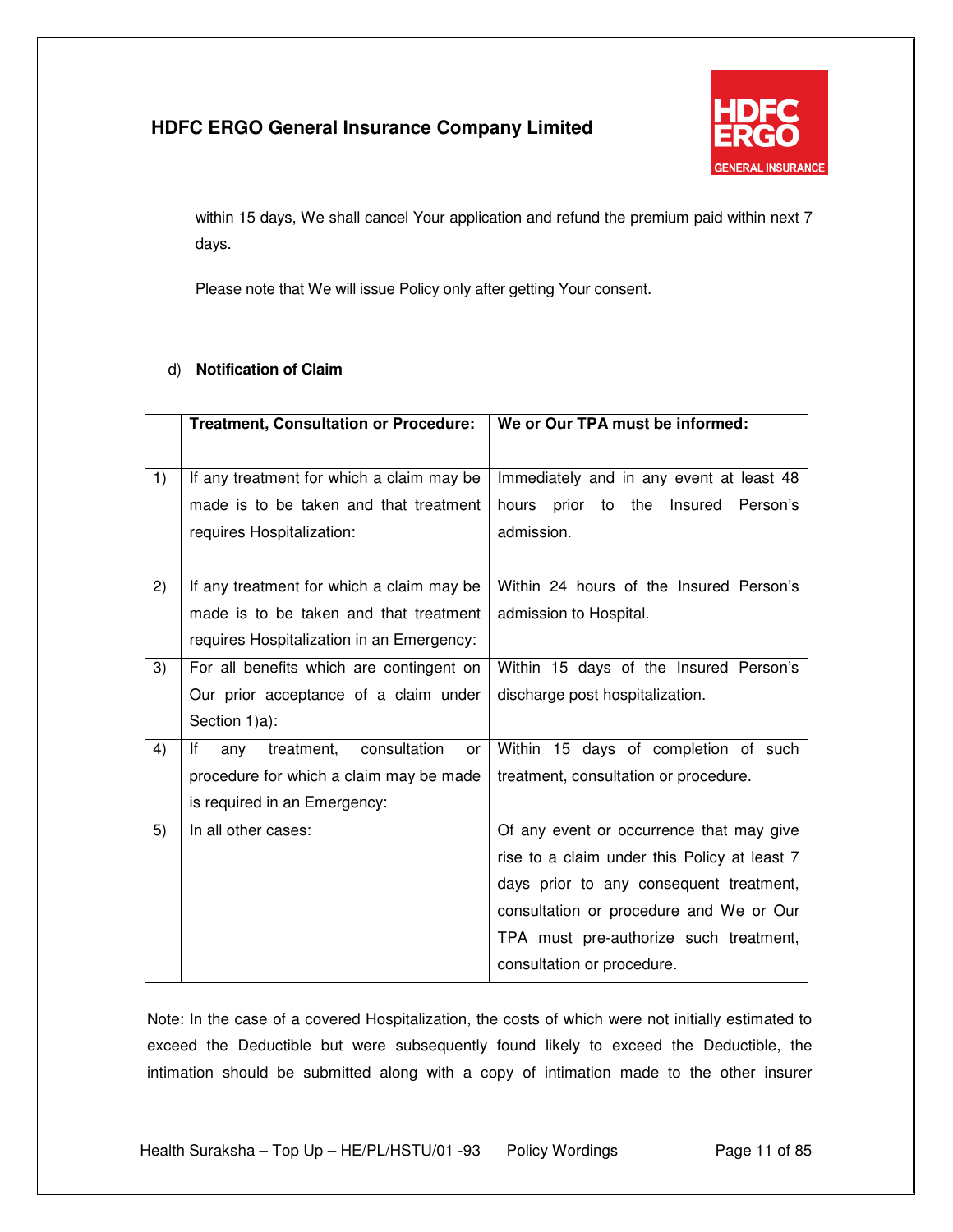

/Reimbursement Provider immediately but not later than 15 days on knowing that the Deductible is likely to be exceeded.

|                 | Treatment,               | Treatment,          | <b>Cashless Service is</b> | We must be given      |
|-----------------|--------------------------|---------------------|----------------------------|-----------------------|
|                 | <b>Consultation or</b>   | <b>Consultation</b> | Available:                 | notice that the       |
|                 | Procedure:               | or                  |                            | <b>Insured Person</b> |
|                 |                          | <b>Procedure</b>    |                            | wishes to take        |
|                 |                          | Taken at:           |                            | advantage of the      |
|                 |                          |                     |                            | cashless service      |
|                 |                          |                     |                            | accompanied by        |
|                 |                          |                     |                            | full particulars:     |
| $\overline{1}$  | If any planned           | <b>Network</b>      | We will provide            | At least 48 hours     |
|                 | treatment, consultation  | Hospital            | cashless service by        | before the planned    |
|                 | or procedure for which a |                     | making payment to          | treatment or          |
|                 | claim may be made        |                     | the extent of Our          | Hospitalization       |
|                 |                          |                     | liability directly to the  |                       |
|                 |                          |                     | Network Hospital.          |                       |
| $\overline{2)}$ | If any treatment,        | <b>Network</b>      | We will provide            | Within 24 hours       |
|                 | consultation or          | Hospital            | cashless service by        | after the treatment   |
|                 | procedure for which a    |                     | making payment to          | or Hospitalization    |
|                 | claim may be made is to  |                     | the extent of Our          |                       |
|                 | be taken in an           |                     | liability directly to the  |                       |
|                 | Emergency:               |                     | Network Hospital.          |                       |
|                 |                          |                     |                            |                       |

### e) **Cashless service:**

### **Supporting Documentation & Examination**

f) The Insured Person or someone claiming on Your behalf shall provide Us with any documentation, medical records and information We or Our TPA may request to establish the circumstances of the claim, its quantum or Our liability for the claim within 15 days of

Health Suraksha - Top Up - HE/PL/HSTU/01 -93 Policy Wordings Page 12 of 85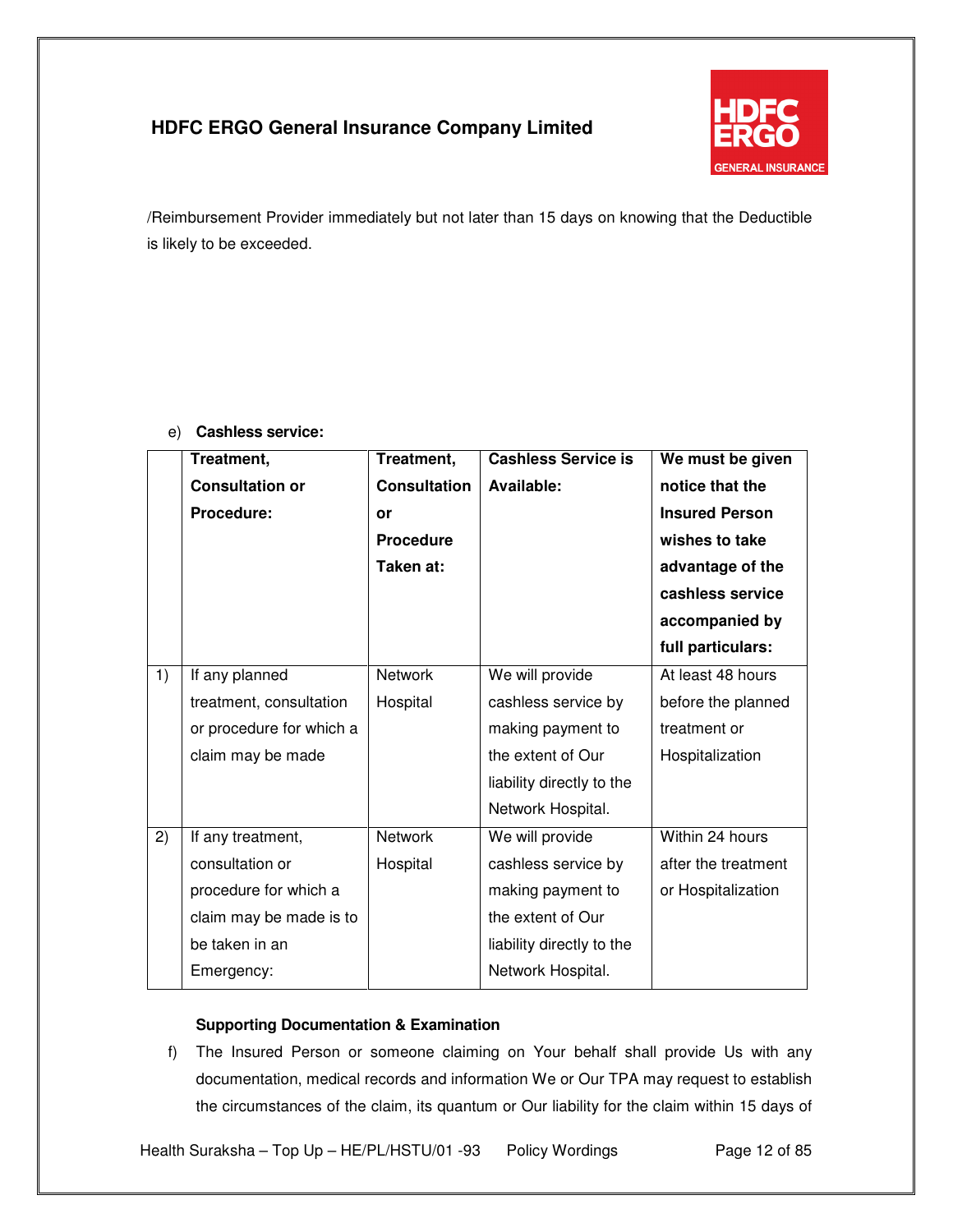

the earlier of Our request or the Insured Person's discharge from Hospitalisation or completion of treatment. Such documentation will include but is not limited to the following:

- i) Our claim form, duly completed and signed for on behalf of the Insured Person.
- ii) Original Bills (including but not limited to pharmacy purchase bill, consultation bill, diagnostic bill) and any attachments thereto like receipts or prescriptions in support of any amount claimed which will then become Our property. All hospitalisation expenses incurred in the Hospital must comprise within the Bill from Hospital. Any expenses incurred during Hospitalisation but not part of final bill will not be admissible.
- iii) All reports, including but not limited to all medical reports, case histories, investigation reports, treatment papers, discharge summaries.
- iv) A precise diagnosis of the treatment for which a claim is made.
- v) A detailed list of the individual medical services and treatments provided and a unit price for each.
- vi) Prescriptions that name the Insured Person and in the case of drugs: the drugs prescribed, their price and a receipt for payment. Prescriptions must be submitted with the corresponding Doctor's invoice.

Note: When original bills, receipts, prescriptions, reports and other documents are submitted to the other insurer or to the reimbursement provider, verified photocopies attested by such other organisation/provider have to be submitted.

- g) The Insured Person additionally hereby consents to:
	- i) The disclosure to Us of documentation, medical records and information that may be held by medical professionals and other insurers.
	- ii) Being examined by any Medical Practitioner We authorise for this purpose when and so often as We may reasonably require at Our cost.

### h) **Claims Payment**

We shall be under no obligation to make any payment under this Policy unless We have received all premium payments in full in time and all payments have been realised and We have been provided with the documentation and information We or Our TPA has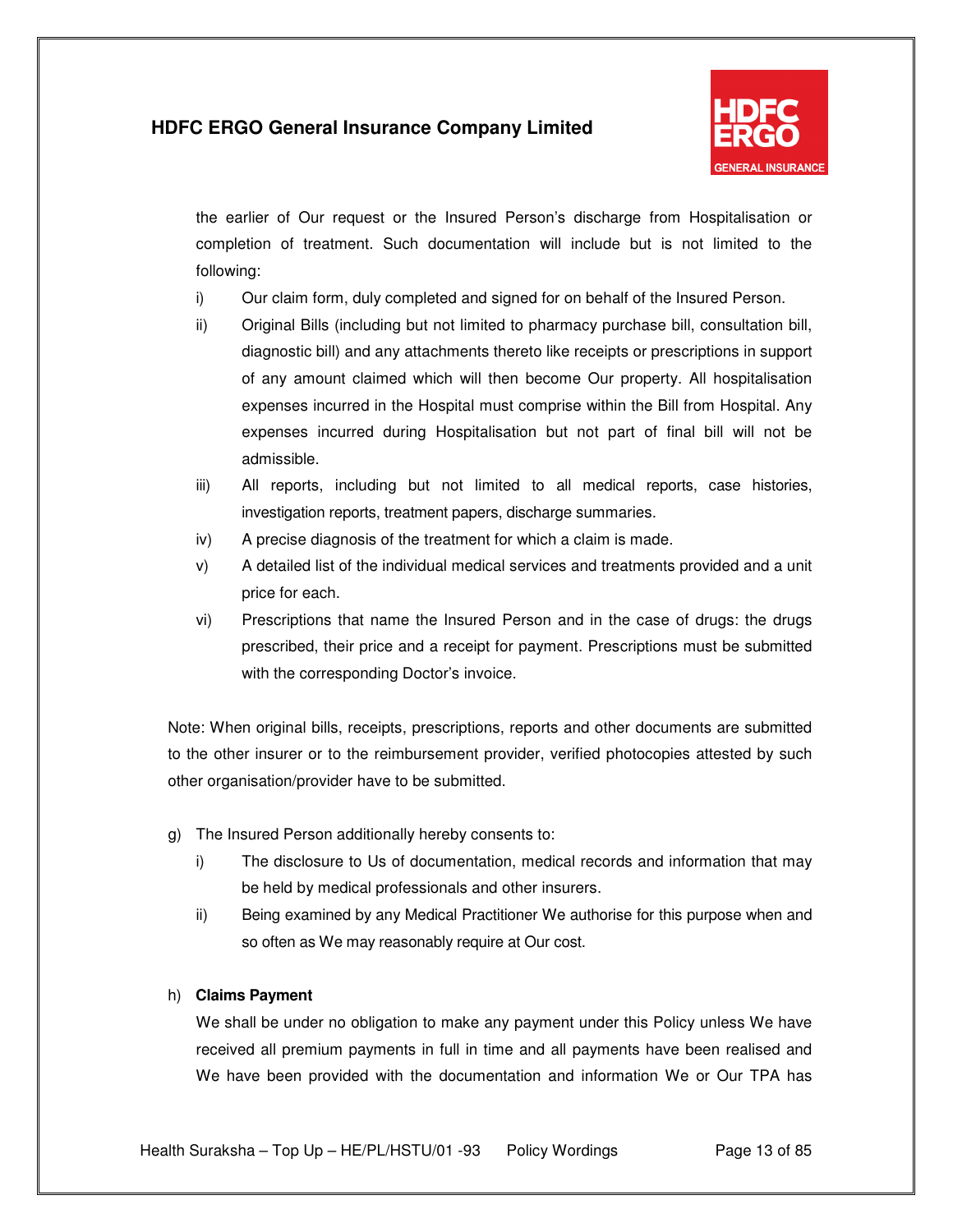

requested to establish the circumstances of the claim, its quantum or Our liability for it, and unless the Insured Person has complied with his obligations under this Policy.

- i) Our liability to make payment under this policy will only begin when the Deductible as mentioned in Schedule is exceeded. We will pay to the Insured Person, Medical Expenses over and above Deductible but not exceeding the Sum Insured for the Policy Period.
- j) We will only make payment to or at Your direction. If an Insured Person submits the requisite claim documents and information along with a declaration in a format acceptable to Us of having incurred the expenses, this person will be deemed to be authorised by You to receive the concerned payment. In the event of the death of You or an Insured Person, We will make payment to the Nominee (as named in the Schedule).
- k) Cashless service: If any treatment, consultation or procedure for which a claim may be made is to be taken at a Network Hospital, then We will provide a cashless service by making payment to the extent of Our liability direct to the Network Hospital as long as We are given notice that the Insured Person wishes to take advantage of a cashless service accompanied by full particulars at least 48 hours before any planned treatment or Hospitalisation or within 24 hours after the treatment or Hospitalisation in the case of an Emergency.
- l) This Policy only covers medical treatment taken within India, and payments under this Policy shall only be made in Indian Rupees within India.
- m) We are not obliged to make payment for any claim or that part of any claim that could have been avoided or reduced if the Insured Person had taken reasonable care, or that is brought about or contributed to by the Insured Person failing to follow the directions, advice or guidance provided by a Medical Practitioner.
- n) In case of any other concurrent health insurance policy, the amount paid by the other insurer for emergency ambulance would be deducted from the amount claimed under Section 1 g) Emergency Ambulance of Health Suraksha – Top up Pro Policy, subject to the actual or Rs 2000 whichever is less.

### **Fraud**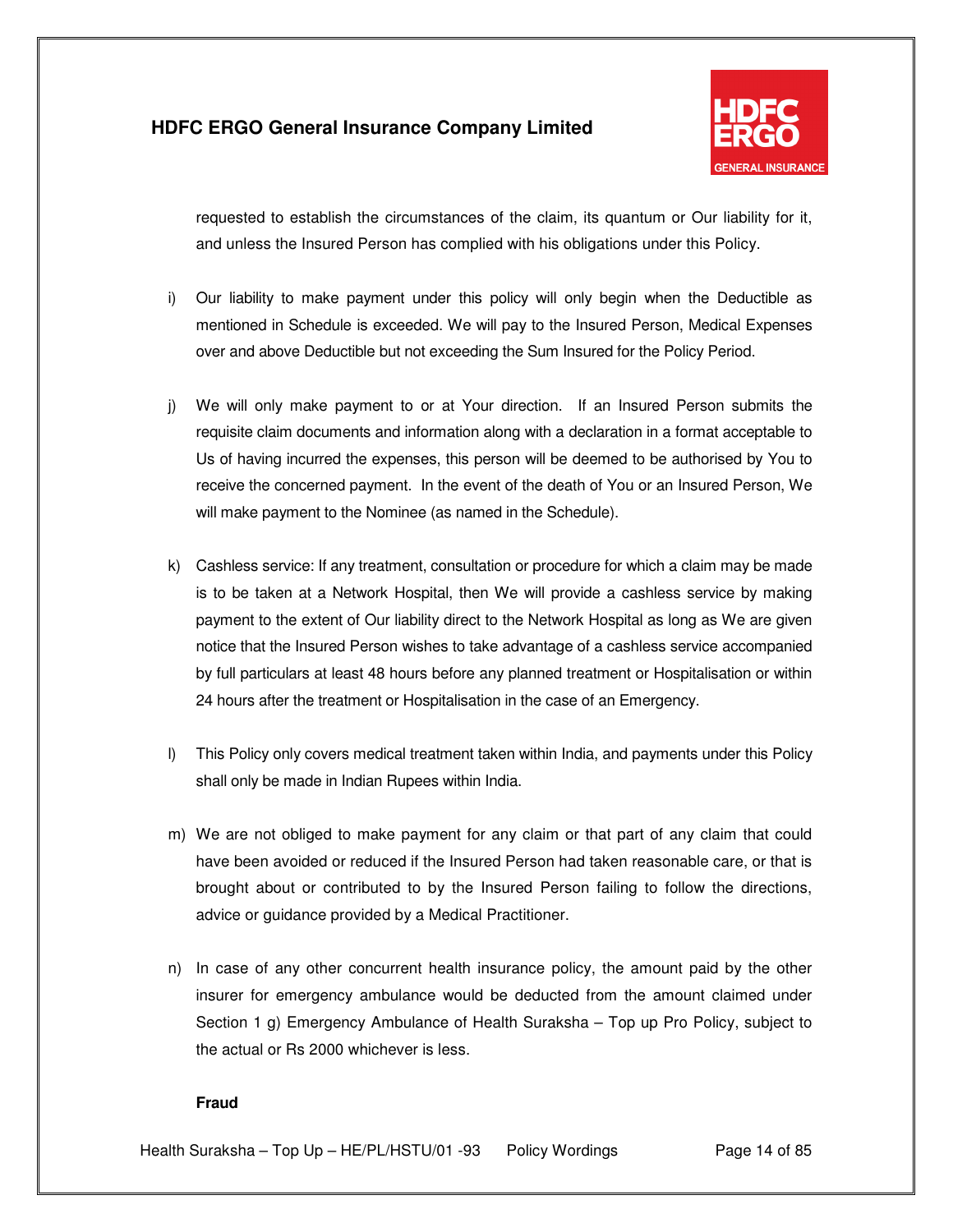

o) If any claim is in any manner dishonest or fraudulent, or is supported by any dishonest or fraudulent means or devices, whether by You or any Insured Person or anyone acting on behalf of You or an Insured Person, then this Policy shall be void and all benefits paid under it shall be forfeited.

#### **Other Insurance**

p) If at the time when any claim arises under this Policy, there is in existence any other insurance policy effected by any Insured Person or on behalf of any Insured Person which covers any claim in whole or in part made under this Policy (or which would cover any claim made under this Policy if this Policy did not exist) then We shall not be liable to pay or contribute more than Our rateable proportion of the claim. For clarity, the rateable proportion will be calculated to that part of Sum Insured of the other insurance policy which is higher than the Deductible of this Policy.

If the other insurance is a Cancer Insurance Policy issued in collaboration with Indian Cancer Society then Our liability under this Policy shall be in excess of such Cancer Insurance Policy.

#### **Subrogation**

q) You and/or any Insured Persons shall do or concur in doing or permit to be done all such acts and things that may be necessary or reasonably required by Us for the purpose of enforcing and/or securing any civil or criminal rights and remedies or obtaining relief or indemnity from any other party to which We are or would become entitled upon Us making reimbursement under this Policy, whether such acts or things shall be or become necessary or required before or after Our payment. Neither You nor any Insured Person shall prejudice these subrogation rights in any manner and shall provide Us with whatever assistance or cooperation is required to enforce such rights. Any recovery We make pursuant to this clause shall first be applied to the amounts paid or payable by Us under this Policy and our costs and expenses of effecting a recovery, where after We shall pay any balance remaining to You.

#### **Alterations to the Policy**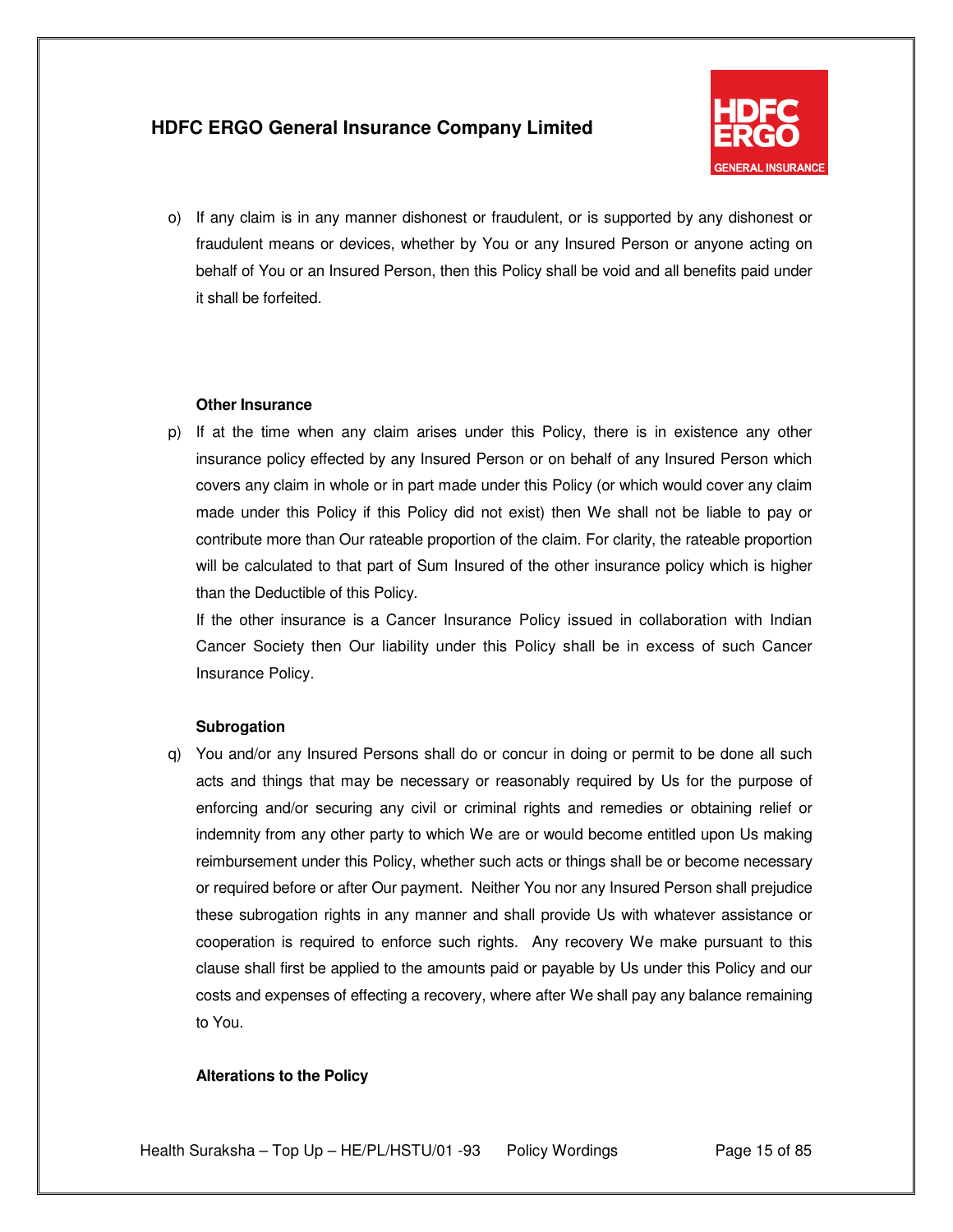

r) This Policy constitutes the complete contract of insurance. This Policy cannot be changed or varied by anyone (including an insurance agent or broker) except Us, and any change We make will be evidenced by a written endorsement signed and stamped by Us.

#### s) **Renewal**

This Policy is renewable for life unless the Insured Person or anyone acting on behalf of an Insured Person has acted in an improper, dishonest or fraudulent manner or there has been any misrepresentation under or in relation to this Policy or the renewal of the Policy poses a moral hazard

We are NOT under any obligation to:

- i) Send renewal notice or reminders.
- ii) Renew it on same terms or premium as the expiring Policy. Any change in benefits or premium (other than due to change in Age) will be done with the approval of the Insurance Regulatory and Development Authority and will be intimated to You atleast 3 months in advance. In the likelihood of this policy being withdrawn in future, we will intimate you about the same 3 months prior to expiry of the policy. You will have the option to migrate to similar indemnity health insurance policy available with us at the time of renewal with all the accrued continuity benefits such as cumulative bonus, waiver of waiting period etc. provided the policy has been maintained without a break as per portability guidelines issued by IRDA.
- iii) We will not apply any additional loading on your policy premium at renewal based on claim experience.

We shall be entitled to call for any information or documentation before agreeing to renew the Policy. Your Policy terms may be altered based on the information received.

All applications for renewal of the Policy must be received by Us before the end of the Policy Period. A grace period of 30 days for renewing the Policy is available under this Policy. Any disease/condition contracted during the Grace Period will not be covered and will be treated as a Pre-existing Condition.

#### **Change of Policyholder**

t) The change of Policyholder (except clause w) is permitted only at the time of renewal. If You do not renew the Policy, the other Insured Persons may apply to renew the Policy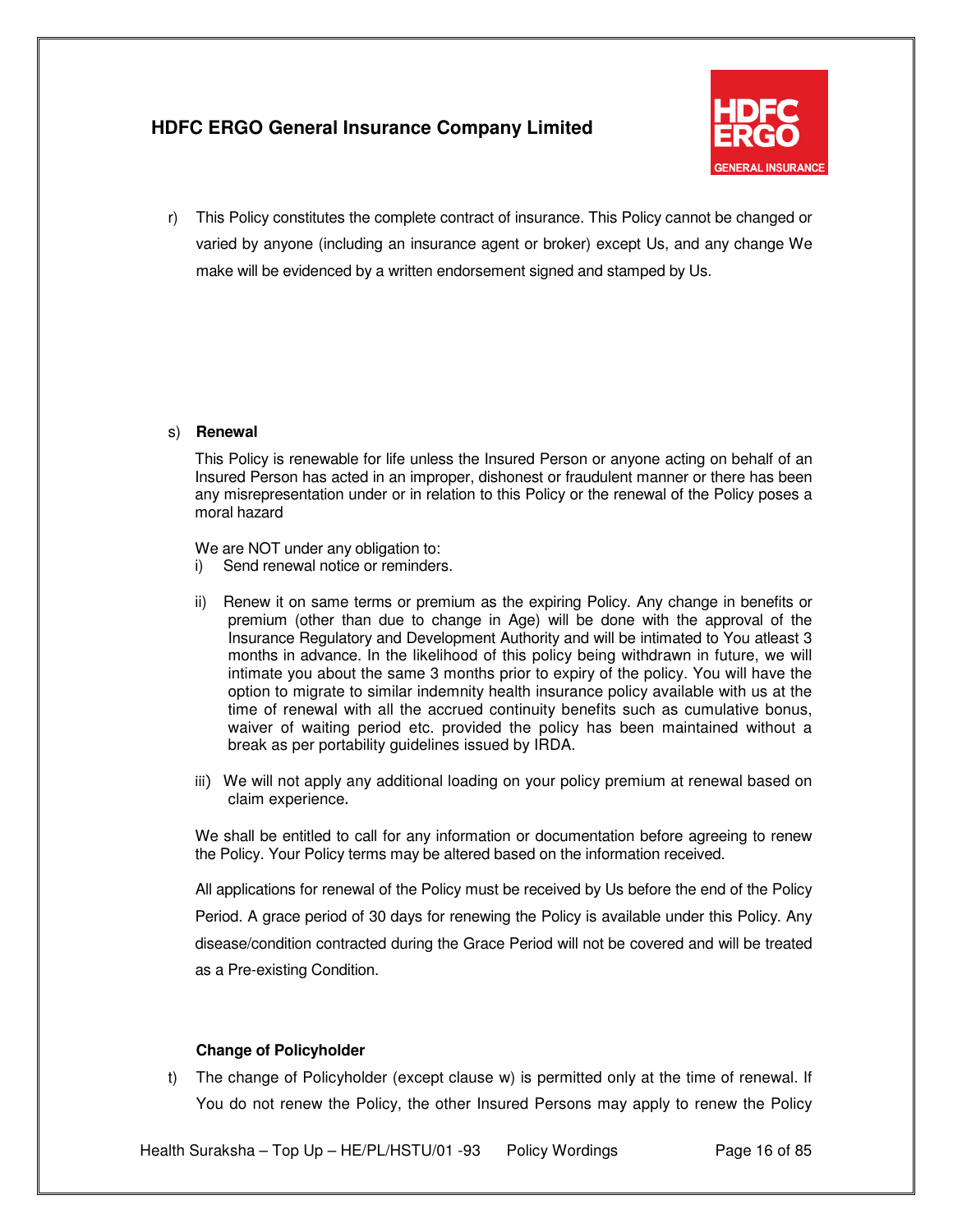

subject to condition q) above. However, in case, the Insured Person is minor, the Policy shall be renewed only through any one of his/her natural guardian or guardian appointed by Court subject to condition q) above.

### **Notices**

- u) Any notice, direction or instruction under this Policy shall be in writing and if it is to:
	- i) Any Insured Person, then it shall be sent to You at Your address specified in the Schedule and You shall act for all Insured Persons for these purposes.
	- ii) Us, it shall be delivered to Our address specified in the Schedule. No insurance agents, brokers or other person or entity is authorised to receive any notice, direction or instruction on Our behalf unless We have expressly stated to the contrary in writing.

### **Dispute Resolution Clause**

v) Any and all disputes or differences under or in relation to this Policy shall be determined by the Indian Courts and subject to Indian law.

### **Termination**

w) You may terminate this Policy at any time by giving Us written notice, and the Policy shall terminate when such written notice is received. If no claim has been made under the Policy, then We will refund premium in accordance with the table below:

| 1 Year Policy             |         | 2 Year Policy |                       |              |
|---------------------------|---------|---------------|-----------------------|--------------|
| Length of time Policy     | Refund  | οf            | Length of time Policy | Refund<br>οf |
| in force                  | premium |               | in force              | premium      |
| Upto 1 Month              | 75.00%  |               | Up to 1 Month         | 87.50%       |
| Upto 3 Months             | 50.00%  |               | Up to 3 Months        | 75.00%       |
| Upto 6 Months             | 25.00%  |               | Up to 6 Months        | 62.50%       |
| <b>Exceeding 6 Months</b> | Nil     |               | Up to 12 Months       | 50.00%       |
|                           |         |               | Up to 15 Months       | 37.50%       |
|                           |         |               | Up to 18 Months       | 25.00%       |
|                           |         |               | Exceeding 18 Months   | Nil          |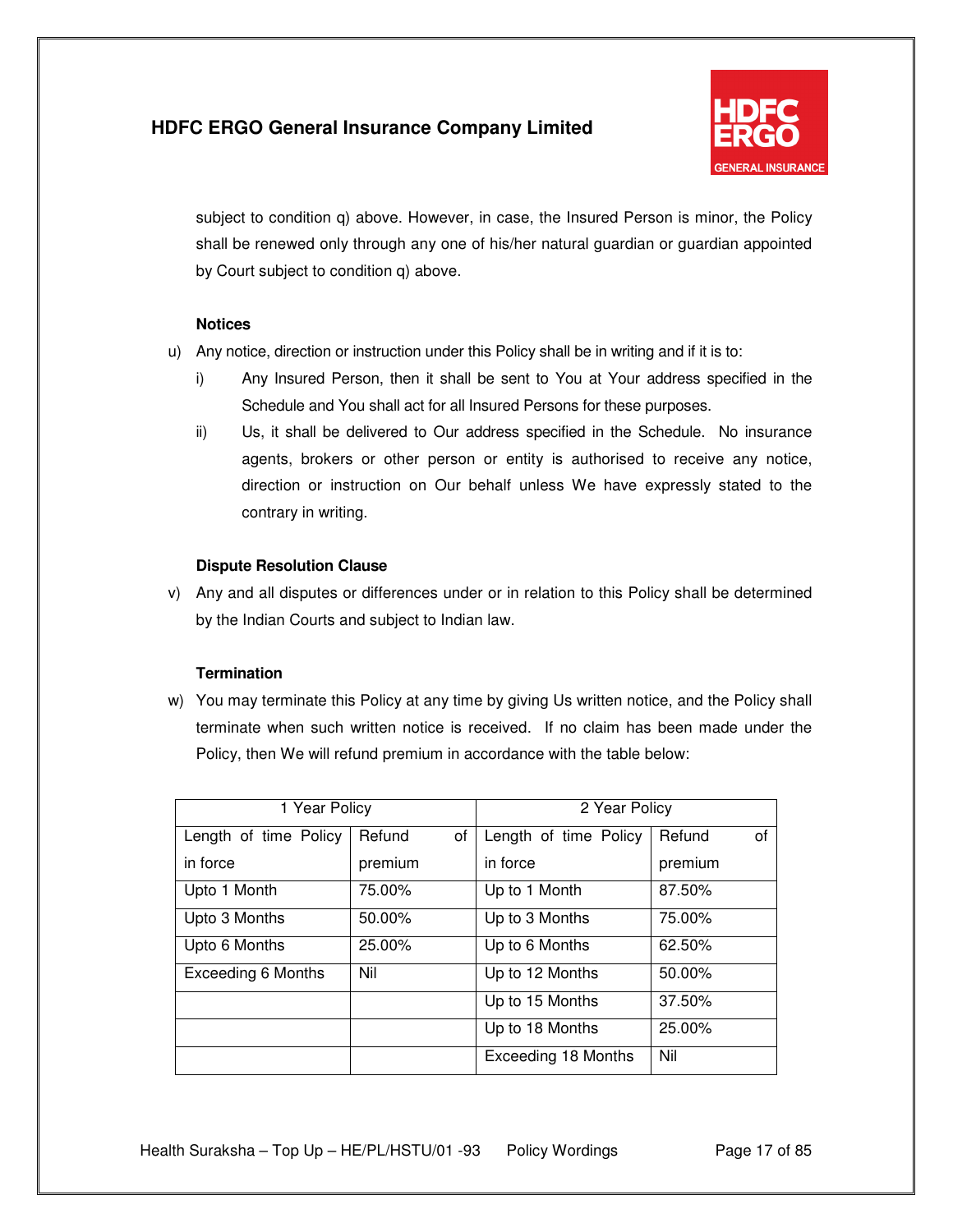

- x) We may at any time terminate this Policy on grounds of misrepresentation, fraud, nondisclosure of material facts or non-cooperation by You or any Insured Person or anyone acting on Your behalf or on behalf of an Insured Person upon 30 days notice by sending an endorsement to Your address shown in the Schedule without refund of premium. However, in other exceptional cases, We may terminate this Policy without reason upon 30 days notice by sending an endorsement at Your address shown in the Schedule, and We shall refund premium a rateable proportion of the premium as long as no claim has been made under the Policy.
- y) The coverage for the Insured Person shall automatically terminate if:
	- i) You no longer reside in India, or in the case of Your demise. However the cover shall continue for the remaining Insured Persons till the end of Policy period. The other Insured Persons may also apply to renew the Policy subject to condition q) above. In case, the Insured Person is minor, the Policy shall be renewed only through any one of his/her natural guardian or guardian appointed by Court. All relevant particulars in respect of such person (including his/her relationship with You) must be given to Us along with the application.
	- ii) In relation to an Insured Person, if that Insured Person dies or no longer resides in India.

#### z) **Free Look Period**

You have a period of 15 days from the date of receipt of the Policy document to review the terms and conditions of this Policy. If You have any objections to any of the terms and conditions, You have the option of cancelling the Policy stating the reasons for cancellation and You will be refunded the premium paid by You after adjusting the amounts spent on any medical check-up, stamp duty charges and proportionate risk premium. You can cancel Your Policy only if You have not made any claims under the Policy. All Your rights under this Policy will immediately stand extinguished on the free look cancellation of the Policy. Free look provision is not applicable and available at the time of renewal of the Policy.

#### **Section. 5 Interpretations & Definitions**

The terms defined below have the meanings ascribed to them wherever they appear in this Policy and, where appropriate, references to the singular include references to the plural; references to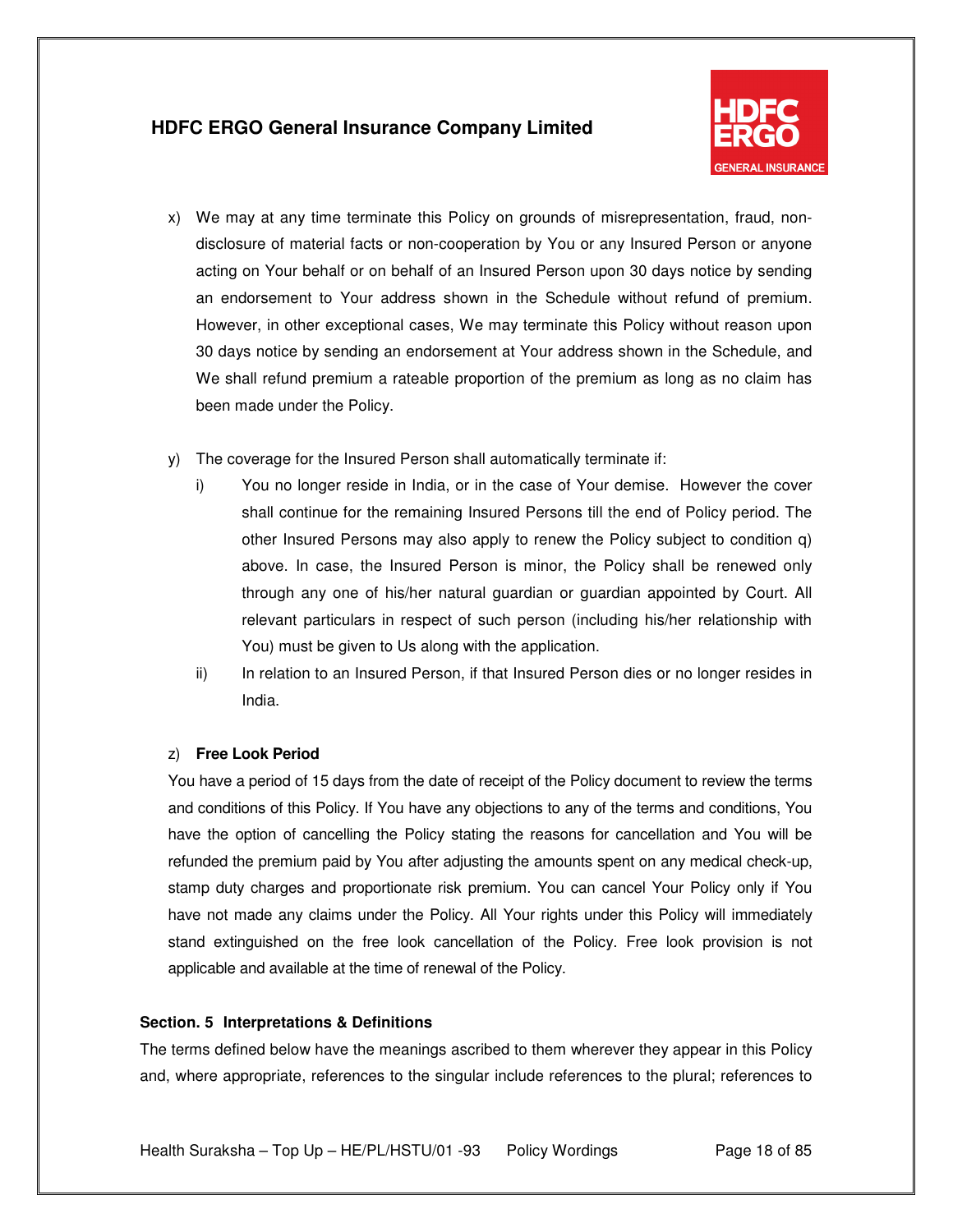

the male include the female and references to any statutory enactment include subsequent changes to the same:

- Def. 1. **Accident** or **Accidental** means a sudden, unforeseen and involuntary event caused by external, visible and violent means.
- Def. 2. **Age** or **Aged** means completed years as at the Commencement Date.
- Def. 3. **Any one Illness** means continuous period of illness and it includes relapse within 45 days from the date of last consultation with the Hospital/Nusing Home where treatment may have been taken.
- Def. 4. **Alternate Treatments** are form of treatments other than treatment "Allopathy" or "modern medicine" and includes Ayurveda,Unani,Sidha and Homeopathy in the Indian **Context**
- Def. 5. **Cashless Facility** means a facility extended by the insurer to the insured where the payments, o f the costs o f treatment undergone by the insured in accordance with the policy terms and conditions, are directly made to the network provider by the insurer to the extent pre-authorization approved
- Def. 6. **Commencement Date** means the commencement date of this Policy as specified in the Schedule.
- Def. 7. **Condition Precedent** means a policy term or condition upon which the Insurer's liability under the policy is conditional upon
- Def. 8. **Congenital Anomaly** refers to a condition(s) which is present since birth, and which is abnormal with reference to form, structure or position
	- a) Internal Congenital Anomaly -which is not in the visible and accessible parts of the body
	- b) External Congenital Anomaly- which is in the visible and accessible parts of the body
- Def. 9. **Contribution** means essentially the right of an insurer to call upon other insurers, liable to the same insured, to share the cost of an indemnity claim on a rateable proportion of Sum Insured.
- Def. 10. **Cumulative Bonus** means any increase in the Sum Insured granted by the insurer without an associated increase in premium.

Health Suraksha – Top Up – HE/PL/HSTU/01 -93 Policy Wordings Page 19 of 85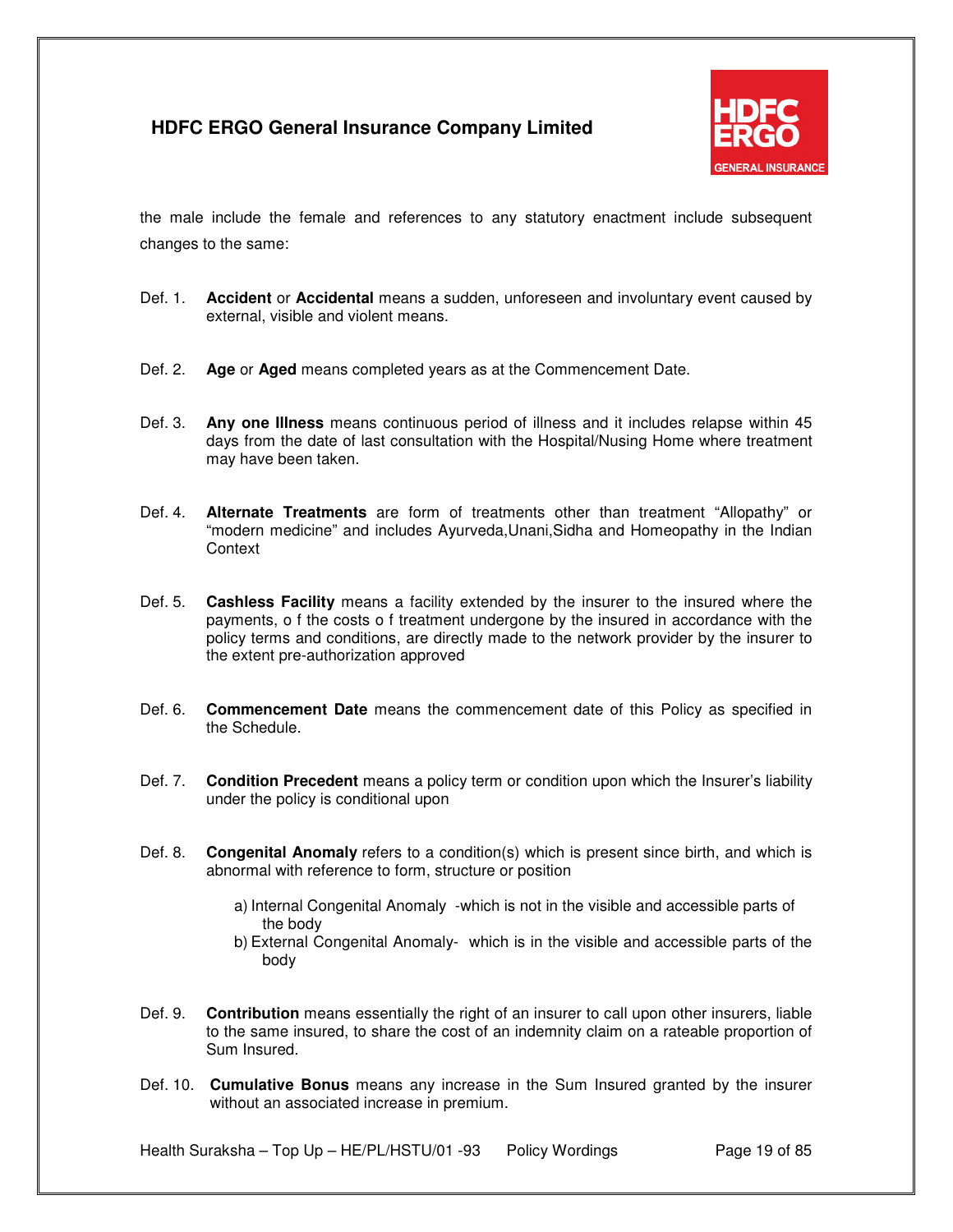

- Def. 11. **Day care Centre** means any institution established for day care treatment of illness and / or injuries or a medical set -up within a hospital and which has been registered with the local authorities, wherever applicable, and is under the supervision of a registered and qualified medical practitioner AND must comply with all minimum criteria as under: has qualified nursing staff under its employment; has qualified medical practitioner (s) in charge; has a fully equipped operation theatre of its own where surgical procedures are carried out; maintains daily records of patients and will make these accessible to the Insurance company's authorized personnel
- Def. 12. **Day Care Treatment/ Procedures** means those medical treatment, and/or surgical procedure which is
	- i) undertaken under General or Local Anaesthesia in a Hospital/day care centre in less than 24 hours because of technological advancement, and
	- ii) which would have otherwise required a Hospitalisation of more than 24 hours,

Treatment normally taken on an Out-patient basis is not included in the scope of this definition

- Def. 13. **Deductible** means a cost-sharing requirement under a health insurance policy that provides that We will not be liable for a specified rupee amount (as opted and mentioned in Policy Schedule. On Individual basis in case of Individual Policy and on Family Floater basis in case of Family Floater Policy) of the covered expenses, which will apply before any benefits are payable by Us. A Deductible does not reduce the Sum Insured.
- Def. 14. **Domiciliary Treatment/Hospitalisation** means medical treatment for an Illness/disease/injury which in the normal course would require care and treatment at a Hospital but is actually taken while confined at home under any of the following circumstances:
	- a. The condition of the Patient is such that he/she is not in a condition to be removed to a Hospital or,
	- b. The Patient takes treatment at home on account of non availability of room in a Hospital
- Def. 15. **Dependents** means only the family members listed below:
	- a) Your legally married spouse as long as she continues to be married to You;
	- b) Your children Aged between 91 days and 21 years if they are unmarried, still financially dependent on You and have not established their own independent households;
	- c) Your natural parents or parents that have legally adopted You, provided that:
		- Parents shall not include Your spouse's parents.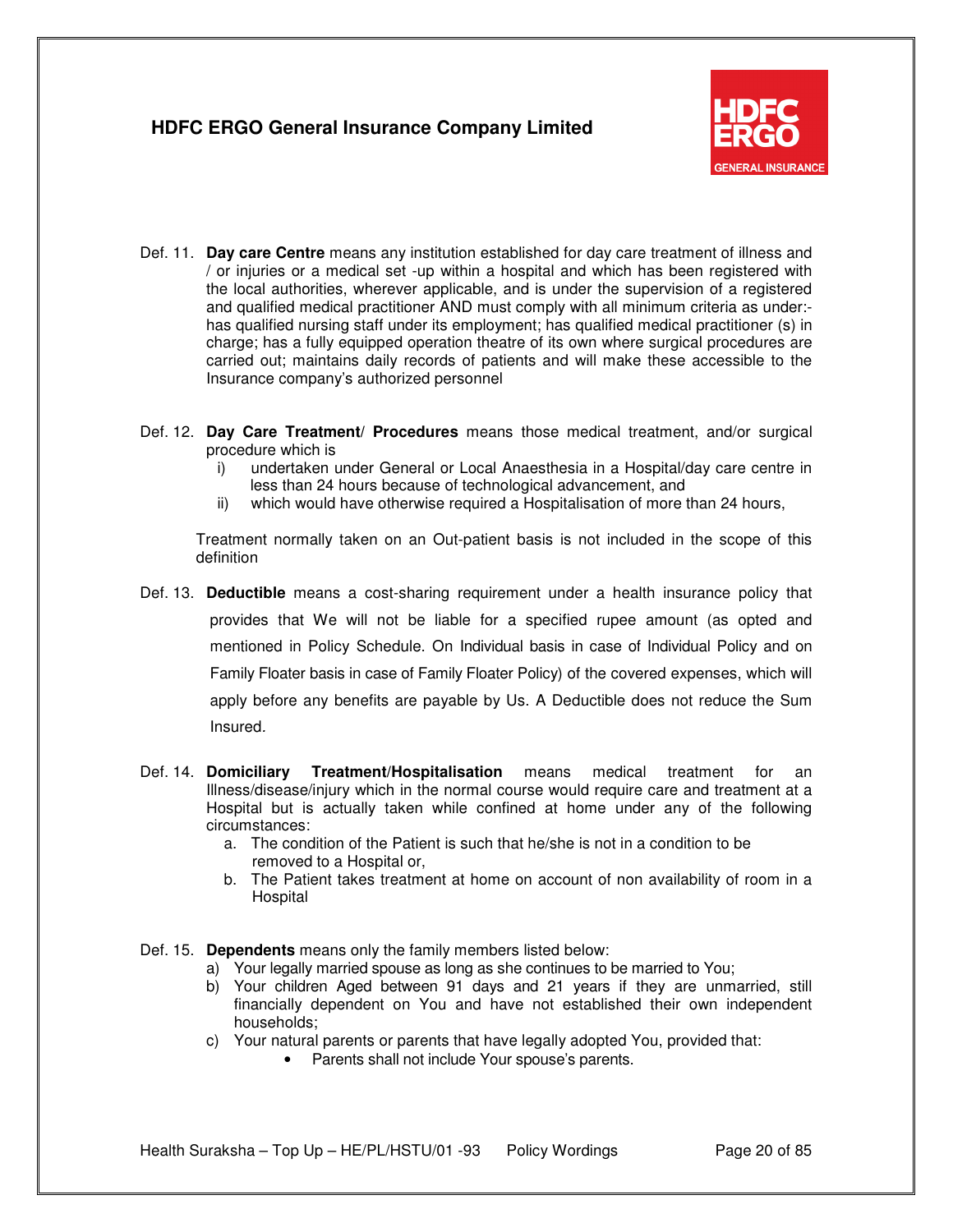

- Def. 16. **Dental Treatment** is a treatment carried out by a dental practitioner including examinations, fillings ( where appropriate),crowns, extractions and surgery excluding any form of cosmetic surgery/implants
- Def. 17. **Disclosure of information norm** means the policy shall be void and all premiums paid hereon shall be forfeited to the Company, in the event o f misrepresentation, misdescription or non-disclosure of any material fact.
- Def. 18. **Emergency Care** means management for a severe illness or injury which results in symptoms which occur suddenly and unexpectedly, and requires immediate care by a medical practitioner to prevent death or serious long term impairment of the insured person's health.
- Def. 19. **Family Floater** means a Policy described as such in the Schedule whereunder You and Your Dependents named in the Schedule are insured under this Policy as at the Commencement Date. The Sum Insured for a Family Floater means the sum shown in the Schedule which represents Our maximum liability for any and all claims made by You and/or all of Your Dependents during the Policy Period.
- Def. 20. **Grace Period** means the specified period of time immediately following the premium due date during which a payment can be made to renew or continue a policy in force without loss of continuity benefits such as waiting periods and coverage of pre –existing diseases. Coverage is not available for the period for which no premium is received.
- Def. 21. **Hospital** means any institution in India established for In-patient Care and Day Care Treatment of illness and/or injuries and which has been registered as a Hospital with the local authorities under the clinical Establishments (Registration and Regulation) Act, 2010 or under the enactments specified under the Schedule of Section 56(1) of the said Act OR complies with all minimum criteria as under:
	- has at least 10 in-patient beds, in those towns having a population of less than 10,00,000 and 15 in-patient beds in all other places,
	- **has qualified nursing staff under its employment round the clock,**
	- has qualified Medical Practitioner(s) in charge round the clock,
	- has a fully equipped operation theatre of its own where surgical procedures are carried out,
	- maintains daily records of patients and will make these accessible to the insurance company's authorized personnel.
- Def. 22. **Hospitalisation** or **Hospitalised** means the Insured Person's admission into a Hospital for a minimum of 24 In-Patient care consecutive hours except for specified procedures/treatment, where such admission could be for a period of less than 24 consecutive hours.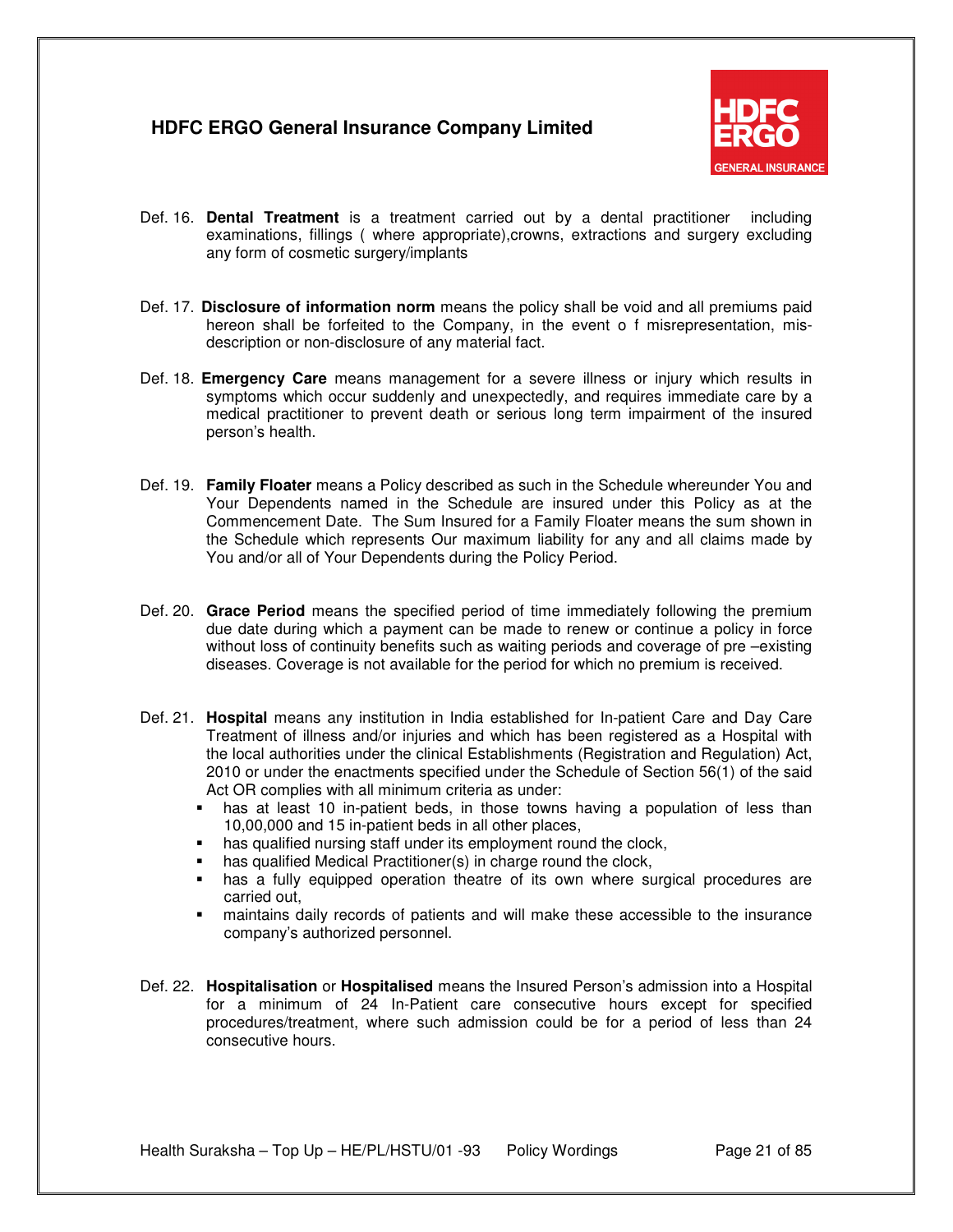

- Def. 23. **Illness** means a sickness or a disease or pathological condition leading to the impairment of normal physiological function which manifests itself during the Policy Period and requires medical Treatment
	- a) Acute Condition means a disease, illness or injury that is likely to respond quickly to treatment which aims to return the person to his or her state of health immediately before suffering the disease/illness/injury which leads to full recovery.
	- b) Chronic Condition means a disease, illness, or injury that has one or more o f the following characteristics: - it needs ongoing or long-term monitoring through consultations, examinations, check-ups, and / or tests—it needs ongoing or long-term control or relief o f symptoms— it requires your rehabilitation or for you to be specially trained to cope with it—it continues indefinitely—it comes back or is likely to come back
- Def. 24. **Injury** means accidental physical bodily harm excluding illness or disease solely and directly caused by external, violent and visible and evident means which is verified and certified by a Medical Practitioner.
- Def. 25. **In-patient Care** means treatment for which the Insured Person has to stay in a Hospital for more than 24 hours for a covered event.
- Def. 26. **In-patient Treatment** means treatment arising from Accident or Illness where Insured Person has to stay in a Hospital for more than 24 hours and includes Hospital room rent or boarding expenses, nursing, Intensive Care Unit charges, Medical Practitioner's charges, anesthesia, blood, oxygen, operation theatre charges, surgical appliances, medicines, drugs, consumables, diagnostic procedures.
- Def. 27. **Insured Person** means You and the persons named in the Schedule.
- Def. 28. **Intensive Care Unit** means an identified section, ward or wing of a Hospital which is under the constant supervision of a dedicated Medical Practitioner(s), and which is specially equipped for the continuous monitoring and treatment of patients who are in a critical condition, or require life support facilities and where the level of care and supervision is considerably more sophisticated and intensive than in the ordinary and other wards.
- Def. 29. **Medical Advise** means any consultation or advise from a Medical Practitioner including the issue of any prescription or repeat prescription.
- Def. 30. **Medical Expenses** means those expenses that an Insured Person has necessarily and actually incurred for medical treatment on account of Illness or Accident on the advice of a Medical Practitioner, as long as these are no more than would have been payable if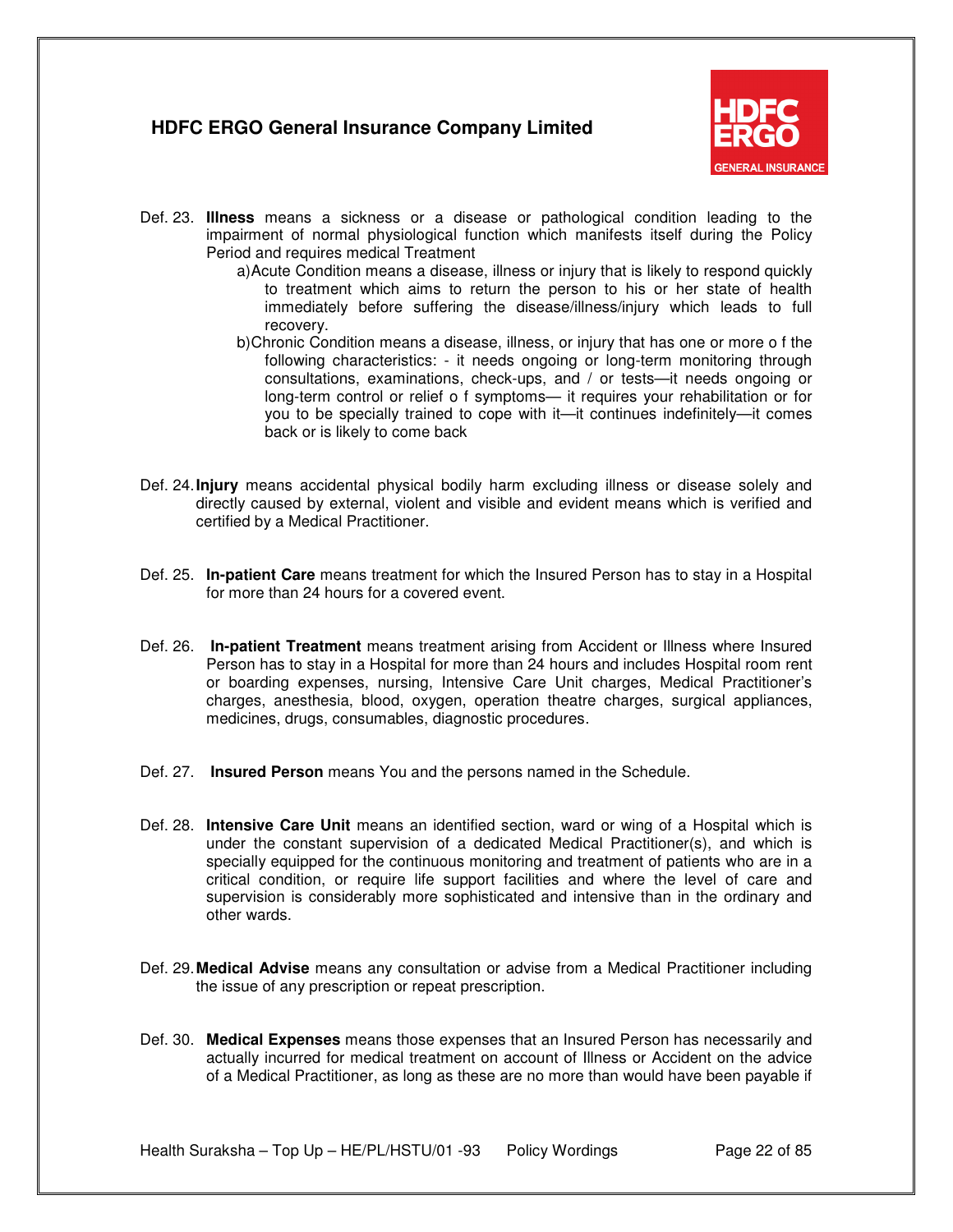

the Insured Person had not been insured and no more than other hospitals or doctors in the same locality would have charged for the same medical treatment.

- a) Pre- Hospitalisation Medical Expenses means the Medical Expenses incurred immediately before the Insured Person is Hospitalised, provided that:
	- i. Such Medical Expenses are incurred for the same condition for which the Insured Person's Hospitalisation was required, and
	- ii. The In-patient Hospitalization claim for such Hospitalization is admissible by the Insurance Company
- b) Post- Hospitalisation Medical Expenses means the Medical Expenses incurred immediately after the Insured Person is discharged from the hospital, provided that:
	- i. Such Medical Expenses are incurred for the same condition for which the Insured Person's Hospitalisation was required, and
	- ii. The In-patient Hospitalization claim for such Hospitalization is admissible by the Insurance Company
- Def. 31. **Medically Necessary** means any treatment, test, medication, or stay in Hospital or part of stay in Hospital which
	- If is required for the medical management of the Illness or injury suffered by the Insured Person;
	- Must not exceed the level of care necessary to provide safe, adequate and appropriate medical care in scope, duration or intensity.
	- Must have been prescribed by a Medical Practitioner.
	- Must conform to the professional standards widely accepted in international medical practice or by the medical community in India.
- Def. 32. **Medical Practitioner** means a person who holds a valid registration from the Medical Council of any State or Medical Council of India or Council for Indian Medicine or for Homeopathy set up by the Government of India or a State Government and is thereby entitled to practice medicine within its jurisdiction; and is acting within the scope and jurisdiction of licence. Medical Practitioner who is sharing the same residence with the Insured person`s and is a member of Insured Person's family are not considered as Medical Practitioner under the scope of this Policy.
- Def. 33. **Network Provider** means Hospitals or health care providers enlisted by an insurer or by a TPA and insurer together to provide medical services to an insured on payment by a cashless facility.
- Def. 34. **Non Network** means any Hospital, day care centre or other provider that is not part of the Network
- Def. 35. **Notification of Claim** means the process of notifying a claim to the insurer or TPA by specifying the timeliness as well as the address / telephone number to which it should be notified.

Health Suraksha – Top Up – HE/PL/HSTU/01 -93 Policy Wordings Page 23 of 85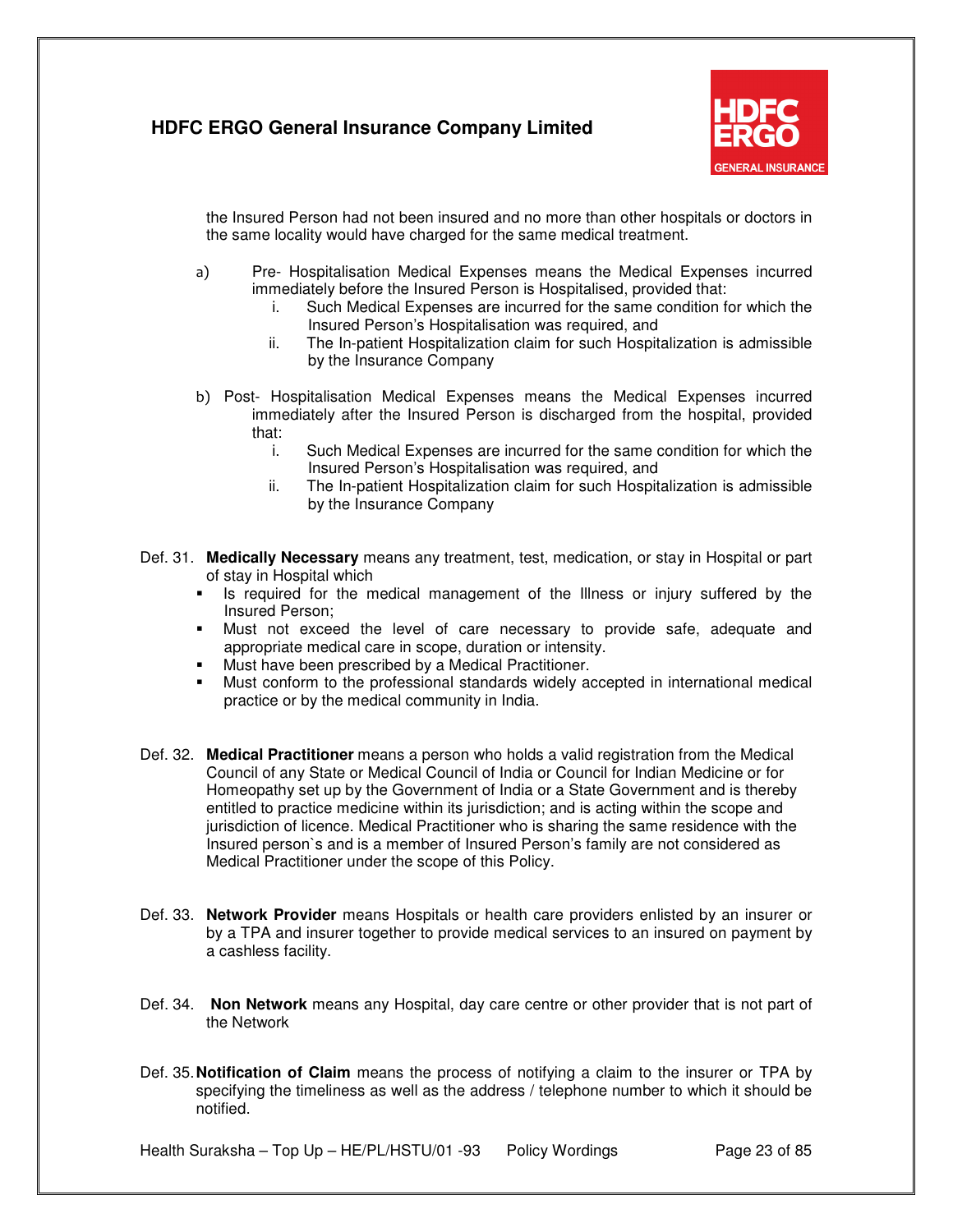

- Def. 36. **OPD Treatment**. is one in which the Insured visits a clinic/ hospital or associated facility like a consultation room for diagnosis and treatment based on the advice of a medical practitioner. The Insured is not admitted as a daycare or inpatient**.**
- Def. 37. **Portability** means transfer by an individual health insurance policy holder (including family cover) of the credit gained for pre-existing conditions and time bound exclusions if he/she chooses to switch from one insurer to another..
- Def. 38. **Pre Existing Disease** means any condition, ailment or injury or related condition(s) for which you had signs or symptoms, and / or were diagnosed, and / or received medical advice/ treatment, within 48 months prior to the first policy issued by the insurer
- Def. 39. **Policy** means Your statements in the proposal form (which are the basis of this Policy), this policy wording (including endorsements, if any), Appendix 1 and the Schedule (as the same may be amended from time to time).
- Def. 40. **Policy Period** means the period between the Commencement Date and the Expiry Date specified in the Schedule
- Def. 41. **Policy Year** means a year following the Commencement Date and its subsequent annual anniversary.
- Def. 42. **Qualified Nurse** is a person who holds a valid registration from the nursing council of India or the nursing council of any state in India
- Def. 43. **Reasonable and Customary Charges** means the charges for services or supplies, which are the standard charges for a specific provider and consistent with the prevailing charges in the geographical area for identical or similar services ,taking into account the nature of illness/ injury involved.
- Def. 44. **Room Rent** means the amount charged by a hospital for the occupying of a bed on per day (24 hours) basis and shall include associated medical expenses.
- Def. 45. **Renewal means** the terms on which the contract of insurance can be renewed on mutual consent with a provision of grace period for treating the renewal continuous for the purpose of all waiting periods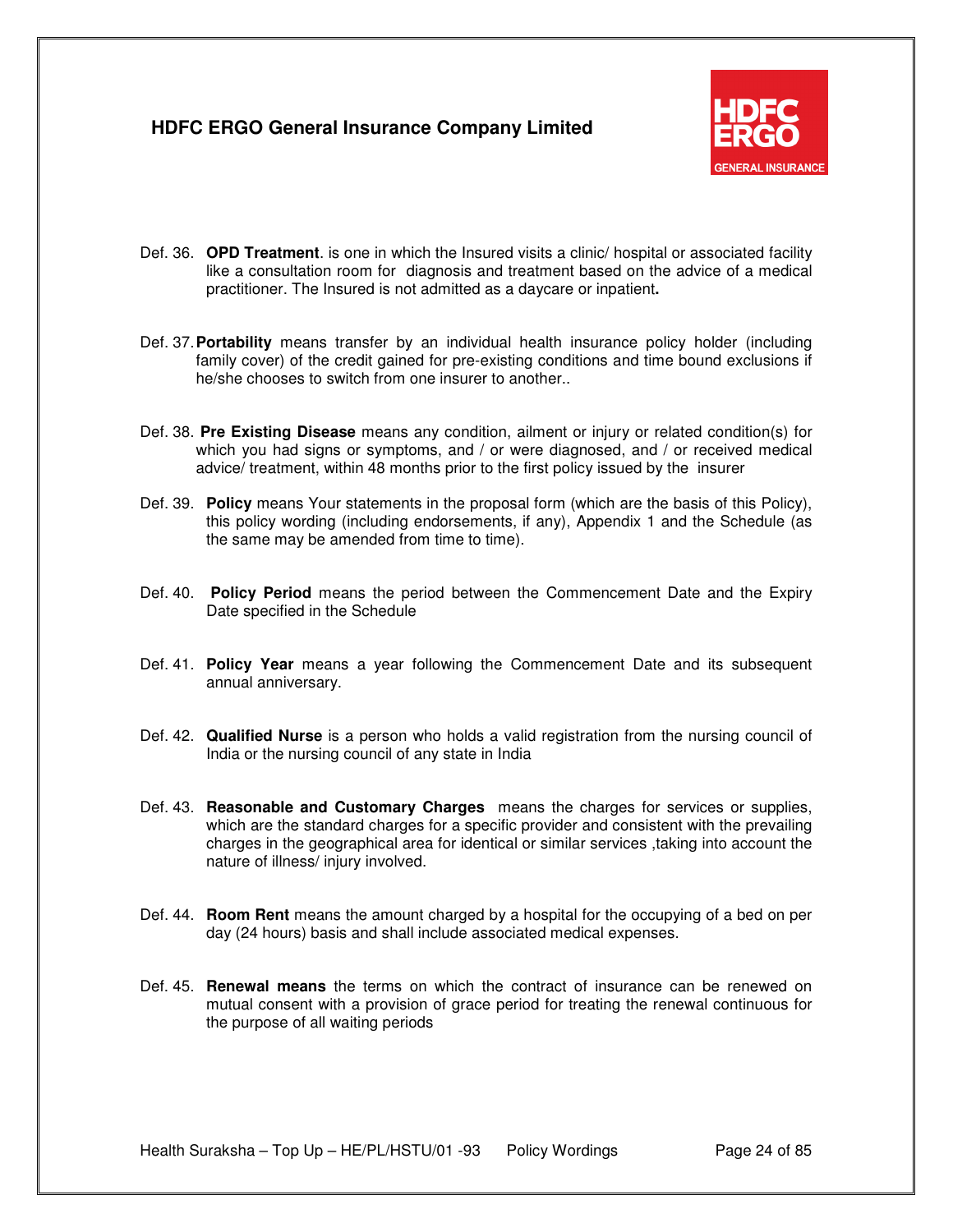

- Def. 46. **Subrogation** means the the right o f the insurer to assume the rights of the insured person to recover expenses paid out under the policy that may be recovered from any other source.
- Def. 47. **Sum Insured** means the sum shown in the Schedule which represents Our maximum liability for each Insured Person for any and all benefits claimed for during the Policy Period, and in relation to a Family Floater represents Our maximum liability for any and all claims made by You and all of Your Dependents during the Policy Period
- Def. 48. **Surgery or Surgical Procedure** means manual and/or operative procedure(s) required for treatment of an Illness or injury, correction of deformities and defects, diagnosis and cure of diseases, relief of suffering or prolongation of life, performed in a Hospital or day care centre by a Medical Practitioner
- Def. 49. **Unproven/Experimental Treatment** is a treatment including drug experimental therapy, which is based on established medical practice in India, is a treatment experimental or unproven.
- Def. 50. **We/Our/Us** means the HDFC ERGO General Insurance Company Limited
- Def. 51. **You/Your/Policyholder** means the person named in the Schedule who has concluded this Policy with Us.

#### **Section. 6 Claim Related Information**

For any claim related queries, intimation of claim, preauthorization, claim processing, claim status, and submission of claim related documents, You can contact Your TPA through:

- Name: Family Health Plan Limited
- Address: Claims Department,

Family Health Plan Ltd,

Plot No. 25, MCH No. 8-2-334,

Road No.-3, Azam Colony,

Banjara Hills,

Hyderabad-500034

- Toll Free: 1800-425-4033
- Fax: +91-40-23541400
- Email: info@fhpl.net
- Website: www.fhpl.net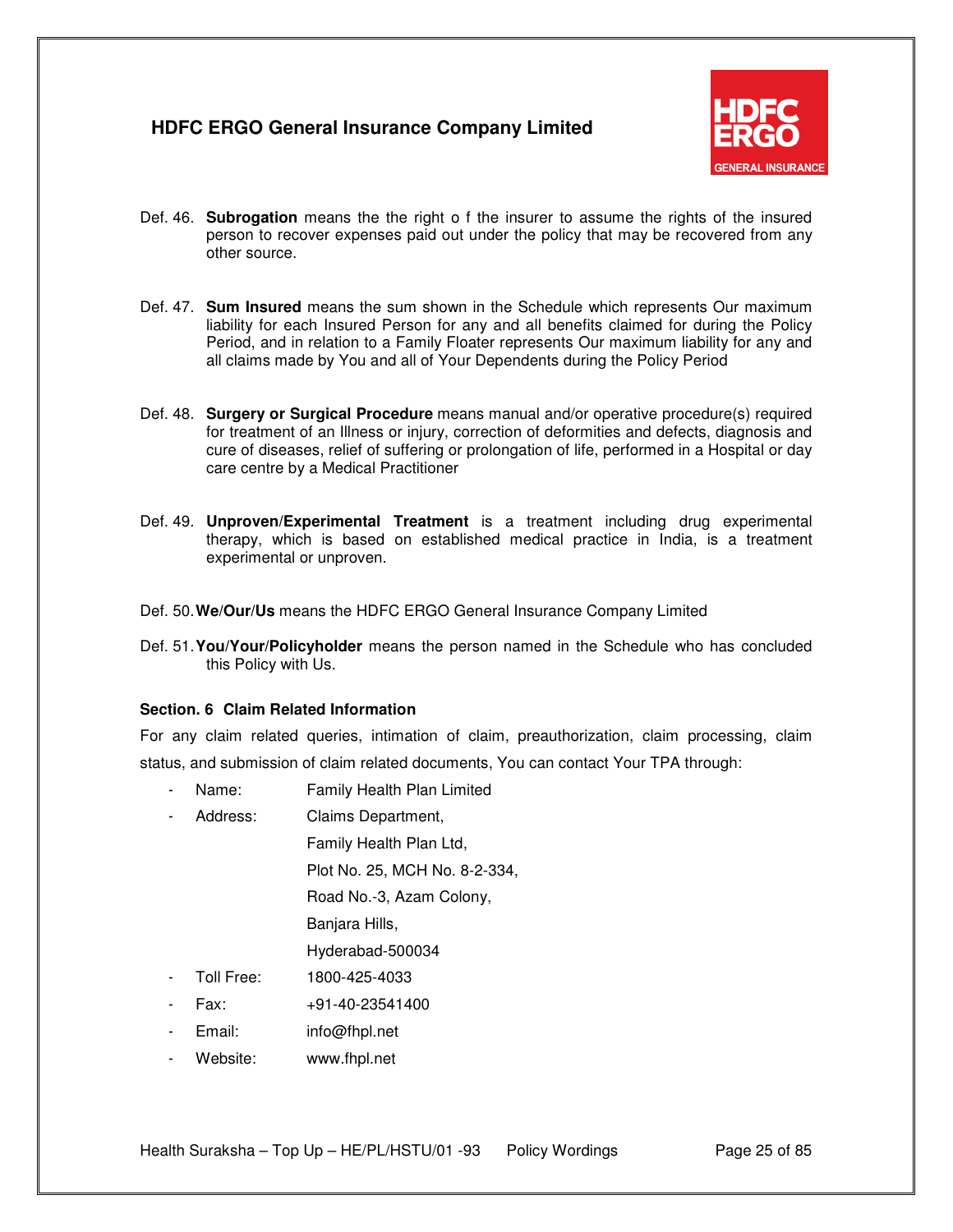

### **Section. 7 Grievance Redressal Procedure**

If You have a grievance that You wish Us to redress, You may contact Us with the details of Your grievance through:

| Our website: | www.hdfcergo.com                             |
|--------------|----------------------------------------------|
| Email:       | grievance@hdfcergo.com                       |
| Toll Free:   | 1800-226-226/1800-2700-700                   |
| Fax:         | 022-66383699                                 |
| Courier:     | Any of Our Branch office or corporate office |

You may also approach the grievance cell at any of Our branches with the details of Your grievance during Our working hours from Monday to Friday.

If You are not satisfied with Our redressal of Your grievance through one of the above methods, You may contact Our Head of Customer Service at

# **The Grievance Cell, HDFC ERGO General Insurance Company Limited, 6th Floor, Leela Business Park, Andheri Kurla Road, Andheri, Mumbai - 400059**

If You are not satisfied with Our redressal of Your grievance through one of the above methods, You may approach the nearest Insurance Ombudsman for resolution of Your grievance. The contact details of Ombudsman offices are mentioned below.

| <b>Ombudsman Offices</b> |                                                                                       |  |
|--------------------------|---------------------------------------------------------------------------------------|--|
| <b>Jurisdiction</b>      | <b>Office Address</b>                                                                 |  |
| Delhi, Rajasthan         | $2/2$ A, 1 <sup>st</sup> Floor, Universal Insurance Bldg., Asaf Ali Road, NEW DELHI - |  |
|                          | 110 002                                                                               |  |
| West Bengal, Bihar       | 29, N. S. Road, 3rd Fl., North British Bldg. KOLKATA -700 001.                        |  |
| Maharashtra              | 3rd Flr., Jeevan Seva Annexe, S.V. Road, Santa Cruz (W), MUMBAI -                     |  |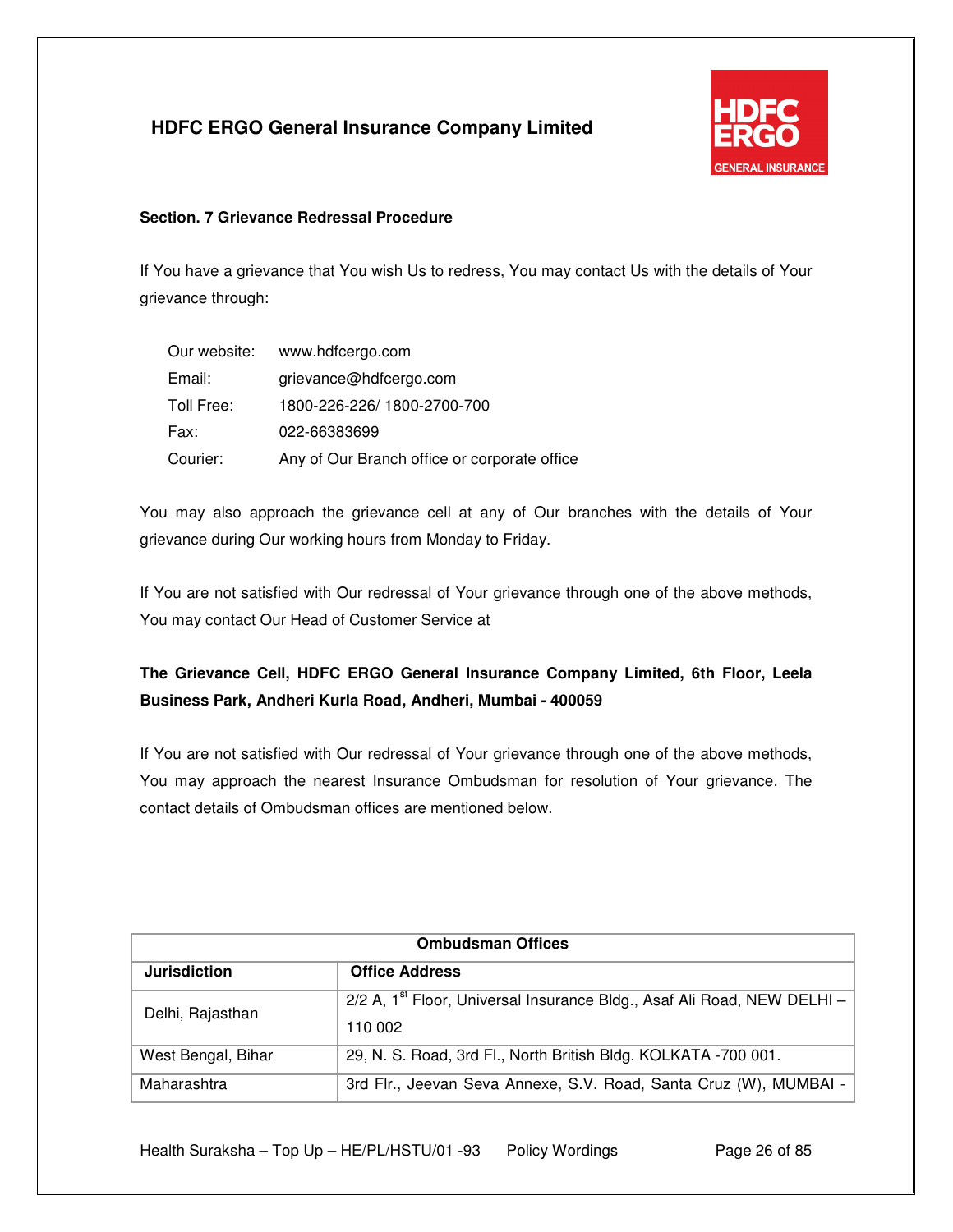

|                         | 400 054                                                                            |
|-------------------------|------------------------------------------------------------------------------------|
| Tamil Nadu, Pondicherry | Fatima Akhtar Court, 4th Flr., 453(old 312), Anna Salai, Teynampet,                |
|                         | CHENNAI -600 018                                                                   |
| Andhra Pradesh          | 6-2-46, 1 <sup>st</sup> Floor, Moin Court, Lane Opp. Saleem Function Palace A. C.  |
|                         | Guards, Lakdi-Ka-pool, HYDERABAD - 500 004.                                        |
| Gujarat                 | 2 <sup>nd</sup> Flr., Ambica House, Nr.C.U. Shah College, 5, Navyug Colony,        |
|                         | Ashram Road, AHMEDABAD - 380 014                                                   |
| Kerla, Karnataka        | 2 <sup>nd</sup> Flr., CC 27/ 2603, Pulinat Building, Opp. Cochin Shipyard, M.G.    |
|                         | Road, ERNAKULAM - 682 015                                                          |
| North-Eastern States    | Aquarius, Bhaskar Nagar, R.G. Baruah Rd. GUWAHATI - 781 021                        |
| Uttar Pradesh           | Jeevan Bhawan, Phase 2, 6 <sup>th</sup> Floor, Nawal Kishore Rd., Hazartganj,      |
|                         | LUCKNOW - 226 001                                                                  |
| Madhya Pradesh          | 1 <sup>st</sup> Floor, 117, Zone-II, (Above D.M. Motors Pvt. Ltd.) Maharana Pratap |
|                         | Nagar, BHOPAL - 462 011                                                            |
| Punjab, Haryana,        | S.C.O. No. 101,102 & 103, 2nd Floor, Batra Building, Sector 17-D,                  |
| Himachal Pradesh, Jammu | CHANDIGARH - 160 017                                                               |
| & Kashmir, Chandigarh   |                                                                                    |
| Orissa                  | 62, Forest Park, BHUBANESWAR - 751 009                                             |

IRDA Regulation No 5: This policy is subject to regulation 5 of IRDA (Protection of Policyholder's Interests) Regulation.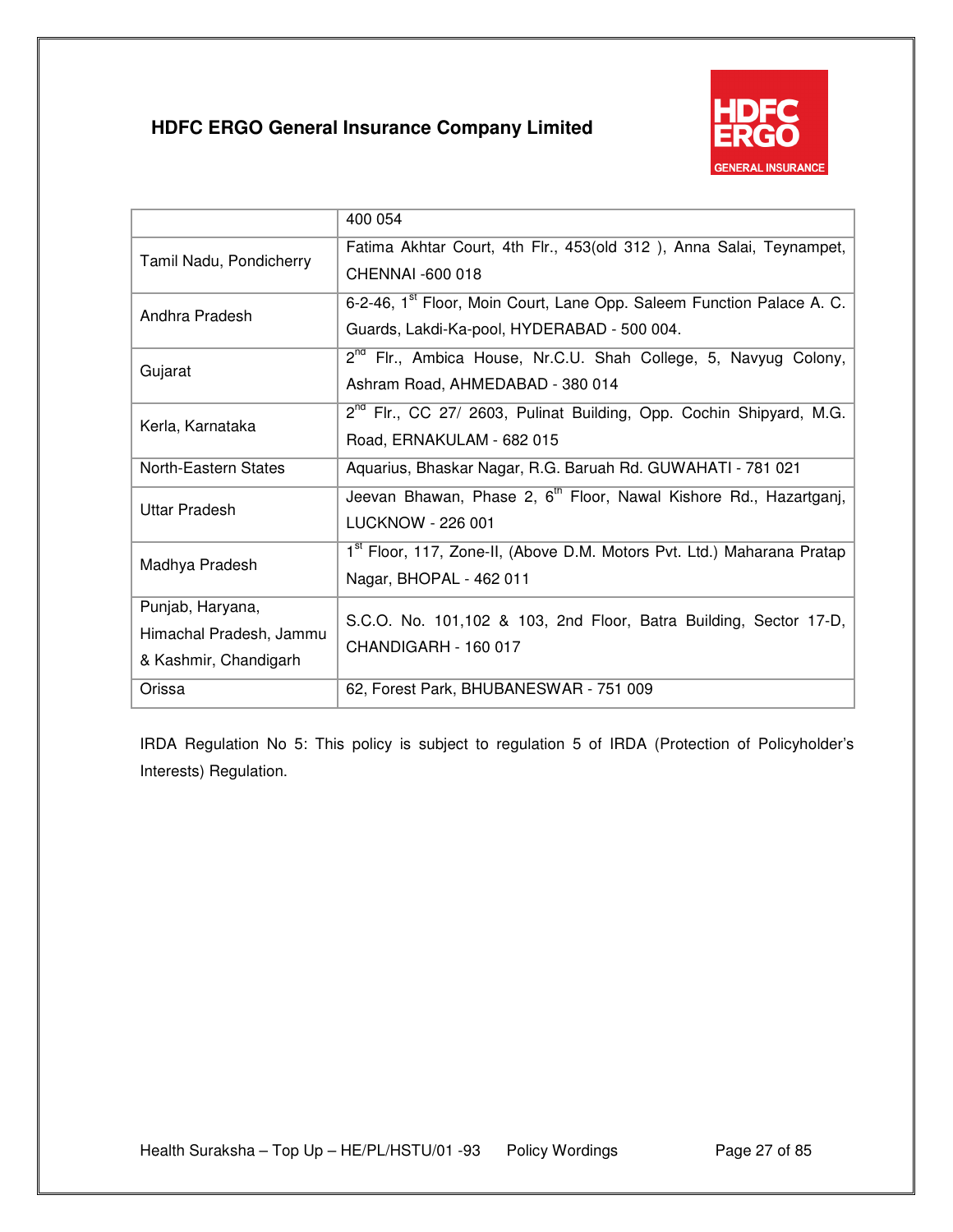

### **Appendix I: Day Care Procedure**

Day Care Procedures will include following Day Care Surgeries & Day Care Treatments

#### **Microsurgical operations on the middle ear**

- 1. Stapedotomy
- 2. Stapedectomy
- 3. Revision of a stapedectomy
- 4. Other operations on the auditory ossicles
- 5. Myringoplasty (Type -I Tympanoplasty)
- 6. Tympanoplasty (closure of an eardrum perforation/reconstruction of the auditory ossicles)
- 7. Revision of a tympanoplasty
- 8. Other microsurgical operations on the middle ear

### **Other operations on the middle & internal ear**

- 9. Myringotomy
- 10. Removal of a tympanic drain
- 11. Incision of the mastoid process and middle ear
- 12. Mastoidectomy
- 13. Reconstruction of the middle ear
- 14. Other excisions of the middle and inner ear
- 15. Fenestration of the inner ear
- 16. Revision of a fenestration of the inner ear
- 17. Incision (opening) and destruction (elimination) of the inner ear
- 18. Other operations on the middle and inner ear

#### **Operations on the nose & the nasal sinuses**

19. Excision and destruction of diseased tissue

of the nose

- 20. Operations on the turbinates (nasal concha)
- 21. Other operations on the nose
- 22. Nasal sinus aspiration

#### **Operations on the eyes**

- 23. Incision of tear glands
- 24. Other operations on the tear ducts
- 25. Incision of diseased eyelids
- 26. Excision and destruction of diseased tissue of the eyelid
- 27. Operations on the canthus and epicanthus
- 28. Corrective surgery for entropion and ectropion
- 29. Corrective surgery for blepharoptosis
- 30. Removal of a foreign body from the conjunctiva
- 31. Removal of a foreign body from the cornea
- 32. Incision of the cornea
- 33. Operations for pterygium
- 34. Other operations on the cornea
- 35. Removal of a foreign body from the lens of the eye
- 36. Removal of a foreign body from the posterior chamber of the eye
- 37. Removal of a foreign body from the orbit and eyeball
- 38. Operation of cataract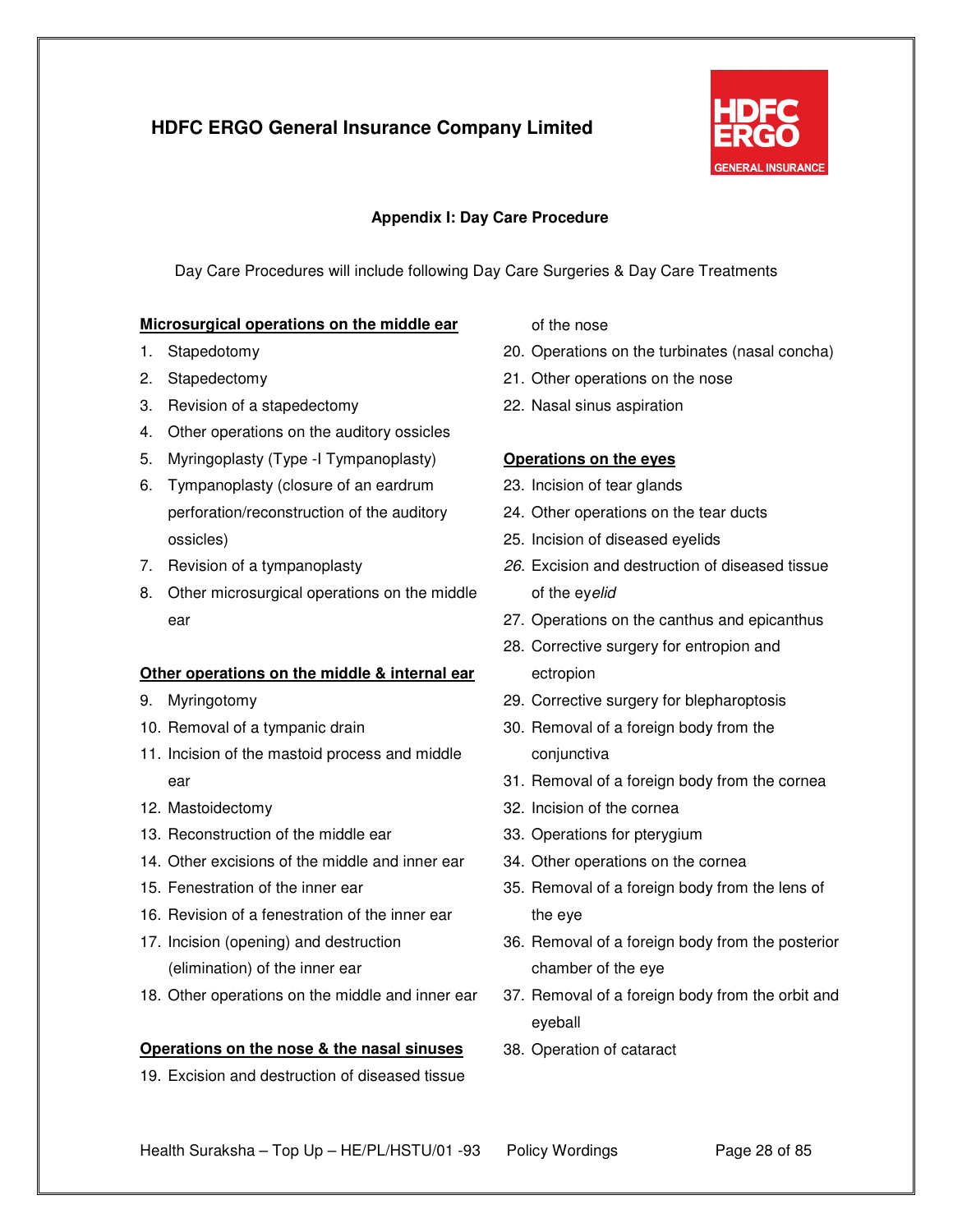

# **Operations on the skin & subcutaneous**

### **tissues**

- 39. Incision of a pilonidal sinus
- 40. Other incisions of the skin and subcutaneous tissues
- 41. Surgical wound toilet (wound debridement) and removal of diseased tissue of the skin and subcutaneous tissues
- 42. Local excision of diseased tissue of the skin and subcutaneous tissues
- 43. Other excisions of the skin and subcutaneous tissues
- 44. Simple restoration of surface continuity of the skin and subcutaneous tissues
- 45. Free skin transplantation, donor site
- 46. Free skin transplantation, recipient site
- 47. Revision of skin plasty
- 48. Other restoration and reconstruction of the skin and subcutaneous tissues
- 49. Chemosurgery to the skin
- 50. Destruction of diseased tissue in the skin and subcutaneous tissues

### **Operations on the tongue**

- 51. Incision, excision and destruction of diseased tissue of the tongue
- 52. Partial glossectomy
- 53. Glossectomy
- 54. Reconstruction of the tongue
- 55. Other operations on the tongue

# **Operations on the salivary glands & salivary ducts**

- 56. Incision and lancing of a salivary gland and a salivary duct
- 57. Excision of diseased tissue of a salivary gland and a salivary duct
- 58. Resection of a salivary gland
- 59. Reconstruction of a salivary gland and a salivary duct
- 60. Other operations on the salivary glands and salivary ducts

### **Other operations on the mouth & face**

- 61. External incision and drainage in the region of the mouth, jaw and face
- 62. Incision of the hard and soft palate
- 63. Excision and destruction of diseased hard and soft palate
- 64. Incision, excision and destruction in the mouth
- 65. Plastic surgery to the floor of the mouth
- 66. Palatoplasty
- 67. Other operations in the mouth

### **Operations on the tonsils & adenoids**

- 68. Transoral incision and drainage of a pharyngeal abscess
- 69. Tonsillectomy without adenoidectomy
- 70. Tonsillectomy with adenoidectomy
- 71. Excision and destruction of a lingual tonsil
- 72. Other operations on the tonsils and adenoids

### **Trauma surgery and orthopaedics**

- 73. Incision on bone, septic and aseptic
- 74. Closed reduction on fracture, luxation or

Health Suraksha – Top Up – HE/PL/HSTU/01 -93 Policy Wordings Page 29 of 85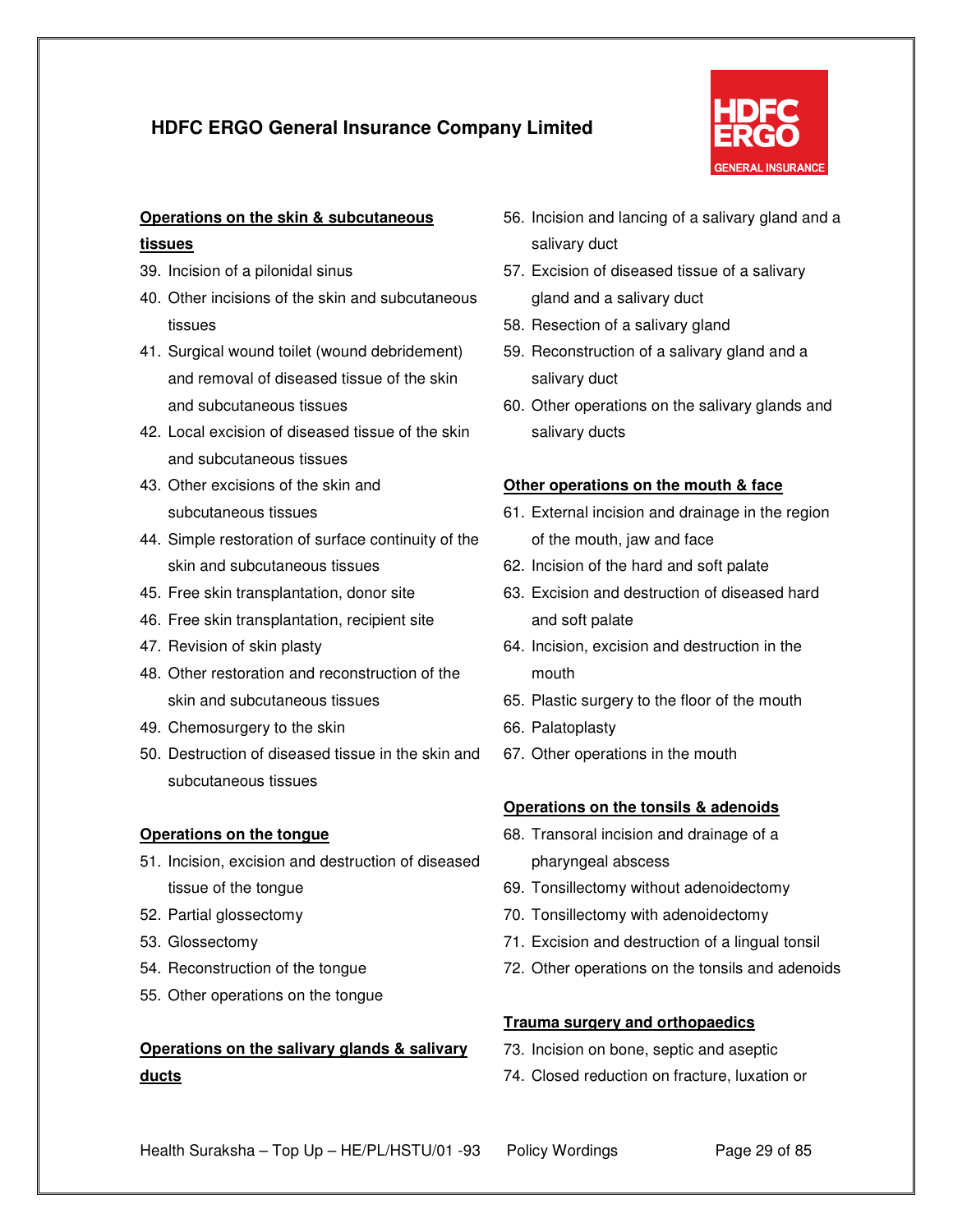

epiphyseolysis with osteosynthesis

- 75. Suture and other operations on tendons and tendon sheath
- 76. Reduction of dislocation under GA
- 77. Arthroscopic knee aspiration

#### **Operations on the breast**

- 78. Incision of the breast
- 79. Operations on the nipple

#### **Operations on the digestive tract**

- 80. Incision and excision of tissue in the perianal region
- 81. Surgical treatment of anal fistulas
- 82. Surgical treatment of haemorrhoids
- 83. Division of the anal sphincter (sphincterotomy)
- 84. Other operations on the anus
- 85. Ultrasound guided aspirations
- 86. Sclerotherapy etc.

#### **Operations on the female sexual organs**

- 87. Incision of the ovary
- 88. Insufflation of the Fallopian tubes
- 89. Other operations on the Fallopian tube
- 90. Dilatation of the cervical canal
- 91. Conisation of the uterine cervix
- 92. Other operations on the uterine cervix
- 93. Incision of the uterus (hysterotomy)
- 94. Therapeutic curettage
- 95. Culdotomy
- 96. Incision of the vagina
- 97. Local excision and destruction of diseased tissue of the vagina and the pouch of Douglas
- 98. Incision of the vulva
- 99. Operations on Bartholin's glands (cyst)

## **Operations on the prostate & seminal vesicles**

- 100. Incision of the prostate
- 101. Transurethral excision and destruction of prostate tissue
- 102. Transurethral and percutaneous destruction of prostate tissue
- 103. Open surgical excision and destruction of prostate tissue
- 104. Radical prostatovesiculectomy
- 105. Other excision and destruction of prostate tissue
- 106. Operations on the seminal vesicles
- 107. Incision and excision of periprostatic tissue
- 108. Other operations on the prostate

### **Operations on the scrotum & tunica vaginalis**

### **testis**

- 109. Incision of the scrotum and tunica vaginalis testis
- 110. Operation on a testicular hydrocele
- 111. Excision and destruction of diseased scrotal tissue
- 112. Plastic reconstruction of the scrotum and tunica vaginalis testis
- 113. Other operations on the scrotum and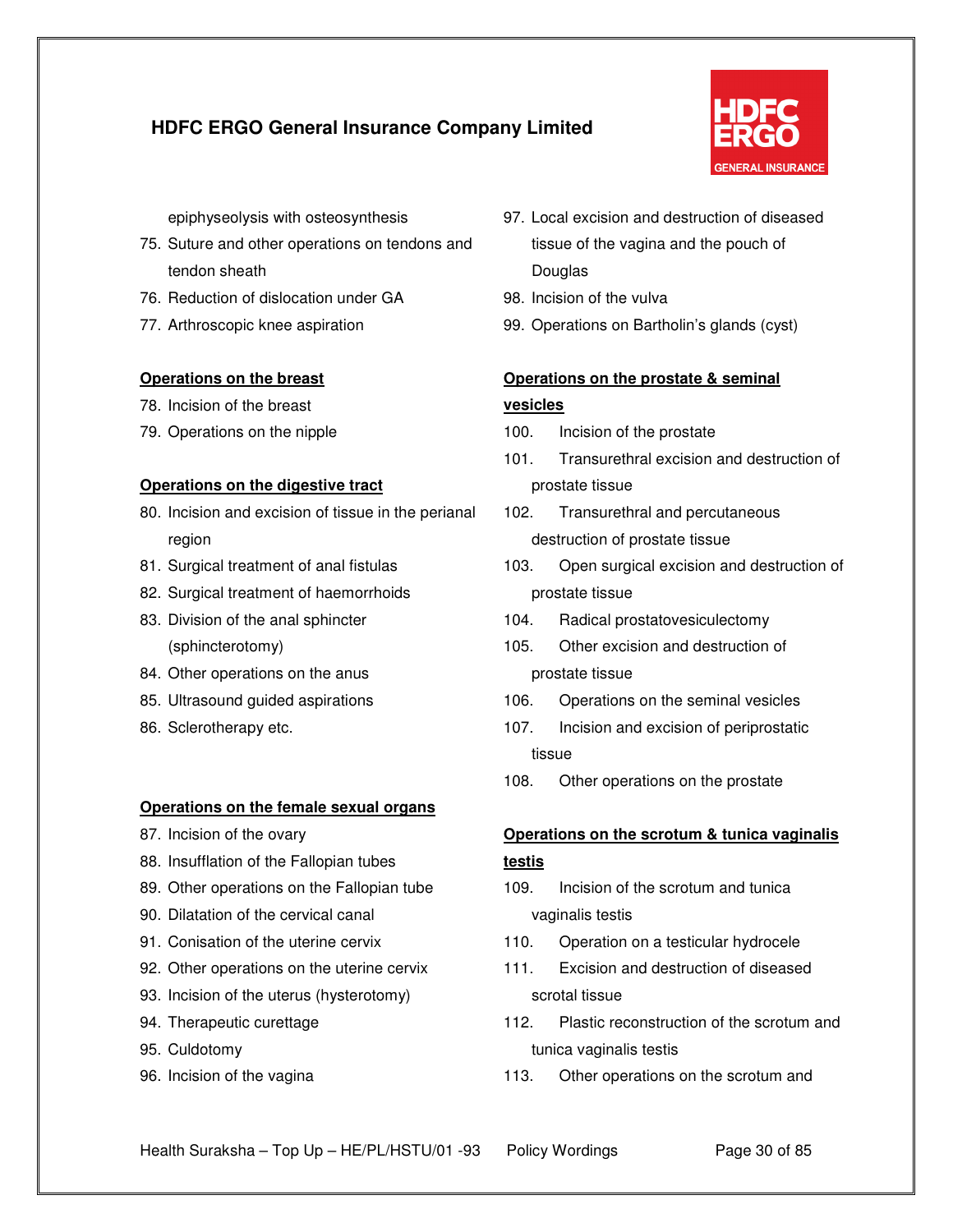

tunica vaginalis testis

#### **Operations on the testes**

- 114. Incision of the testes
- 115. Excision and destruction of diseased tissue of the testes
- 116. Unilateral orchidectomy
- 117. Bilateral orchidectomy
- 118. Orchidopexy
- 119. Abdominal exploration in cryptorchidism
- 120. Surgical repositioning of an abdominal testis
- 121. Reconstruction of the testis
- 122. Implantation, exchange and removal of a testicular prosthesis
- 123. Other operations on the testis

# **Operations on the spermatic cord, epididymis und ductus deferens**

- 124. Surgical treatment of a varicocele and a hydrocele of the spermatic cord
- 125. Excision in the area of the epididymis
- 126. Epididymectomy
- 127. econstruction of the spermatic cord
- 128. Reconstruction of the ductus deferens and epididymis
- 129. Other operations on the spermatic cord, epididymis and ductus deferens

### **Operations on the penis**

- 130. Operations on the foreskin
- 131. Local excision and destruction of diseased tissue of the penis
- 132. Amputation of the penis
- 133. Plastic reconstruction of the penis
- 134. Other operations on the penis

### **Operations on the urinary system**

135. Cystoscopical removal of stones

### **Other Operations**

- 136. Lithotripsy
- 137. Coronary angiography
- 138. Haemodialysis
- 139. Radiotherapy for Cancer
- 140. Cancer Chemotherapy

Note: The standard exclusions and waiting periods are applicable to all of the above procedures depending on the medical condition/ disease under treatment. Only 24 hours Hospitalization is not mandatory.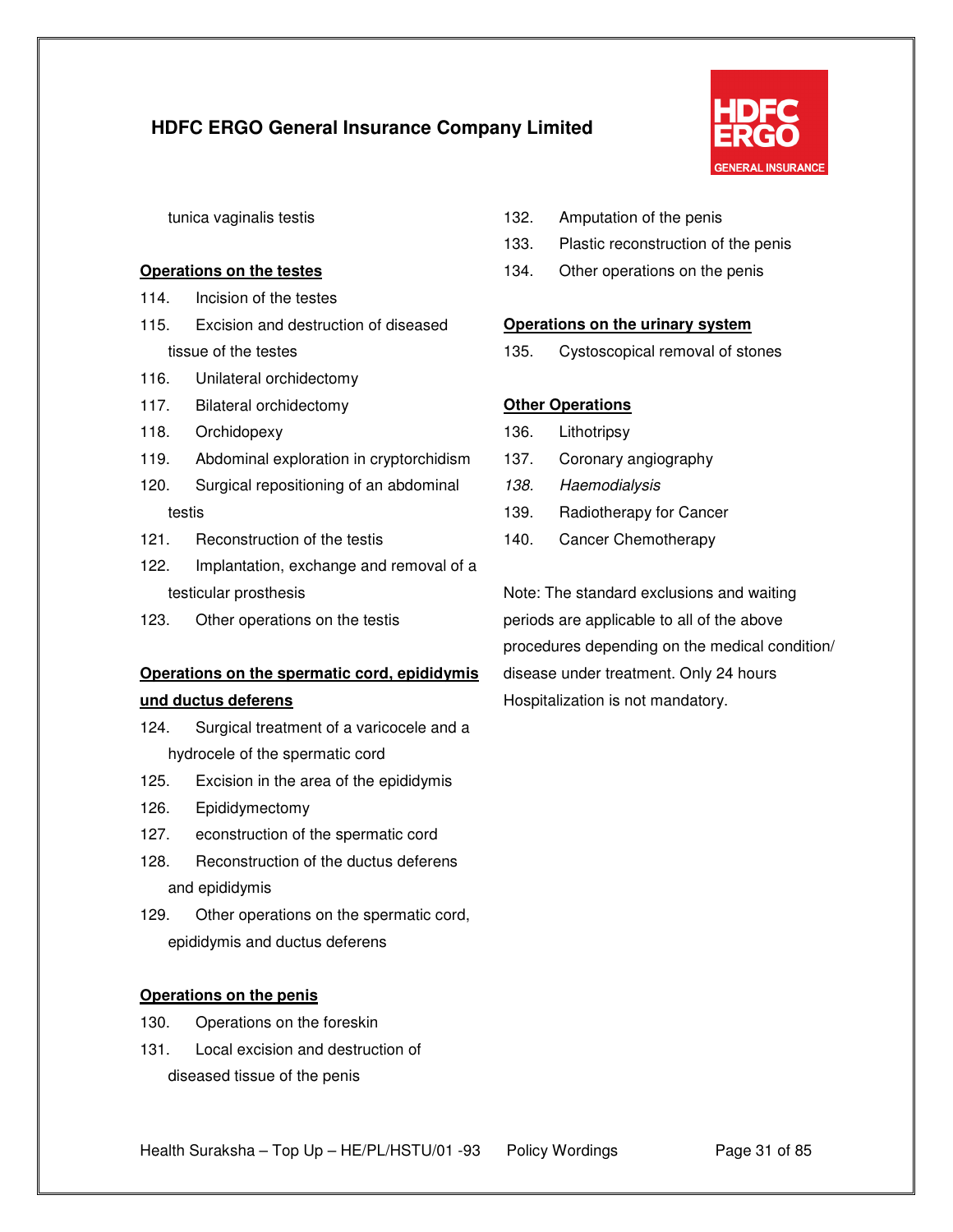

### **APPENDIX-II**

| S<br>NO. | List of excluded expenses ("Non-Medical") under indemnity<br>Policy - | <b>Expenses</b>                                                                                                                                      |
|----------|-----------------------------------------------------------------------|------------------------------------------------------------------------------------------------------------------------------------------------------|
|          |                                                                       |                                                                                                                                                      |
|          | TOILETRIES/ COSMETICS/ PERSONAL COMFORT OR CONVENIENCE                |                                                                                                                                                      |
| 1        | ANNE FRENCH CHARGES                                                   | Not Payable                                                                                                                                          |
| 2        | BABY CHARGES (UNLESS SPECIFIED/INDICATED)                             | Not Payable                                                                                                                                          |
| 3        | <b>BABY FOOD</b>                                                      | Not Payable                                                                                                                                          |
| 4        | <b>BABY UTILITES CHARGES</b>                                          | Not Payable                                                                                                                                          |
| 5        | <b>BABY SET</b>                                                       | Not Payable                                                                                                                                          |
| 6        | <b>BABY BOTTLES</b>                                                   | Not Payable                                                                                                                                          |
| 7        | <b>BOTTLE</b>                                                         | Not Payable                                                                                                                                          |
| 8        | <b>BRUSH</b>                                                          | Not Payable                                                                                                                                          |
| 9        | <b>COSY TOWEL</b>                                                     | Not Payable                                                                                                                                          |
| 10       | <b>HAND WASH</b>                                                      | Not Payable                                                                                                                                          |
| 11       | MOISTURISER PASTE BRUSH                                               | Not Payable                                                                                                                                          |
| 12       | <b>POWDER</b>                                                         | Not Payable                                                                                                                                          |
| 13       | <b>RAZOR</b>                                                          | Payable                                                                                                                                              |
| 14       | <b>TOWEL</b>                                                          | Not Payable                                                                                                                                          |
| 15       | <b>SHOE COVER</b>                                                     | Not Payable                                                                                                                                          |
| 16       | <b>BEAUTY SERVICES</b>                                                | Not Payable                                                                                                                                          |
| 17       | <b>BELTS/ BRACES</b>                                                  | Essential and should be<br>paid at least specifically<br>for cases who have<br>undergone surgery of                                                  |
|          |                                                                       | thoracic or lumbar spine                                                                                                                             |
| 18       | <b>BUDS</b>                                                           | Not Payable                                                                                                                                          |
| 19       | <b>BARBER CHARGES</b>                                                 | Not Payable                                                                                                                                          |
| 20       | CAPS                                                                  | Not Payable                                                                                                                                          |
| 21       | <b>COLD PACK/HOT PACK</b>                                             | Not Payable                                                                                                                                          |
| 22       | <b>CARRY BAGS</b>                                                     | Not Payable                                                                                                                                          |
| 23       | <b>CRADLE CHARGES</b>                                                 | Not Payable                                                                                                                                          |
| 24       | COMB                                                                  | Not Payable                                                                                                                                          |
| 25       | DISPOSABLES RAZORS CHARGES (for site preparations)                    | Payable                                                                                                                                              |
| 26       | EAU-DE-COLOGNE / ROOM FRESHNERS                                       | Not Payable                                                                                                                                          |
| 27       | <b>EYE PAD</b>                                                        | Not Payable                                                                                                                                          |
| 28       | <b>EYE SHEILD</b>                                                     | Not Payable                                                                                                                                          |
| 29       | <b>EMAIL / INTERNET CHARGES</b>                                       | Not Payable                                                                                                                                          |
| 30       | FOOD CHARGES (OTHER THAN PATIENT's DIET PROVIDED<br>BY HOSPITAL)      | Not Payable                                                                                                                                          |
| 31       | <b>FOOT COVER</b>                                                     | Not Payable                                                                                                                                          |
| 32       | <b>GOWN</b>                                                           | Not Payable                                                                                                                                          |
| 33       | <b>LEGGINGS</b>                                                       | Essential in bariatric and<br>varicose vein surgery and<br>may be considered for at<br>least these conditions<br>where surgery itself is<br>payable. |
| 34       | <b>LAUNDRY CHARGES</b>                                                | Not Payable                                                                                                                                          |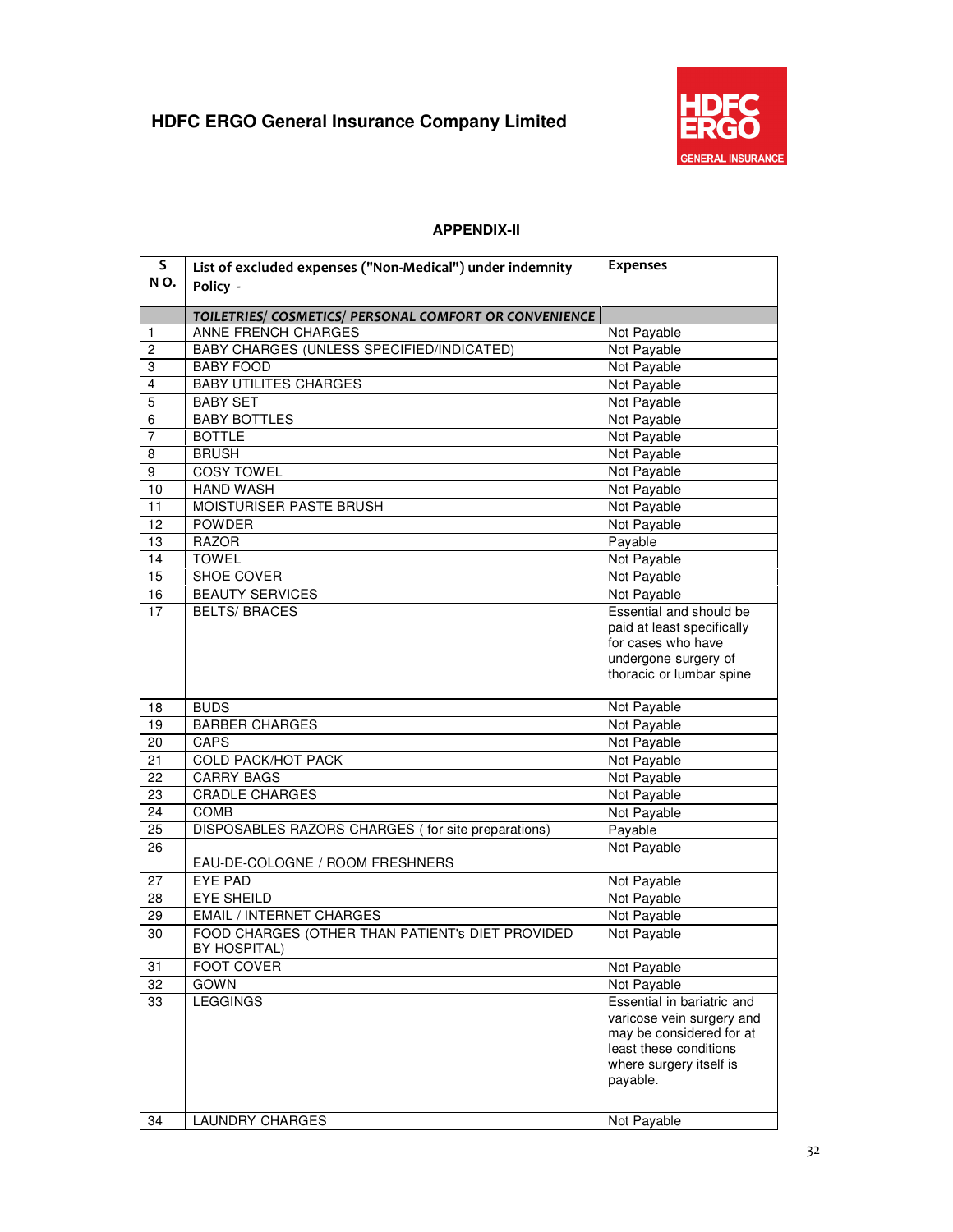

| 35 | WATFR<br>MINERAL | Pavable<br>Not |
|----|------------------|----------------|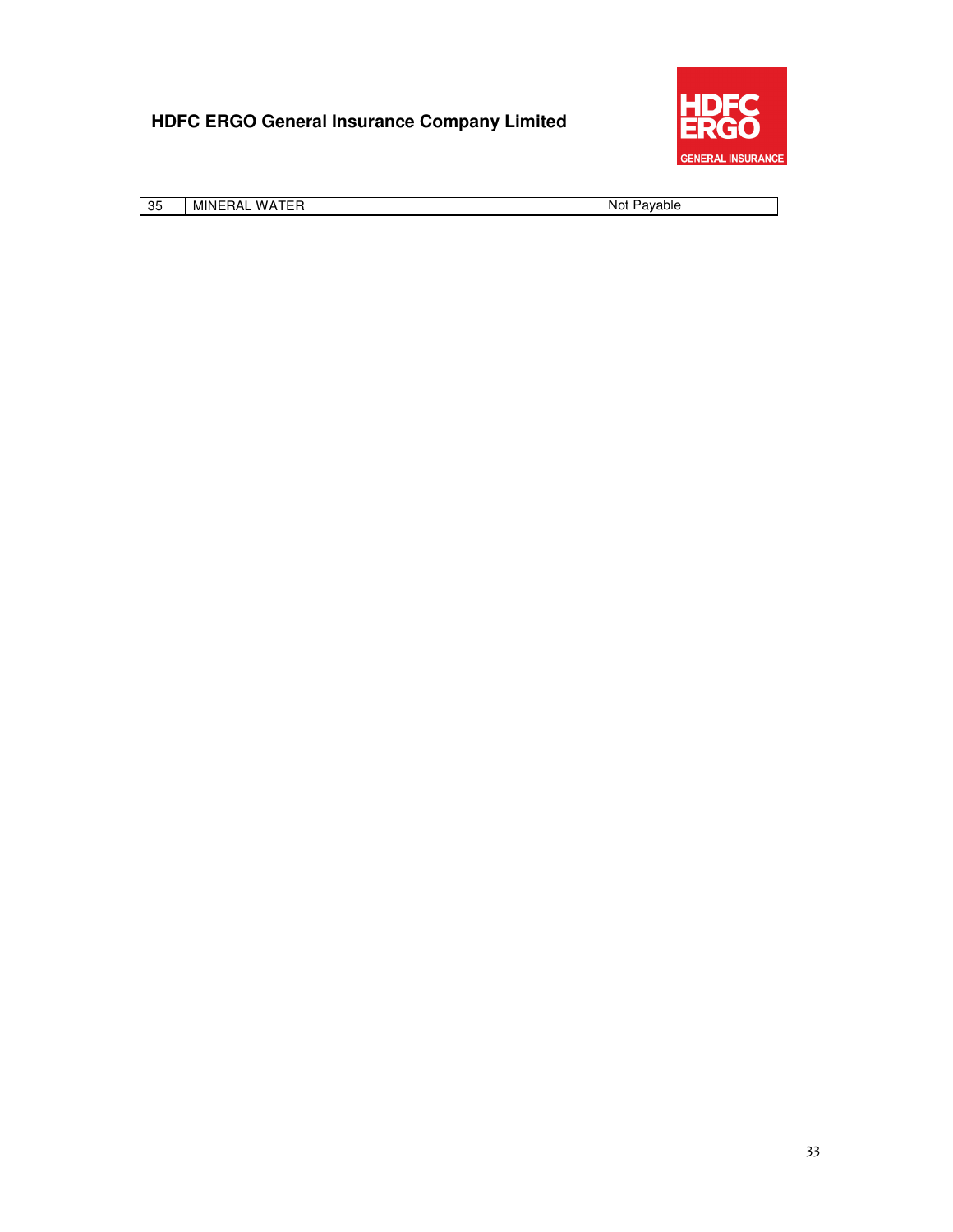

| 36 | OIL CHARGES                                        | Not Payable                |
|----|----------------------------------------------------|----------------------------|
| 37 | <b>SANITARY PAD</b>                                | Not Payable                |
| 38 | <b>SLIPPERS</b>                                    | Not Payable                |
| 39 | <b>TELEPHONE CHARGES</b>                           | Not Payable                |
| 40 | <b>TISSUE PAPER</b>                                | Not Payable                |
| 41 | <b>TOOTH PASTE</b>                                 | Not Payable                |
| 42 | <b>TOOTH BRUSH</b>                                 | Not Payable                |
| 43 | <b>GUEST SERVICES</b>                              | Not Payable                |
| 44 | <b>BED PAN</b>                                     | Not Payable                |
| 45 | BED UNDER PAD CHARGES                              | Not Payable                |
| 46 | <b>CAMERA COVER</b>                                | Not Payable                |
| 47 | <b>CARE FREE</b>                                   | Not Payable                |
| 48 | <b>CLINIPLAST</b>                                  | Not Payable                |
| 49 | <b>CREPE BANDAGE</b>                               | Not Payable/ Payable by    |
|    |                                                    | the patient                |
| 50 | <b>CURAPORE</b>                                    | Not Payable                |
| 51 | DIAPER OF ANY TYPE                                 | Not Payable                |
| 52 | DVD, CD CHARGES                                    | Not Payable (However if    |
|    |                                                    | CD is specifically sought  |
|    |                                                    | by Insurer/TPA then        |
|    |                                                    | payable)                   |
| 53 | <b>EYELET COLLAR</b>                               | Not Payable                |
| 54 | <b>FACE MASK</b>                                   | Not Payable                |
| 55 | <b>FLEXI MASK</b>                                  | Not Payable                |
| 56 | <b>GAUSE SOFT</b>                                  | Not Payable                |
| 57 | <b>GAUZE</b>                                       | Not Payable                |
| 58 | <b>HAND HOLDER</b>                                 | Not Payable                |
| 59 | HANSAPLAST/ ADHESIVE BANDAGES                      | Not Payable                |
| 60 | LACTOGEN/ INFANT FOOD                              | Not Payable                |
| 61 | <b>SLINGS</b>                                      | Reasonable costs for one   |
|    |                                                    | sling in case of upper arm |
|    |                                                    | fractures may be           |
|    |                                                    | considered                 |
|    | <b>ITEMS SPECIFICALLY EXCLUDED IN THE POLICIES</b> |                            |
| 62 | WEIGHT CONTROL PROGRAMS/ SUPPLIES/ SERVICES        | Exclusion in policy unless |
|    |                                                    | otherwise specified        |
| 63 | COST OF SPECTACLES/ CONTACT LENSES/ HEARING AIDS   | Exclusion in policy unless |
|    | ETC.,                                              | otherwise specified        |
| 64 | DENTAL TREATMENT EXPENSES THAT DO NOT REQUIRE      | Exclusion in policy unless |
|    | <b>HOSPITALISATION</b>                             | otherwise specified        |
| 65 | HORMONE REPLACEMENT THERAPY                        | Exclusion in policy unless |
|    |                                                    | otherwise specified        |
| 66 | <b>HOME VISIT CHARGES</b>                          | Exclusion in policy unless |
|    |                                                    | otherwise specified        |
| 67 | INFERTILITY/ SUBFERTILITY/ ASSISTED CONCEPTION     | Exclusion in policy unless |
|    | PROCEDURE                                          | otherwise specified        |
| 68 | OBESITY (INCLUDING MORBID OBESITY) TREATMENT       | Exclusion in policy unless |
|    |                                                    | otherwise specified        |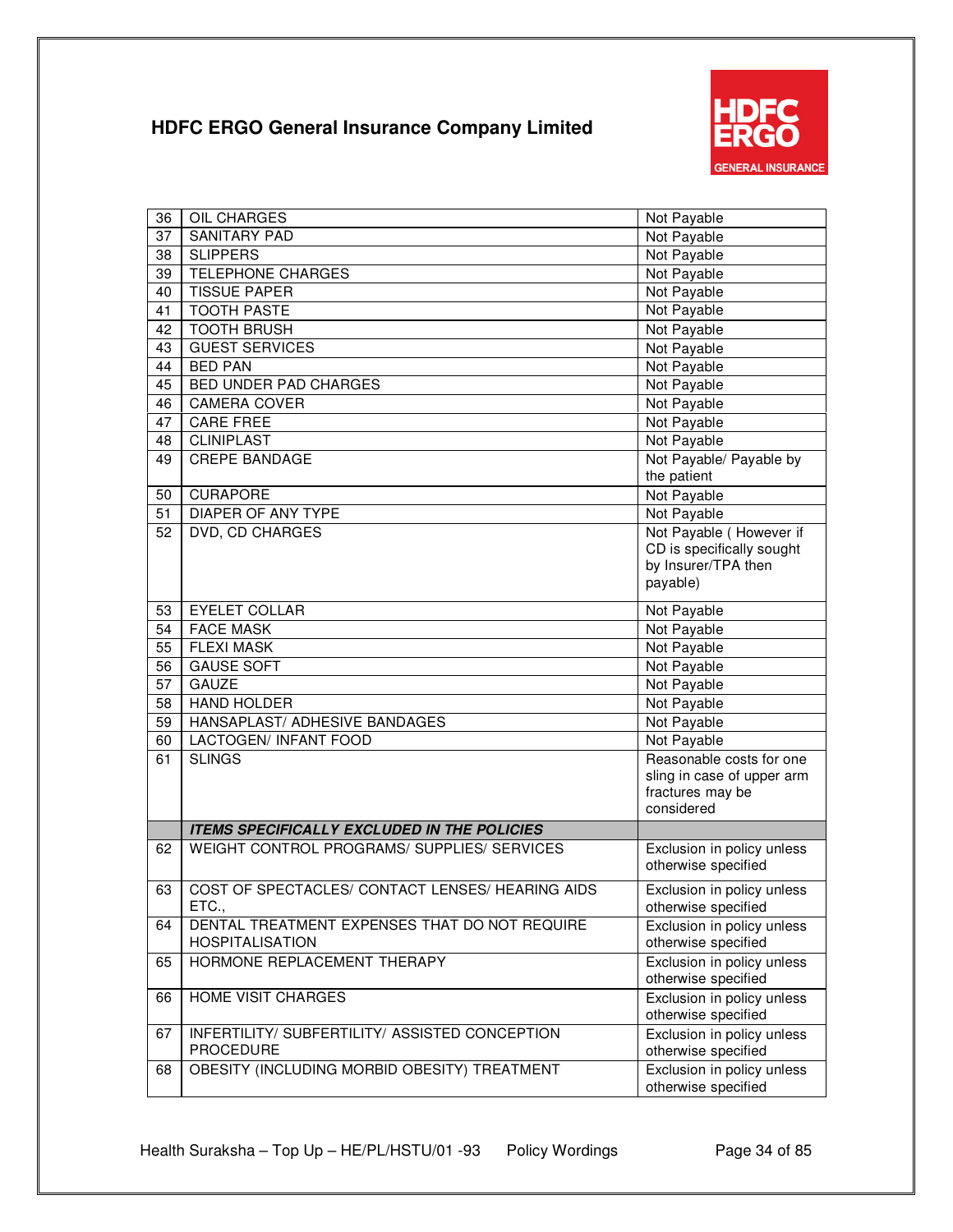

| 69 | PSYCHIATRIC & PSYCHOSOMATIC DISORDERS                                                                                                    | Exclusion in policy unless<br>otherwise specified                                     |
|----|------------------------------------------------------------------------------------------------------------------------------------------|---------------------------------------------------------------------------------------|
| 70 | CORRECTIVE SURGERY FOR REFRACTIVE ERROR                                                                                                  | Exclusion in policy unless<br>otherwise specified                                     |
| 71 | TREATMENT OF SEXUALLY TRANSMITTED DISEASES                                                                                               | Exclusion in policy unless<br>otherwise specified                                     |
| 72 | DONOR SCREENING CHARGES                                                                                                                  | Exclusion in policy unless<br>otherwise specified                                     |
| 73 | ADMISSION/REGISTRATION CHARGES                                                                                                           | Exclusion in policy unless<br>otherwise specified                                     |
| 74 | HOSPITALISATION FOR EVALUATION/ DIAGNOSTIC<br><b>PURPOSE</b>                                                                             | Exclusion in policy unless<br>otherwise specified                                     |
| 75 | EXPENSES FOR INVESTIGATION/ TREATMENT IRRELEVANT<br>TO THE DISEASE FOR WHICH ADMITTED OR DIAGNOSED                                       | Not Payable - Exclusion in<br>policy unless otherwise<br>specified                    |
| 76 | ANY EXPENSES WHEN THE PATIENT IS DIAGNOSED WITH<br>RETRO VIRUS + OR SUFFERING FROM /HIV/ AIDS ETC IS<br>DETECTED/ DIRECTLY OR INDIRECTLY | Not payable as per<br>HIV/AIDS exclusion                                              |
| 77 | STEM CELL IMPLANTATION/ SURGERY                                                                                                          | Not Payable except Bone<br>Marrow Transplantation<br>where covered by policy          |
|    | <b>ITEMS WHICH FORM PART OF HOSPITAL</b><br><b>SERVICES WHERE SEPARATE CONSUMABLES</b>                                                   |                                                                                       |
| 78 | WARD AND THEATRE BOOKING CHARGES                                                                                                         | Payable under OT                                                                      |
|    |                                                                                                                                          | Charges, not payable<br>separately                                                    |
| 79 | ARTHROSCOPY & ENDOSCOPY INSTRUMENTS                                                                                                      | Rental charged by the<br>hospital payable.<br>Purchase of Instruments<br>not payable. |
| 80 | MICROSCOPE COVER                                                                                                                         | Payable under OT<br>Charges, not separately                                           |
| 81 | SURGICAL BLADES, HARMONIC SCALPEL, SHAVER                                                                                                | Payable under OT<br>Charges, not separately                                           |
| 82 | <b>SURGICAL DRILL</b>                                                                                                                    | Payable under OT<br>Charges, not separately                                           |
| 83 | <b>EYE KIT</b>                                                                                                                           | Payable under OT<br>Charges, not separately                                           |
| 84 | EYE DRAPE                                                                                                                                | Payable under OT<br>Charges, not separately                                           |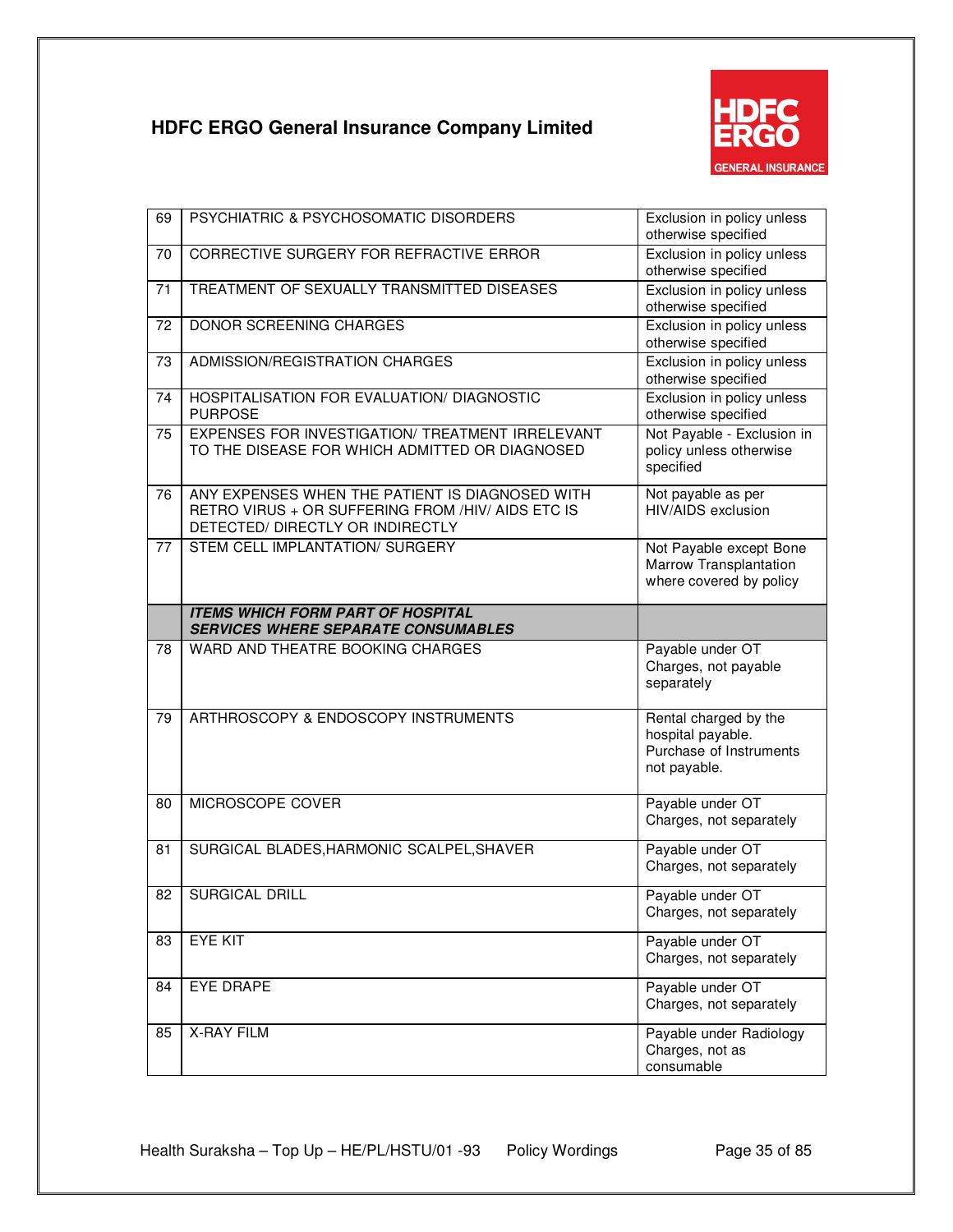

| 86  | SPUTUM CUP                                                            | Payable under<br>Investigation Charges, not      |
|-----|-----------------------------------------------------------------------|--------------------------------------------------|
|     |                                                                       | as consumable                                    |
| 87  | BOYLES APPARATUS CHARGES                                              | Part of OT Charges, not<br>Separately            |
| 88  | BLOOD GROUPING AND CROSS MATCHING OF DONORS                           | Part of Cost of Blood, not                       |
|     | <b>SAMPLES</b>                                                        | Payable                                          |
| 89  | <b>SAVLON</b>                                                         | Not Payable-Part of<br>Dressing Charges          |
| 90  | BAND AIDS, BANDAGES, STERLILE INJECTIONS, NEEDLES,<br><b>SYRINGES</b> | Not Payable - Part of<br>Dressing charges        |
| 91  | <b>COTTON</b>                                                         | Not Payable-Part of<br><b>Dressing Charges</b>   |
| 92  | <b>COTTON BANDAGE</b>                                                 | Not Payable- Part of                             |
|     |                                                                       | Dressing Charges                                 |
| 93  | MICROPORE/ SURGICAL TAPE                                              | Not Payable-Payable by<br>the patient when       |
|     |                                                                       | prescribed, otherwise                            |
|     |                                                                       | included as Dressing                             |
|     |                                                                       | Charges                                          |
| 94  | <b>BLADE</b>                                                          | Not Payable                                      |
| 95  | <b>APRON</b>                                                          | Not Payable -Part of                             |
|     |                                                                       | Hospital Services/<br>Disposable linen to be     |
|     |                                                                       | part of OT/ICU charges                           |
|     |                                                                       |                                                  |
| 96  | <b>TORNIQUET</b>                                                      | Not Payable (service is<br>charged by hospitals, |
|     |                                                                       | consumables cannot be                            |
|     |                                                                       | separately charged)                              |
| 97  | ORTHOBUNDLE, GYNAEC BUNDLE                                            | Part of Dressing Charges                         |
| 98  | <b>URINE CONTAINER</b>                                                | Not Payable                                      |
|     | <b>ELEMENTS OF ROOM CHARGE</b>                                        |                                                  |
| 99  | <b>LUXURY TAX</b>                                                     | Actual tax levied by                             |
|     |                                                                       | government is<br>payable.Part of room            |
|     |                                                                       | charge for sub limits                            |
| 100 | <b>HVAC</b>                                                           | Part of room charge not                          |
|     |                                                                       | payable separately                               |
| 101 | <b>HOUSE KEEPING CHARGES</b>                                          | Part of room charge not                          |
|     |                                                                       | payable separately                               |
| 102 | SERVICE CHARGES WHERE NURSING CHARGE ALSO<br><b>CHARGED</b>           | Part of room charge not<br>payable separately    |
| 103 | TELEVISION & AIR CONDITIONER CHARGES                                  | Payable under room                               |
|     |                                                                       | charges not if separately                        |
|     | <b>SURCHARGES</b>                                                     | levied                                           |
| 104 |                                                                       | Part of Room Charge, Not<br>payable separately   |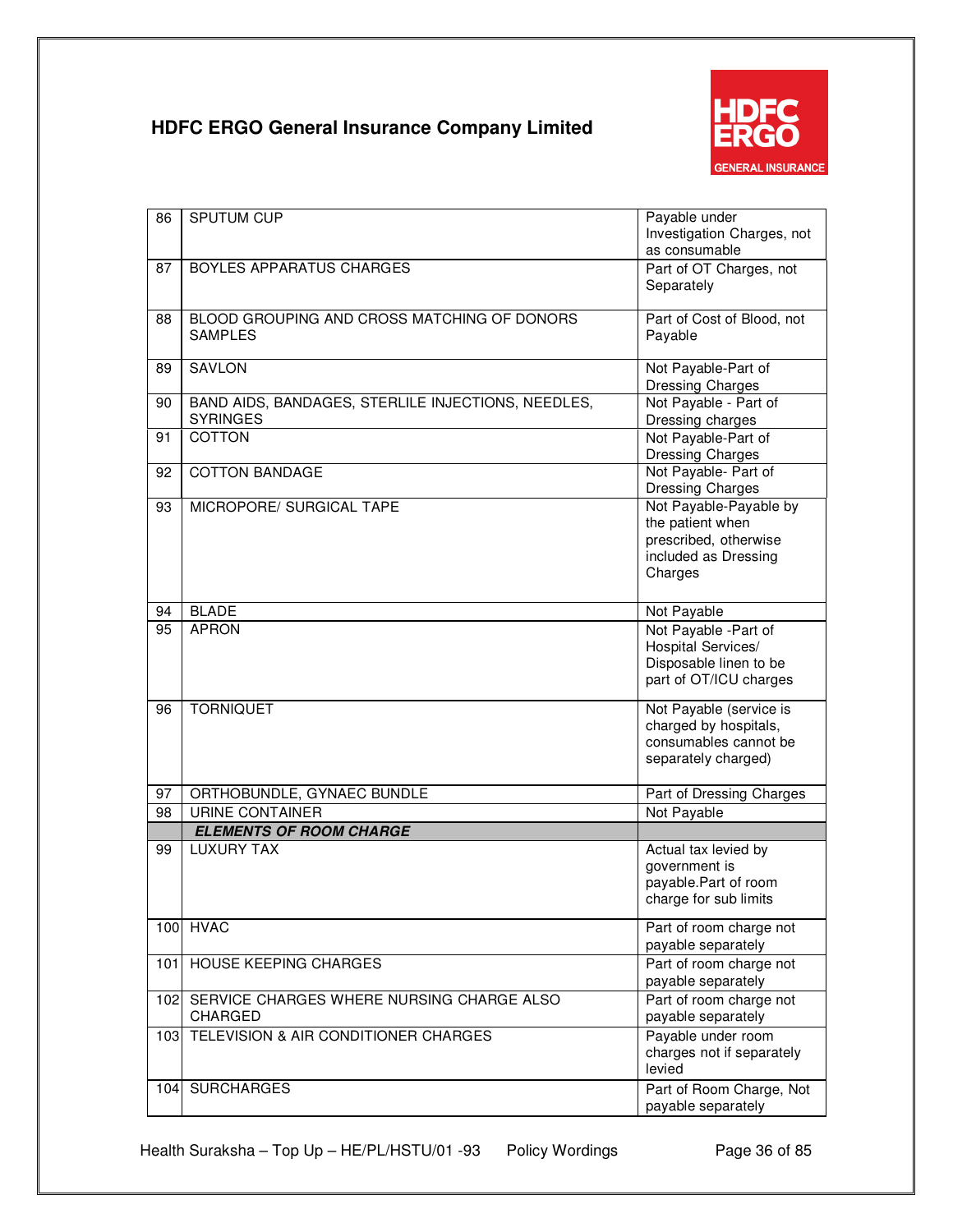

| 105 | <b>ATTENDANT CHARGES</b>                                                      | Not Payable - Part of<br>Room Charges                           |
|-----|-------------------------------------------------------------------------------|-----------------------------------------------------------------|
|     | 106 IM IV INJECTION CHARGES                                                   | Part of nursing charges,<br>not payable                         |
| 107 | <b>CLEAN SHEET</b>                                                            | Part of<br>Laundry/Housekeeping<br>not payable separately       |
|     | 108 EXTRA DIET OF PATIENT (OTHER THAN THAT WHICH FORMS<br>PART OF BED CHARGE) | Patient Diet provided by<br>hospital is payable                 |
| 109 | <b>BLANKET/WARMER BLANKET</b>                                                 | Not Payable- part of room<br>Charges                            |
|     | <b>ADMINISTRATIVE OR NON-MEDICAL CHARGES</b>                                  |                                                                 |
| 110 | <b>ADMISSION KIT</b>                                                          | Not Payable                                                     |
| 111 | <b>BIRTH CERTIFICATE</b>                                                      | Not Payable                                                     |
| 112 | BLOOD RESERVATION CHARGES AND ANTE NATAL<br><b>BOOKING CHARGES</b>            | Not Payable                                                     |
| 113 | <b>CERTIFICATE CHARGES</b>                                                    | Not Payable                                                     |
| 114 | <b>COURIER CHARGES</b>                                                        | Not Payable                                                     |
| 115 | <b>CONVENYANCE CHARGES</b>                                                    | Not Payable                                                     |
| 116 | <b>DIABETIC CHART CHARGES</b>                                                 | Not Payable                                                     |
| 117 | DOCUMENTATION CHARGES / ADMINISTRATIVE EXPENSES                               | Not Payable                                                     |
| 118 | DISCHARGE PROCEDURE CHARGES                                                   | Not Payable                                                     |
| 119 | <b>DAILY CHART CHARGES</b>                                                    | Not Payable                                                     |
| 120 | <b>ENTRANCE PASS / VISITORS PASS CHARGES</b>                                  | Not Payable                                                     |
| 121 | EXPENSES RELATED TO PRESCRIPTION ON DISCHARGE                                 | To be claimed by patient<br>under Post Hosp where<br>admissible |
|     | 122 FILE OPENING CHARGES                                                      | Not Payable                                                     |
| 123 | INCIDENTAL EXPENSES / MISC. CHARGES (NOT EXPLAINED)                           | Not Payable                                                     |
| 124 | MEDICAL CERTIFICATE                                                           | Not Payable                                                     |
| 125 | <b>MAINTAINANCE CHARGES</b>                                                   | Not Payable                                                     |
| 126 | MEDICAL RECORDS                                                               | Not Payable                                                     |
| 127 | PREPARATION CHARGES                                                           | Not Payable                                                     |

Health Suraksha – Top Up – HE/PL/HSTU/01 -93 Policy Wordings Page 37 of 85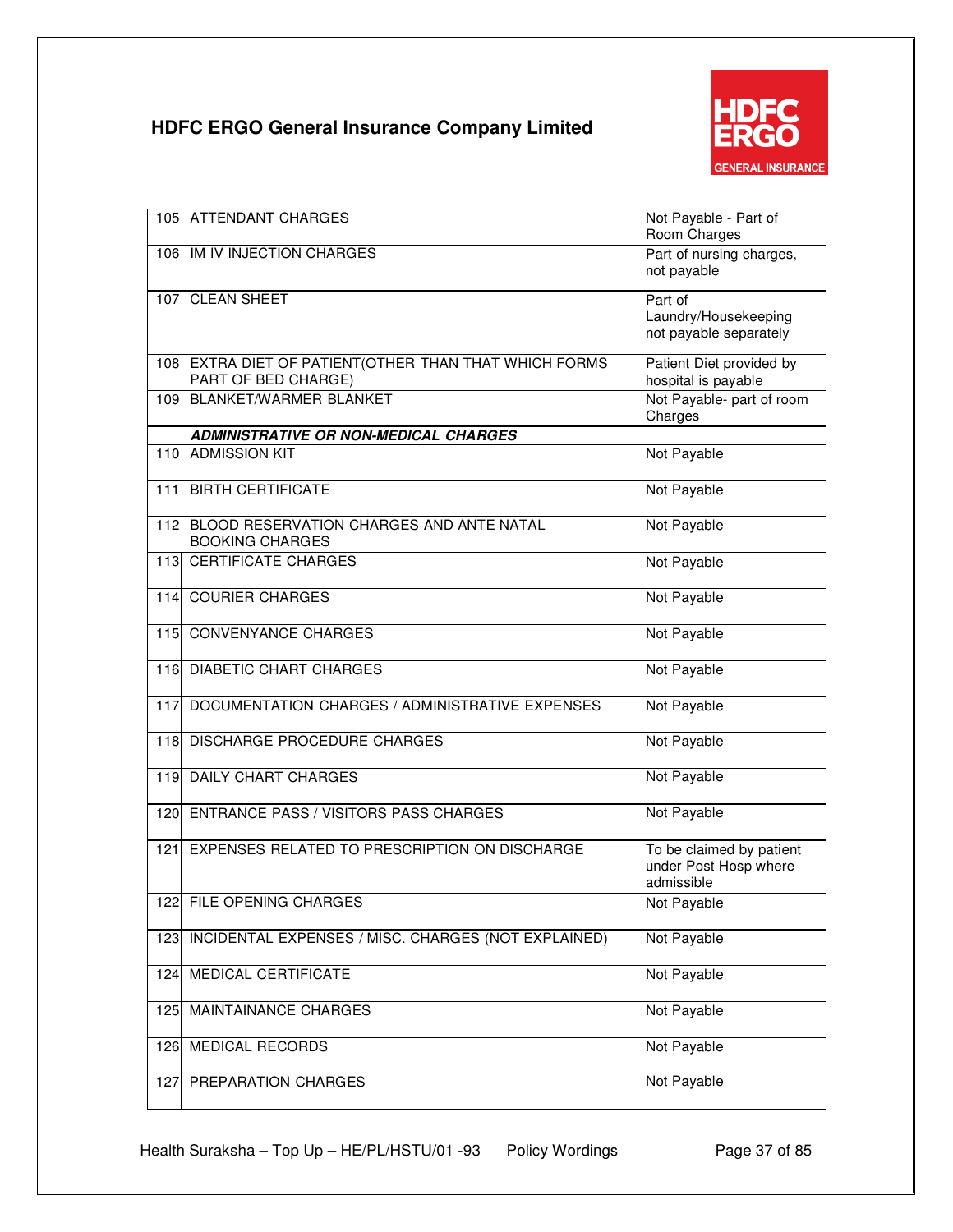

| 128              | PHOTOCOPIES CHARGES                              | Not Payable                                             |
|------------------|--------------------------------------------------|---------------------------------------------------------|
| 1291             | PATIENT IDENTIFICATION BAND / NAME TAG           | Not Payable                                             |
| 130              | <b>WASHING CHARGES</b>                           | Not Payable                                             |
| 131              | MEDICINE BOX                                     | Not Payable                                             |
|                  | 132 MORTUARY CHARGES                             | Payable upto 24 hrs,<br>shifting charges not<br>payable |
| 133 <sup>1</sup> | MEDICO LEGAL CASE CHARGES (MLC CHARGES)          | Not Payable                                             |
|                  | <b>EXTERNAL DURABLE DEVICES</b>                  |                                                         |
| 134l             | <b>WALKING AIDS CHARGES</b>                      | Not Payable                                             |
| 135              | <b>BIPAP MACHINE</b>                             | Not Payable                                             |
| 136              | COMMODE                                          | Not Payable                                             |
| 137              | <b>CPAP/ CAPD EQUIPMENTS</b>                     | Device not payable                                      |
| 138              | <b>INFUSION PUMP - COST</b>                      | Device not payable                                      |
| 139              | OXYGEN CYLINDER (FOR USAGE OUTSIDE THE HOSPITAL) | Not Payable                                             |
| 140              | PULSEOXYMETER CHARGES                            | Device not payable                                      |
| 141              | <b>SPACER</b>                                    | Not Payable                                             |
| 142              | SPIROMETRE                                       | Device not payable                                      |
| 143              | SPO2 PROBE                                       | Not Payable                                             |
|                  | 144 NEBULIZER KIT                                | Not Payable                                             |
| 145              | <b>STEAM INHALER</b>                             | Not Payable                                             |
|                  | 146 ARMSLING                                     | Not Payable                                             |
| 147              | <b>THERMOMETER</b>                               | Not Payable (paid by<br>patient)                        |
| 148              | CERVICAL COLLAR                                  | Not Payable                                             |
| 149              | <b>SPLINT</b>                                    | Not Payable                                             |
| 150              | DIABETIC FOOT WEAR                               | Not Payable                                             |
| 151              | KNEE BRACES (LONG/SHORT/HINGED)                  | Not Payable                                             |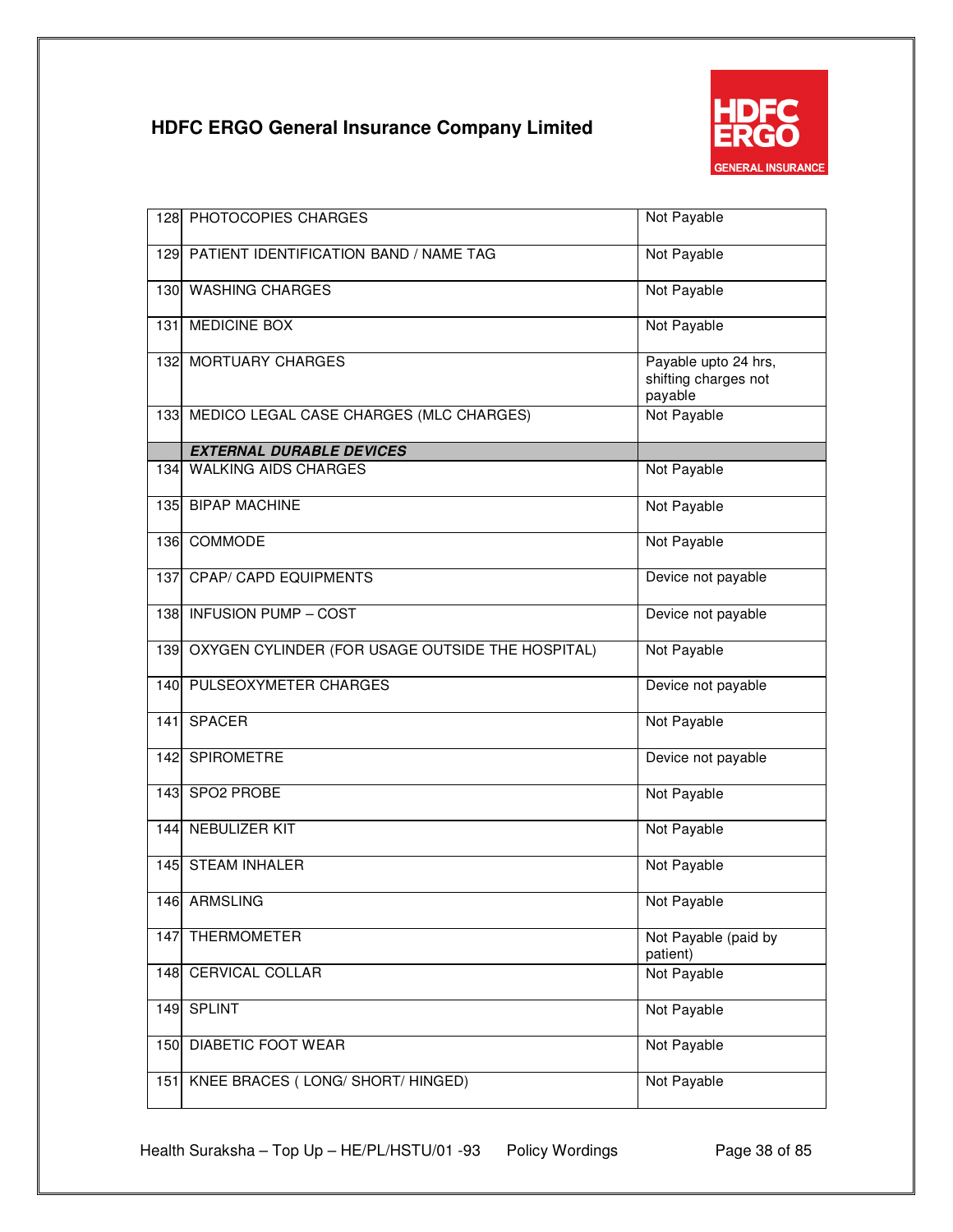

| 152 | KNEE IMMOBILIZER/SHOULDER IMMOBILIZER                                            | Not Payable                                                                                                                                                                                                                               |
|-----|----------------------------------------------------------------------------------|-------------------------------------------------------------------------------------------------------------------------------------------------------------------------------------------------------------------------------------------|
|     | 153 LUMBO SACRAL BELT                                                            | Essential and should be<br>paid at least specifically<br>for cases who have<br>undergone surgery of<br>lumbar spine.                                                                                                                      |
| 154 | NIMBUS BED OR WATER OR AIR BED CHARGES                                           | Payable for any ICU<br>patient requiring more<br>than 3 days in ICU, all<br>patients with<br>paraplegia/quadriplegia<br>for any reason and at<br>reasonable cost of<br>approximately Rs 200/<br>day                                       |
| 155 | AMBULANCE COLLAR                                                                 | Not Payable                                                                                                                                                                                                                               |
| 156 | AMBULANCE EQUIPMENT                                                              | Not Payable                                                                                                                                                                                                                               |
| 157 | <b>MICROSHEILD</b>                                                               | Not Payable                                                                                                                                                                                                                               |
| 158 | <b>ABDOMINAL BINDER</b>                                                          | Essential and should be<br>paid at least in post<br>surgery patients of major<br>abdominal surgery<br>including TAH, LSCS,<br>incisional hernia repair,<br>exploratory laparotomy for<br>intestinal obstruction, liver<br>transplant etc. |
|     | <b>ITEMS PAYABLE IF SUPPORTED BY A PRESCRIPTION</b>                              |                                                                                                                                                                                                                                           |
| 159 | BETADINE \ HYDROGEN PEROXIDE\SPIRIT\\DETTOL<br><b>\SAVLON\ DISINFECTANTS ETC</b> | May be payable when<br>prescribed for patient, not<br>payable for hospital use in<br>OT or ward or for<br>dressings in hospital                                                                                                           |
| 160 | PRIVATE NURSES CHARGES- SPECIAL NURSING CHARGES                                  | Post hospitalization<br>nursing charges not<br>Payable                                                                                                                                                                                    |
| 161 | NUTRITION PLANNING CHARGES - DIETICIAN CHARGES-<br><b>DIET CHARGES</b>           | Patient Diet provided by<br>hospital is payable                                                                                                                                                                                           |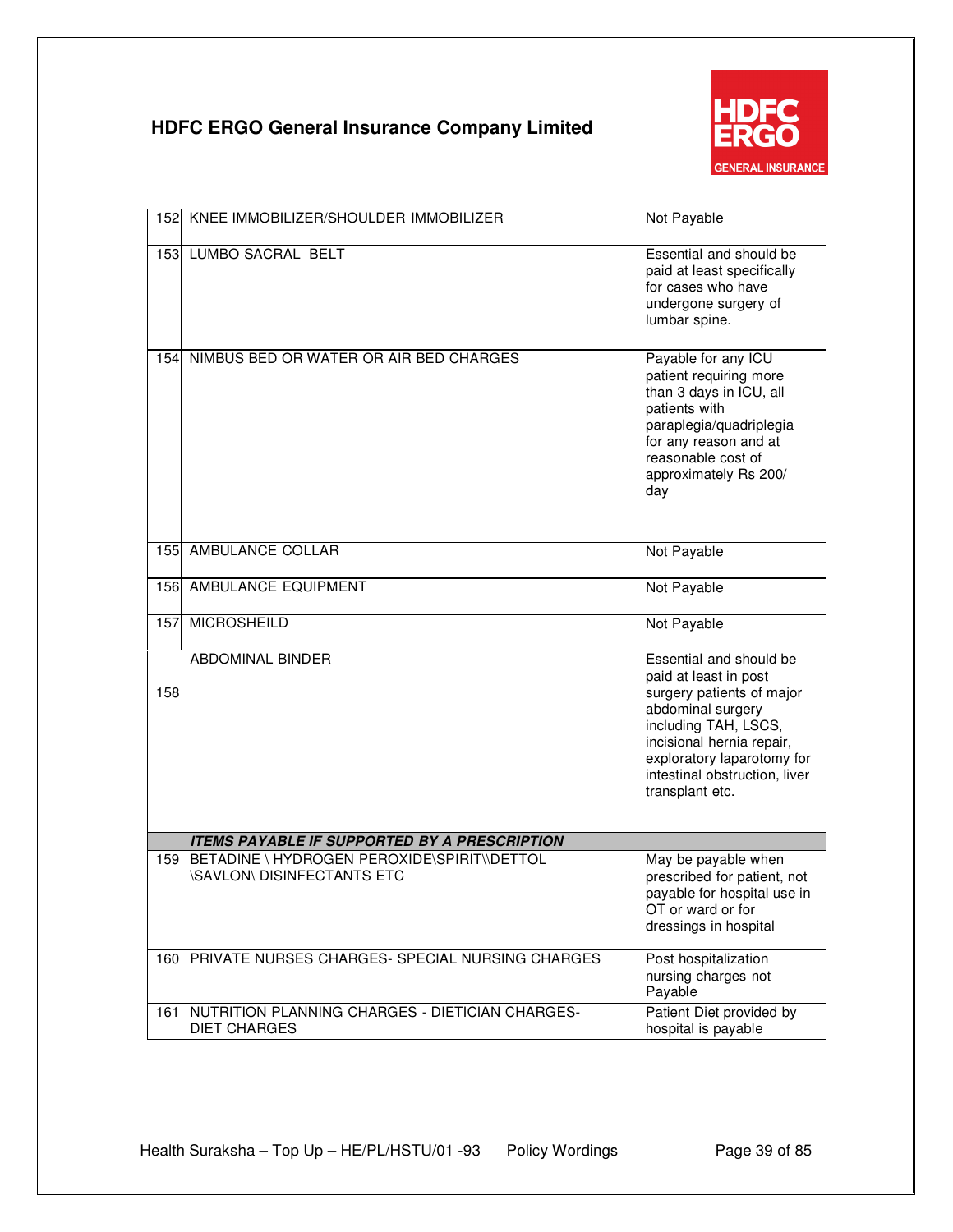

| 1621 | ALEX SUGAR FREE                                           | Payable -Sugar free<br>variants of admissable<br>medicines are not<br>excluded                                                                                                             |
|------|-----------------------------------------------------------|--------------------------------------------------------------------------------------------------------------------------------------------------------------------------------------------|
| 163  | CREAMS POWDERS LOTIONS (Toileteries are not payable, only | Payable when prescribed                                                                                                                                                                    |
|      | prescribed medical pharmaceuticals payable)               |                                                                                                                                                                                            |
| 164  | <b>DIGENE GEL/ ANTACID GEL</b>                            | Payable when prescribed                                                                                                                                                                    |
| 165  | <b>ECG ELECTRODES</b>                                     | Upto 5 electrodes are<br>required for every case<br>visiting OT or ICU. For<br>longer stay in ICU, may<br>require a change and at<br>least one set every<br>second day must be<br>payable. |
| 166  | <b>GLOVES</b>                                             | Sterilized Gloves payable /<br>unsterilized gloves not<br>payable                                                                                                                          |
| 167  | <b>HIV KIT</b>                                            | Payable - payable Pre<br>operative screening                                                                                                                                               |
| 168  | LISTERINE/ ANTISEPTIC MOUTHWASH                           | Payable when prescribed                                                                                                                                                                    |
| 169  | <b>LOZENGES</b>                                           | Payable when prescribed                                                                                                                                                                    |
| 170  | <b>MOUTH PAINT</b>                                        | Payable when prescribed                                                                                                                                                                    |
| 171  | <b>NEBULISATION KIT</b>                                   | If used during<br>hospitalization is payable<br>reasonably                                                                                                                                 |
| 172  | <b>NEOSPRIN</b>                                           | Payable when prescribed                                                                                                                                                                    |
| 173  | NOVARAPID                                                 | Payable when prescribed                                                                                                                                                                    |
|      | 174 VOLINI GEL/ ANALGESIC GEL                             | Payable when prescribed                                                                                                                                                                    |
| 175  | <b>ZYTEE GEL</b>                                          | Payable when prescribed                                                                                                                                                                    |
| 176  | <b>VACCINATION CHARGES</b>                                | Routine Vaccination not<br>Payable / Post Bite<br>Vaccination Payable                                                                                                                      |
|      | PART OF HOSPITAL'S OWN COSTS AND NOT PAYABLE              |                                                                                                                                                                                            |
| 177  | AHD                                                       | Not Payable - Part of                                                                                                                                                                      |
|      |                                                           | Hospital's internal Cost                                                                                                                                                                   |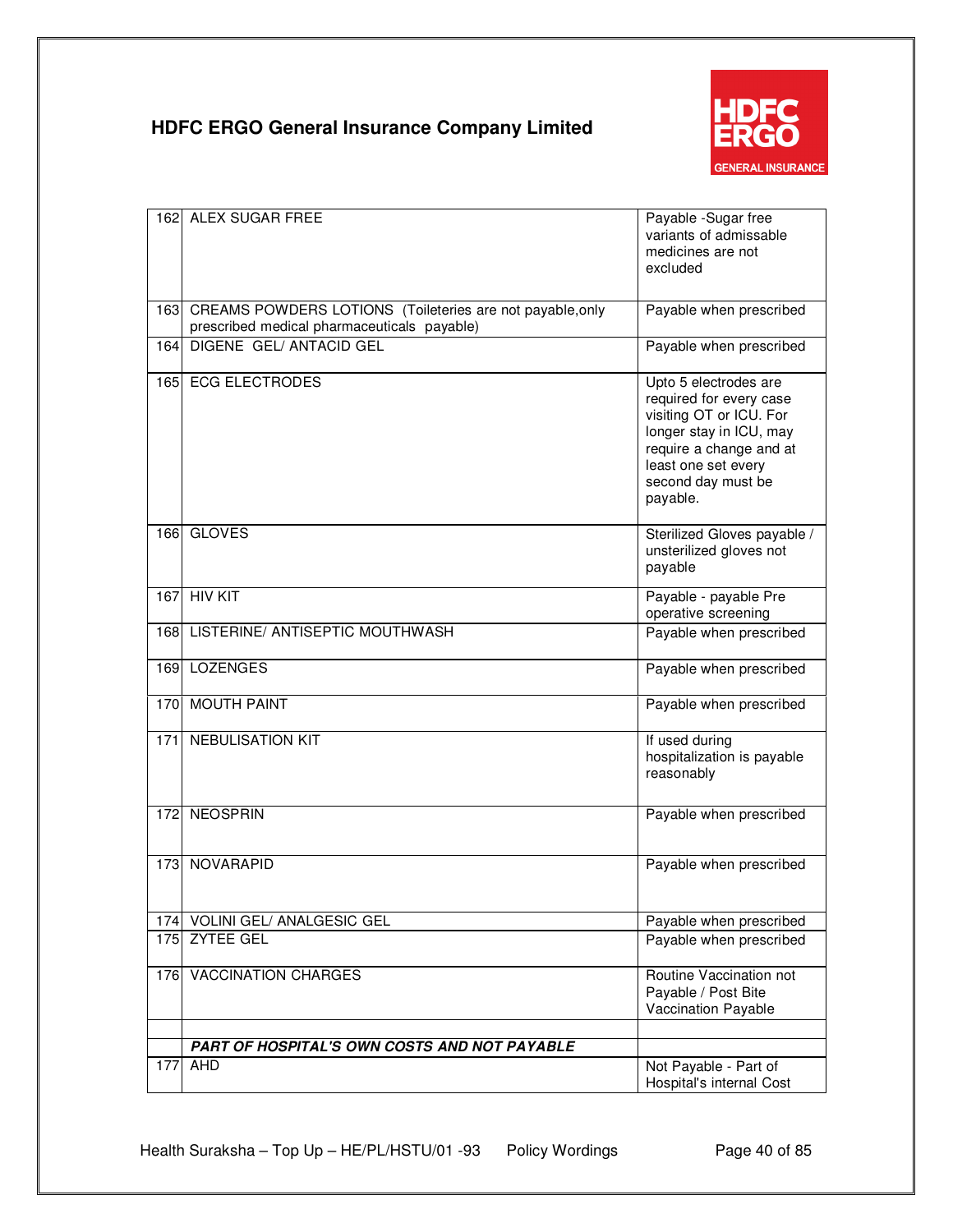

| 178  | ALCOHOL SWABES                                                                       | Not Payable - Part of<br>Hospital's internal Cost                                                                     |
|------|--------------------------------------------------------------------------------------|-----------------------------------------------------------------------------------------------------------------------|
|      | 179 SCRUB SOLUTION/STERILLIUM                                                        | Not Payable - Part of<br>Hospital's internal Cost                                                                     |
|      | <b>OTHERS</b>                                                                        |                                                                                                                       |
| 180  | VACCINE CHARGES FOR BABY                                                             | Not Payable                                                                                                           |
| 181  | AESTHETIC TREATMENT / SURGERY                                                        | Not Payable                                                                                                           |
|      | 182 TPA CHARGES                                                                      | Not Payable                                                                                                           |
|      | 183 VISCO BELT CHARGES                                                               | Not Payable                                                                                                           |
|      | 184 ANY KIT WITH NO DETAILS MENTIONED [DELIVERY KIT,<br>ORTHOKIT, RECOVERY KIT, ETC] | Not Payable                                                                                                           |
| 185  | <b>EXAMINATION GLOVES</b>                                                            | Not payable                                                                                                           |
| 186  | <b>KIDNEY TRAY</b>                                                                   | Not Payable                                                                                                           |
| 187  | <b>MASK</b>                                                                          | Not Payable                                                                                                           |
| 188  | <b>OUNCE GLASS</b>                                                                   | Not Payable                                                                                                           |
| 189  | <b>OUTSTATION CONSULTANT'S/ SURGEON'S FEES</b>                                       | Not payable, except for<br>telemedicine consultations<br>where covered by policy                                      |
| 190  | <b>OXYGEN MASK</b>                                                                   | Not Payable                                                                                                           |
| 191  | PAPER GLOVES                                                                         | Not Payable                                                                                                           |
|      | 192 PELVIC TRACTION BELT                                                             | Should be payable in case<br>f PIVD requiring traction s<br>this is generally not<br>reused                           |
| 193  | REFERAL DOCTOR'S FEES                                                                | Not Payable                                                                                                           |
| 1941 | ACCU CHECK (Glucometery/ Strips)                                                     | Not payable pre<br>hospitilasation or post<br>hospitalisation / Reports<br>and Charts required/<br>Device not payable |
| 195  | <b>PAN CAN</b>                                                                       | Not Payable                                                                                                           |
| 196  | <b>SOFNET</b>                                                                        | Not Payable                                                                                                           |
| 197  | TROLLY COVER                                                                         | Not Payable                                                                                                           |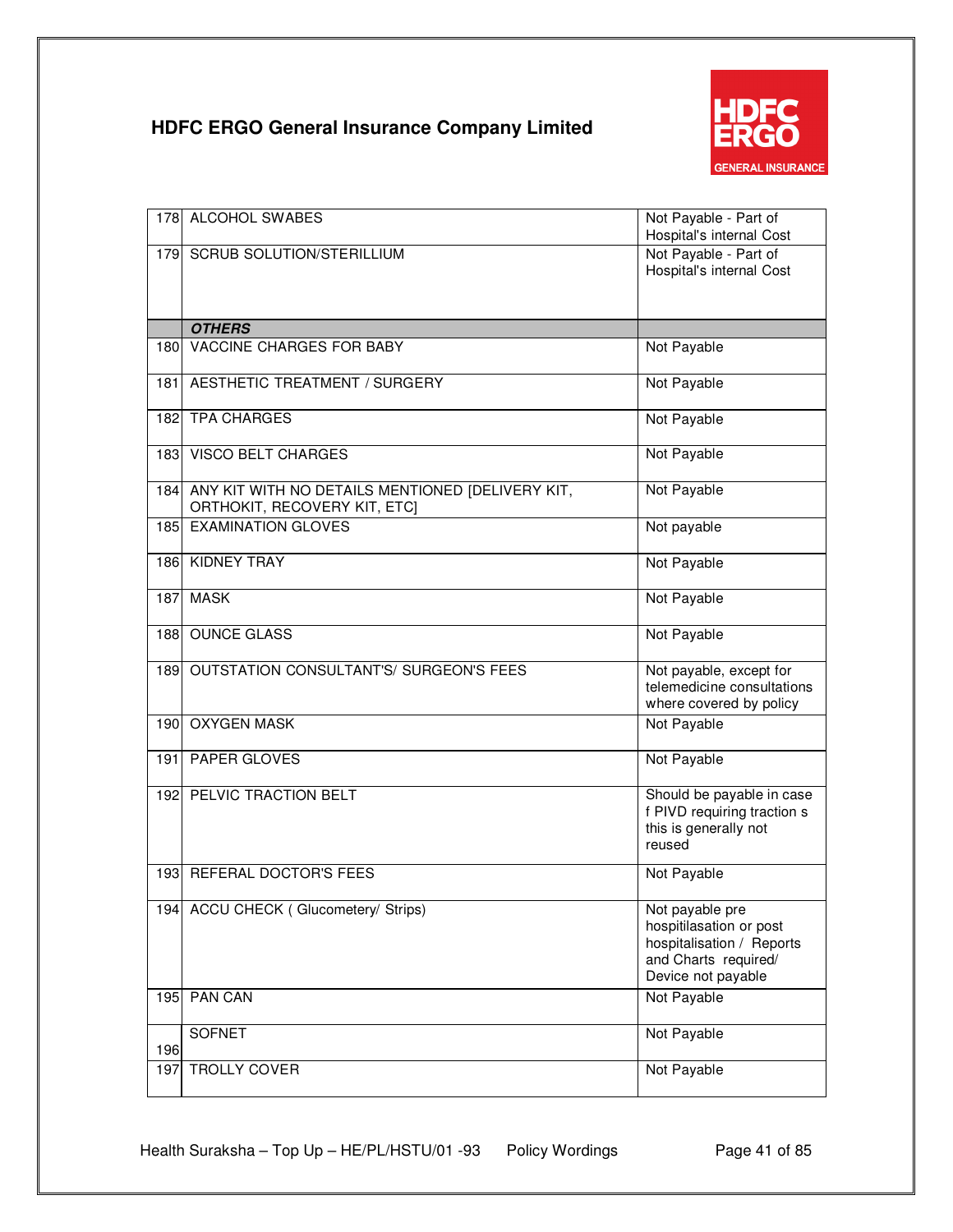

| 198              | UROMETER, URINE JUG              | Not Payable                                                                                                                    |
|------------------|----------------------------------|--------------------------------------------------------------------------------------------------------------------------------|
| 1991             | AMBULANCE                        | Payable-Ambulance from<br>home to hospital or<br>interhospital shifts is<br>payable/ RTA as specific<br>requirement is payable |
| 200              | <b>TEGADERM / VASOFIX SAFETY</b> | Payable - maximum of 3<br>in 48 hrs and then 1 in 24<br>hrs                                                                    |
| 201 <sub>1</sub> | <b>URINE BAG</b>                 | Payable where medicaly<br>necessary till a reasonable<br>cost - maximum 1 per 24<br>hrs                                        |
| <b>2021</b>      | <b>SOFTOVAC</b>                  | Not Payable                                                                                                                    |
| 203              | <b>STOCKINGS</b>                 | Essential for case like<br>CABG etc. where it<br>should be paid.                                                               |

### **SCHEDULE OF BENEFITS**

Health Suraksha – Top up **Pro- Individual**

| <b>Benefits</b>                                                | <b>Sum Insured</b>                                         |
|----------------------------------------------------------------|------------------------------------------------------------|
| Sum Insured (Rs. in Lac) per Insured Person per<br>Policy Year | 2.00; 3.00; 4.00; 5.00; 7.50; 10.00                        |
| Deductible (Rs. In Lacs) (As mentioned in Policy<br>Schedule)  | 1.00; 2.00; 3.00; 4.00; 5.00                               |
| 1 a) In-patient Treatment                                      | Covered; Hospitalization for minimum 24<br>hours required. |
| 1 b) Pre-hospitalization                                       | Covered, maximum up to 60 days                             |
| 1 c) Post-hospitalization                                      | Covered, maximum up to 90 days                             |
| 1 d) Day Care Procedures                                       | Covered                                                    |
| 1 e) Domiciliary Treatment                                     | Covered                                                    |
| 1 f) Organ Donor                                               | Covered                                                    |
| 1 g) Emergency Ambulance                                       | Up to Rs. 2000 per Hospitalization.                        |

Health Suraksha – Top up **Pro- Family Floater**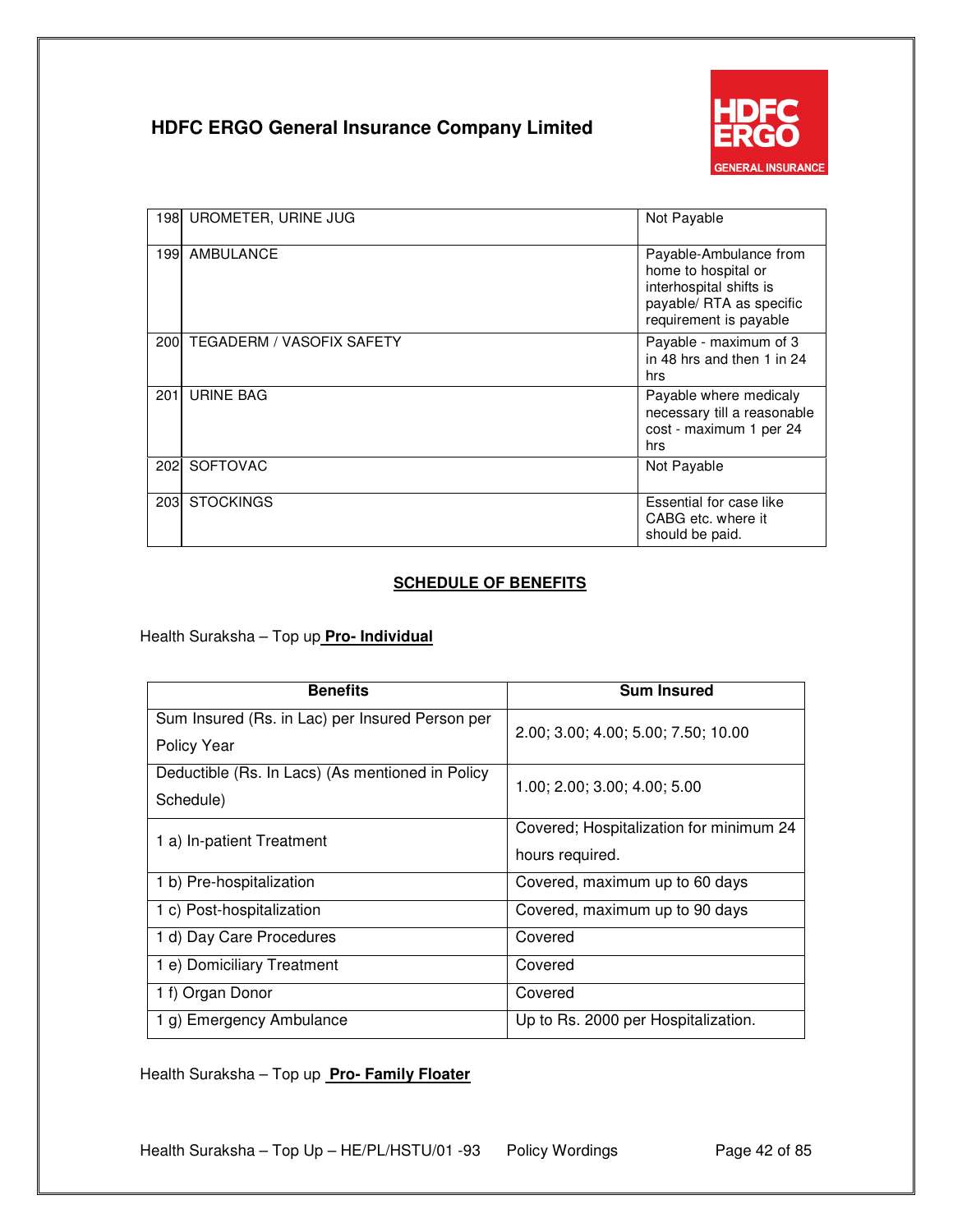

| <b>Benefits</b>                                               | <b>Sum Insured</b>                                         |
|---------------------------------------------------------------|------------------------------------------------------------|
| Sum Insured (Rs. in Lac) per Policy per Policy<br>Year        | 2.00; 3.00; 4.00; 5.00; 7.50; 10.00                        |
| Deductible (Rs. In Lacs) (As mentioned in Policy<br>Schedule) | 1.00; 2.00; 3.00; 4.00; 5.00                               |
| 1 a) In-patient Treatment                                     | Covered; Hospitalization for minimum 24<br>hours required. |
| 1 b) Pre-hospitalization                                      | Covered, maximum up to 60 days                             |
| 1 c) Post-hospitalization                                     | Covered, maximum up to 90 days                             |
| 1 d) Day Care Procedures                                      | Covered                                                    |
| 1 e) Domiciliary Treatment                                    | Covered                                                    |
| 1 f) Organ Donor                                              | Covered                                                    |
| 1 g) Emergency Ambulance                                      | Up to Rs. 2000 per Hospitalization.                        |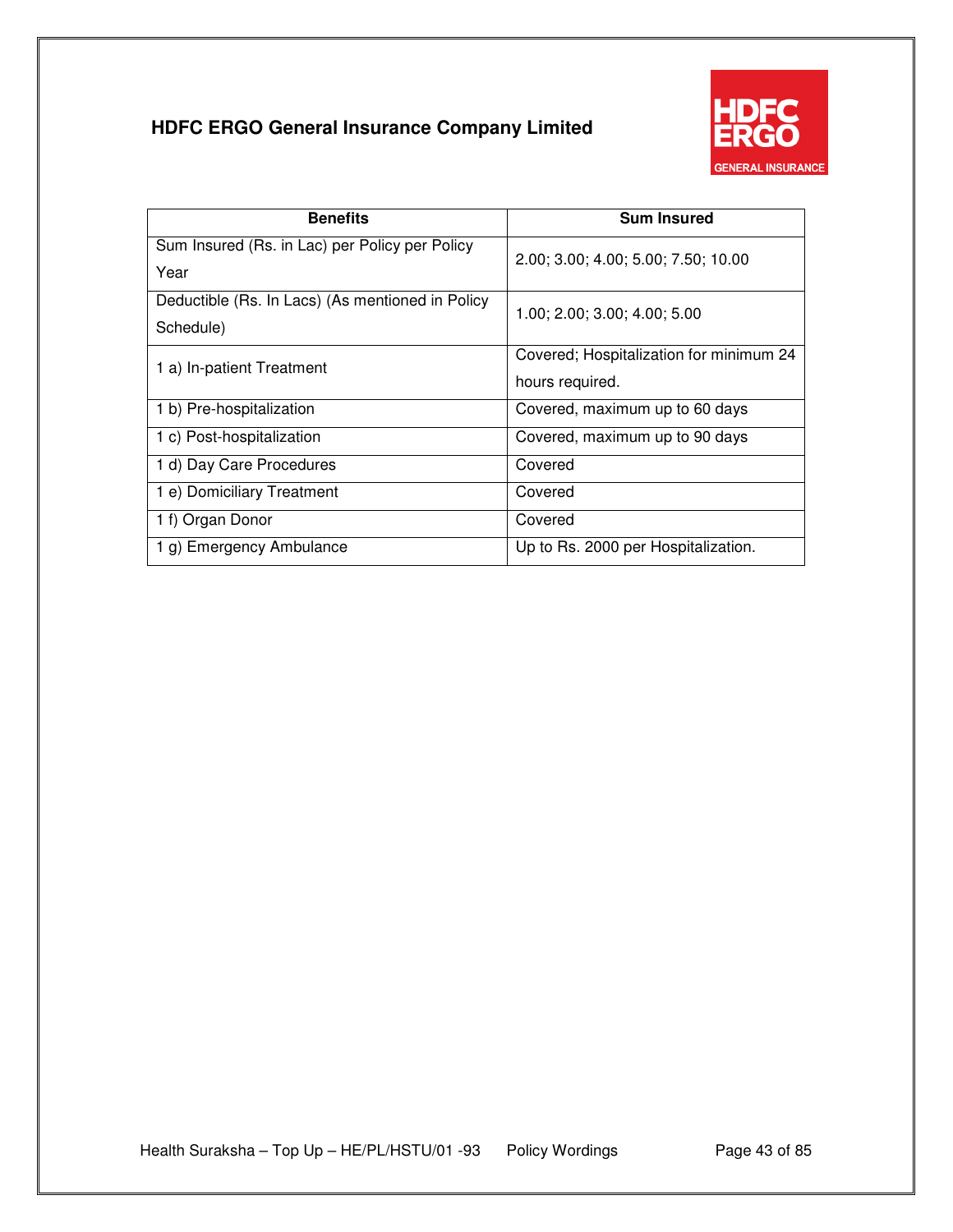

# **HEALTH SURAKSHA - TOP UP**  PLUS - POLICY WORDINGS

HDFC ERGO General Insurance Company Limited will provide the insurance cover detailed in the Policy to the Insured Person up to the Sum Insured subject to the terms and conditions of this Policy, Your payment of premium, and Your statements in the Proposal, which is incorporated into the Policy and is the basis of it.

### **Section. 4 Benefits**

Claims made in respect of any of the benefits below will be subject to the Sum Insured and will affect entitlement to a Cumulative bonus.

If any Insured Person suffers an Illness or Accident during the Policy Period that requires that Insured Person's Hospitalisation as an inpatient, then We will pay for the Medical Expenses for the benefits mentioned below, in excess of the Deductible stated in the Schedule. Any claim under this Policy shall be payable by Us only if the aggregate of covered Medical Expenses in respect to Hospitalisation(s) of Insured Person (on Individual basis in case of Individual Policy and on Family Floater basis in case of Family Floater Policy) exceeds the Deductible applicable on per Policy Year basis.

Our maximum liability for a continuous period of Illness, including relapses within 45 days from the last date of discharge from the Hospital or nursing home where treatment has been taken, shall be limited to the amount mentioned in the Schedule of Benefits. Occurrence of the same Illness after a lapse of 45 days as stated above will be considered as fresh Illness for the purpose of this Policy.

### a) **In-patient Treatment**

The Medical Expenses for:

- i) Room rent, boarding expenses,
- ii) Nursing,
- iii) Intensive care unit,
- iv) Medical Practitioner(s),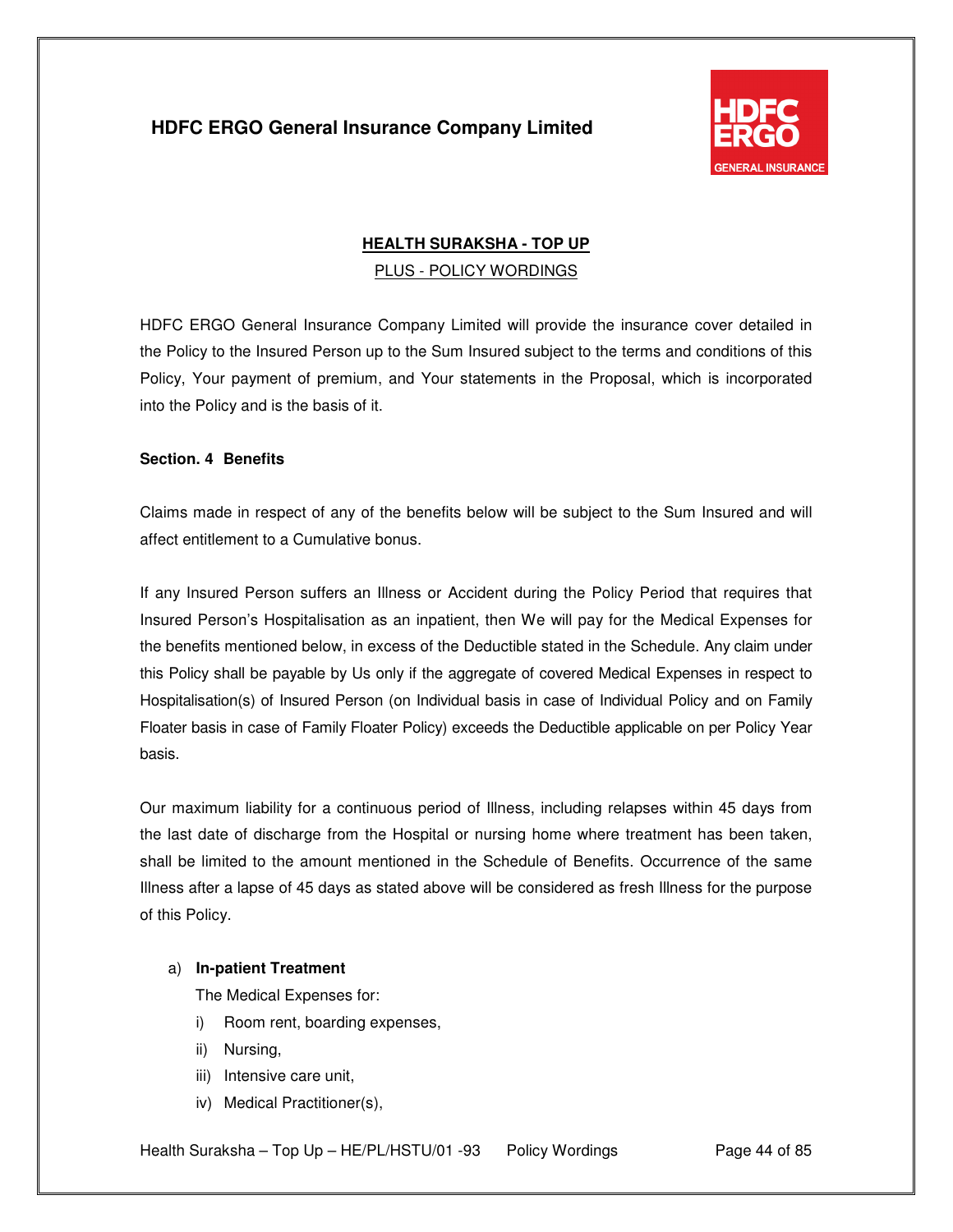

- v) Anaesthesia, blood, oxygen, operation theatre charges, surgical appliances,
- vi) Medicines, drugs and consumables,
- vii) Diagnostic procedures,
- viii) The Cost of prosthetic and other devices or equipment if implanted internally during a Surgical Procedure.

### b) **Pre-Hospitalisation**

The Medical Expenses incurred in the 60 days immediately before the Insured Person was hospitalised, provided that:

- i) Such Medical Expenses were in fact incurred for the same condition for which the Insured Person's subsequent Hospitalisation was required, and
- ii) We have accepted an inpatient Hospitalisation claim under Benefit 1a).

### c) **Post-hospitalisation**

The Medical Expenses incurred in the 90 days immediately after the Insured Person was discharged post Hospitalisation provided that:

- i) Such costs are incurred in respect of the same condition for which the Insured Person's earlier Hospitalisation was required, and
- ii) We have accepted an inpatient Hospitalisation claim under Benefit 1a).

### d) **Day Care Procedures**

The Medical Expenses for a day care procedure mentioned in the list of Day Care Procedures in this Policy where the procedure or surgery is taken by the Insured Person as an inpatient for less than 24 hours in a Hospital or standalone day care centre but not the outpatient department of a Hospital or standalone day care centre.

### e) **Domiciliary Treatment**

The Medical Expenses incurred by an Insured Person for medical treatment taken at his home which would otherwise have required Hospitalisation because, on the advice of the attending Medical Practitioner, the Insured Person could not be transferred to a Hospital or a Hospital bed was unavailable, and provided that: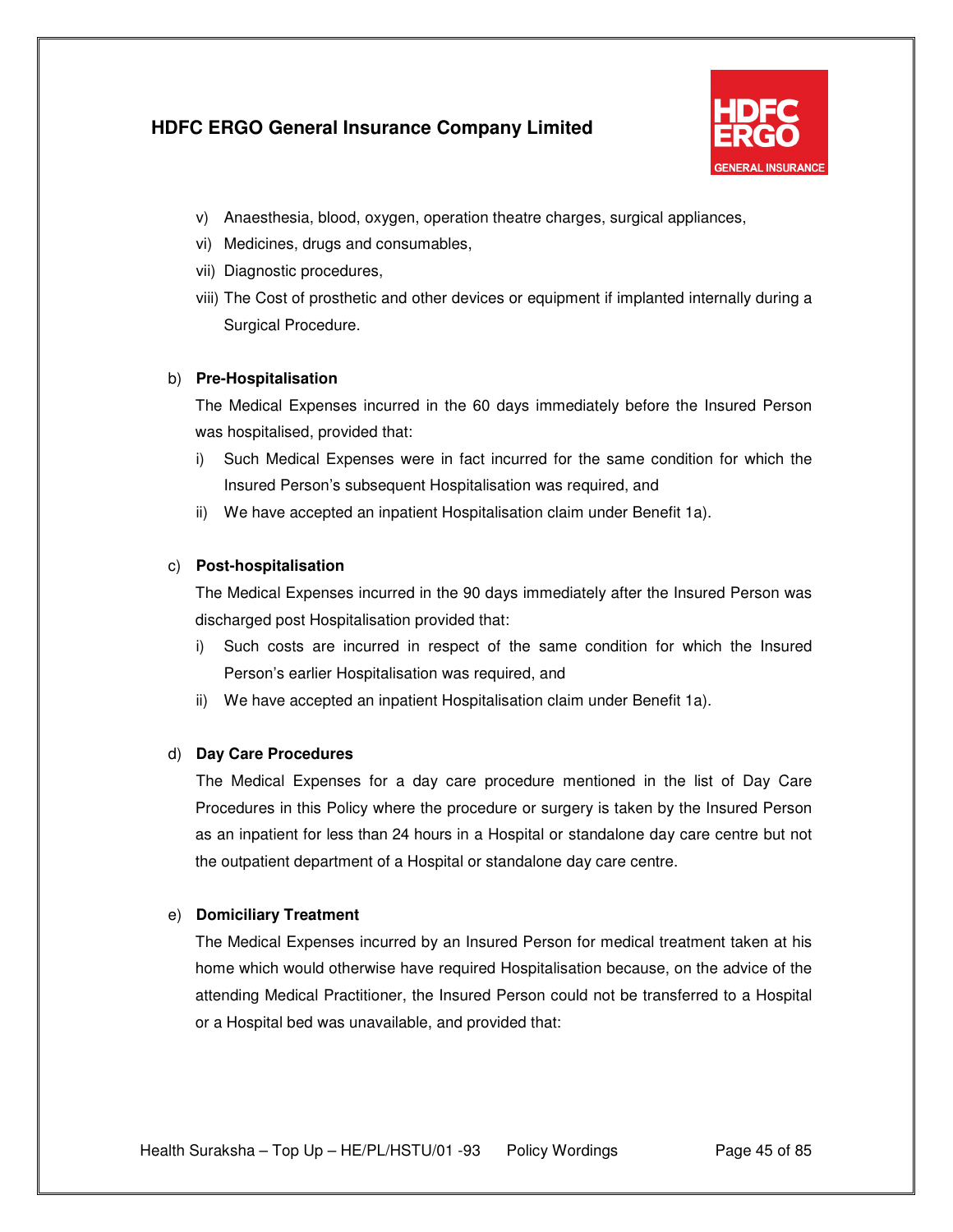

- i) The condition for which the medical treatment is required continues for at least 3 days, in which case We will pay the reasonable charge of any necessary medical treatment for the entire period, and
- ii) If We accept a claim under this Benefit We will not make any payment for Post-Hospitalisation expenses but We will pay Pre-Hospitalisation Expenses for up to 60 days in accordance with b) above, and
- iii) No payment will be made if the condition for which the Insured Person requires medical treatment is:
	- (1) Asthma, Bronchitis, Tonsillitis and Upper Respiratory Tract infection including Laryngitis and Pharyngitis, Cough and Cold, Influenza,
	- (2) Arthritis, Gout and Rheumatism,
	- (3) Chronic Nephritis and Nephritic Syndrome,
	- (4) Diarrhoea and all type of Dysenteries including Gastroenteritis,
	- (5) Diabetes Mellitus and Insupidus,
	- (6) Epilepsy,
	- (7) Hypertension,
	- (8) Psychiatric or Psychosomatic Disorders of all kinds,
	- (9) Pyrexia of unknown Origin.

### f) **Organ Donor**

The Medical Expenses for an organ donor's treatment for the harvesting of the organ donated, provided that:

- v) The organ donor is any person whose organ has been made available in accordance and compliance with The Transplantation of Human Organs Act, 1994 (amended) and
- vi) The organ donated is for the use of the Insured Person, and
- vii) We will not pay the donor's pre and post-Medical Expenses or any other medical treatment for the donor consequent on the harvesting, and
- viii) We have accepted an inpatient Hospitalisation claim under Benefit 1a).

### g) **Emergency Ambulance**

We will reimburse the expenses incurred on an ambulance offered by a healthcare or ambulance service provider used to transfer the Insured Person to the nearest Hospital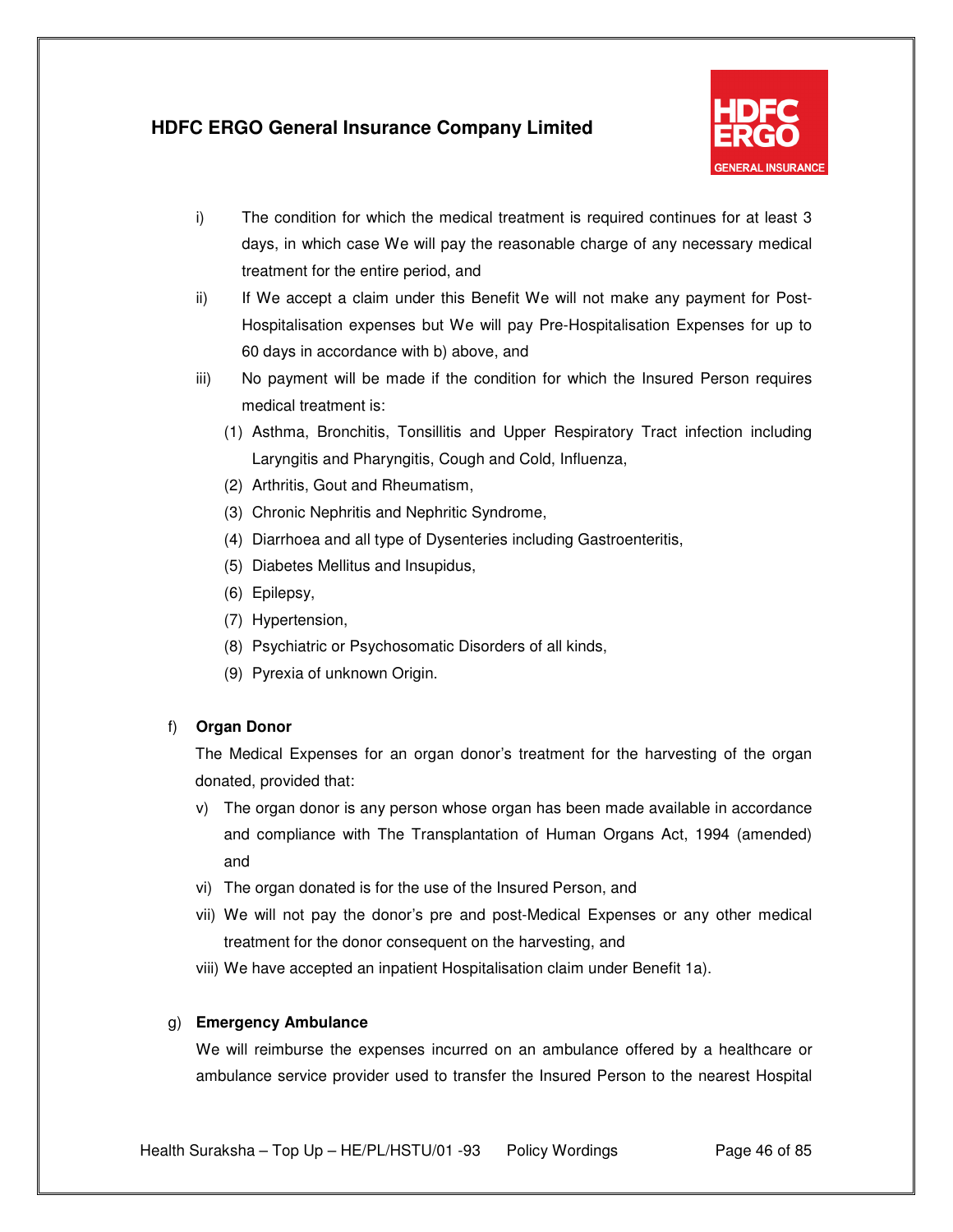

with adequate Emergency facilities for the provision of health services following an Emergency, provided that:

- i) Our maximum liability shall be restricted to the amount mentioned in the Schedule of Benefits, and
- ii) We have accepted an inpatient Hospitalisation claim under Benefit 1a).
- iii) The coverage includes the cost of the transportation of the Insured Person from a Hospital to the nearest Hospital which is prepared to admit the Insured Person and provide the necessary medical services if such medical services cannot satisfactorily be provided at a Hospital where the Insured Person is situated, provided that transportation has been prescribed by a Medical Practitioner and is medically necessary.

### **Section. 5 Renewal Incentives**

#### **Cumulative Bonus**

- a) If no claim has been made under this Policy and the Policy is renewed with Us without any break, We will apply a cumulative bonus to the next Policy Year by automatically increasing the Sum Insured for the next Policy Year by 5% of the Sum Insured for this Policy Year. The maximum cumulative bonus shall not exceed 50% of the Sum Insured in any Policy Year.
- b) In case of a family floater; the cumulative bonus for every insured member will be computed from the year of addition of the member in the family floater and number of claim free years spent under the policy. Calculation of Cumulative Bonus amount shall happen on a policy level; however eligible benefits shall be provided based on an Individual level.
- c) If a cumulative bonus has been applied and a claim is made, then in the subsequent Policy Year We will automatically decrease the cumulative bonus by 5% of the Sum Insured in that following Policy Year.
- d) Portability benefits will be offered to the extent of sum of previous sum insured and accrued cumulative bonus (if opted for), portability benefit shall not apply to any other additional increased sum insured.

#### **Section. 6 Exclusions**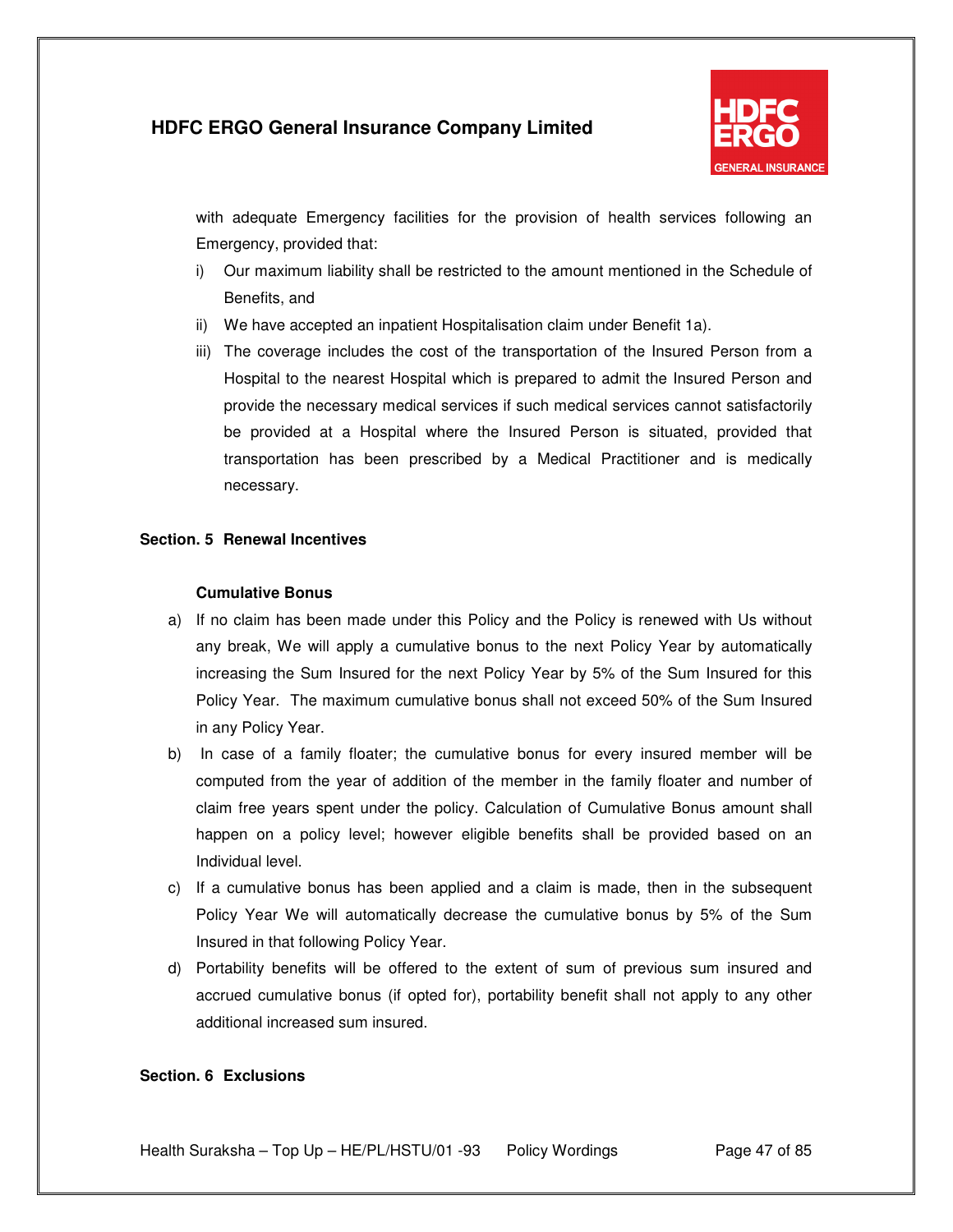

#### **h) Deductible**

We are not liable for any payment unless the Medical Expenses exceed the Deductible (as opted on Individual basis in case of Individual Policy and on Family Floater basis in case of Family Floater Policy). Deductible shall be applicable per Policy Year basis.

#### **i) Waiting Periods**

We are not liable for any treatment which begins during waiting periods except if any Insured Person suffers an Accident.

### **j) 30 days Waiting Period**

A waiting period of 30 days will apply to all claims unless**:**

- i) The Insured Person has been insured under an Health Suraksha Top up Plus Policy continuously and without any break in the previous Policy Year, or
- iii) If the Insured person renews with Us and increases the Sum Insured (other than as a result of the application of Benefit 2a) or changes his Deductible, then this exclusion shall only apply in relation to the amount by which the Sum Insured has been increased or Deductible has been changed.

### **k) Specific Waiting Periods**

The Illnesses and treatments listed below will be covered subject to a waiting period of 2 years as long as in the third Policy Year the Insured Person has been insured under an Health Suraksha – Top up Plus Policy continuously and without any break:

- iv) **Illnesses**: arthritis if non infective; calculus diseases of gall bladder and urogenital system; cataract; fissure/fistula in anus, hemorrhoids, pilonidal sinus, gastric and duodenal ulcers; gout and rheumatism; internal tumors, cysts, nodules, polyps including breast lumps (each of any kind unless malignant); osteoarthritis and osteoporosis if Age related; polycystic ovarian diseases; sinusitis and related disorders and skin tumors unless malignant.
- v) **Treatments:** benign ear, nose and throat (ENT) disorders and surgeries (including but not limited to adenoidectomy, mastoidectomy, tonsillectomy and tympanoplasty); dilatation and curettage (D&C); hysterectomy for menorrhagia or fibromyoma or prolapse of uterus unless necessitated by malignancy; joint replacement; myomectomy for fibroids; surgery of gallbladder and bile duct unless necessitated by malignancy; surgery of genito urinary system unless necessitated by malignancy;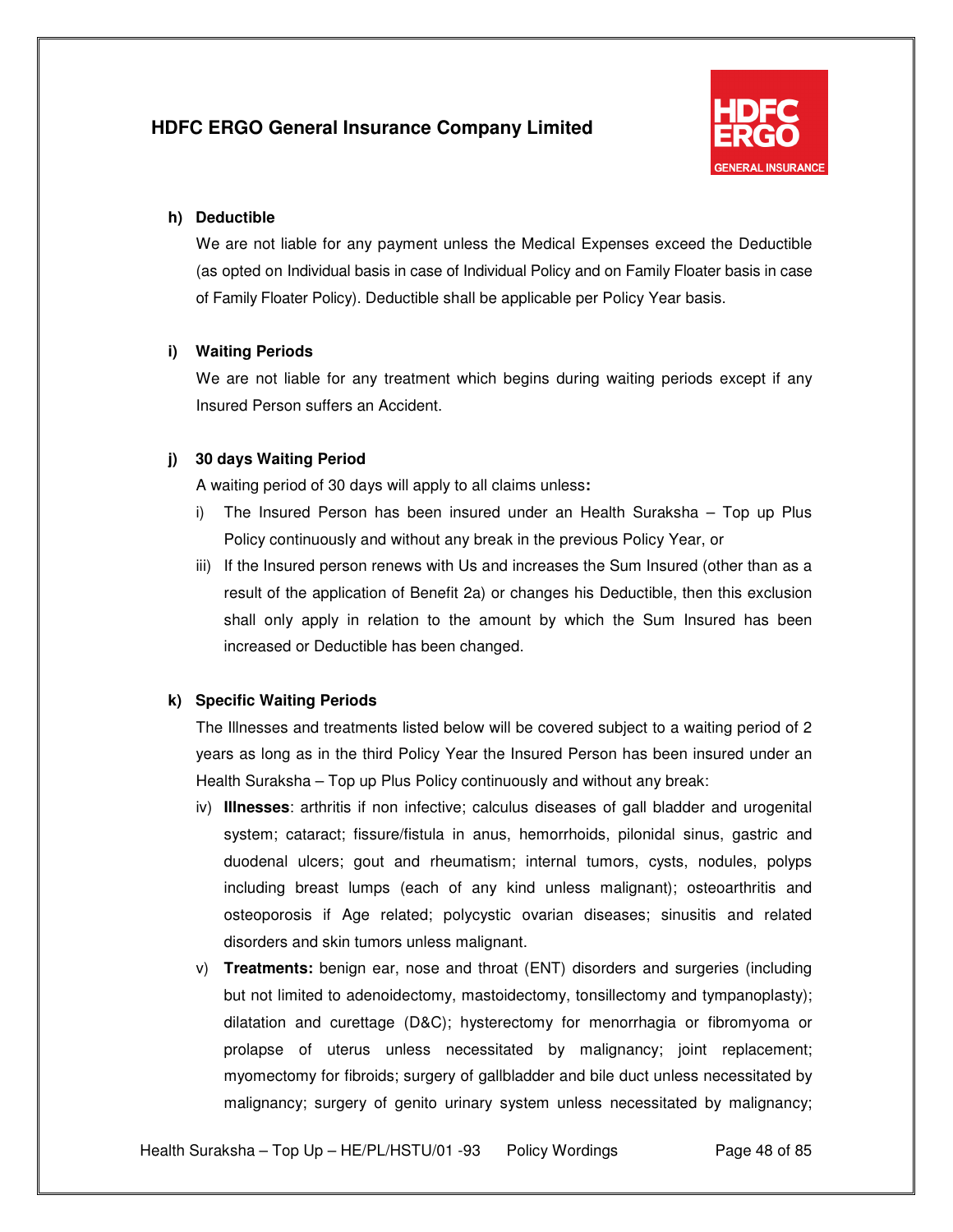

surgery of benign prostatic hypertrophy; surgery of hernia; surgery of hydrocele; surgery for prolapsed inter vertebral disk; surgery of varicose veins and varicose ulcers; surgery on tonsils and sinuses; surgery for nasal septum deviation.

- vi) If the Insured Person renews with Us and increases the Sum Insured (other than as a result of the application of Benefit 2a) or changes his Deductible, then this exclusion shall only apply in relation to the amount by which the Sum Insured has been increased or Deductible has been changed.
- g) Pre-existing Conditions will not be covered until 48 months of continuous coverage have elapsed, since inception of the first Health Suraksha – Top up Plus Policy with Us.
	- i) If the Insured Person renews with Us and increases the Sum Insured (other than as a result of the application of Benefit 2a) or changes his Deductible, then this exclusion shall only apply in relation to the amount by which the Sum Insured has been increased or Deductible has been changed.
- h) We will not make any payment for any claim in respect of any Insured Person directly or indirectly for, caused by, arising from or in any way attributable to any of the following unless expressly stated to the contrary in this Policy:
	- xxviii) War or any act of war, invasion, act of foreign enemy, war like operations (whether war be declared or not or caused during service in the armed forces of any country), civil war, public defence, rebellion, revolution, insurrection, military or usurped acts, nuclear weapons/materials, chemical and biological weapons, radiation of any kind.
	- xxix) Any Insured Person committing or attempting to commit a breach of law with criminal intent, or intentional self injury or attempted suicide while sane or insane.
	- xxx) Any Insured Person's participation or involvement in naval, military or air force operation, racing, diving, aviation, scuba diving, parachuting, hang-gliding, rock or mountain climbing.
	- xxxi) The abuse or the consequences of the abuse of intoxicants or hallucinogenic substances such as intoxicating drugs and alcohol, including smoking cessation programs and the treatment of nicotine addiction or any other substance abuse treatment or services, or supplies.
	- xxxii) Treatment of Obesity and any weight control program.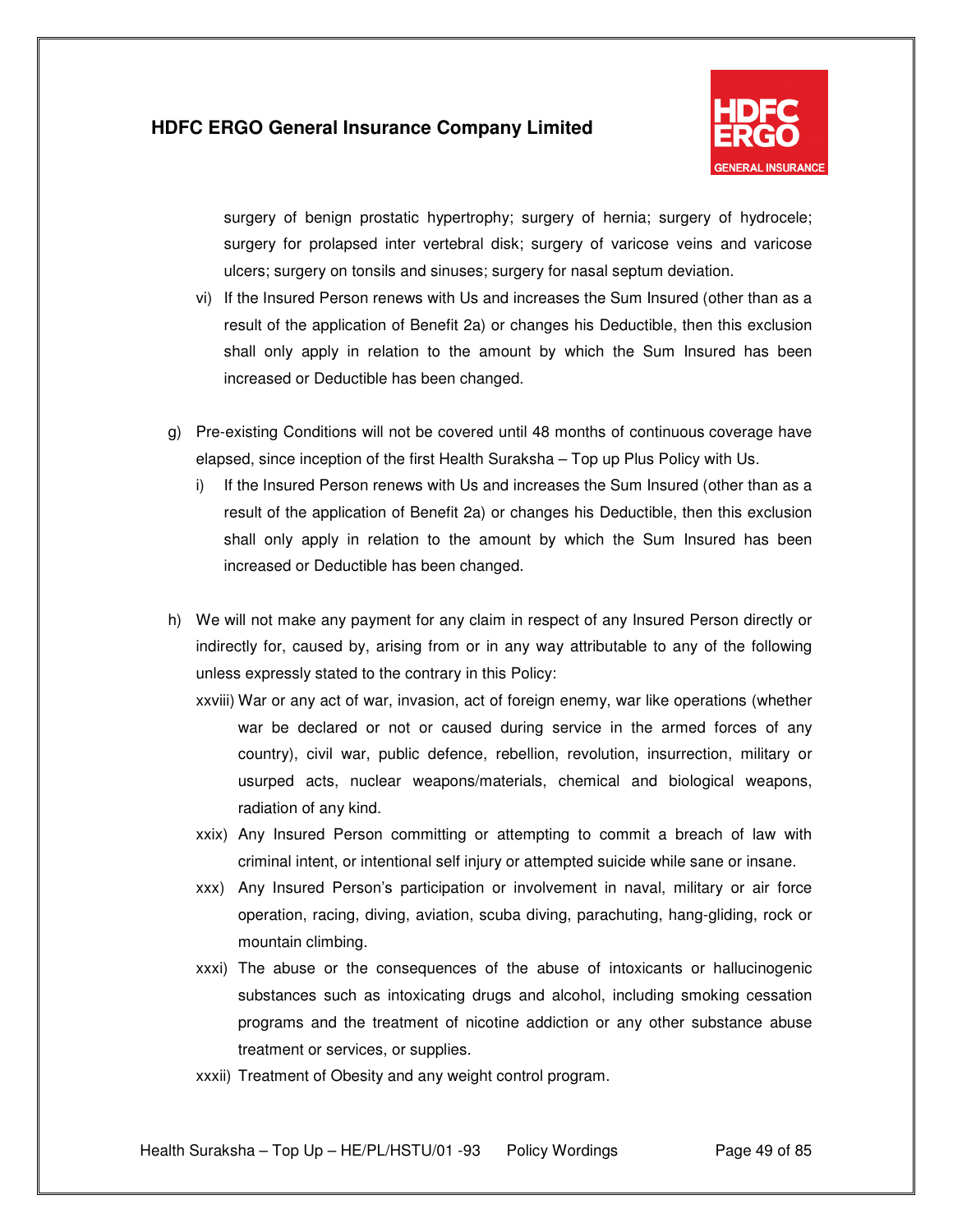

- xxxiii) Psychiatric, mental disorders (including mental health treatments); Parkinson and Alzheimer's disease; general debility or exhaustion ("run-down condition"); congenital internal or external diseases, defects or anomalies; genetic disorders; stem cell implantation or surgery; or growth hormone therapy; sleep-apnoea.
- xxxiv) Venereal disease, sexually transmitted disease or Illness; "AIDS" (Acquired Immune Deficiency Syndrome) and/or infection with HIV (Human immunodeficiency virus) including but not limited to conditions related to or arising out of HIV/AIDS such as ARC (AIDS related complex), Lymphomas in brain, Kaposi's sarcoma, tuberculosis.
- xxxv) Pregnancy (including voluntary termination), miscarriage (except as a result of an Accident or Illness), maternity or birth (including caesarean section) except in the case of ectopic pregnancy in relation to 1)a) only.
- xxxvi) Sterility, treatment whether to effect or to treat infertility; any fertility, sub-fertility or assisted conception procedure; surrogate or vicarious pregnancy; birth control, contraceptive supplies or services including complications arising due to supplying services.
- xxxvii) Dental treatment and surgery of any kind, unless requiring Hospitalisation.

xxxviii) Expenses for donor screening, or, save as and to the extent provided for in 1)f), the treatment of the donor (including surgery to remove organs from a donor in the case of transplant surgery).

- xxxix) Treatment and supplies for analysis and adjustments of spinal subluxation; diagnosis and treatment by manipulation of the skeletal structure; muscle stimulation by any means except for treatment of fractures other than hairline fractures and dislocations of the mandible and extremities.
- xl) Treatment of nasal concha resection; circumcisions (unless necessitated by Illness or injury and forming part of treatment); laser treatment for correction of eye due to refractive error; aesthetic or change-of-life treatments of any description such as sex transformation operations, treatments to do or undo changes in appearance or carried out in childhood or at any other times driven by cultural habits, fashion or the like or any procedures which improve physical appearance.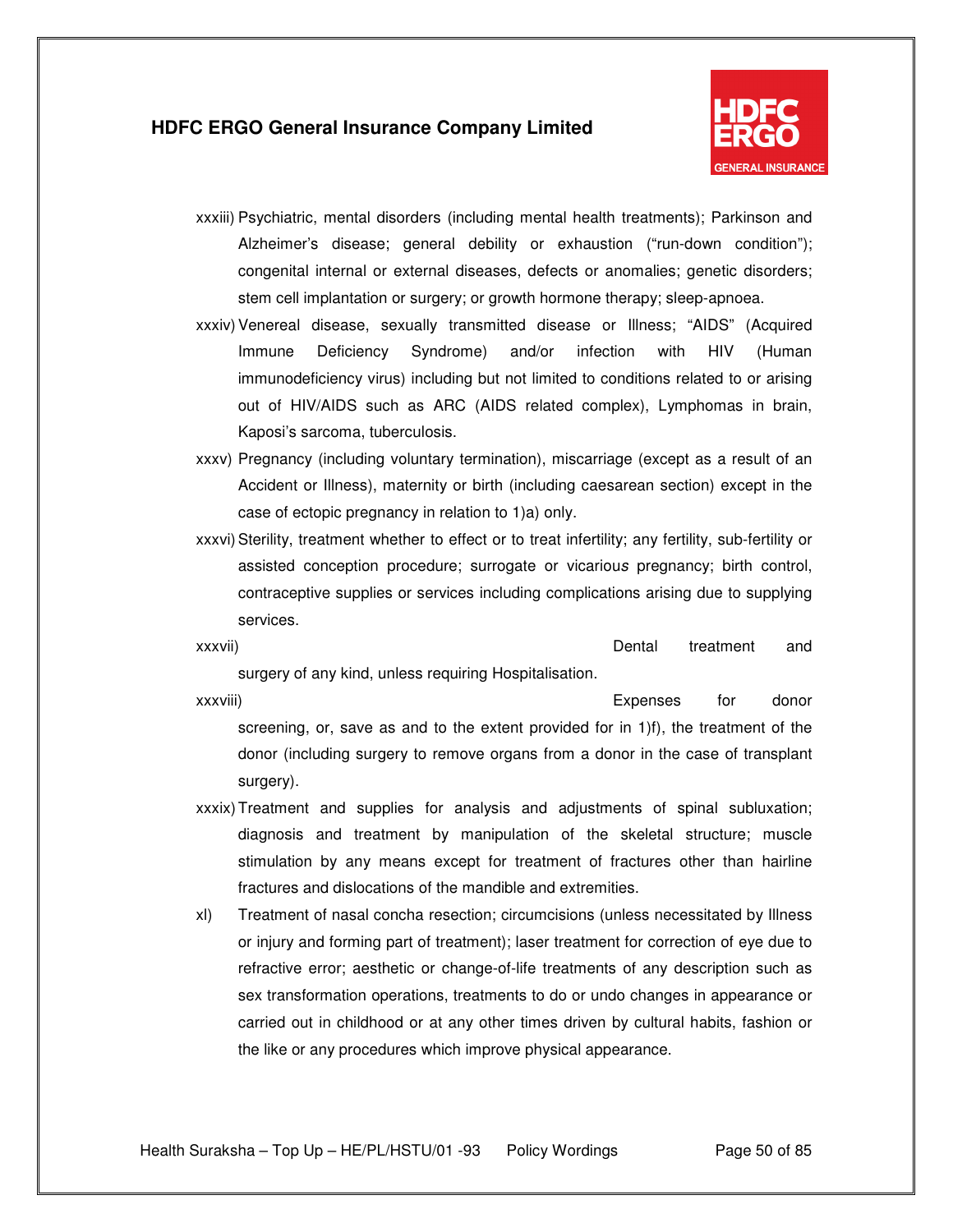

- xli) Plastic surgery or cosmetic surgery unless necessary as a part of medically necessary treatment certified by the attending Medical Practitioner for reconstruction following an Accident, Cancer or Burns.
- xlii) Experimental, investigational or unproven treatment, devices and pharmacological regimens.
- xliii) Measures primarily for diagnostic, X-ray or laboratory examinations or other diagnostic studies which are not consistent with or incidental to the diagnosis and treatment of the positive existence or presence of any Illness for which confinement is required at a Hospital.
- xliv) Convalescence, cure, rest cure, sanatorium treatment, rehabilitation measures, private duty nursing, respite care, long-term nursing care or custodial care.
- xlv) Any non allopathic treatment.
- xlvi) All preventive care, vaccination including inoculation and immunisations (except in case of post- bite treatment); any physical, psychiatric or psychological examinations or testing; enteral feedings (infusion formulae via a tube into the upper gastrointestinal tract) and other nutritional and electrolyte supplements, unless certified to be required by the attending Medical Practitioner as a direct consequence of an otherwise covered claim.
- xlvii) Charges related to a Hospital stay not expressly mentioned as being covered, including but not limited to charges for admission, surcharge, discharge, administration, registration, documentation and filing.
- xlviii) Items of personal comfort and convenience including but not limited to television (wherever specifically charged for), charges for access to telephone and telephone calls, internet, foodstuffs (except patient's diet), cosmetics, hygiene articles, body care products and bath additive, barber or beauty service, guest service as well as similar incidental services and supplies, and vitamins and tonics unless vitamins and tonics are certified to be required by the attending Medical Practitioner as a direct consequence of an otherwise covered claim.
- xlix) Treatment rendered by a Medical Practitioner which is outside his discipline or the discipline for which he is licensed; treatments rendered by a Medical Practitioner who shares the same residence as an Insured Person or who is a member of an Insured Person's family, however proven material costs are eligible for reimbursement in accordance with the applicable cover.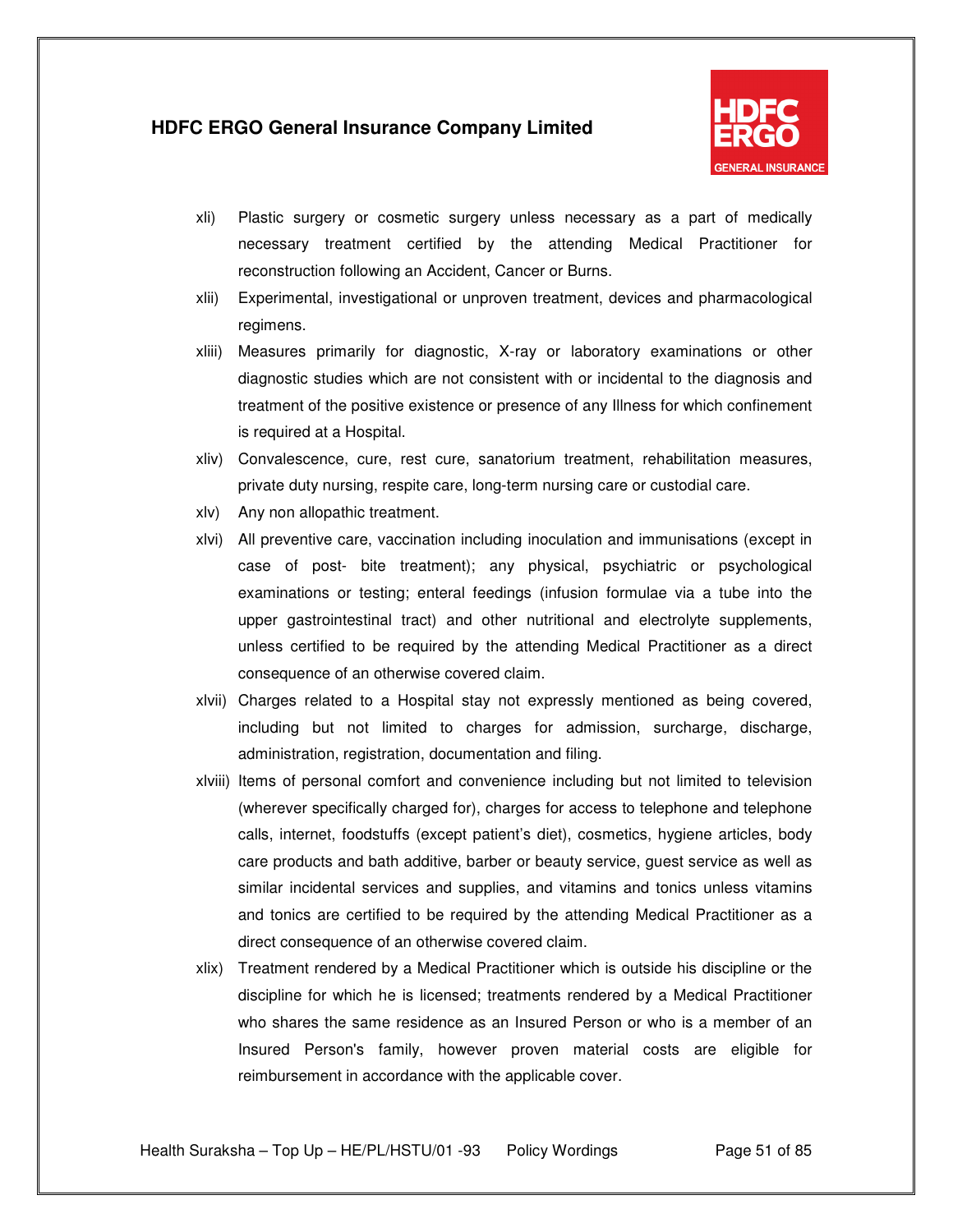

- l) The costs of any procedure or treatment by any person or institution that We have told You (in writing) is not to be used at the time of renewal or at any specific time during the policy period.
- li) The provision or fitting of hearing aids, spectacles or contact lenses including optometric therapy, any treatment and associated expenses for alopecia, baldness, wigs, or toupees, medical supplies including elastic stockings, diabetic test strips, nebulizer, and similar products.
- lii) Any treatment or part of a treatment that is not of a Reasonable Charge, or not medically necessary; drugs or treatments which are not supported by a prescription including medicines / treatment taken beyond the prescribed limit.
- liii) Artificial limbs, crutches or any other external appliance and/or device used for diagnosis or treatment (except when used intra-operatively).
- liv) Any exclusion mentioned in the Schedule or the breach of any specific condition mentioned in the Schedule.

#### **g) Reduction in waiting periods**

- 2) If the Proposed Insured is presently covered and has been continuously covered without any lapses under:
	- c) any health insurance plan with an Indian non life insurer as per guidelines on portability issued by the insurance regulator, OR
	- d) any other similar health insurance plan from Us,

Then:

- d) The waiting periods specified in **Section 3 point c, d, and e** of the Policy stand deleted; AND:
- e) The waiting periods specified in the **Section 3 point c, d, and e** shall be reduced by the number of continuous preceding years of coverage of the Insured Person under the previous health insurance policy ; AND
- f) If the proposed Sum Insured for a proposed Insured Person is more than the Sum Insured applicable under the previous health insurance policy, then the reduced waiting period shall only apply to the extent of the Sum Insured and any other accrued sum insured under the previous health insurance policy.
- 3) The reduction in the waiting period specified above shall be applied subject to the following: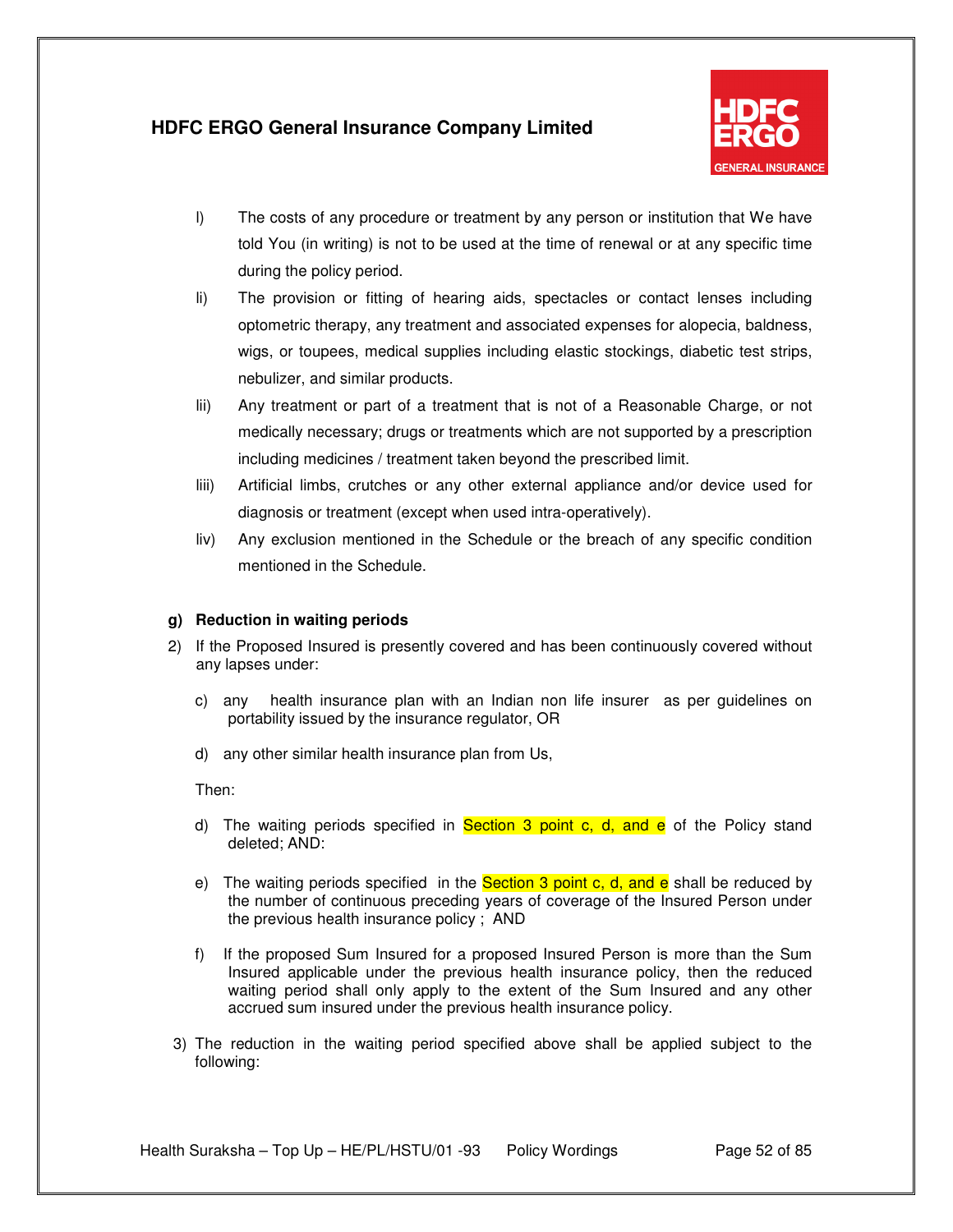

- a) We will only apply the reduction of the waiting period if We have received the database and claim history from the previous Indian insurance company (if applicable)
- b) We are under no obligation to insure all Insured Persons or to insure all Insured Persons on the proposed terms, or on the same terms as the previous health insurance policy even if You have submitted to Us all documentation and information
- c) We will retain the right to underwrite the proposal as per Our underwriting guidelines.

We shall consider only completed years of coverage for waiver of waiting periods. Policy Extensions if any sought during or for the purpose of porting insurance policy shall not be considered for waiting period waiver

#### **Section. 7 General Conditions**

#### h) **Condition precedent**

The fulfilment of the terms and conditions of this Policy (including the payment of premium by the due dates mentioned in the Schedule) insofar as they relate to anything to be done or complied with by You or any Insured Person shall be conditions precedent to Our liability.

#### i) **Insured Person**

Only those persons named as an Insured Person in the Schedule shall be covered under this Policy. Any person may be added during the Policy Period after his application has been accepted by Us, additional premium has been paid and We have issued an endorsement confirming the addition of such person as an Insured Person.

#### j) **Loadings**

We may apply a risk loading on the premium payable (based upon the declarations made in the proposal form and the health status of the persons proposed for insurance). The maximum risk loading applicable for an individual shall not exceed above 100% per diagnosis / medical condition and an overall risk loading of max. 150% per person. These loadings are applied from Commencement Date of the Policy including subsequent renewal(s) with Us or on the receipt of the request of increase in Sum Insured (for the increased Sum Insured).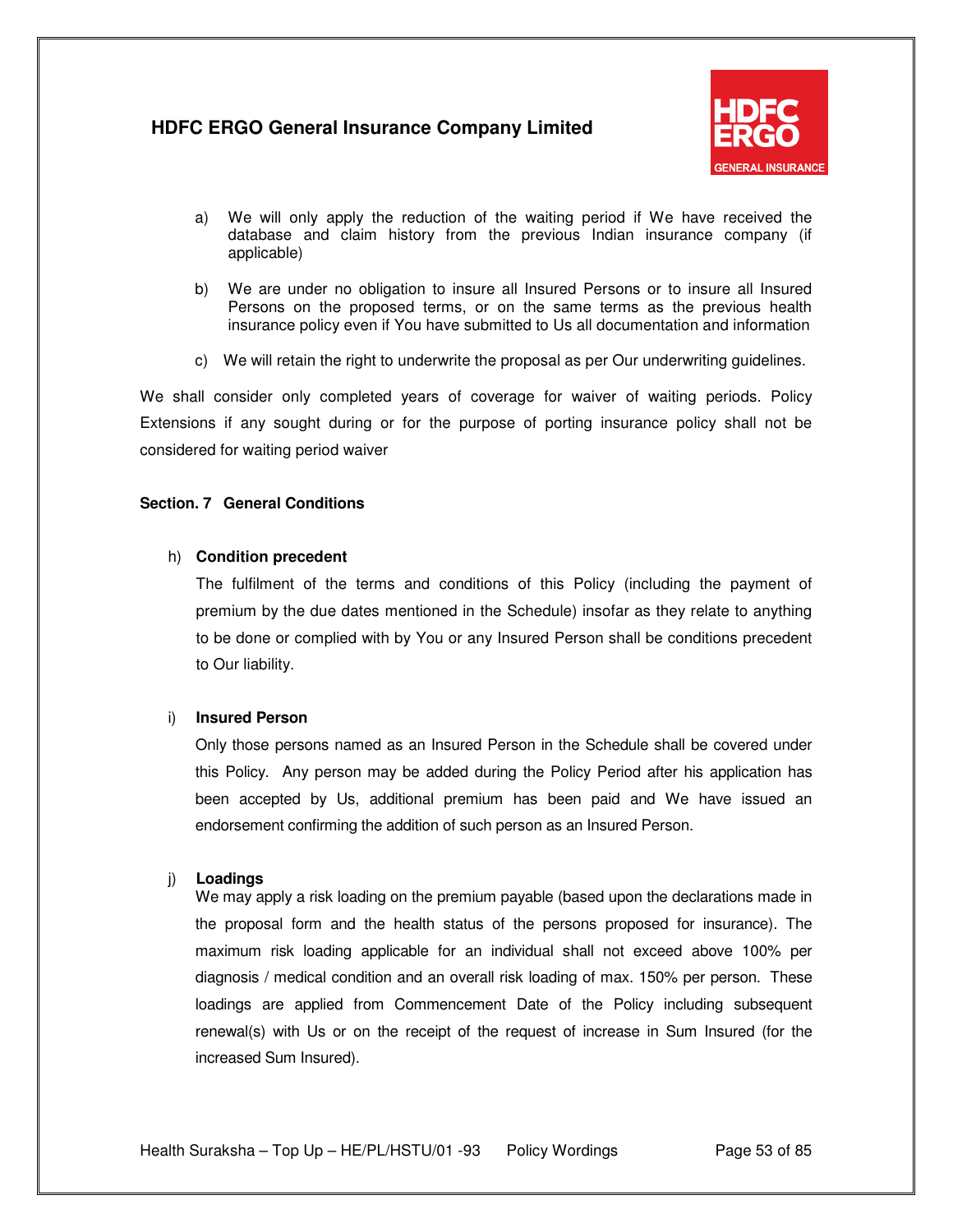

We will inform You about the applicable risk loading through a counter offer letter. You need to revert to Us with consent and additional premium (if any), within 15 days of the issuance of such counter offer letter. In case, you neither accept the counter offer nor revert to Us within 15 days, We shall cancel Your application and refund the premium paid within next 7 days.

Please note that We will issue Policy only after getting Your consent.

### k) **Notification of Claim**

|     | <b>Treatment, Consultation or Procedure:</b>  | We or Our TPA must be informed:              |
|-----|-----------------------------------------------|----------------------------------------------|
|     |                                               |                                              |
| 6)  | If any treatment for which a claim may be     | Immediately and in any event at least 48     |
|     | made is to be taken and that treatment        | Insured<br>hours prior to the<br>Person's    |
|     | requires Hospitalization:                     | admission.                                   |
|     |                                               |                                              |
| 7)  | If any treatment for which a claim may be     | Within 24 hours of the Insured Person's      |
|     | made is to be taken and that treatment        | admission to Hospital.                       |
|     | requires Hospitalization in an Emergency:     |                                              |
| 8)  | For all benefits which are contingent on      | Within 15 days of the Insured Person's       |
|     | Our prior acceptance of a claim under         | discharge post hospitalization.              |
|     | Section 1)a):                                 |                                              |
| 9)  | consultation<br>lf<br>treatment,<br>any<br>or | Within 15 days of completion of such         |
|     | procedure for which a claim may be made       | treatment, consultation or procedure.        |
|     | is required in an Emergency:                  |                                              |
| 10) | In all other cases:                           | Of any event or occurrence that may give     |
|     |                                               | rise to a claim under this Policy at least 7 |
|     |                                               | days prior to any consequent treatment,      |
|     |                                               | consultation or procedure and We or Our      |
|     |                                               | TPA must pre-authorize such treatment,       |
|     |                                               | consultation or procedure.                   |

Note: In the case of a covered Hospitalization, the costs of which were not initially estimated to exceed the Deductible but were subsequently found likely to exceed the Deductible, the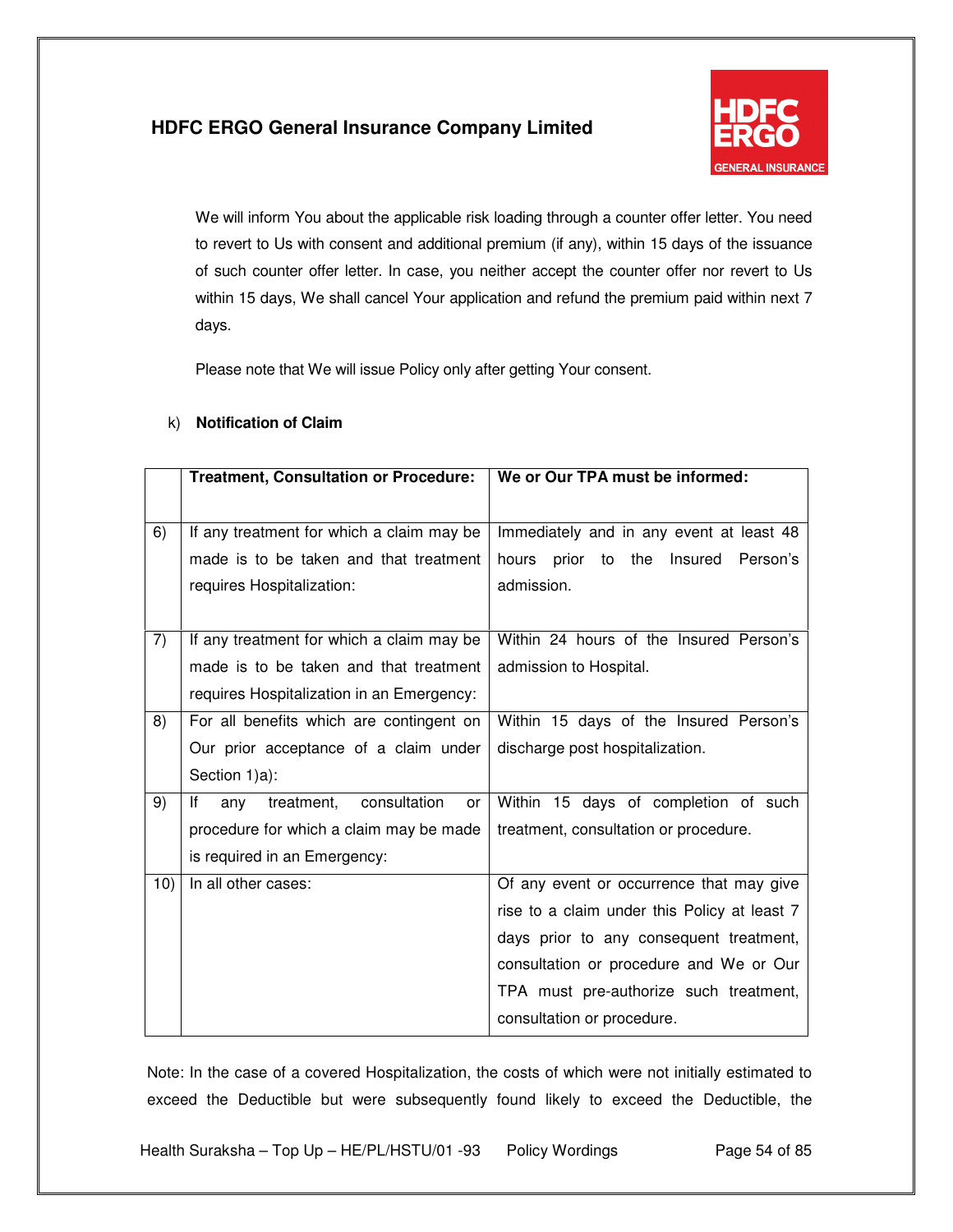

intimation should be submitted along with a copy of intimation made to the other insurer /Reimbursement Provider immediately but not later than 15 days on knowing that the Deductible is likely to be exceeded.

|    | Treatment,               | Treatment,          | <b>Cashless Service is</b> | We must be given      |
|----|--------------------------|---------------------|----------------------------|-----------------------|
|    | <b>Consultation or</b>   | <b>Consultation</b> | Available:                 | notice that the       |
|    | Procedure:               | or                  |                            | <b>Insured Person</b> |
|    |                          | <b>Procedure</b>    |                            | wishes to take        |
|    |                          | Taken at:           |                            | advantage of the      |
|    |                          |                     |                            | cashless service      |
|    |                          |                     |                            | accompanied by        |
|    |                          |                     |                            | full particulars:     |
| 3) | If any planned           | <b>Network</b>      | We will provide            | At least 48 hours     |
|    | treatment, consultation  | Hospital            | cashless service by        | before the planned    |
|    | or procedure for which a |                     | making payment to          | treatment or          |
|    | claim may be made        |                     | the extent of Our          | Hospitalization       |
|    |                          |                     | liability directly to the  |                       |
|    |                          |                     | Network Hospital.          |                       |
| 4) | If any treatment,        | <b>Network</b>      | We will provide            | Within 24 hours       |
|    | consultation or          | Hospital            | cashless service by        | after the treatment   |
|    | procedure for which a    |                     | making payment to          | or Hospitalization    |
|    | claim may be made is to  |                     | the extent of Our          |                       |
|    | be taken in an           |                     | liability directly to the  |                       |
|    | Emergency:               |                     | Network Hospital.          |                       |
|    |                          |                     |                            |                       |

### l) **Cashless service:**

### m) **Supporting Documentation & Examination**

The Insured Person or someone claiming on Your behalf shall provide Us with any documentation, medical records and information We or Our TPA may request to establish the circumstances of the claim, its quantum or Our liability for the claim within 15 days of the earlier of Our request or the Insured Person's discharge from Hospitalisation or

Health Suraksha – Top Up – HE/PL/HSTU/01 -93 Policy Wordings Page 55 of 85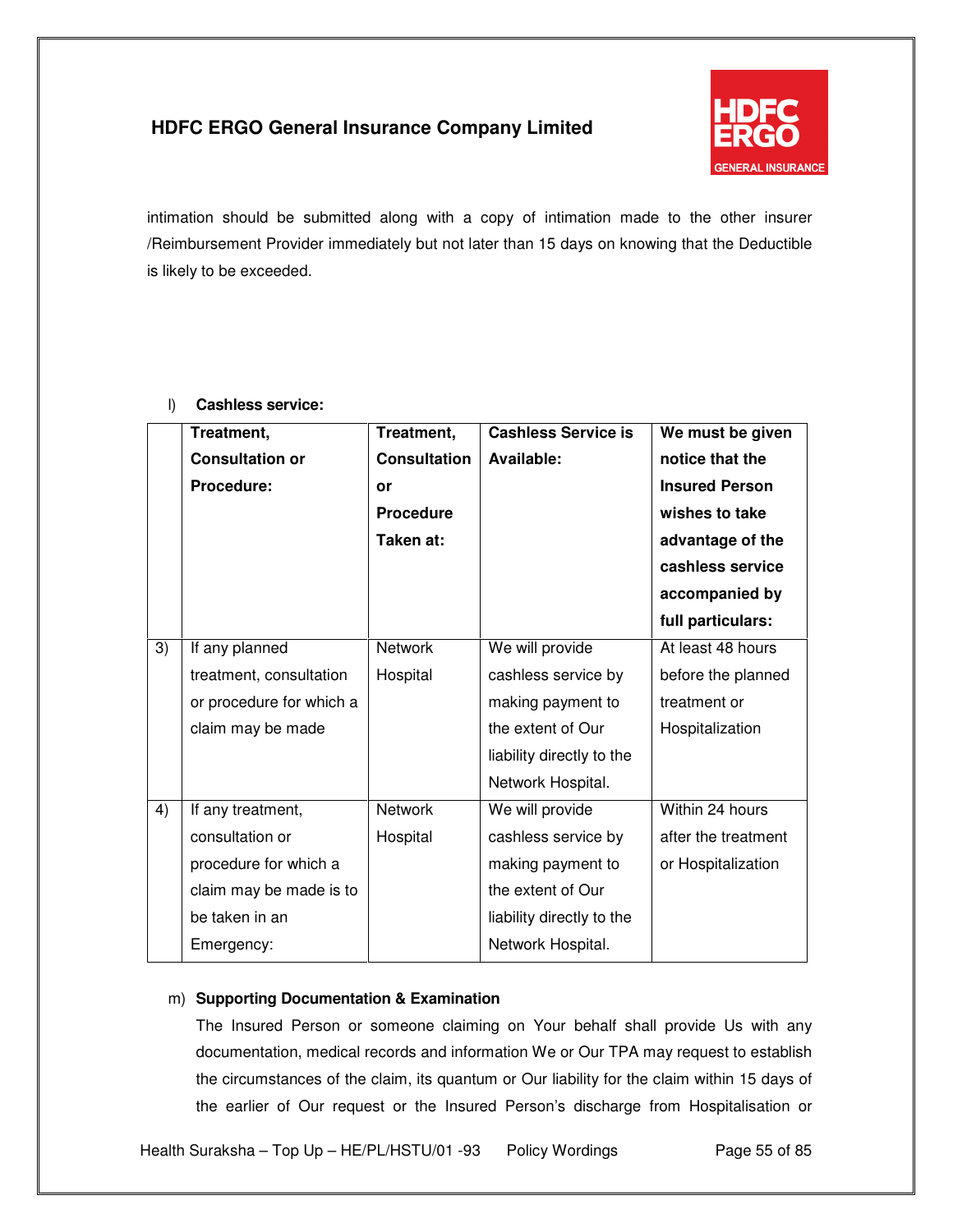

completion of treatment. Such documentation will include but is not limited to the following:

- i) Our claim form, duly completed and signed for on behalf of the Insured Person.
- ii) Original Bills (including but not limited to pharmacy purchase bill, consultation bill, diagnostic bill) and any attachments thereto like receipts or prescriptions in support of any amount claimed which will then become Our property. All hospitalisation expenses incurred in the Hospital must comprise within the Bill from Hospital. Any expenses incurred during Hospitalisation but not part of final bill will not be admissible.
- iii) All reports, including but not limited to all medical reports, case histories, investigation reports, treatment papers, discharge summaries.
- iv) A precise diagnosis of the treatment for which a claim is made.
- v) A detailed list of the individual medical services and treatments provided and a unit price for each.
- vi) Prescriptions that name the Insured Person and in the case of drugs: the drugs prescribed, their price and a receipt for payment. Prescriptions must be submitted with the corresponding Doctor's invoice.

Note: When original bills, receipts, prescriptions, reports and other documents are submitted to the other insurer or to the reimbursement provider, verified photocopies attested by such other organisation/provider have to be submitted.

- n) The Insured Person additionally hereby consents to:
	- i) The disclosure to Us of documentation, medical records and information that may be held by medical professionals and other insurers.
	- ii) Being examined by any Medical Practitioner We authorise for this purpose when and so often as We may reasonably require at Our cost.

### o) **Claims Payment**

We shall be under no obligation to make any payment under this Policy unless We have received all premium payments in full in time and all payments have been realised and We have been provided with the documentation and information We or Our TPA has requested to establish the circumstances of the claim, its quantum or Our liability for it, and unless the Insured Person has complied with his obligations under this Policy.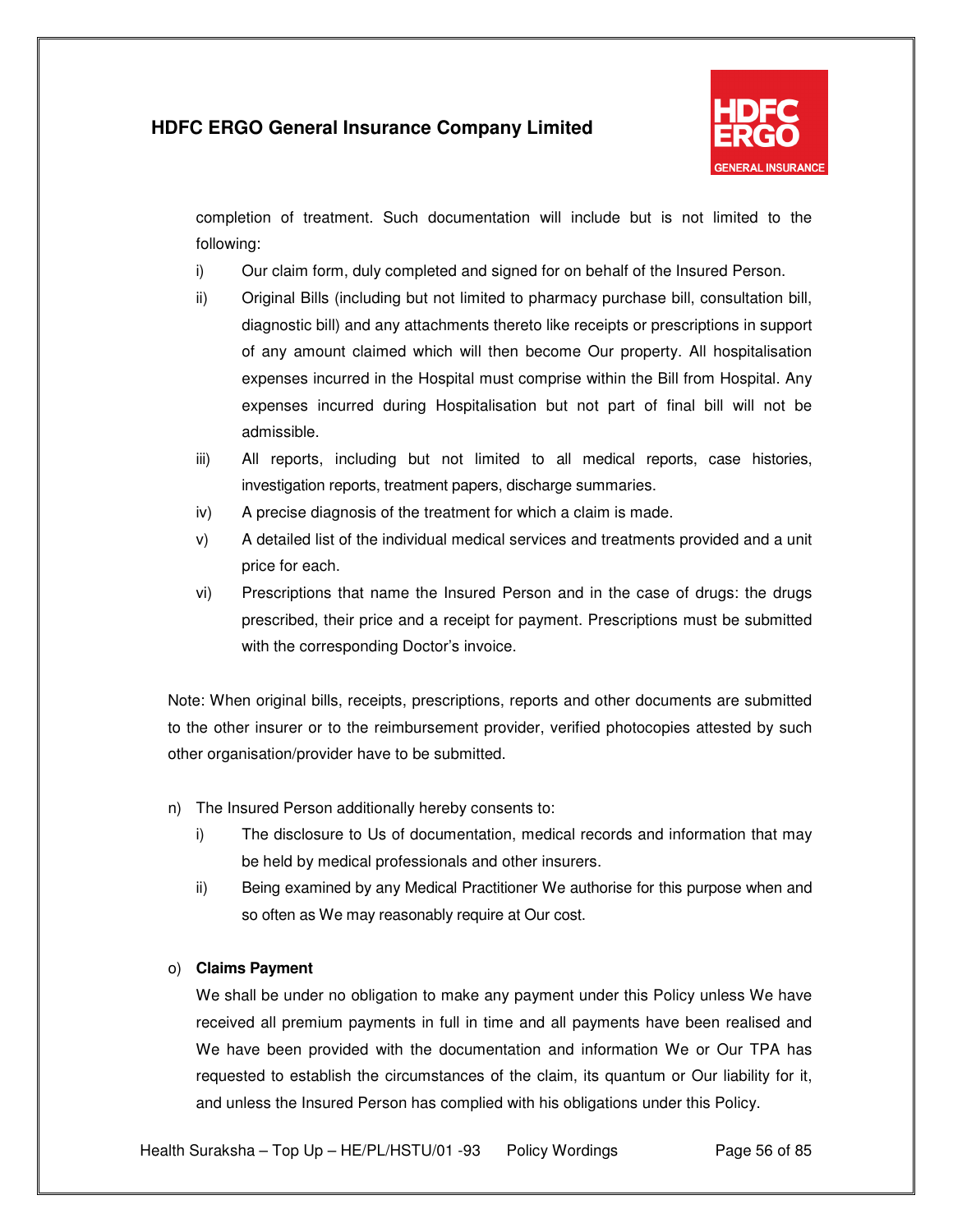

- p) Our liability to make payment under this policy will only begin when the Deductible as mentioned in Schedule is exceeded. We will pay to the Insured Person, Medical Expenses over and above Deductible but not exceeding the Sum Insured for the Policy Period. Any claim under this Policy shall be payable by Us only if the aggregate of covered Medical Expenses in respect to Hospitalisation(s) of Insured Person (on Individual basis in case of Individual Policy and on Family Floater basis in case of Family Floater Policy) exceeds the Deductible.
- q) We will only make payment to or at Your direction. If an Insured Person submits the requisite claim documents and information along with a declaration in a format acceptable to Us of having incurred the expenses, this person will be deemed to be authorised by You to receive the concerned payment. In the event of the death of You or an Insured Person, We will make payment to the Nominee (as named in the Schedule).
- r) Cashless service: If any treatment, consultation or procedure for which a claim may be made is to be taken at a Network Hospital, then We will provide a cashless service by making payment to the extent of Our liability direct to the Network Hospital as long as We are given notice that the Insured Person wishes to take advantage of a cashless service accompanied by full particulars at least 48 hours before any planned treatment or Hospitalisation or within 24 hours after the treatment or Hospitalisation in the case of an Emergency.
- s) This Policy only covers medical treatment taken within India, and payments under this Policy shall only be made in Indian Rupees within India.
- t) We are not obliged to make payment for any claim or that part of any claim that could have been avoided or reduced if the Insured Person had taken reasonable care, or that is brought about or contributed to by the Insured Person failing to follow the directions, advice or guidance provided by a Medical Practitioner.
- u) In case of any other concurrent health insurance policy, the amount paid by the other insurer for emergency ambulance would be deducted from the amount claimed under Section 1 g) Emergency Ambulance of Health Suraksha – Top up Plus Policy, subject to the actual or Rs 2000 whichever is less.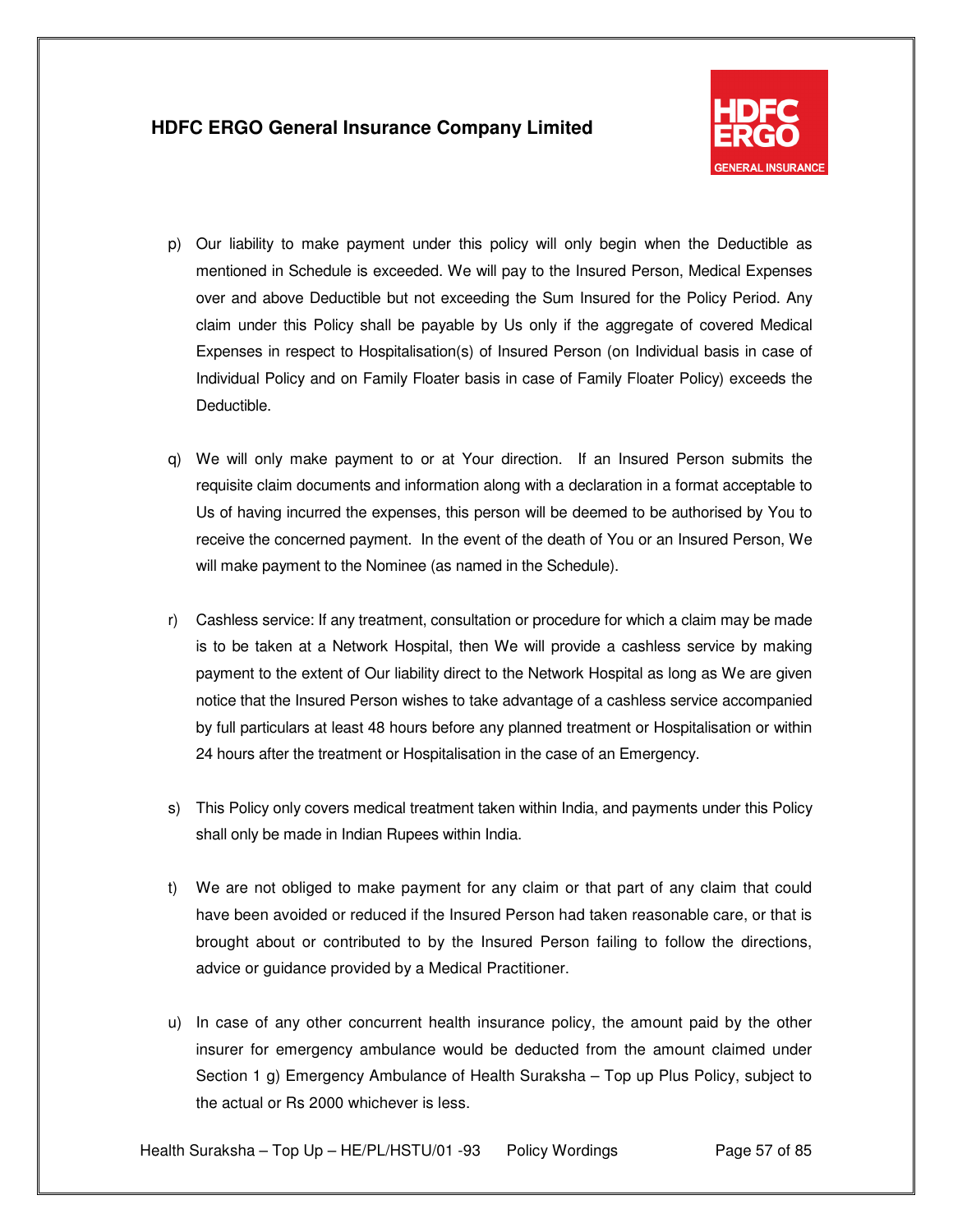

#### v) **Fraud**

If any claim is in any manner dishonest or fraudulent, or is supported by any dishonest or fraudulent means or devices, whether by You or any Insured Person or anyone acting on behalf of You or an Insured Person, then this Policy shall be void and all benefits paid under it shall be forfeited.

#### w) **Other Insurance**

If at the time when any claim arises under this Policy, there is in existence any other insurance policy effected by any Insured Person or on behalf of any Insured Person which covers any claim in whole or in part made under this Policy (or which would cover any claim made under this Policy if this Policy did not exist) then We shall not be liable to pay or contribute more than Our rateable proportion of the claim. For clarity, the rateable proportion will be calculated to that part of Sum Insured of the other insurance policy which is higher than the Deductible of this Policy.

If the other insurance is a Cancer Insurance Policy issued in collaboration with Indian Cancer Society then Our liability under this Policy shall be in excess of such Cancer Insurance Policy.

#### x) **Subrogation**

You and/or any Insured Persons shall do or concur in doing or permit to be done all such acts and things that may be necessary or reasonably required by Us for the purpose of enforcing and/or securing any civil or criminal rights and remedies or obtaining relief or indemnity from any other party to which We are or would become entitled upon Us making reimbursement under this Policy, whether such acts or things shall be or become necessary or required before or after Our payment. Neither You nor any Insured Person shall prejudice these subrogation rights in any manner and shall provide Us with whatever assistance or cooperation is required to enforce such rights. Any recovery We make pursuant to this clause shall first be applied to the amounts paid or payable by Us under this Policy and our costs and expenses of effecting a recovery, where after We shall pay any balance remaining to You.

#### y) **Alterations to the Policy**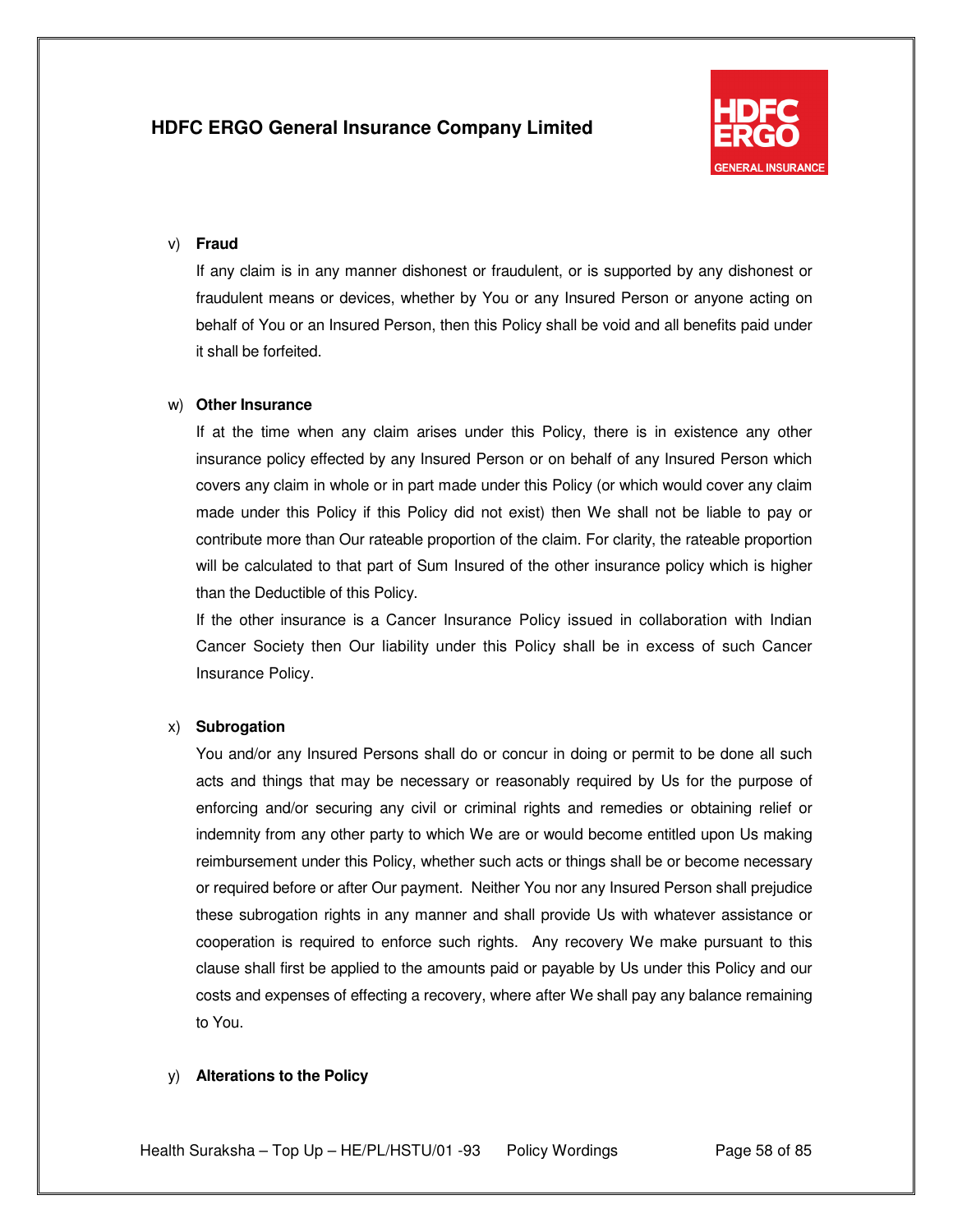

This Policy constitutes the complete contract of insurance. This Policy cannot be changed or varied by anyone (including an insurance agent or broker) except Us, and any change We make will be evidenced by a written endorsement signed and stamped by Us.

#### z) **Renewal**

This Policy is renewable for life unless the Insured Person or anyone acting on behalf of an Insured Person has acted in an improper, dishonest or fraudulent manner or there has been any misrepresentation under or in relation to this Policy or the renewal of the Policy poses a moral hazard

We are NOT under any obligation to:

- iv) Send renewal notice or reminders.
- v) Renew it on same terms or premium as the expiring Policy. Any change in benefits or premium (other than due to change in Age) will be done with the approval of the Insurance Regulatory and Development Authority and will be intimated to You atleast 3 months in advance. In the likelihood of this policy being withdrawn in future, we will intimate you about the same 3 months prior to expiry of the policy. You will have the option to migrate to similar indemnity health insurance policy available with us at the time of renewal with all the accrued continuity benefits such as cumulative bonus, waiver of waiting period etc. provided the policy has been maintained without a break as per portability guidelines issued by IRDA.
- vi) We will not apply any additional loading on your policy premium at renewal based on claim experience.

We shall be entitled to call for any information or documentation before agreeing to renew the Policy. Your Policy terms may be altered based on the information received.

All applications for renewal of the Policy must be received by Us before the end of the Policy Period. A grace period of 30 days for renewing the Policy is available under this Policy. Any disease/condition contracted during the Grace Period will not be covered and will be treated as a Pre-existing Condition.

### aa) **Change of Policyholder**

The change of Policyholder (except clause w) is permitted only at the time of renewal. If You do not renew the Policy, the other Insured Persons may apply to renew the Policy subject to condition q) above. However, in case, the Insured Person is minor, the Policy shall be renewed only through any one of his/her natural guardian or guardian appointed by Court subject to condition q) above.

#### bb) **Notices**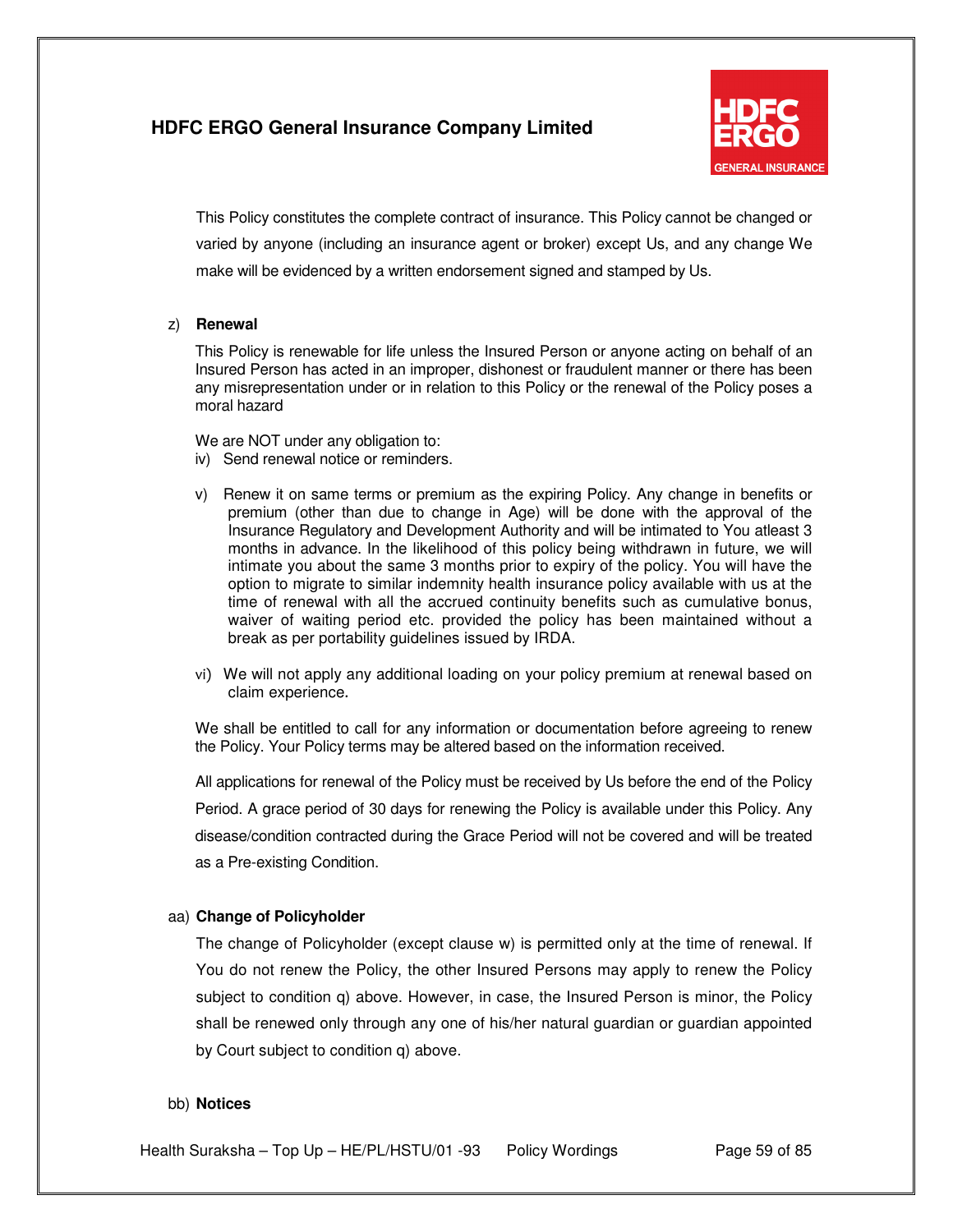

Any notice, direction or instruction under this Policy shall be in writing and if it is to:

- i) Any Insured Person, then it shall be sent to You at Your address specified in the Schedule and You shall act for all Insured Persons for these purposes.
- ii) Us, it shall be delivered to Our address specified in the Schedule. No insurance agents, brokers or other person or entity is authorised to receive any notice, direction or instruction on Our behalf unless We have expressly stated to the contrary in writing.

### cc) **Dispute Resolution Clause**

Any and all disputes or differences under or in relation to this Policy shall be determined by the Indian Courts and subject to Indian law.

### dd) **Termination**

You may terminate this Policy at any time by giving Us written notice, and the Policy shall terminate when such written notice is received. If no claim has been made under the Policy, then We will refund premium in accordance with the table below:

| 1 Year Policy         |              | 2 Year Policy         |              |
|-----------------------|--------------|-----------------------|--------------|
| Length of time Policy | Refund<br>of | Length of time Policy | Refund<br>of |
| in force              | premium      | in force              | premium      |
| Upto 1 Month          | 75.00%       | Up to 1 Month         | 87.50%       |
| Upto 3 Months         | 50.00%       | Up to 3 Months        | 75.00%       |
| Upto 6 Months         | 25.00%       | Up to 6 Months        | 62.50%       |
| Exceeding 6 Months    | Nil          | Up to 12 Months       | 50.00%       |
|                       |              | Up to 15 Months       | 37.50%       |
|                       |              | Up to 18 Months       | 25.00%       |
|                       |              | Exceeding 18 Months   | Nil          |

x) We may at any time terminate this Policy on grounds of misrepresentation, fraud, nondisclosure of material facts or non-cooperation by You or any Insured Person or anyone acting on Your behalf or on behalf of an Insured Person upon 30 days notice by sending an endorsement to Your address shown in the Schedule without refund of premium. However, in other exceptional cases, We may terminate this Policy without reason upon 30 days notice by sending an endorsement at Your address shown in the Schedule, and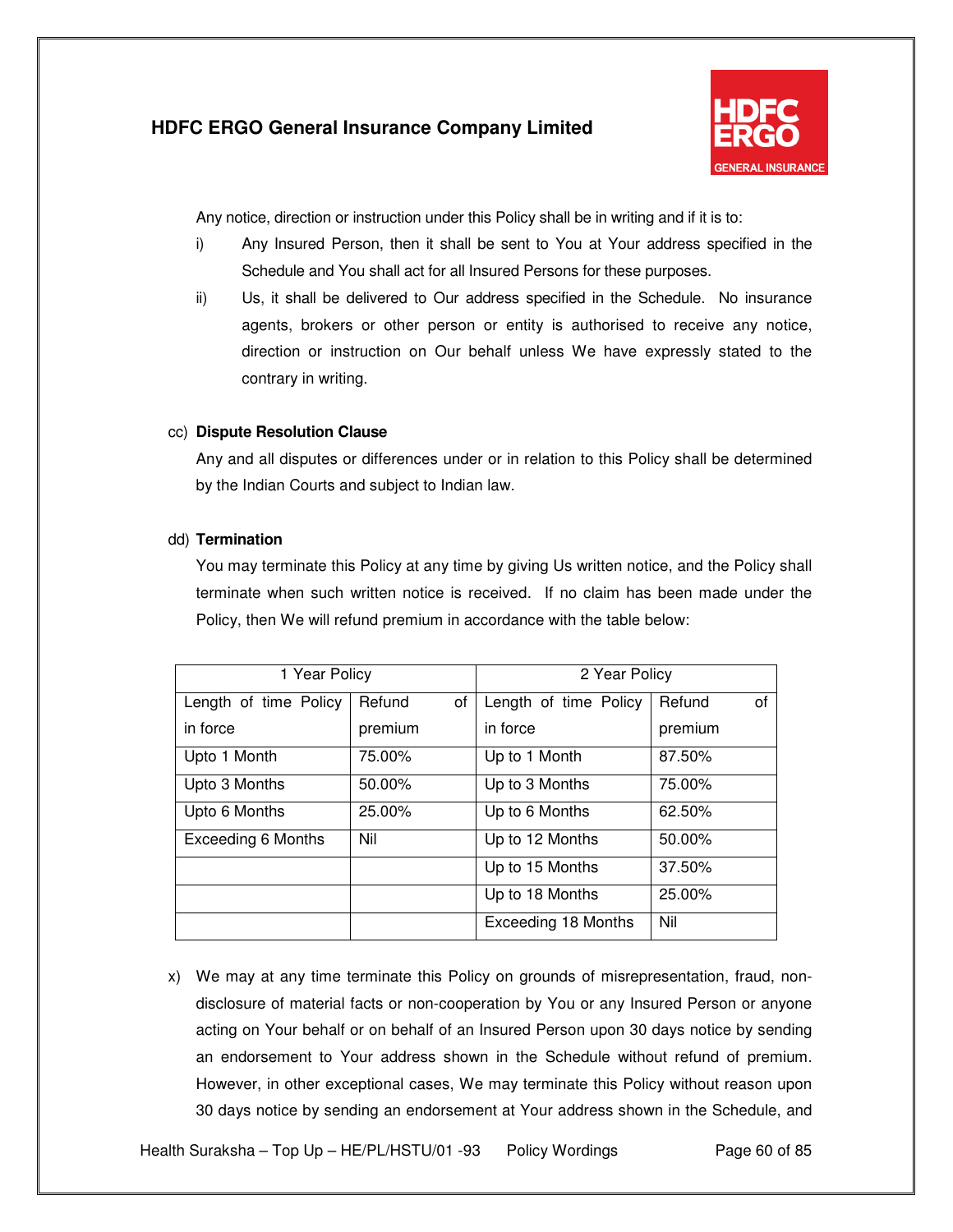

We shall refund premium a rateable proportion of the premium as long as no claim has been made under the Policy.

- y) The coverage for the Insured Person shall automatically terminate if:
	- i) You no longer reside in India, or in the case of Your demise. However the cover shall continue for the remaining Insured Persons till the end of Policy period. The other Insured Persons may also apply to renew the Policy subject to condition q) above. In case, the Insured Person is minor, the Policy shall be renewed only through any one of his/her natural guardian or guardian appointed by Court. All relevant particulars in respect of such person (including his/her relationship with You) must be given to Us along with the application.
	- ii) In relation to an Insured Person, if that Insured Person dies or no longer resides in India.

### z) **Free Look Period**

You have a period of 15 days from the date of receipt of the Policy document to review the terms and conditions of this Policy. If You have any objections to any of the terms and conditions, You have the option of cancelling the Policy stating the reasons for cancellation and You will be refunded the premium paid by You after adjusting the amounts spent on any medical check-up, stamp duty charges and proportionate risk premium. You can cancel Your Policy only if You have not made any claims under the Policy. All Your rights under this Policy will immediately stand extinguished on the free look cancellation of the Policy. Free look provision is not applicable and available at the time of renewal of the Policy.

### **Section. 8 Interpretations & Definitions**

The terms defined below have the meanings ascribed to them wherever they appear in this Policy and, where appropriate, references to the singular include references to the plural; references to the male include the female and references to any statutory enactment include subsequent changes to the same:

Def. 52. **Accident** or **Accidental** means a sudden, unforeseen and involuntary event caused by external, visible and violent means.

Def. 53. **Age** or **Aged** means completed years as at the Commencement Date.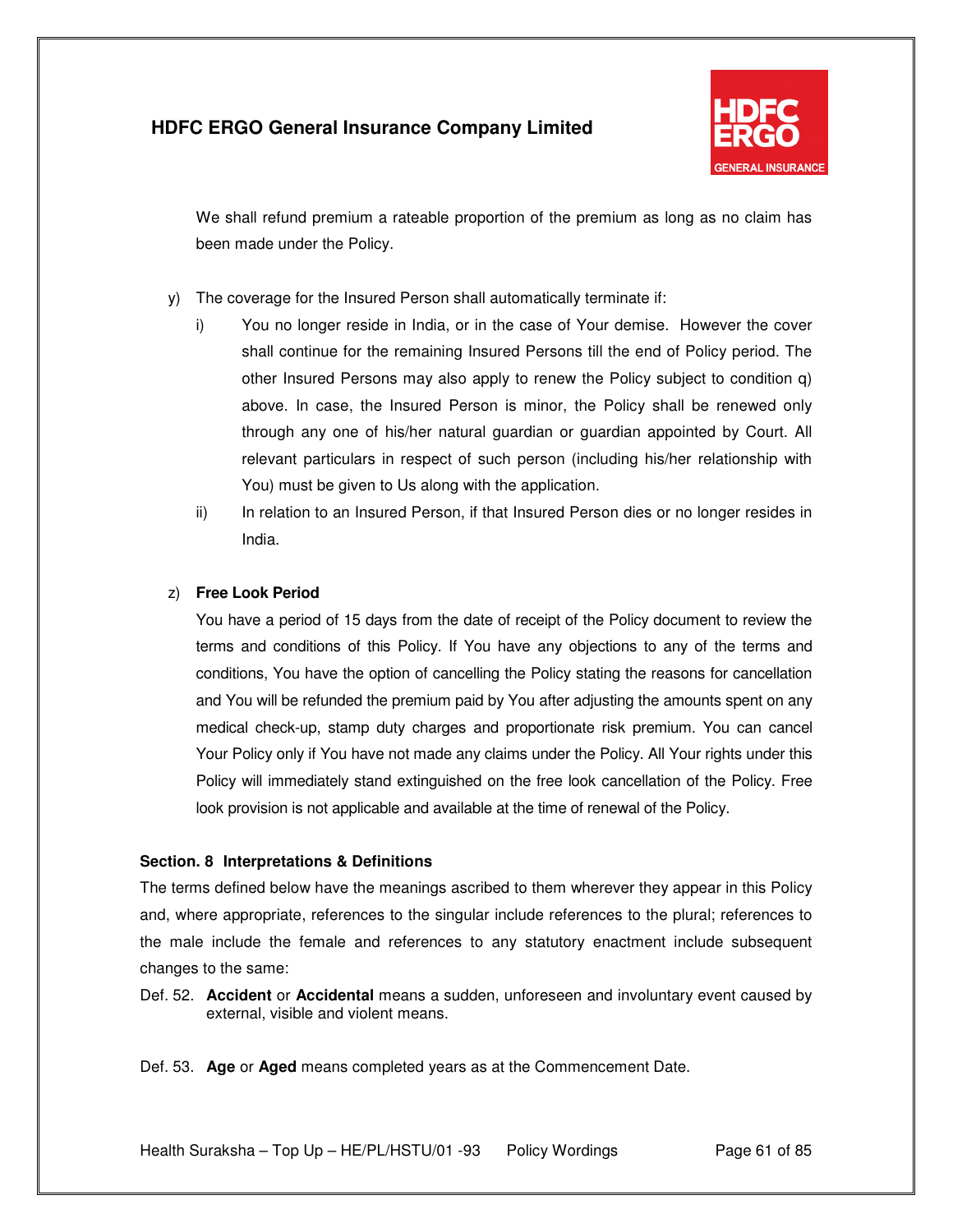

- Def. 54. **Any one Illness** means continuous period of illness and it includes relapse within 45 days from the date of last consultation with the Hospital/Nusing Home where treatment may have been taken.
- Def. 55. **Alternate Treatments** are form of treatments other than treatment "Allopathy" or "modern medicine" and includes Ayurveda,Unani,Sidha and Homeopathy in the Indian **Context**
- Def. 56. **Cashless Facility** means a facility extended by the insurer to the insured where the payments, o f the costs o f treatment undergone by the insured in accordance with the policy terms and conditions, are directly made to the network provider by the insurer to the extent pre-authorization approved
- Def. 57. **Commencement Date** means the commencement date of this Policy as specified in the Schedule.
- Def. 58. **Condition Precedent** means a policy term or condition upon which the Insurer's liability under the policy is conditional upon
- Def. 59. **Congenital Anomaly** refers to a condition(s) which is present since birth, and which is abnormal with reference to form, structure or position
	- c) Internal Congenital Anomaly -which is not in the visible and accessible parts of the body
	- d) External Congenital Anomaly- which is in the visible and accessible parts of the body
- Def. 60. **Contribution** means essentially the right of an insurer to call upon other insurers, liable to the same insured, to share the cost of an indemnity claim on a rateable proportion of Sum Insured.
- Def. 61. **Cumulative Bonus** means any increase in the Sum Insured granted by the insurer without an associated increase in premium.
- Def. 62. **Day care Centre** means any institution established for day care treatment of illness and / or injuries or a medical set -up within a hospital and which has been registered with the local authorities, wherever applicable, and is under the supervision of a registered and qualified medical practitioner AND must comply with all minimum criteria as under: has qualified nursing staff under its employment; has qualified medical practitioner (s) in charge; has a fully equipped operation theatre of its own where surgical procedures are carried out; maintains daily records of patients and will make these accessible to the Insurance company's authorized personnel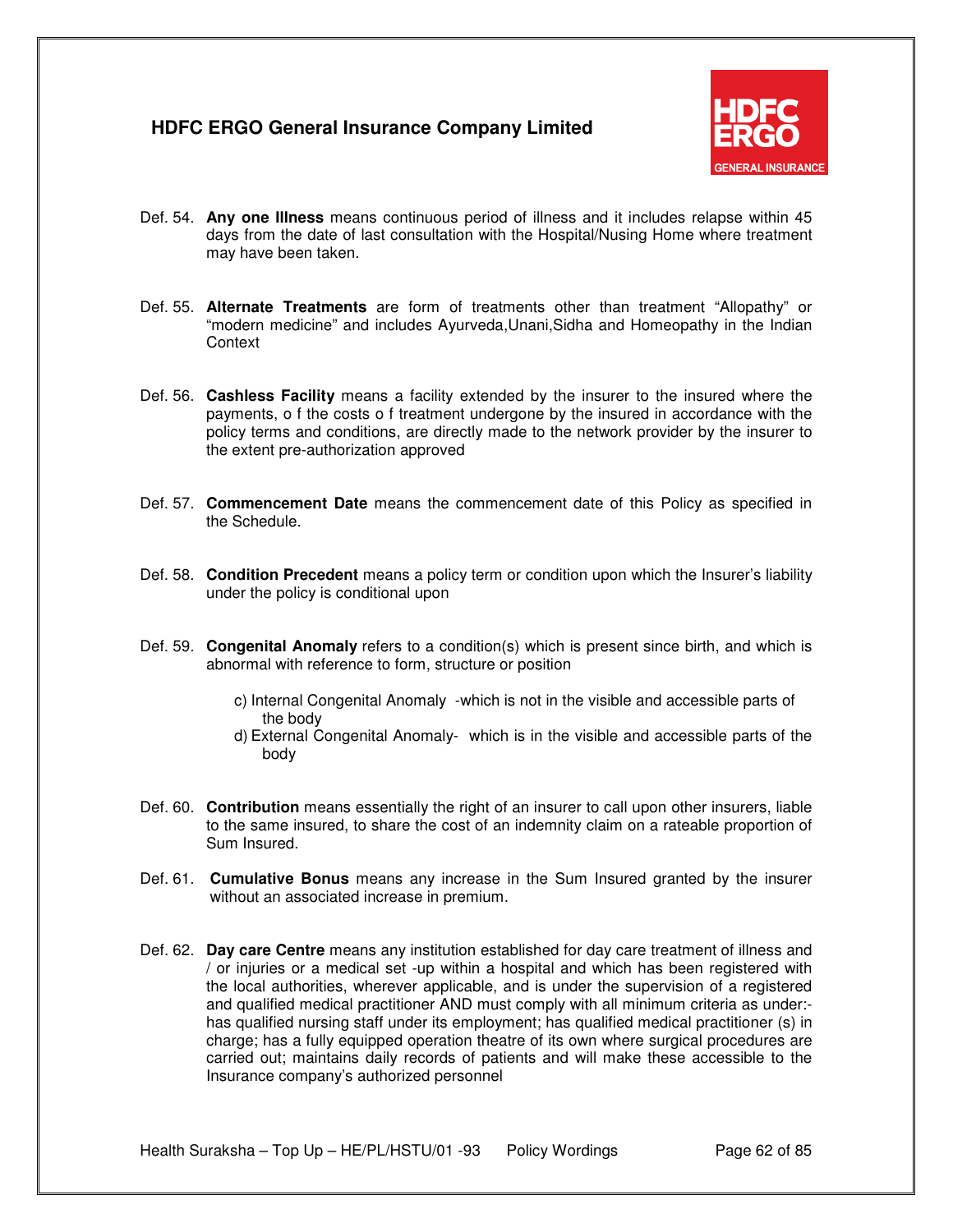

- Def. 63. **Day Care Treatment/ Procedures** means those medical treatment, and/or surgical procedure which is
	- iii) undertaken under General or Local Anaesthesia in a Hospital/day care centre in less than 24 hours because of technological advancement, and
	- iv) which would have otherwise required a Hospitalisation of more than 24 hours,

Treatment normally taken on an Out-patient basis is not included in the scope of this definition

- Def. 64. **Deductible** means a cost-sharing requirement under a health insurance policy that provides that We will not be liable for a specified rupee amount (as opted and mentioned in Policy Schedule. On Individual basis in case of Individual Policy and on Family Floater basis in case of Family Floater Policy) of the covered expenses, which will apply before any benefits are payable by Us. A Deductible does not reduce the Sum Insured.
- Def. 65. **Domiciliary Treatment/Hospitalisation** means medical treatment for an Illness/disease/injury which in the normal course would require care and treatment at a Hospital but is actually taken while confined at home under any of the following circumstances:
	- c. The condition of the Patient is such that he/she is not in a condition to be removed to a Hospital or,
	- d. The Patient takes treatment at home on account of non availability of room in a **Hospital**

Def. 66. **Dependents** means only the family members listed below:

- d) Your legally married spouse as long as she continues to be married to You;
- e) Your children Aged between 91 days and 21 years if they are unmarried, still financially dependent on You and have not established their own independent households;
- f) Your natural parents or parents that have legally adopted You, provided that:
	- Parents shall not include Your spouse's parents.
- Def. 67. **Dental Treatment** is a treatment carried out by a dental practitioner including examinations, fillings ( where appropriate),crowns, extractions and surgery excluding any form of cosmetic surgery/implants
- Def. 68. **Disclosure of information norm** means the policy shall be void and all premiums paid hereon shall be forfeited to the Company, in the event o f misrepresentation, misdescription or non-disclosure of any material fact.
- Def. 69. **Emergency Care** means management for a severe illness or injury which results in symptoms which occur suddenly and unexpectedly, and requires immediate care by a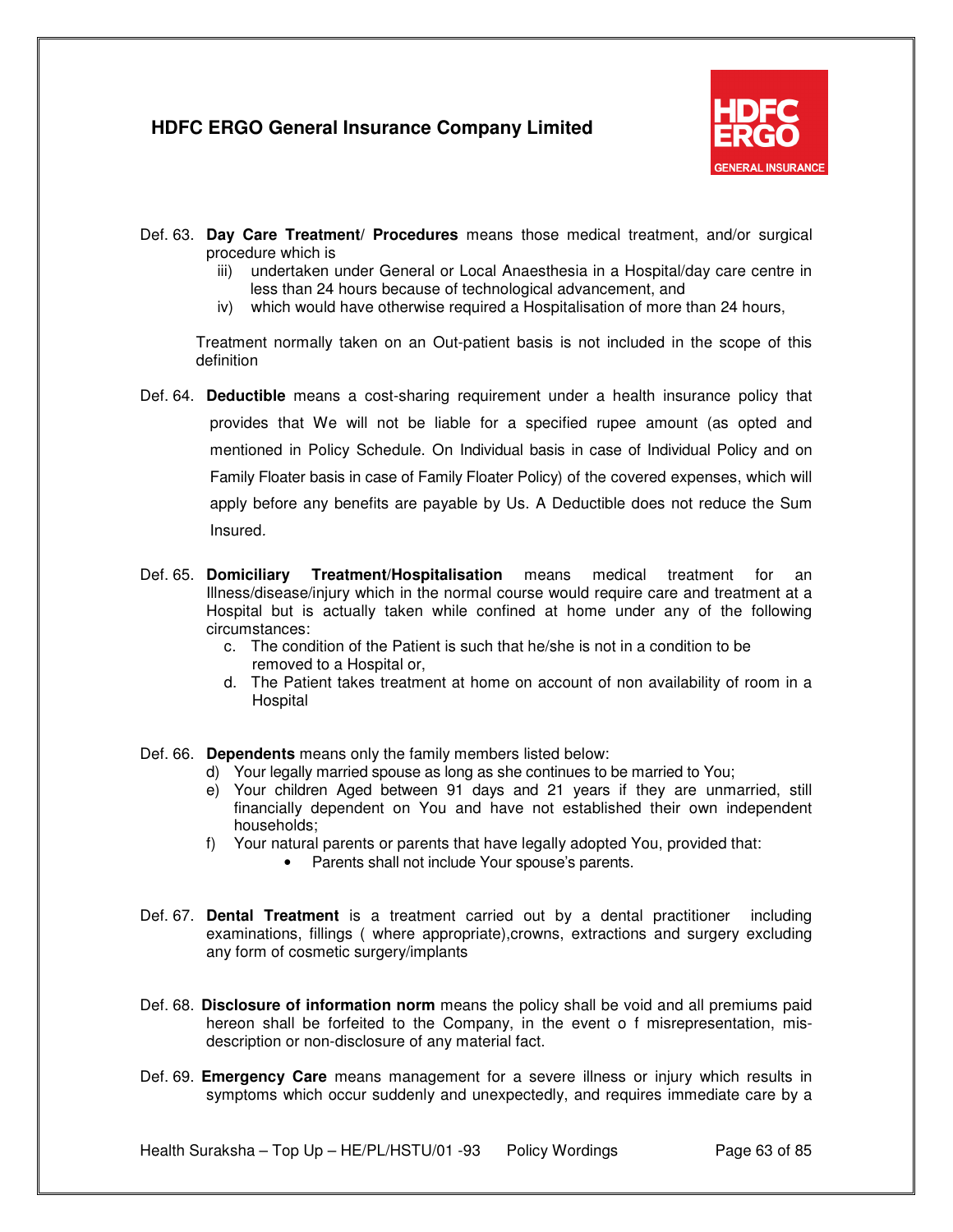

medical practitioner to prevent death or serious long term impairment of the insured person's health.

- Def. 70. **Family Floater** means a Policy described as such in the Schedule whereunder You and Your Dependents named in the Schedule are insured under this Policy as at the Commencement Date. The Sum Insured for a Family Floater means the sum shown in the Schedule which represents Our maximum liability for any and all claims made by You and/or all of Your Dependents during the Policy Period.
- Def. 71. **Grace Period** means the specified period of time immediately following the premium due date during which a payment can be made to renew or continue a policy in force without loss of continuity benefits such as waiting periods and coverage of pre –existing diseases. Coverage is not available for the period for which no premium is received.
- Def. 72. **Hospital** means any institution in India established for In-patient Care and Day Care Treatment of illness and/or injuries and which has been registered as a Hospital with the local authorities under the clinical Establishments (Registration and Regulation) Act, 2010 or under the enactments specified under the Schedule of Section 56(1) of the said Act OR complies with all minimum criteria as under:
	- has at least 10 in-patient beds, in those towns having a population of less than 10,00,000 and 15 in-patient beds in all other places,
	- **has qualified nursing staff under its employment round the clock,**<br>**has qualified Medical Practitioner(s) in charge round the clock**
	- has qualified Medical Practitioner(s) in charge round the clock,
	- has a fully equipped operation theatre of its own where surgical procedures are carried out,
	- maintains daily records of patients and will make these accessible to the insurance company's authorized personnel.
- Def. 73. **Hospitalisation** or **Hospitalised** means the Insured Person's admission into a Hospital for a minimum of 24 In-Patient care consecutive hours except for specified procedures/treatment, where such admission could be for a period of less than 24 consecutive hours.
- Def. 74. **Illness** means a sickness or a disease or pathological condition leading to the impairment of normal physiological function which manifests itself during the Policy Period and requires medical Treatment
	- c) Acute Condition means a disease, illness or injury that is likely to respond quickly to treatment which aims to return the person to his or her state of health immediately before suffering the disease/illness/injury which leads to full recovery.
	- d) Chronic Condition means a disease, illness, or injury that has one or more o f the following characteristics: - it needs ongoing or long-term monitoring through consultations, examinations, check-ups, and / or tests—it needs ongoing or long-term control or relief o f symptoms— it requires your rehabilitation or for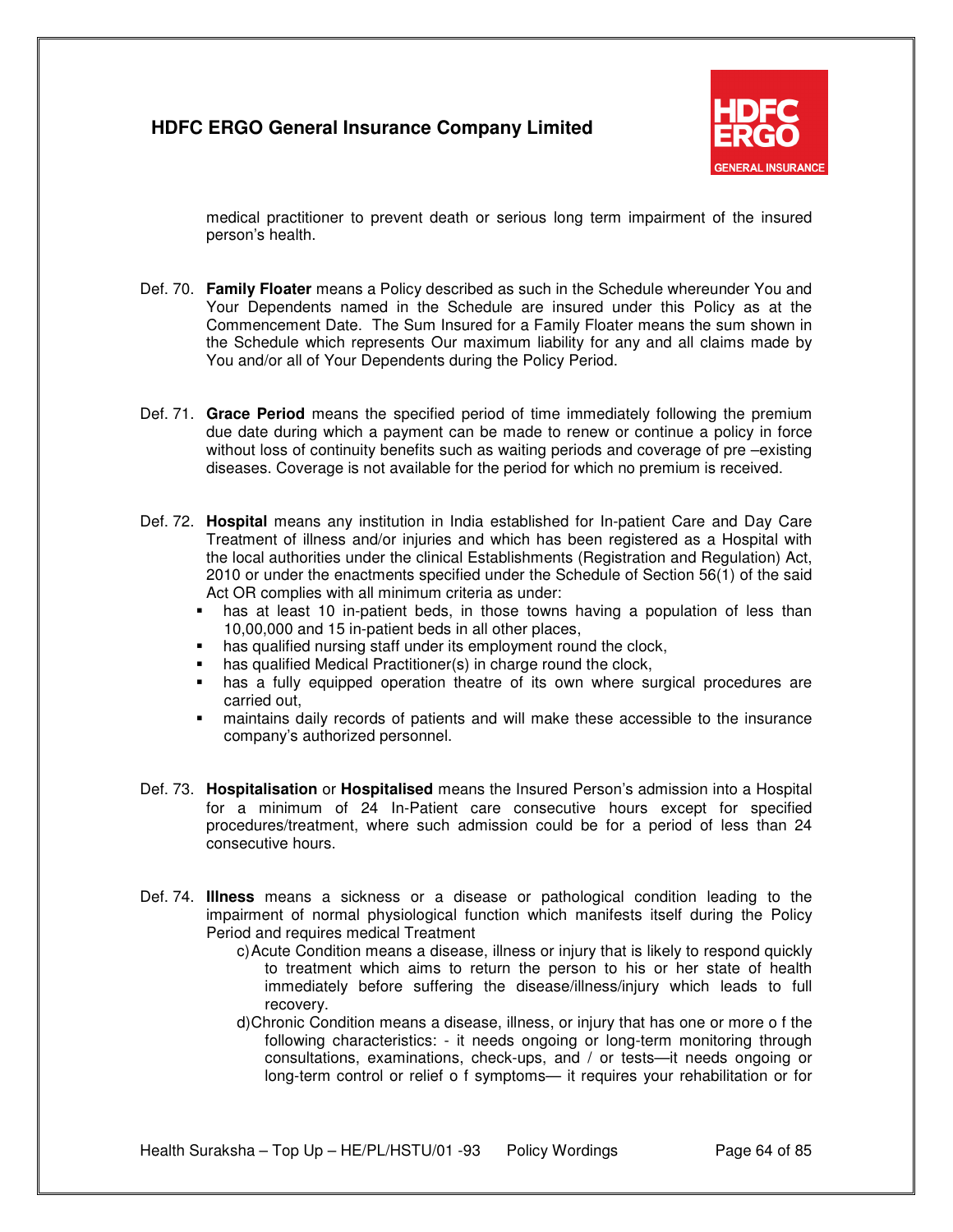

you to be specially trained to cope with it—it continues indefinitely—it comes back or is likely to come back

- Def. 75. **Injury** means accidental physical bodily harm excluding illness or disease solely and directly caused by external, violent and visible and evident means which is verified and certified by a Medical Practitioner.
- Def. 76. **In-patient Care** means treatment for which the Insured Person has to stay in a Hospital for more than 24 hours for a covered event.
- Def. 77. **In-patient Treatment** means treatment arising from Accident or Illness where Insured Person has to stay in a Hospital for more than 24 hours and includes Hospital room rent or boarding expenses, nursing, Intensive Care Unit charges, Medical Practitioner's charges, anesthesia, blood, oxygen, operation theatre charges, surgical appliances, medicines, drugs, consumables, diagnostic procedures.
- Def. 78. **Insured Person** means You and the persons named in the Schedule.
- Def. 79. **Intensive Care Unit** means an identified section, ward or wing of a Hospital which is under the constant supervision of a dedicated Medical Practitioner(s), and which is specially equipped for the continuous monitoring and treatment of patients who are in a critical condition, or require life support facilities and where the level of care and supervision is considerably more sophisticated and intensive than in the ordinary and other wards.
- Def. 80. **Medical Advise** means any consultation or advise from a Medical Practitioner including the issue of any prescription or repeat prescription.
- Def. 81. **Medical Expenses** means those expenses that an Insured Person has necessarily and actually incurred for medical treatment on account of Illness or Accident on the advice of a Medical Practitioner, as long as these are no more than would have been payable if the Insured Person had not been insured and no more than other hospitals or doctors in the same locality would have charged for the same medical treatment.
	- c) Pre- Hospitalisation Medical Expenses means the Medical Expenses incurred immediately before the Insured Person is Hospitalised, provided that:<br>iii. Such Medical Expenses are incurred for the same condition fo
		- Such Medical Expenses are incurred for the same condition for which the Insured Person's Hospitalisation was required, and
		- iv. The In-patient Hospitalization claim for such Hospitalization is admissible by the Insurance Company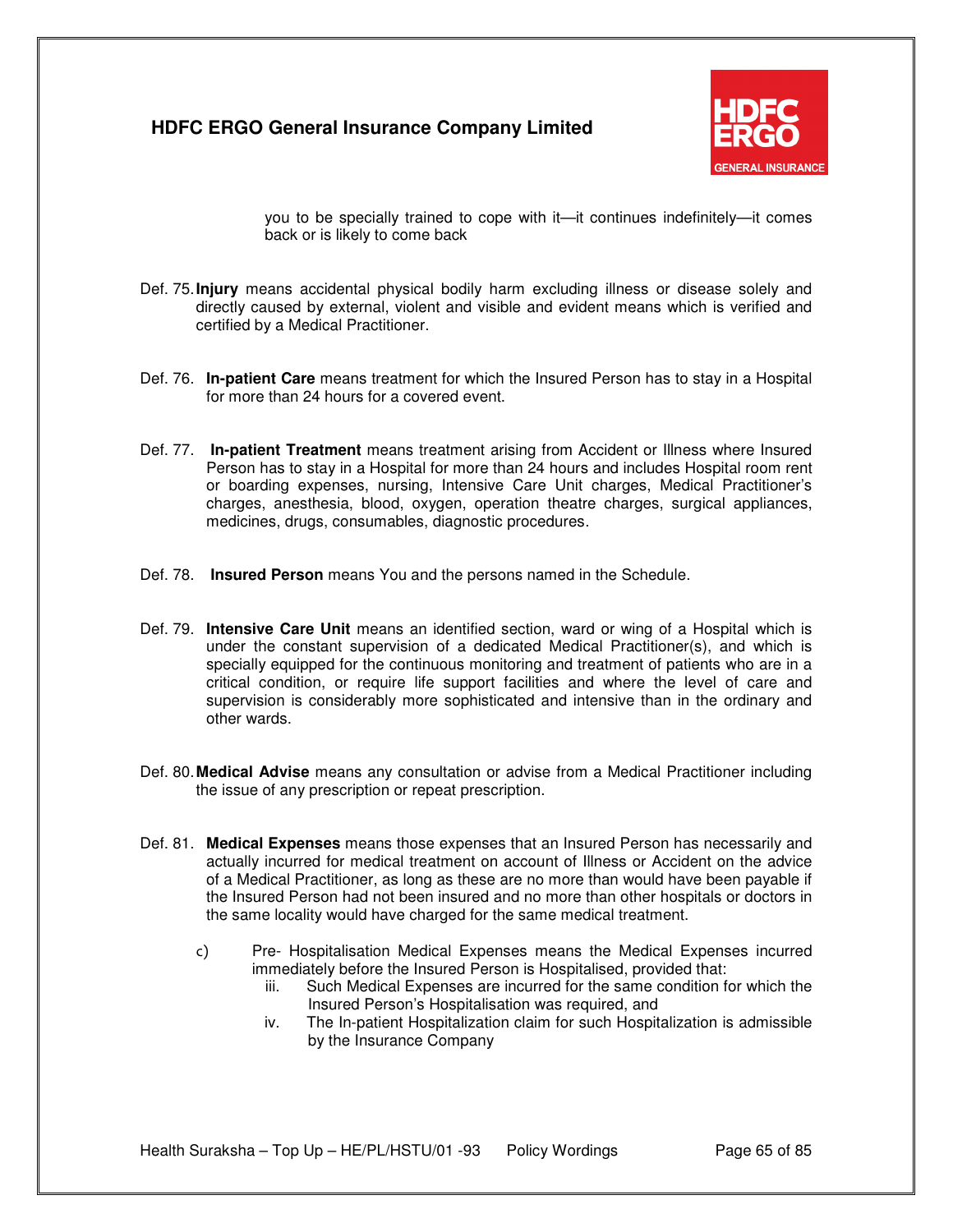

- d) Post- Hospitalisation Medical Expenses means the Medical Expenses incurred immediately after the Insured Person is discharged from the hospital, provided that:
	- iii. Such Medical Expenses are incurred for the same condition for which the Insured Person's Hospitalisation was required, and
	- iv. The In-patient Hospitalization claim for such Hospitalization is admissible by the Insurance Company
- Def. 82. **Medically Necessary** means any treatment, test, medication, or stay in Hospital or part of stay in Hospital which
	- Is required for the medical management of the Illness or injury suffered by the Insured Person;
	- Must not exceed the level of care necessary to provide safe, adequate and appropriate medical care in scope, duration or intensity.
	- Must have been prescribed by a Medical Practitioner.
	- Must conform to the professional standards widely accepted in international medical practice or by the medical community in India.
- Def. 83. **Medical Practitioner** means a person who holds a valid registration from the Medical Council of any State or Medical Council of India or Council for Indian Medicine or for Homeopathy set up by the Government of India or a State Government and is thereby entitled to practice medicine within its jurisdiction; and is acting within the scope and jurisdiction of licence. Medical Practitioner who is sharing the same residence with the Insured person`s and is a member of Insured Person's family are not considered as Medical Practitioner under the scope of this Policy.
- Def. 84. **Network Provider** means Hospitals or health care providers enlisted by an insurer or by a TPA and insurer together to provide medical services to an insured on payment by a cashless facility.
- Def. 85. **Non Network** means any Hospital, day care centre or other provider that is not part of the Network
- Def. 86. **Notification of Claim** means the process of notifying a claim to the insurer or TPA by specifying the timeliness as well as the address / telephone number to which it should be notified.
- Def. 87. **OPD Treatment**. is one in which the Insured visits a clinic/ hospital or associated facility like a consultation room for diagnosis and treatment based on the advice of a medical practitioner. The Insured is not admitted as a daycare or inpatient**.**
- Def. 88. **Portability** means transfer by an individual health insurance policy holder (including family cover) of the credit gained for pre-existing conditions and time bound exclusions if he/she chooses to switch from one insurer to another..

Health Suraksha – Top Up – HE/PL/HSTU/01 -93 Policy Wordings Page 66 of 85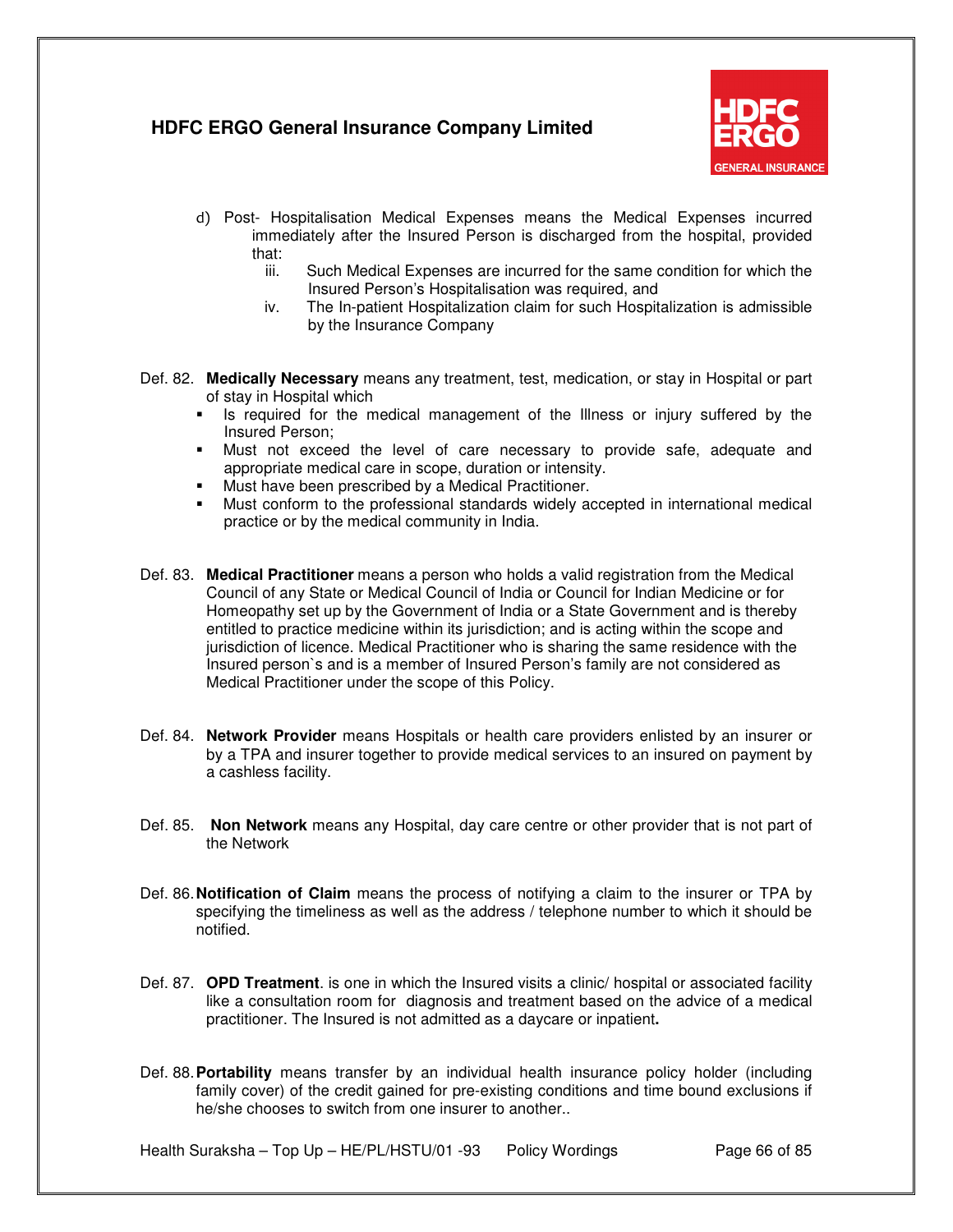

- Def. 89. **Pre Existing Disease** means any condition, ailment or injury or related condition(s) for which you had signs or symptoms, and / or were diagnosed, and / or received medical advice/ treatment, within 48 months prior to the first policy issued by the insurer
- Def. 90. **Policy** means Your statements in the proposal form (which are the basis of this Policy), this policy wording (including endorsements, if any), Appendix 1 and the Schedule (as the same may be amended from time to time).
- Def. 91. **Policy Period** means the period between the Commencement Date and the Expiry Date specified in the Schedule
- Def. 92. **Policy Year** means a year following the Commencement Date and its subsequent annual anniversary.
- Def. 93. **Qualified Nurse** is a person who holds a valid registration from the nursing council of India or the nursing council of any state in India
- Def. 94. **Reasonable and Customary Charges** means the charges for services or supplies, which are the standard charges for a specific provider and consistent with the prevailing charges in the geographical area for identical or similar services ,taking into account the nature of illness/ injury involved.
- Def. 95. **Room Rent** means the amount charged by a hospital for the occupying of a bed on per day (24 hours) basis and shall include associated medical expenses.
- Def. 96. **Renewal means** the terms on which the contract of insurance can be renewed on mutual consent with a provision of grace period for treating the renewal continuous for the purpose of all waiting periods
- Def. 97. **Subrogation** means the the right o f the insurer to assume the rights of the insured person to recover expenses paid out under the policy that may be recovered from any other source.
- Def. 98. **Sum Insured** means the sum shown in the Schedule which represents Our maximum liability for each Insured Person for any and all benefits claimed for during the Policy Period, and in relation to a Family Floater represents Our maximum liability for any and all claims made by You and all of Your Dependents during the Policy Period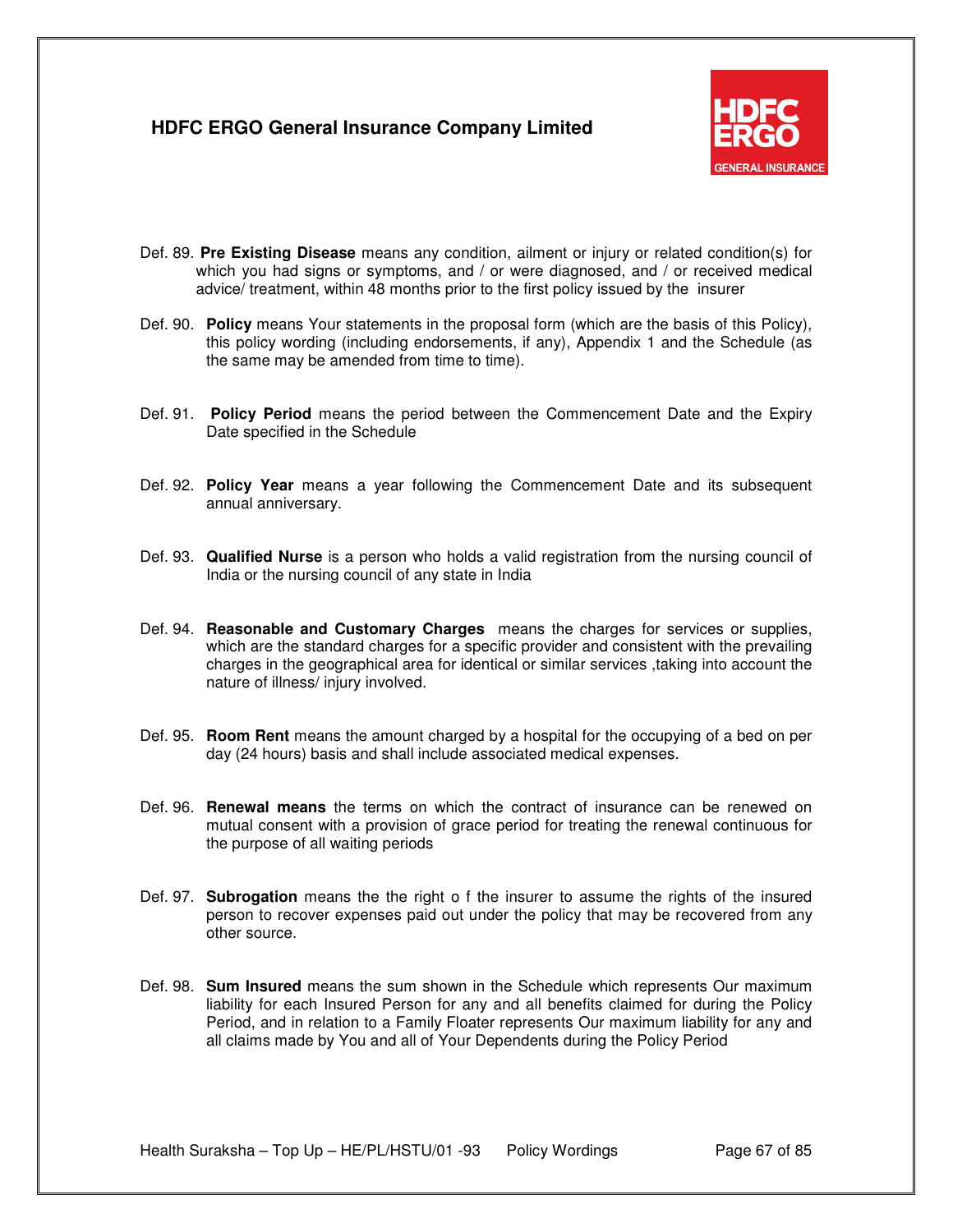

- Def. 99. **Surgery or Surgical Procedure** means manual and/or operative procedure(s) required for treatment of an Illness or injury, correction of deformities and defects, diagnosis and cure of diseases, relief of suffering or prolongation of life, performed in a Hospital or day care centre by a Medical Practitioner
- Def. 100. **Unproven/Experimental Treatment** is a treatment including drug experimental therapy, which is based on established medical practice in India, is a treatment experimental or unproven.
- Def. 101. **We/Our/Us** means the HDFC ERGO General Insurance Company Limited
- Def. 102. **You/Your/Policyholder** means the person named in the Schedule who has concluded this Policy with Us.

#### **Section. 9 Claim Related Information**

For any claim related queries, intimation of claim, preauthorization, claim processing, claim status, and submission of claim related documents, You can contact Your TPA through:

- Name: Family Health Plan Limited
- Address: Claims Department, Family Health Plan Ltd, Plot No. 25, MCH No. 8-2-334, Road No.-3, Azam Colony, Banjara Hills,

Hyderabad-500034

- Toll Free: 1800-425-4033
- Fax: +91-40-23541400
- Email: info@fhpl.net
- Website: www.fhpl.net

### **Section. 7 Grievance Redressal Procedure**

If You have a grievance that You wish Us to redress, You may contact Us with the details of Your grievance through:

| Our website: | www.hdfcergo.com           |
|--------------|----------------------------|
| Email:       | grievance@hdfcergo.com     |
| Toll Free:   | 1800-226-226/1800-2700-700 |

Health Suraksha – Top Up – HE/PL/HSTU/01 -93 Policy Wordings Page 68 of 85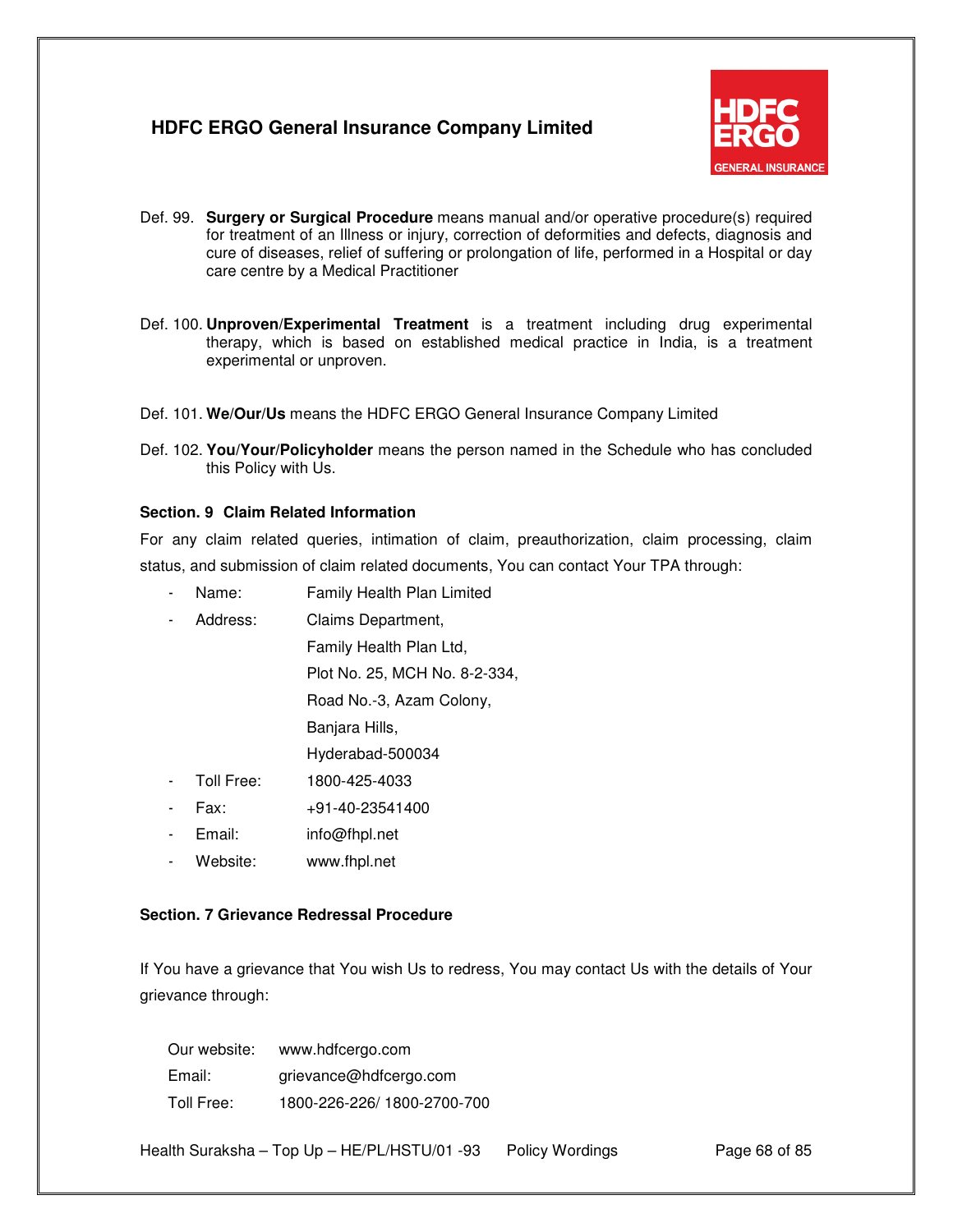

Fax: 022-66383699 Courier: Any of Our Branch office or corporate office

You may also approach the grievance cell at any of Our branches with the details of Your grievance during Our working hours from Monday to Friday.

If You are not satisfied with Our redressal of Your grievance through one of the above methods, You may contact Our Head of Customer Service at

## **The Grievance Cell, HDFC ERGO General Insurance Company Limited, 6th Floor, Leela Business Park, Andheri Kurla Road, Andheri, Mumbai - 400059**

If You are not satisfied with Our redressal of Your grievance through one of the above methods, You may approach the nearest Insurance Ombudsman for resolution of Your grievance. The contact details of Ombudsman offices are mentioned below.

| <b>Ombudsman Offices</b> |                                                                                    |  |
|--------------------------|------------------------------------------------------------------------------------|--|
| <b>Jurisdiction</b>      | <b>Office Address</b>                                                              |  |
| Delhi, Rajasthan         | 2/2 A, 1 <sup>st</sup> Floor, Universal Insurance Bldg., Asaf Ali Road, NEW DELHI- |  |
|                          | 110 002                                                                            |  |
| West Bengal, Bihar       | 29, N. S. Road, 3rd Fl., North British Bldg. KOLKATA -700 001.                     |  |
| Maharashtra              | 3rd Flr., Jeevan Seva Annexe, S.V. Road, Santa Cruz (W), MUMBAI -                  |  |
|                          | 400 054                                                                            |  |
| Tamil Nadu, Pondicherry  | Fatima Akhtar Court, 4th Flr., 453(old 312), Anna Salai, Teynampet,                |  |
|                          | CHENNAI -600 018                                                                   |  |
| Andhra Pradesh           | 6-2-46, 1 <sup>st</sup> Floor, Moin Court, Lane Opp. Saleem Function Palace A. C.  |  |
|                          | Guards, Lakdi-Ka-pool, HYDERABAD - 500 004.                                        |  |
| Gujarat                  | 2 <sup>nd</sup> Flr., Ambica House, Nr.C.U. Shah College, 5, Navyug Colony,        |  |
|                          | Ashram Road, AHMEDABAD - 380 014                                                   |  |
| Kerla, Karnataka         | 2 <sup>nd</sup> Flr., CC 27/ 2603, Pulinat Building, Opp. Cochin Shipyard, M.G.    |  |
|                          | Road, ERNAKULAM - 682 015                                                          |  |
| North-Eastern States     | Aquarius, Bhaskar Nagar, R.G. Baruah Rd. GUWAHATI - 781 021                        |  |
| <b>Uttar Pradesh</b>     | Jeevan Bhawan, Phase 2, 6 <sup>th</sup> Floor, Nawal Kishore Rd., Hazartganj,      |  |

Health Suraksha – Top Up – HE/PL/HSTU/01 -93 Policy Wordings Page 69 of 85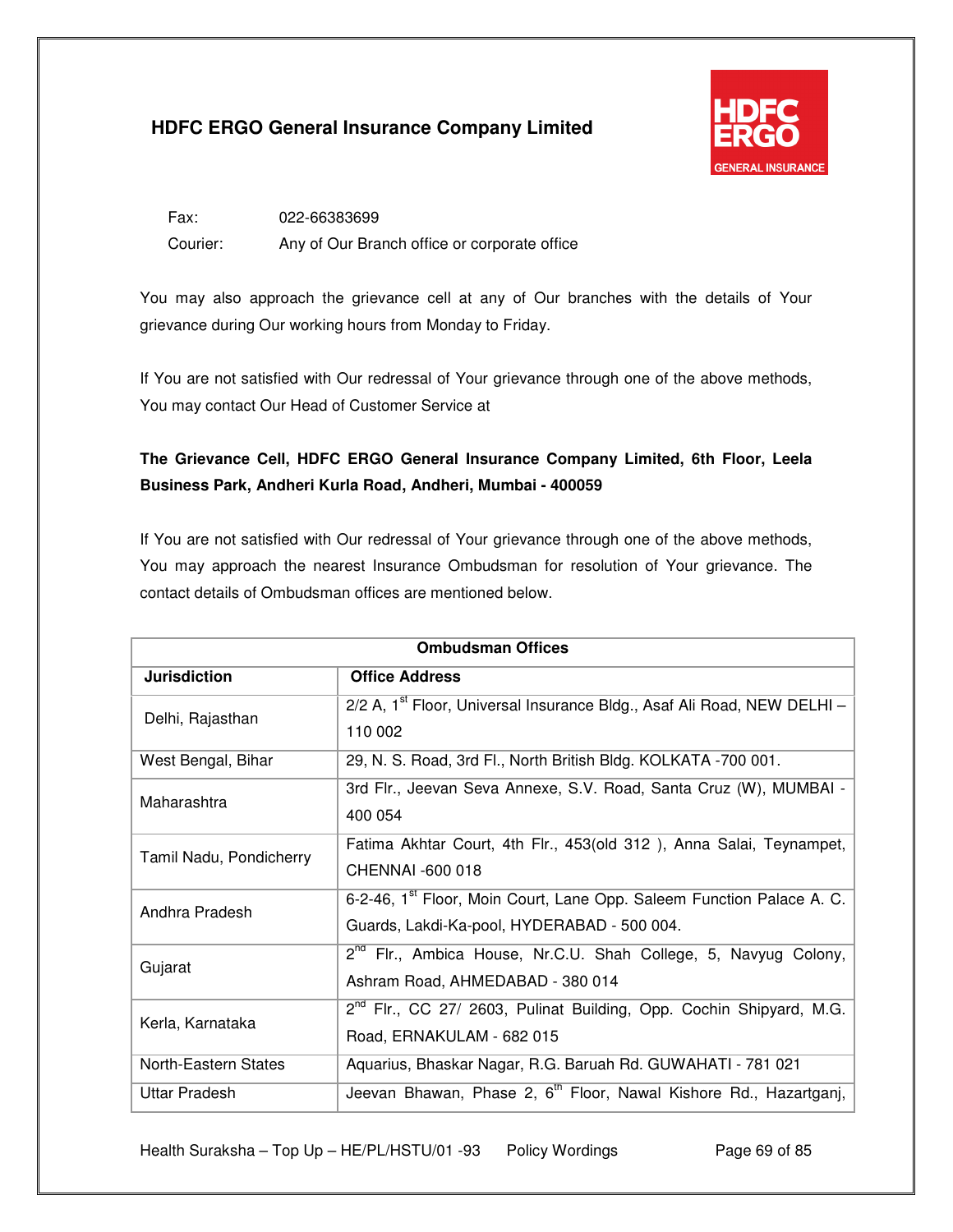

|                                                                      | LUCKNOW - 226 001                                                                                             |
|----------------------------------------------------------------------|---------------------------------------------------------------------------------------------------------------|
| Madhya Pradesh                                                       | 1 <sup>st</sup> Floor, 117, Zone-II, (Above D.M. Motors Pvt. Ltd.) Maharana Pratap<br>Nagar, BHOPAL - 462 011 |
| Punjab, Haryana,<br>Himachal Pradesh, Jammu<br>& Kashmir, Chandigarh | S.C.O. No. 101,102 & 103, 2nd Floor, Batra Building, Sector 17-D,<br>CHANDIGARH - 160 017                     |
| Orissa                                                               | 62, Forest Park, BHUBANESWAR - 751 009                                                                        |

IRDA Regulation No 5: This policy is subject to regulation 5 of IRDA (Protection of Policyholder's Interests) Regulation.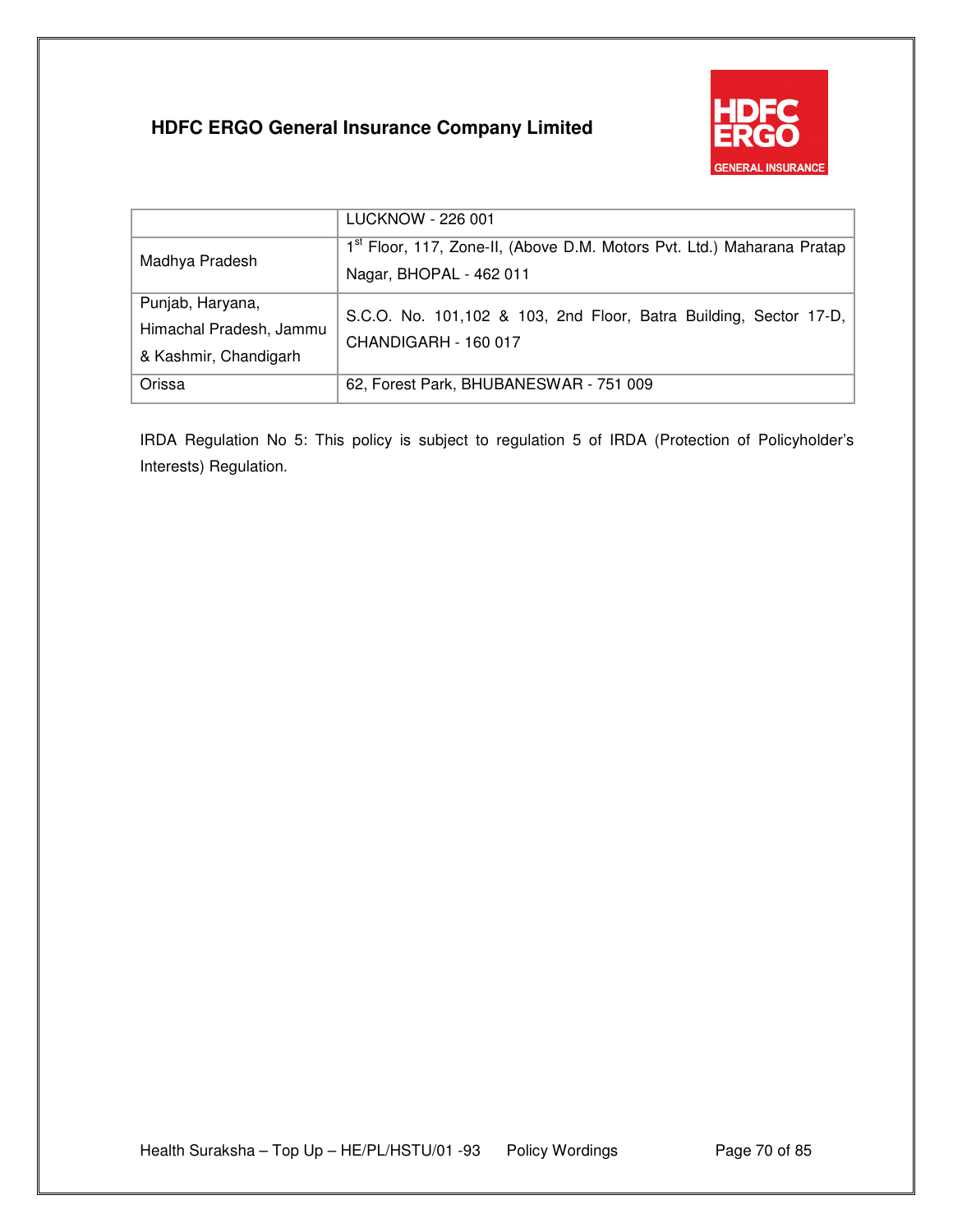

### **Appendix I: Day Care Procedure**

Day Care Procedures will include following Day Care Surgeries & Day Care Treatments

#### **Microsurgical operations on the middle ear**

- 141. Stapedotomy
- 142. Stapedectomy
- 143. Revision of a stapedectomy
- 144. Other operations on the auditory ossicles
- 145. Myringoplasty (Type -I Tympanoplasty)
- 146. Tympanoplasty (closure of an eardrum perforation/reconstruction of the auditory ossicles)
- 147. Revision of a tympanoplasty
- 148. Other microsurgical operations on the middle ear

#### **Other operations on the middle & internal ear**

- 149. Myringotomy
- 150. Removal of a tympanic drain
- 151. Incision of the mastoid process and middle ear
- 152. Mastoidectomy
- 153. Reconstruction of the middle ear
- 154. Other excisions of the middle and inner ear
- 155. Fenestration of the inner ear
- 156. Revision of a fenestration of the inner ear
- 157. Incision (opening) and destruction (elimination) of the inner ear
- 158. Other operations on the middle and inner ear

#### **Operations on the nose & the nasal sinuses**

- 159. Excision and destruction of diseased tissue of the nose
- 160. Operations on the turbinates (nasal concha)
- 161. Other operations on the nose
- 162. Nasal sinus aspiration

#### **Operations on the eyes**

- 163. Incision of tear glands
- 164. Other operations on the tear ducts
- 165. Incision of diseased eyelids
- 166. Excision and destruction of diseased tissue of the eyelid
- 167. Operations on the canthus and epicanthus
- 168. Corrective surgery for entropion and ectropion
- 169. Corrective surgery for blepharoptosis
- 170. Removal of a foreign body from the conjunctiva
- 171. Removal of a foreign body from the cornea
- 172. Incision of the cornea
- 173. Operations for pterygium
- 174. Other operations on the cornea
- 175. Removal of a foreign body from the lens of the eye
- 176. Removal of a foreign body from the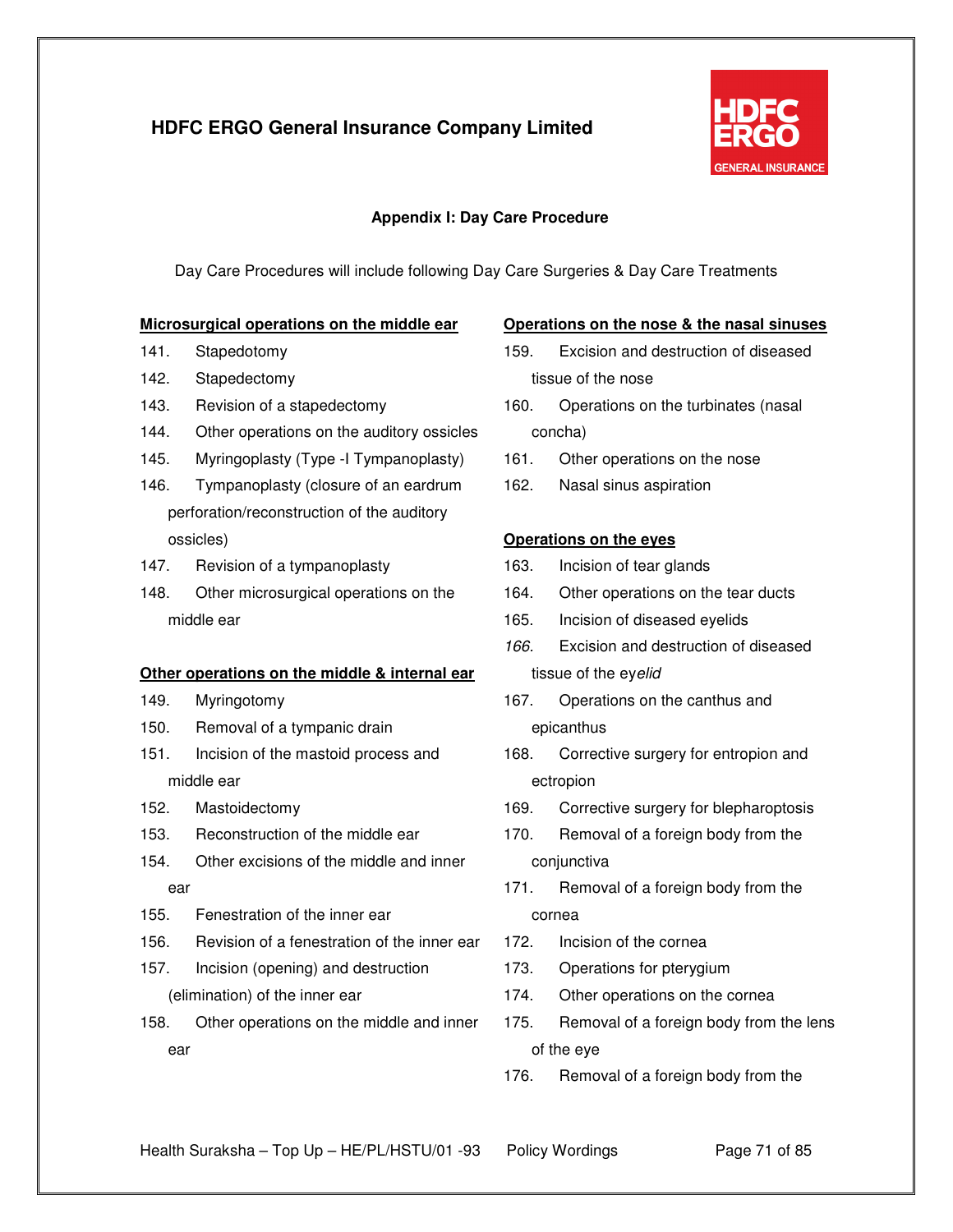

posterior chamber of the eye

- 177. Removal of a foreign body from the orbit and eyeball
- 178. Operation of cataract

# **Operations on the skin & subcutaneous tissues**

- 179. Incision of a pilonidal sinus
- 180. Other incisions of the skin and subcutaneous tissues
- 181. Surgical wound toilet (wound debridement) and removal of diseased tissue of the skin and subcutaneous tissues
- 182. Local excision of diseased tissue of the skin and subcutaneous tissues
- 183. Other excisions of the skin and subcutaneous tissues
- 184. Simple restoration of surface continuity of the skin and subcutaneous tissues
- 185. Free skin transplantation, donor site
- 186. Free skin transplantation, recipient site
- 187. Revision of skin plasty
- 188. Other restoration and reconstruction of the skin and subcutaneous tissues
- 189. Chemosurgery to the skin
- 190. Destruction of diseased tissue in the skin and subcutaneous tissues

### **Operations on the tongue**

- 191. Incision, excision and destruction of diseased tissue of the tongue
- 192. Partial glossectomy
- 193. Glossectomy
- 194. Reconstruction of the tongue
- 195. Other operations on the tongue

# **Operations on the salivary glands & salivary ducts**

- 196. Incision and lancing of a salivary gland and a salivary duct
- 197. Excision of diseased tissue of a salivary gland and a salivary duct
- 198. Resection of a salivary gland
- 199. Reconstruction of a salivary gland and a salivary duct
- 200. Other operations on the salivary glands and salivary ducts

### **Other operations on the mouth & face**

- 201. External incision and drainage in the region of the mouth, jaw and face
- 202. Incision of the hard and soft palate
- 203. Excision and destruction of diseased hard and soft palate
- 204. Incision, excision and destruction in the mouth
- 205. Plastic surgery to the floor of the mouth
- 206. Palatoplasty
- 207. Other operations in the mouth

### **Operations on the tonsils & adenoids**

- 208. Transoral incision and drainage of a pharyngeal abscess
- 209. Tonsillectomy without adenoidectomy
- 210. Tonsillectomy with adenoidectomy
- 211. Excision and destruction of a lingual
- Health Suraksha Top Up HE/PL/HSTU/01 -93 Policy Wordings Page 72 of 85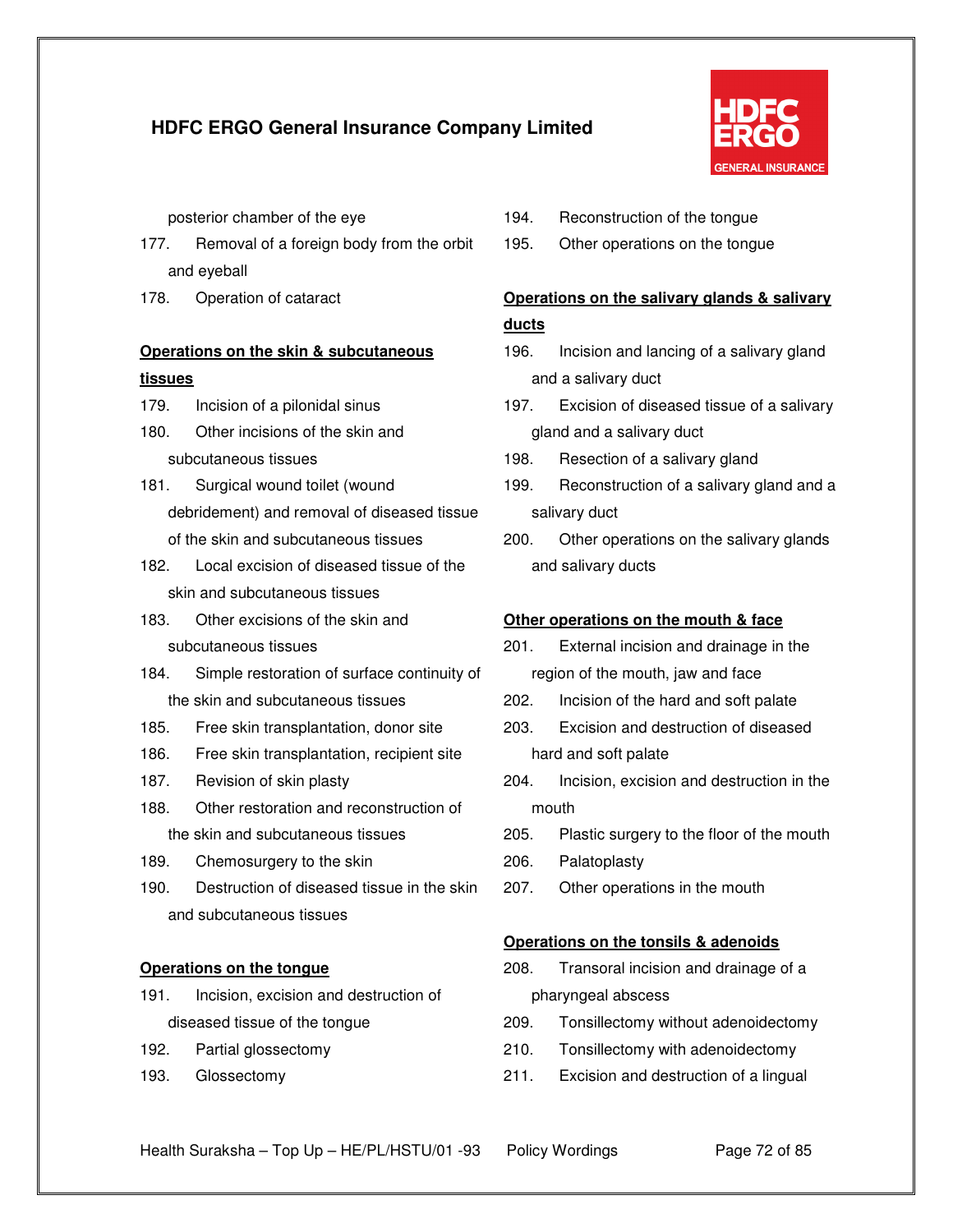

tonsil

212. Other operations on the tonsils and adenoids

#### **Trauma surgery and orthopaedics**

- 213. Incision on bone, septic and aseptic
- 214. Closed reduction on fracture, luxation or epiphyseolysis with osteosynthesis
- 215. Suture and other operations on tendons and tendon sheath
- 216. Reduction of dislocation under GA
- 217. Arthroscopic knee aspiration

#### **Operations on the breast**

- 218. Incision of the breast
- 219. Operations on the nipple

#### **Operations on the digestive tract**

- 220. Incision and excision of tissue in the perianal region
- 221. Surgical treatment of anal fistulas
- 222. Surgical treatment of haemorrhoids
- 223. Division of the anal sphincter (sphincterotomy)
- 224. Other operations on the anus
- 225. Ultrasound guided aspirations
- 226. Sclerotherapy etc.

#### **Operations on the female sexual organs**

- 227. Incision of the ovary
- 228. Insufflation of the Fallopian tubes
- 229. Other operations on the Fallopian tube
- 230. Dilatation of the cervical canal
- 231. Conisation of the uterine cervix
- 232. Other operations on the uterine cervix
- 233. Incision of the uterus (hysterotomy)
- 234. Therapeutic curettage
- 235. Culdotomy
- 236. Incision of the vagina
- 237. Local excision and destruction of diseased tissue of the vagina and the pouch of Douglas
- 238. Incision of the vulva
- 239. Operations on Bartholin's glands (cyst)

#### **Operations on the prostate & seminal**

#### **vesicles**

- 240. Incision of the prostate
- 241. Transurethral excision and destruction of prostate tissue
- 242. Transurethral and percutaneous destruction of prostate tissue
- 243. Open surgical excision and destruction of prostate tissue
- 244. Radical prostatovesiculectomy
- 245. Other excision and destruction of prostate tissue
- 246. Operations on the seminal vesicles
- 247. Incision and excision of periprostatic tissue
- 248. Other operations on the prostate

### **Operations on the scrotum & tunica vaginalis testis**

249. Incision of the scrotum and tunica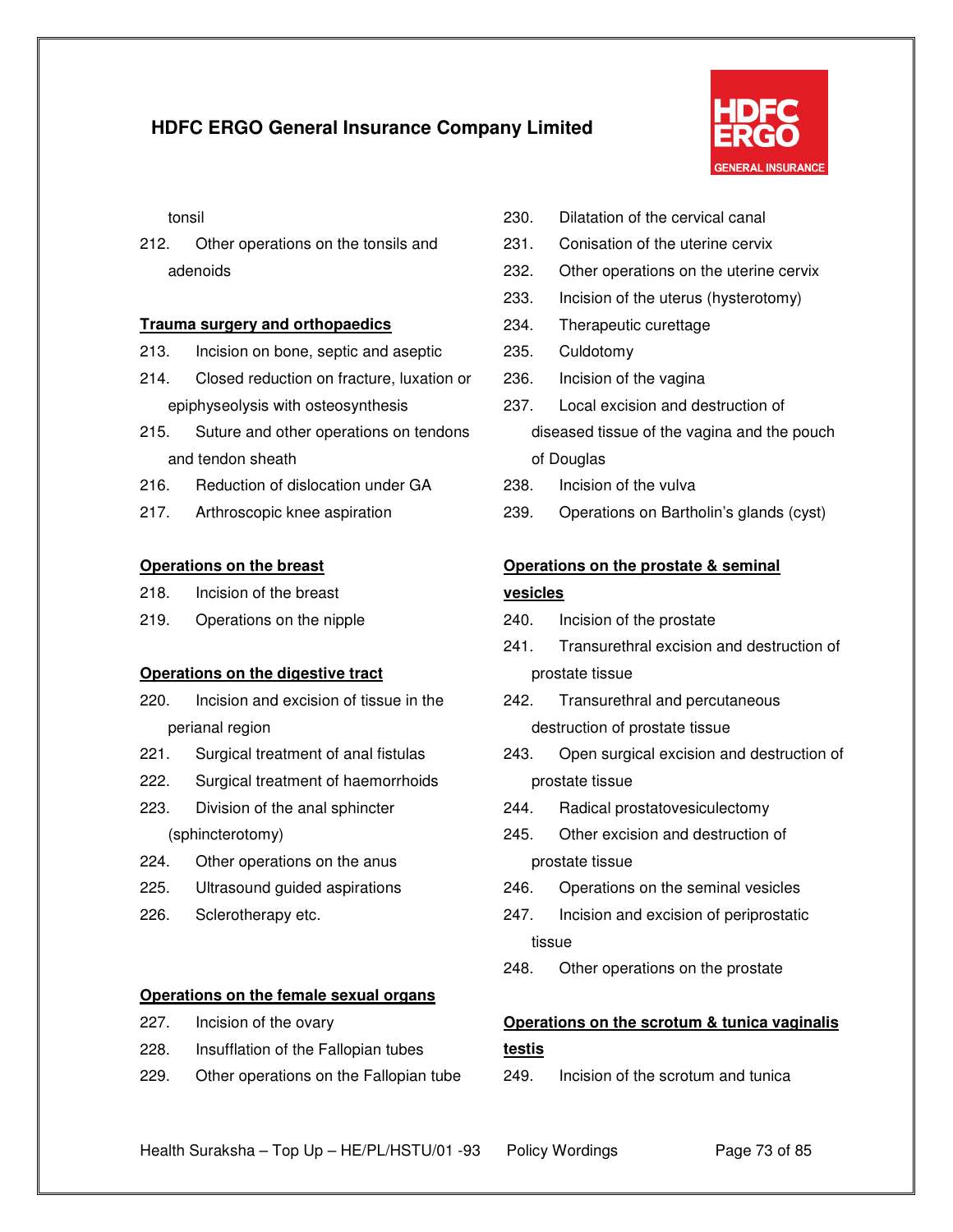

vaginalis testis

- 250. Operation on a testicular hydrocele
- 251. Excision and destruction of diseased scrotal tissue
- 252. Plastic reconstruction of the scrotum and tunica vaginalis testis
- 253. Other operations on the scrotum and tunica vaginalis testis

#### **Operations on the testes**

- 254. Incision of the testes
- 255. Excision and destruction of diseased tissue of the testes
- 256. Unilateral orchidectomy
- 257. Bilateral orchidectomy
- 258. Orchidopexy
- 259. Abdominal exploration in cryptorchidism
- 260. Surgical repositioning of an abdominal testis
- 261. Reconstruction of the testis
- 262. Implantation, exchange and removal of a testicular prosthesis
- 263. Other operations on the testis

### **Operations on the spermatic cord, epididymis und ductus deferens**

- 264. Surgical treatment of a varicocele and a hydrocele of the spermatic cord
- 265. Excision in the area of the epididymis
- 266. Epididymectomy
- 267. econstruction of the spermatic cord
- 268. Reconstruction of the ductus deferens and epididymis
- 269. Other operations on the spermatic cord, epididymis and ductus deferens

#### **Operations on the penis**

- 270. Operations on the foreskin
- 271. Local excision and destruction of diseased tissue of the penis
- 272. Amputation of the penis
- 273. Plastic reconstruction of the penis
- 274. Other operations on the penis

#### **Operations on the urinary system**

275. Cystoscopical removal of stones

#### **Other Operations**

- 276. Lithotripsy
- 277. Coronary angiography
- 278. Haemodialysis
- 279. Radiotherapy for Cancer
- 280. Cancer Chemotherapy

Note: The standard exclusions and waiting periods are applicable to all of the above procedures depending on the medical condition/ disease under treatment. Only 24 hours Hospitalization is not mandatory.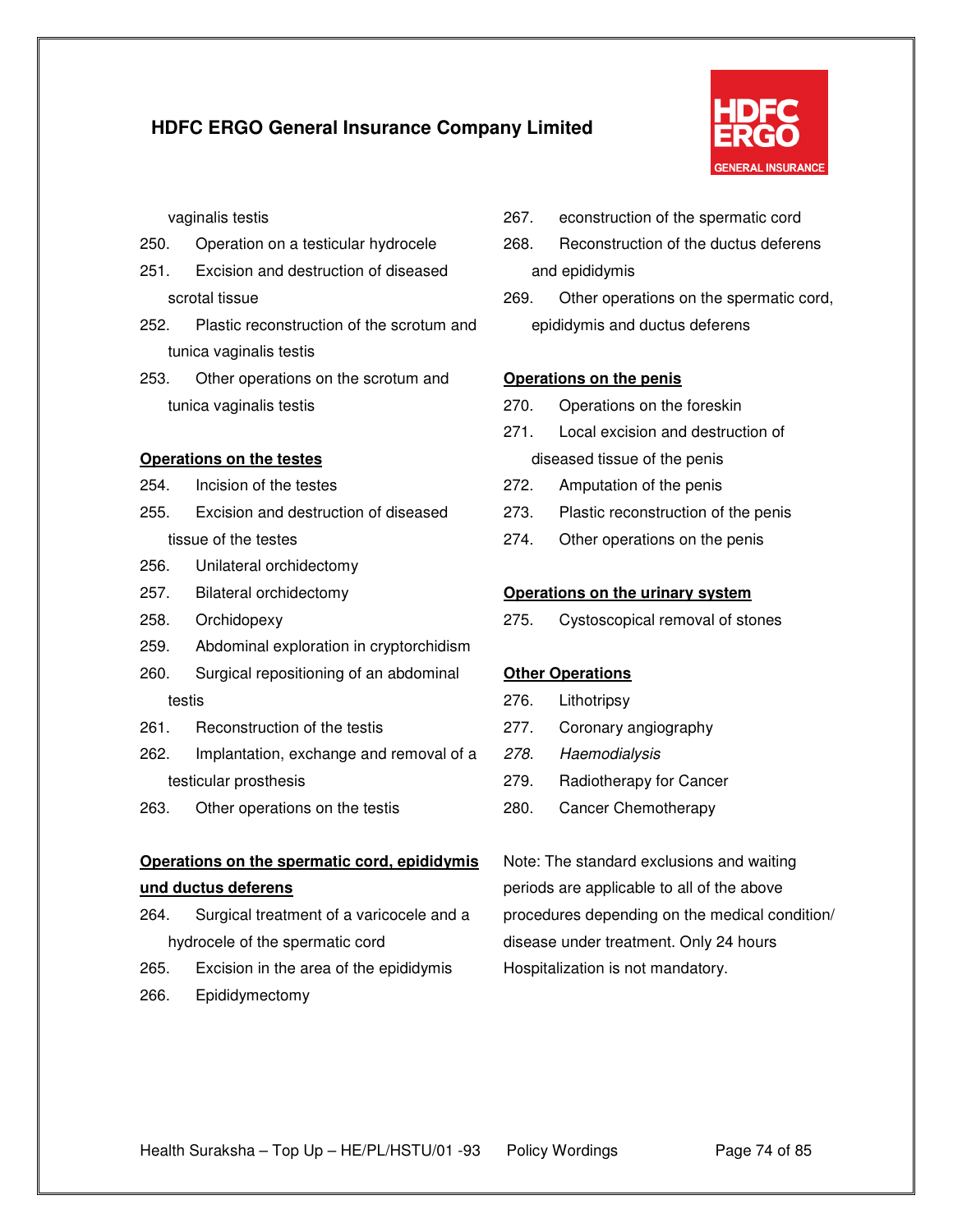

### **APPENDIX-II**

| S              | List of excluded expenses ("Non-Medical") under indemnity | <b>Expenses</b>                                  |
|----------------|-----------------------------------------------------------|--------------------------------------------------|
| NO.            | Policy -                                                  |                                                  |
|                |                                                           |                                                  |
|                | TOILETRIES/ COSMETICS/ PERSONAL COMFORT OR CONVENIENCE    |                                                  |
| -1             | ANNE FRENCH CHARGES                                       | Not Payable                                      |
| $\overline{c}$ | <b>BABY CHARGES (UNLESS SPECIFIED/INDICATED)</b>          | Not Payable                                      |
| 3              | <b>BABY FOOD</b>                                          | Not Payable                                      |
| 4              | <b>BABY UTILITES CHARGES</b>                              | Not Payable                                      |
| 5              | <b>BABY SET</b>                                           | Not Payable                                      |
| 6              | <b>BABY BOTTLES</b>                                       | Not Payable                                      |
| 7              | <b>BOTTLE</b>                                             | Not Payable                                      |
| 8              | <b>BRUSH</b>                                              | Not Payable                                      |
| 9              | <b>COSY TOWEL</b>                                         | Not Payable                                      |
| 10             | <b>HAND WASH</b>                                          | Not Payable                                      |
| 11             | MOISTURISER PASTE BRUSH                                   | Not Payable                                      |
| 12             | <b>POWDER</b>                                             | Not Payable                                      |
| 13             | <b>RAZOR</b>                                              | Payable                                          |
| 14             | <b>TOWEL</b>                                              | Not Payable                                      |
| 15             | SHOE COVER                                                | Not Payable                                      |
| 16             | <b>BEAUTY SERVICES</b>                                    | Not Payable                                      |
| 17             | <b>BELTS/ BRACES</b>                                      | Essential and should be                          |
|                |                                                           | paid at least specifically<br>for cases who have |
|                |                                                           | undergone surgery of                             |
|                |                                                           | thoracic or lumbar spine                         |
|                |                                                           |                                                  |
| 18             | <b>BUDS</b>                                               | Not Payable                                      |
| 19             | <b>BARBER CHARGES</b>                                     | Not Payable                                      |
| 20             | CAPS                                                      | Not Payable                                      |
| 21             | <b>COLD PACK/HOT PACK</b>                                 | Not Payable                                      |
| 22             | <b>CARRY BAGS</b>                                         | Not Payable                                      |
| 23             | <b>CRADLE CHARGES</b>                                     | Not Payable                                      |
| 24             | <b>COMB</b>                                               | Not Payable                                      |
| 25             | DISPOSABLES RAZORS CHARGES (for site preparations)        | Payable                                          |
| 26             |                                                           | Not Payable                                      |
|                | EAU-DE-COLOGNE / ROOM FRESHNERS                           |                                                  |
| 27             | EYE PAD                                                   | Not Payable                                      |
| 28             | <b>EYE SHEILD</b>                                         | Not Payable                                      |
| 29             | <b>EMAIL / INTERNET CHARGES</b>                           | Not Payable                                      |
| 30             | FOOD CHARGES (OTHER THAN PATIENT's DIET PROVIDED          | Not Payable                                      |
|                | BY HOSPITAL)                                              |                                                  |
| 31             | <b>FOOT COVER</b>                                         | Not Payable                                      |
| 32             | <b>GOWN</b>                                               | Not Payable                                      |
| 33             | <b>LEGGINGS</b>                                           | Essential in bariatric and                       |
|                |                                                           | varicose vein surgery and                        |
|                |                                                           | may be considered for at                         |
|                |                                                           | least these conditions                           |
|                |                                                           | where surgery itself is                          |
|                |                                                           | payable.                                         |
|                |                                                           |                                                  |
| 34             | <b>LAUNDRY CHARGES</b>                                    | Not Payable                                      |
| 35             | <b>MINERAL WATER</b>                                      | Not Payable                                      |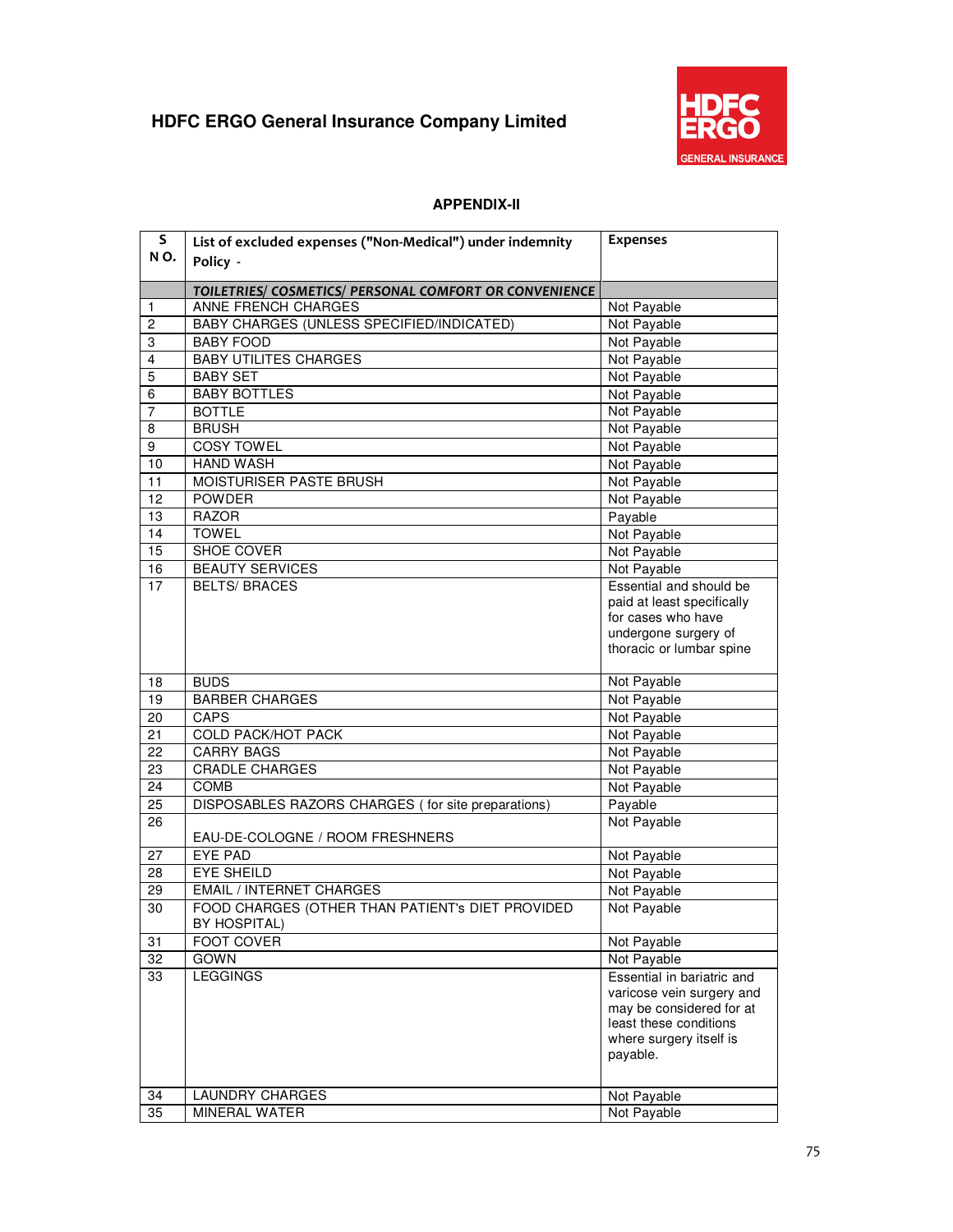

| 36 | <b>OIL CHARGES</b>                                                      | Not Payable                                       |
|----|-------------------------------------------------------------------------|---------------------------------------------------|
| 37 | <b>SANITARY PAD</b>                                                     | Not Payable                                       |
| 38 | <b>SLIPPERS</b>                                                         | Not Payable                                       |
| 39 | <b>TELEPHONE CHARGES</b>                                                | Not Payable                                       |
| 40 | <b>TISSUE PAPER</b>                                                     | Not Payable                                       |
| 41 | <b>TOOTH PASTE</b>                                                      | Not Payable                                       |
| 42 | <b>TOOTH BRUSH</b>                                                      | Not Payable                                       |
| 43 | <b>GUEST SERVICES</b>                                                   | Not Payable                                       |
| 44 | <b>BED PAN</b>                                                          | Not Payable                                       |
| 45 | <b>BED UNDER PAD CHARGES</b>                                            | Not Payable                                       |
| 46 | <b>CAMERA COVER</b>                                                     | Not Payable                                       |
| 47 | CARE FREE                                                               | Not Payable                                       |
| 48 | <b>CLINIPLAST</b>                                                       | Not Payable                                       |
| 49 | <b>CREPE BANDAGE</b>                                                    | Not Payable/ Payable by                           |
|    |                                                                         | the patient                                       |
| 50 | <b>CURAPORE</b>                                                         | Not Payable                                       |
| 51 | DIAPER OF ANY TYPE                                                      | Not Payable                                       |
| 52 | DVD, CD CHARGES                                                         | Not Payable (However if                           |
|    |                                                                         | CD is specifically sought<br>by Insurer/TPA then  |
|    |                                                                         | payable)                                          |
|    |                                                                         |                                                   |
| 53 | <b>EYELET COLLAR</b>                                                    | Not Payable                                       |
| 54 | <b>FACE MASK</b>                                                        | Not Payable                                       |
| 55 | <b>FLEXI MASK</b>                                                       | Not Payable                                       |
| 56 | <b>GAUSE SOFT</b>                                                       | Not Payable                                       |
| 57 | <b>GAUZE</b>                                                            | Not Payable                                       |
| 58 | <b>HAND HOLDER</b>                                                      | Not Payable                                       |
| 59 | HANSAPLAST/ ADHESIVE BANDAGES                                           | Not Payable                                       |
| 60 | LACTOGEN/ INFANT FOOD                                                   | Not Payable                                       |
| 61 | <b>SLINGS</b>                                                           | Reasonable costs for one                          |
|    |                                                                         | sling in case of upper arm                        |
|    |                                                                         | fractures may be                                  |
|    |                                                                         | considered                                        |
|    | <b>ITEMS SPECIFICALLY EXCLUDED IN THE POLICIES</b>                      |                                                   |
| 62 | WEIGHT CONTROL PROGRAMS/ SUPPLIES/ SERVICES                             | Exclusion in policy unless<br>otherwise specified |
| 63 | COST OF SPECTACLES/ CONTACT LENSES/ HEARING AIDS                        | Exclusion in policy unless                        |
|    | ETC.,                                                                   | otherwise specified                               |
| 64 | DENTAL TREATMENT EXPENSES THAT DO NOT REQUIRE<br><b>HOSPITALISATION</b> | Exclusion in policy unless<br>otherwise specified |
| 65 | HORMONE REPLACEMENT THERAPY                                             | Exclusion in policy unless<br>otherwise specified |
| 66 | <b>HOME VISIT CHARGES</b>                                               | Exclusion in policy unless<br>otherwise specified |
| 67 | INFERTILITY/ SUBFERTILITY/ ASSISTED CONCEPTION<br><b>PROCEDURE</b>      | Exclusion in policy unless<br>otherwise specified |
| 68 | OBESITY (INCLUDING MORBID OBESITY) TREATMENT                            | Exclusion in policy unless<br>otherwise specified |
| 69 | PSYCHIATRIC & PSYCHOSOMATIC DISORDERS                                   | Exclusion in policy unless<br>otherwise specified |

Health Suraksha – Top Up – HE/PL/HSTU/01 -93 Policy Wordings Page 76 of 85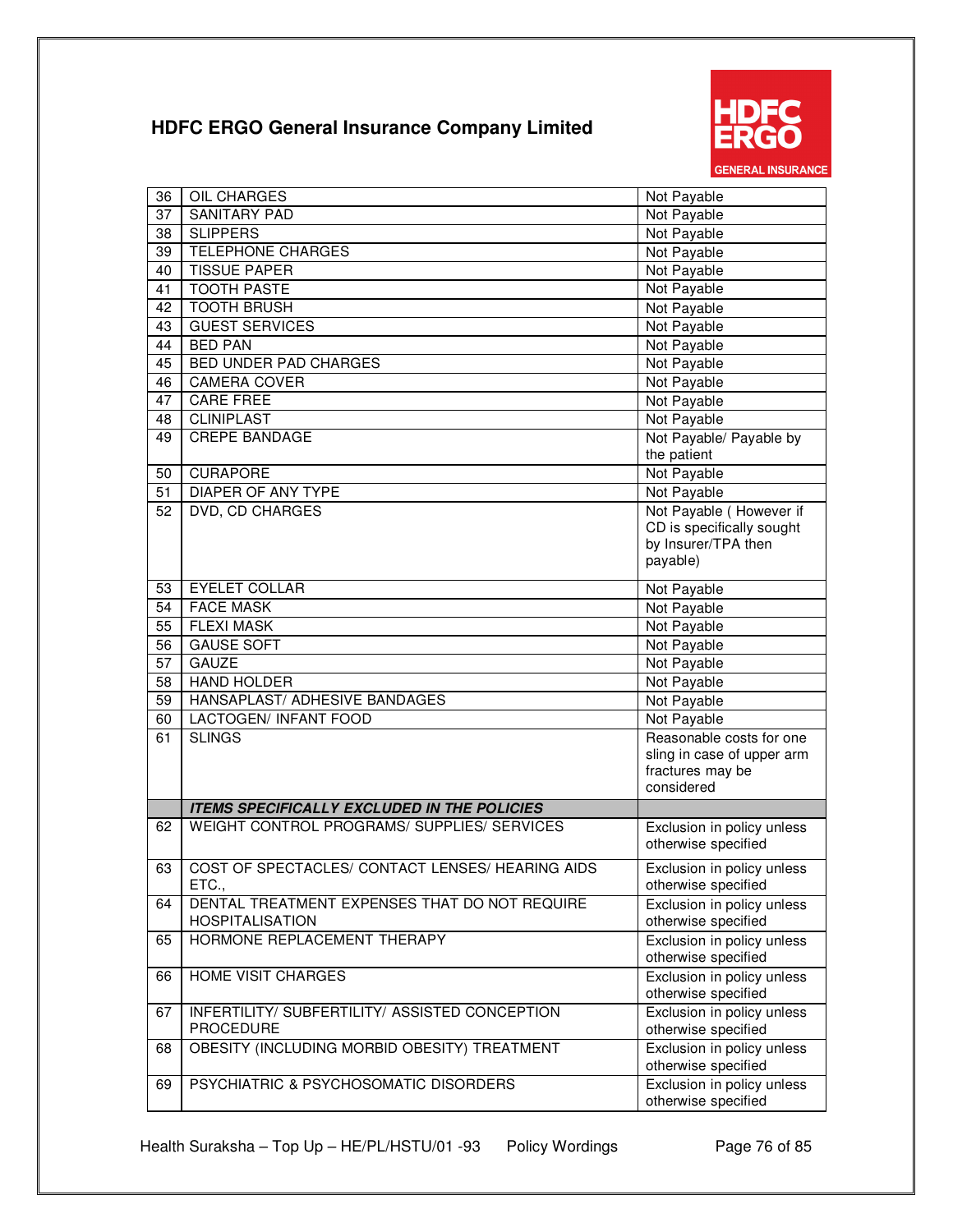

| 70 | CORRECTIVE SURGERY FOR REFRACTIVE ERROR                                                                                                  | Exclusion in policy unless<br>otherwise specified                                     |
|----|------------------------------------------------------------------------------------------------------------------------------------------|---------------------------------------------------------------------------------------|
| 71 | TREATMENT OF SEXUALLY TRANSMITTED DISEASES                                                                                               | Exclusion in policy unless<br>otherwise specified                                     |
| 72 | <b>DONOR SCREENING CHARGES</b>                                                                                                           | Exclusion in policy unless<br>otherwise specified                                     |
| 73 | ADMISSION/REGISTRATION CHARGES                                                                                                           | Exclusion in policy unless<br>otherwise specified                                     |
| 74 | HOSPITALISATION FOR EVALUATION/ DIAGNOSTIC<br><b>PURPOSE</b>                                                                             | Exclusion in policy unless<br>otherwise specified                                     |
| 75 | EXPENSES FOR INVESTIGATION/ TREATMENT IRRELEVANT<br>TO THE DISEASE FOR WHICH ADMITTED OR DIAGNOSED                                       | Not Payable - Exclusion in<br>policy unless otherwise<br>specified                    |
| 76 | ANY EXPENSES WHEN THE PATIENT IS DIAGNOSED WITH<br>RETRO VIRUS + OR SUFFERING FROM /HIV/ AIDS ETC IS<br>DETECTED/ DIRECTLY OR INDIRECTLY | Not payable as per<br>HIV/AIDS exclusion                                              |
| 77 | STEM CELL IMPLANTATION/ SURGERY                                                                                                          | Not Payable except Bone<br>Marrow Transplantation<br>where covered by policy          |
|    | <b>ITEMS WHICH FORM PART OF HOSPITAL</b><br><b>SERVICES WHERE SEPARATE CONSUMABLES</b>                                                   |                                                                                       |
| 78 | WARD AND THEATRE BOOKING CHARGES                                                                                                         | Payable under OT<br>Charges, not payable<br>separately                                |
| 79 | ARTHROSCOPY & ENDOSCOPY INSTRUMENTS                                                                                                      | Rental charged by the<br>hospital payable.<br>Purchase of Instruments<br>not payable. |
| 80 | MICROSCOPE COVER                                                                                                                         | Payable under OT<br>Charges, not separately                                           |
| 81 | SURGICAL BLADES, HARMONIC SCALPEL, SHAVER                                                                                                | Payable under OT<br>Charges, not separately                                           |
| 82 | <b>SURGICAL DRILL</b>                                                                                                                    | Payable under OT<br>Charges, not separately                                           |
|    | 83   EYE KIT                                                                                                                             | Payable under OT<br>Charges, not separately                                           |
| 84 | <b>EYE DRAPE</b>                                                                                                                         | Payable under OT<br>Charges, not separately                                           |
| 85 | <b>X-RAY FILM</b>                                                                                                                        | Payable under Radiology<br>Charges, not as<br>consumable                              |
| 86 | <b>SPUTUM CUP</b>                                                                                                                        | Payable under<br>Investigation Charges, not<br>as consumable                          |
| 87 | BOYLES APPARATUS CHARGES                                                                                                                 | Part of OT Charges, not<br>Separately                                                 |

Health Suraksha - Top Up - HE/PL/HSTU/01 -93 Policy Wordings Page 77 of 85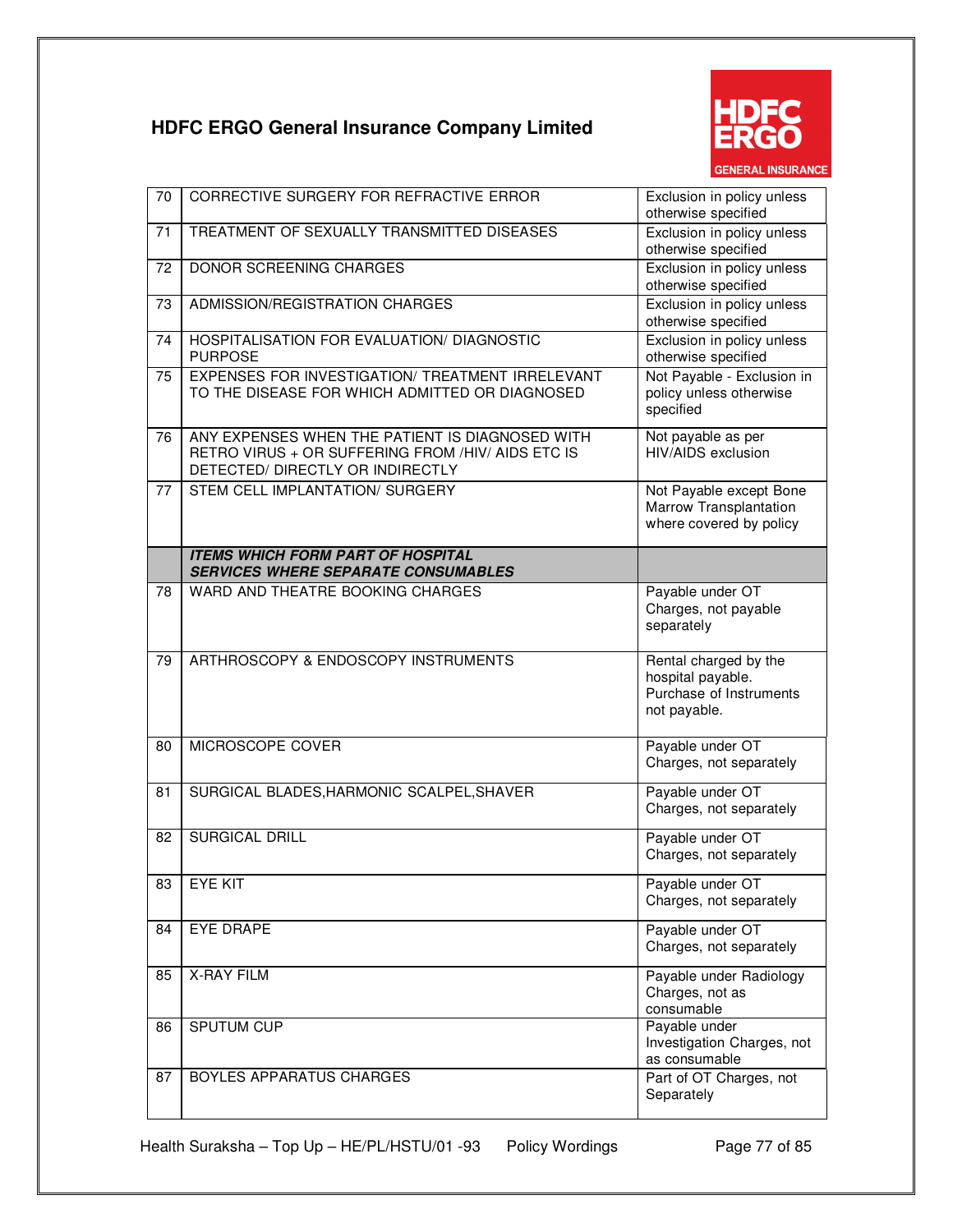

| 88  | BLOOD GROUPING AND CROSS MATCHING OF DONORS<br><b>SAMPLES</b>         | Part of Cost of Blood, not<br>Payable                                                                  |
|-----|-----------------------------------------------------------------------|--------------------------------------------------------------------------------------------------------|
| 89  | <b>SAVLON</b>                                                         | Not Payable-Part of<br><b>Dressing Charges</b>                                                         |
| 90  | BAND AIDS, BANDAGES, STERLILE INJECTIONS, NEEDLES,<br><b>SYRINGES</b> | Not Payable - Part of<br>Dressing charges                                                              |
| 91  | <b>COTTON</b>                                                         | Not Payable-Part of<br>Dressing Charges                                                                |
| 92  | <b>COTTON BANDAGE</b>                                                 | Not Payable- Part of<br><b>Dressing Charges</b>                                                        |
| 93  | MICROPORE/ SURGICAL TAPE                                              | Not Payable-Payable by<br>the patient when<br>prescribed, otherwise<br>included as Dressing<br>Charges |
| 94  | <b>BLADE</b>                                                          | Not Payable                                                                                            |
| 95  | <b>APRON</b>                                                          | Not Payable - Part of<br>Hospital Services/<br>Disposable linen to be<br>part of OT/ICU charges        |
| 96  | <b>TORNIQUET</b>                                                      | Not Payable (service is<br>charged by hospitals,<br>consumables cannot be<br>separately charged)       |
| 97  | ORTHOBUNDLE, GYNAEC BUNDLE                                            | Part of Dressing Charges                                                                               |
| 98  | URINE CONTAINER                                                       | Not Payable                                                                                            |
|     | <b>ELEMENTS OF ROOM CHARGE</b>                                        |                                                                                                        |
| 99  | <b>LUXURY TAX</b>                                                     | Actual tax levied by<br>government is<br>payable.Part of room<br>charge for sub limits                 |
| 100 | <b>HVAC</b>                                                           | Part of room charge not<br>payable separately                                                          |
| 101 | <b>HOUSE KEEPING CHARGES</b>                                          | Part of room charge not<br>payable separately                                                          |
|     | 102 SERVICE CHARGES WHERE NURSING CHARGE ALSO<br><b>CHARGED</b>       | Part of room charge not<br>payable separately                                                          |
| 103 | TELEVISION & AIR CONDITIONER CHARGES                                  | Payable under room<br>charges not if separately<br>levied                                              |
| 104 | <b>SURCHARGES</b>                                                     | Part of Room Charge, Not<br>payable separately                                                         |
| 105 | ATTENDANT CHARGES                                                     | Not Payable - Part of<br>Room Charges                                                                  |
| 106 | <b>IM IV INJECTION CHARGES</b>                                        | Part of nursing charges,<br>not payable                                                                |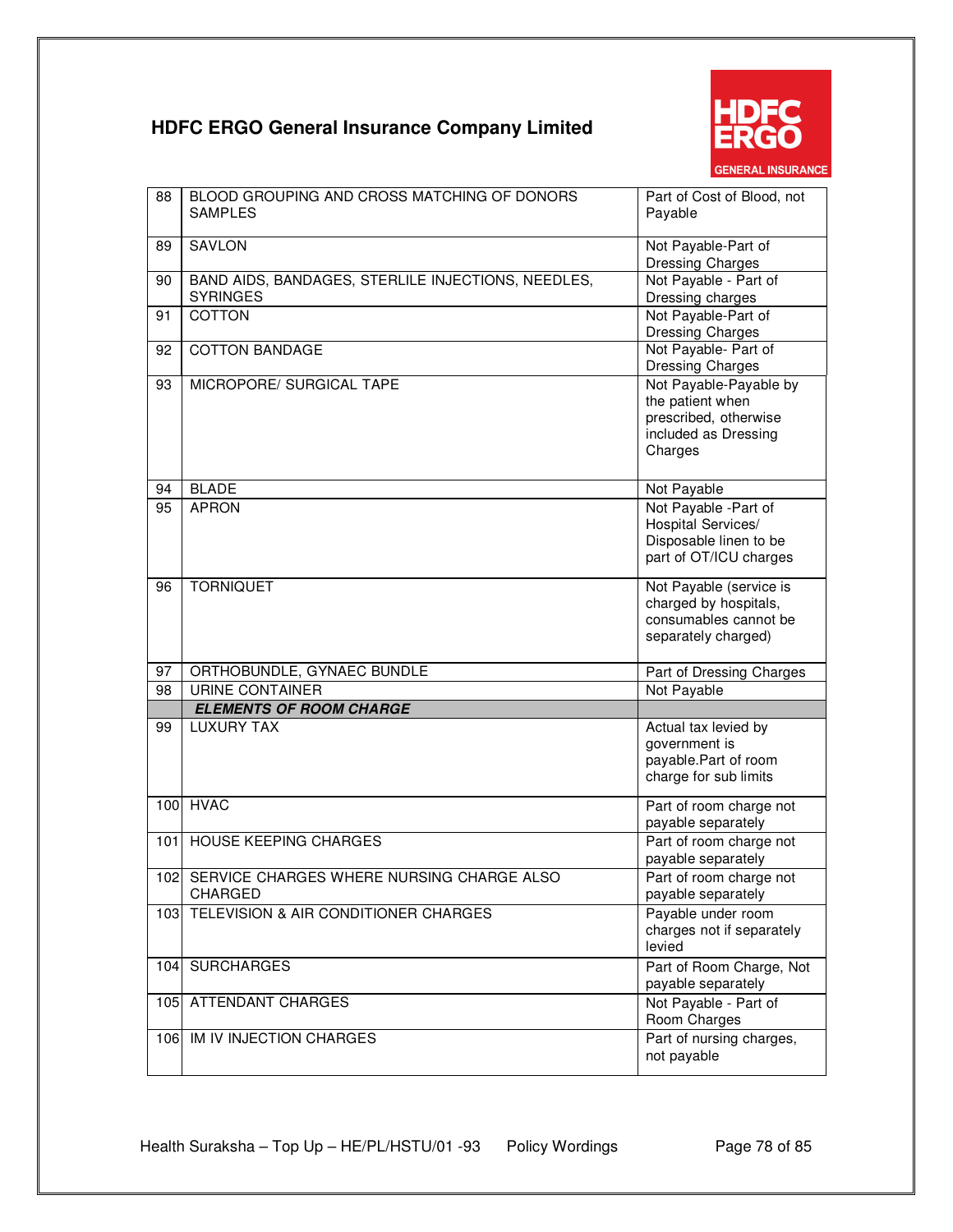

| 107   | <b>CLEAN SHEET</b>                                                            | Part of<br>Laundry/Housekeeping<br>not payable separately       |
|-------|-------------------------------------------------------------------------------|-----------------------------------------------------------------|
|       | 108 EXTRA DIET OF PATIENT (OTHER THAN THAT WHICH FORMS<br>PART OF BED CHARGE) | Patient Diet provided by<br>hospital is payable                 |
| 109   | <b>BLANKET/WARMER BLANKET</b>                                                 | Not Payable- part of room<br>Charges                            |
|       | <b>ADMINISTRATIVE OR NON-MEDICAL CHARGES</b>                                  |                                                                 |
| 110   | <b>ADMISSION KIT</b>                                                          | Not Payable                                                     |
| 111   | <b>BIRTH CERTIFICATE</b>                                                      | Not Payable                                                     |
| 112   | BLOOD RESERVATION CHARGES AND ANTE NATAL<br><b>BOOKING CHARGES</b>            | Not Payable                                                     |
| $113$ | <b>CERTIFICATE CHARGES</b>                                                    | Not Payable                                                     |
| 114   | <b>COURIER CHARGES</b>                                                        | Not Payable                                                     |
|       | 115 CONVENYANCE CHARGES                                                       | Not Payable                                                     |
|       | 116 DIABETIC CHART CHARGES                                                    | Not Payable                                                     |
| 117   | DOCUMENTATION CHARGES / ADMINISTRATIVE EXPENSES                               | Not Payable                                                     |
| 118   | DISCHARGE PROCEDURE CHARGES                                                   | Not Payable                                                     |
| 119   | <b>DAILY CHART CHARGES</b>                                                    | Not Payable                                                     |
| 120   | <b>ENTRANCE PASS / VISITORS PASS CHARGES</b>                                  | Not Payable                                                     |
| 121   | EXPENSES RELATED TO PRESCRIPTION ON DISCHARGE                                 | To be claimed by patient<br>under Post Hosp where<br>admissible |
|       | 122 FILE OPENING CHARGES                                                      | Not Payable                                                     |
| 123   | INCIDENTAL EXPENSES / MISC. CHARGES (NOT EXPLAINED)                           | Not Payable                                                     |
| 1241  | MEDICAL CERTIFICATE                                                           | Not Payable                                                     |
| 125   | MAINTAINANCE CHARGES                                                          | Not Payable                                                     |
| 126   | <b>MEDICAL RECORDS</b>                                                        | Not Payable                                                     |
| 127   | PREPARATION CHARGES                                                           | Not Payable                                                     |
| 128   | PHOTOCOPIES CHARGES                                                           | Not Payable                                                     |
| 129   | PATIENT IDENTIFICATION BAND / NAME TAG                                        | Not Payable                                                     |
| 130   | <b>WASHING CHARGES</b>                                                        | Not Payable                                                     |

Health Suraksha – Top Up – HE/PL/HSTU/01 -93 Policy Wordings Page 79 of 85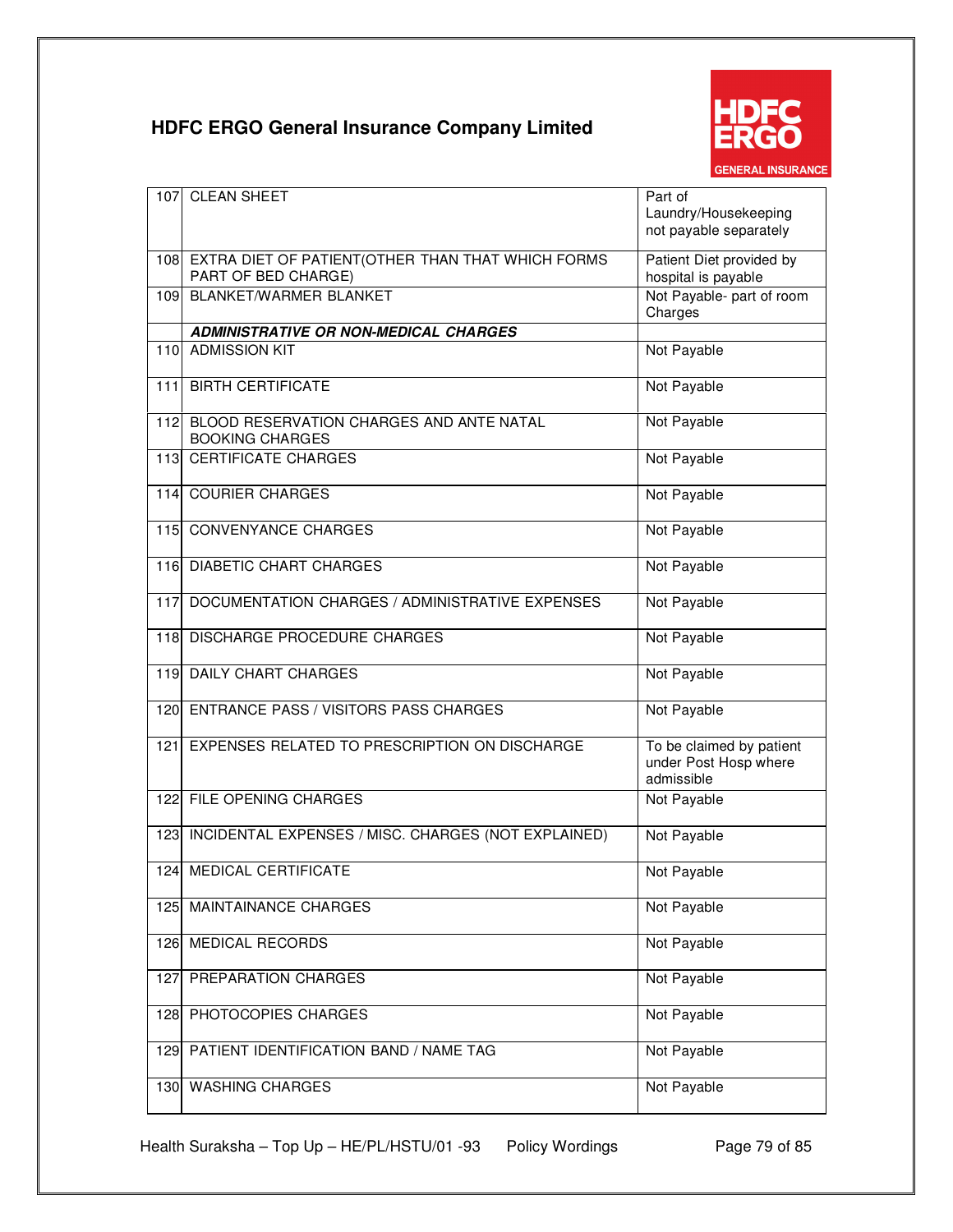

| 1311 | <b>MEDICINE BOX</b>                              | Not Payable                                             |
|------|--------------------------------------------------|---------------------------------------------------------|
|      | 132 MORTUARY CHARGES                             | Payable upto 24 hrs,<br>shifting charges not<br>payable |
|      | 133 MEDICO LEGAL CASE CHARGES (MLC CHARGES)      | Not Payable                                             |
|      | <b>EXTERNAL DURABLE DEVICES</b>                  |                                                         |
|      | 134 WALKING AIDS CHARGES                         | Not Payable                                             |
|      | 135 BIPAP MACHINE                                | Not Payable                                             |
|      | 136 COMMODE                                      | Not Payable                                             |
| 1371 | <b>CPAP/ CAPD EQUIPMENTS</b>                     | Device not payable                                      |
|      | 138 INFUSION PUMP - COST                         | Device not payable                                      |
| 139  | OXYGEN CYLINDER (FOR USAGE OUTSIDE THE HOSPITAL) | Not Payable                                             |
| 140  | PULSEOXYMETER CHARGES                            | Device not payable                                      |
| 141  | <b>SPACER</b>                                    | Not Payable                                             |
| 142  | <b>SPIROMETRE</b>                                | Device not payable                                      |
| 143  | SPO2 PROBE                                       | Not Payable                                             |
| 144  | <b>NEBULIZER KIT</b>                             | Not Payable                                             |
| 145  | <b>STEAM INHALER</b>                             | Not Payable                                             |
|      | 146 ARMSLING                                     | Not Payable                                             |
| 147  | <b>THERMOMETER</b>                               | Not Payable (paid by<br>patient)                        |
|      | 148 CERVICAL COLLAR                              | Not Payable                                             |
|      | 149 SPLINT                                       | Not Payable                                             |
| 150  | DIABETIC FOOT WEAR                               | Not Payable                                             |
| 151  | KNEE BRACES (LONG/SHORT/HINGED)                  | Not Payable                                             |
| 152  | KNEE IMMOBILIZER/SHOULDER IMMOBILIZER            | Not Payable                                             |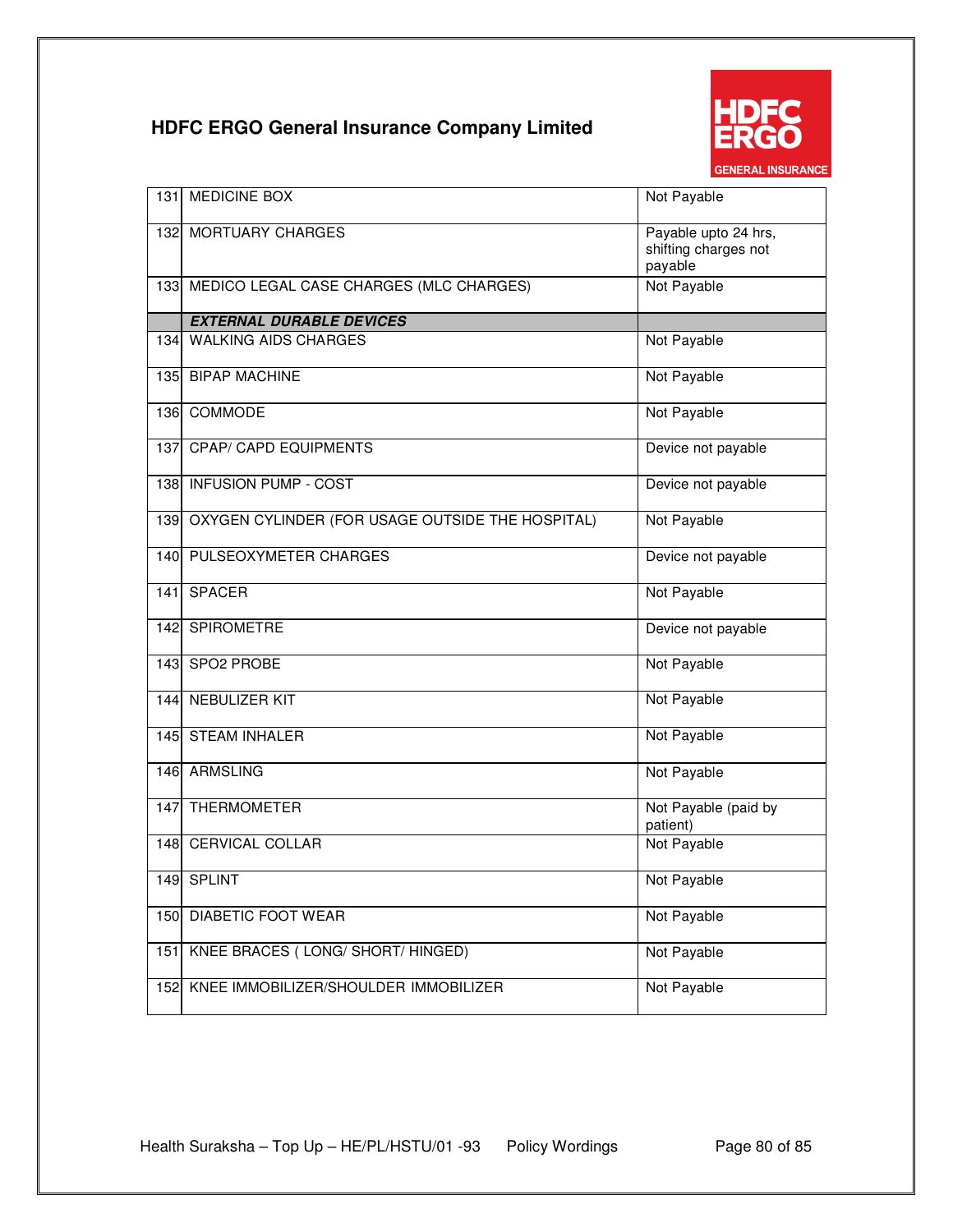

| 153 | <b>LUMBO SACRAL BELT</b>                                                                                 | Essential and should be<br>paid at least specifically<br>for cases who have<br>undergone surgery of<br>lumbar spine.                                                                                                                      |
|-----|----------------------------------------------------------------------------------------------------------|-------------------------------------------------------------------------------------------------------------------------------------------------------------------------------------------------------------------------------------------|
| 154 | NIMBUS BED OR WATER OR AIR BED CHARGES                                                                   | Payable for any ICU<br>patient requiring more<br>than 3 days in ICU, all<br>patients with<br>paraplegia/quadriplegia<br>for any reason and at<br>reasonable cost of<br>approximately Rs 200/<br>day                                       |
| 155 | AMBULANCE COLLAR                                                                                         | Not Payable                                                                                                                                                                                                                               |
| 156 | AMBULANCE EQUIPMENT                                                                                      | Not Payable                                                                                                                                                                                                                               |
| 157 | <b>MICROSHEILD</b>                                                                                       | Not Payable                                                                                                                                                                                                                               |
| 158 | ABDOMINAL BINDER                                                                                         | Essential and should be<br>paid at least in post<br>surgery patients of major<br>abdominal surgery<br>including TAH, LSCS,<br>incisional hernia repair,<br>exploratory laparotomy for<br>intestinal obstruction, liver<br>transplant etc. |
|     | <b>ITEMS PAYABLE IF SUPPORTED BY A PRESCRIPTION</b>                                                      |                                                                                                                                                                                                                                           |
| 159 | BETADINE \ HYDROGEN PEROXIDE\SPIRIT\\DETTOL<br><b>\SAVLON\ DISINFECTANTS ETC</b>                         | May be payable when<br>prescribed for patient, not<br>payable for hospital use in<br>OT or ward or for<br>dressings in hospital                                                                                                           |
| 160 | PRIVATE NURSES CHARGES- SPECIAL NURSING CHARGES                                                          | Post hospitalization<br>nursing charges not<br>Payable                                                                                                                                                                                    |
| 161 | NUTRITION PLANNING CHARGES - DIETICIAN CHARGES-<br><b>DIET CHARGES</b>                                   | Patient Diet provided by<br>hospital is payable                                                                                                                                                                                           |
| 162 | <b>ALEX SUGAR FREE</b>                                                                                   | Payable -Sugar free<br>variants of admissable<br>medicines are not<br>excluded                                                                                                                                                            |
| 163 | CREAMS POWDERS LOTIONS (Toileteries are not payable, only<br>prescribed medical pharmaceuticals payable) | Payable when prescribed                                                                                                                                                                                                                   |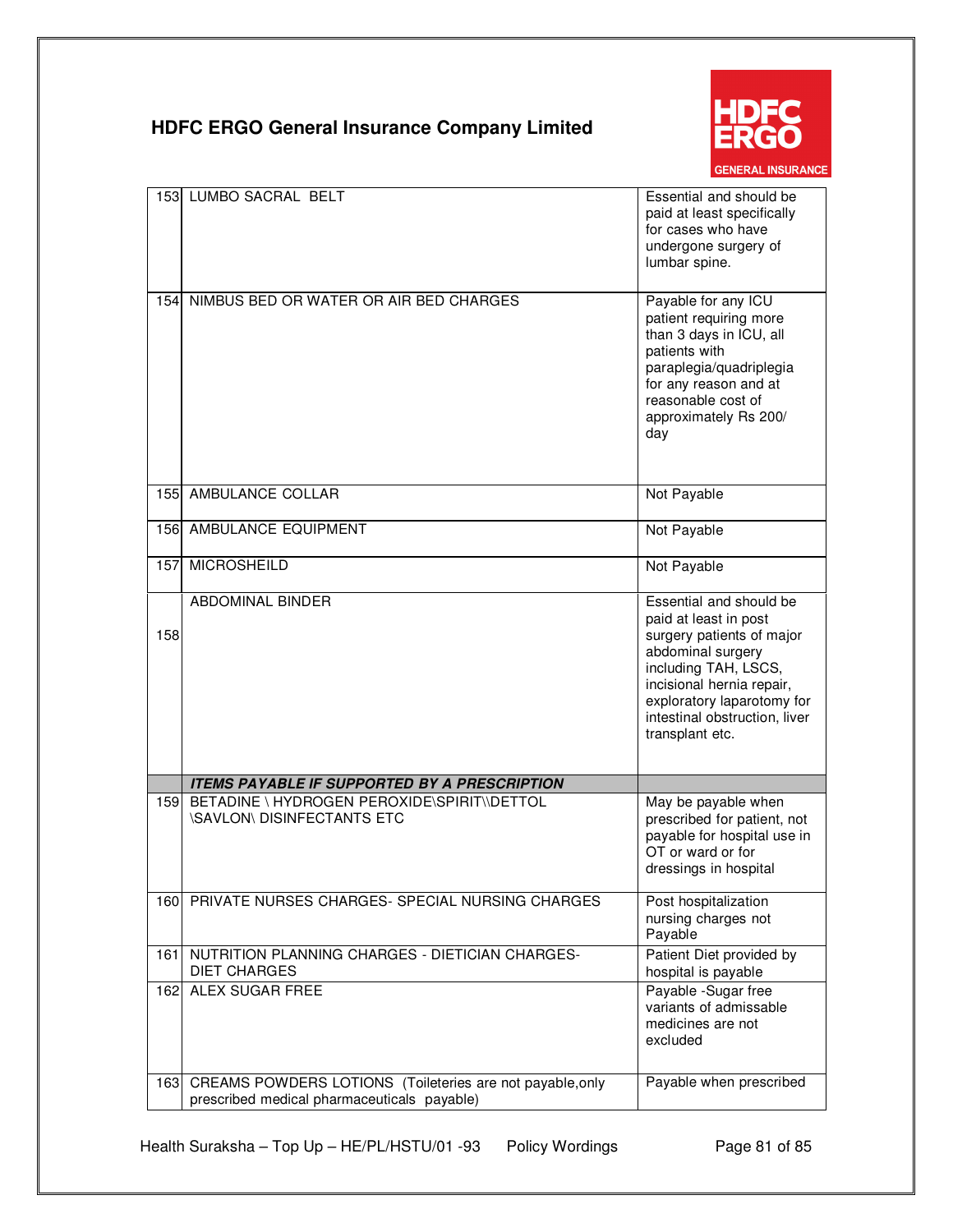

| 164 | DIGENE GEL/ ANTACID GEL                      | Payable when prescribed                                                                                                                                                                    |
|-----|----------------------------------------------|--------------------------------------------------------------------------------------------------------------------------------------------------------------------------------------------|
| 165 | <b>ECG ELECTRODES</b>                        | Upto 5 electrodes are<br>required for every case<br>visiting OT or ICU. For<br>longer stay in ICU, may<br>require a change and at<br>least one set every<br>second day must be<br>payable. |
| 166 | <b>GLOVES</b>                                | Sterilized Gloves payable /<br>unsterilized gloves not<br>payable                                                                                                                          |
| 167 | <b>HIV KIT</b>                               | Payable - payable Pre<br>operative screening                                                                                                                                               |
| 168 | LISTERINE/ ANTISEPTIC MOUTHWASH              | Payable when prescribed                                                                                                                                                                    |
| 169 | <b>LOZENGES</b>                              | Payable when prescribed                                                                                                                                                                    |
| 170 | <b>MOUTH PAINT</b>                           | Payable when prescribed                                                                                                                                                                    |
| 171 | <b>NEBULISATION KIT</b>                      | If used during<br>hospitalization is payable<br>reasonably                                                                                                                                 |
| 172 | <b>NEOSPRIN</b>                              | Payable when prescribed                                                                                                                                                                    |
| 173 | NOVARAPID                                    | Payable when prescribed                                                                                                                                                                    |
|     | 174 VOLINI GEL/ ANALGESIC GEL                | Payable when prescribed                                                                                                                                                                    |
| 175 | <b>ZYTEE GEL</b>                             | Payable when prescribed                                                                                                                                                                    |
|     | 176 VACCINATION CHARGES                      | Routine Vaccination not<br>Payable / Post Bite<br>Vaccination Payable                                                                                                                      |
|     | PART OF HOSPITAL'S OWN COSTS AND NOT PAYABLE |                                                                                                                                                                                            |
| 177 | AHD                                          | Not Payable - Part of<br>Hospital's internal Cost                                                                                                                                          |
| 178 | <b>ALCOHOL SWABES</b>                        | Not Payable - Part of<br>Hospital's internal Cost                                                                                                                                          |
| 179 | <b>SCRUB SOLUTION/STERILLIUM</b>             | Not Payable - Part of<br>Hospital's internal Cost                                                                                                                                          |
|     | <b>OTHERS</b>                                |                                                                                                                                                                                            |
| 180 | VACCINE CHARGES FOR BABY                     | Not Payable                                                                                                                                                                                |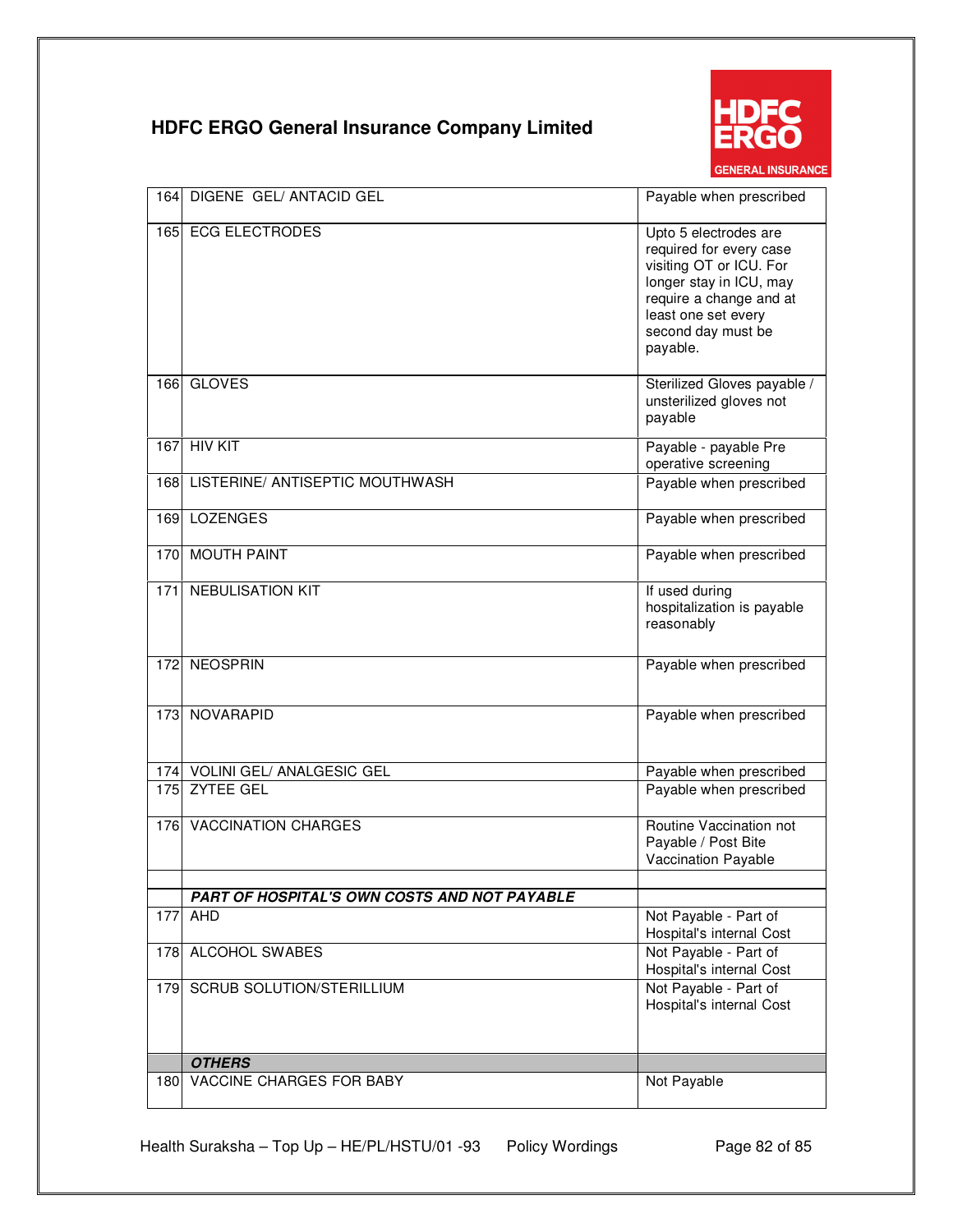

| 181 | <b>AESTHETIC TREATMENT / SURGERY</b>                                             | Not Payable                                                                                                                    |
|-----|----------------------------------------------------------------------------------|--------------------------------------------------------------------------------------------------------------------------------|
|     | 182 TPA CHARGES                                                                  | Not Payable                                                                                                                    |
| 183 | <b>VISCO BELT CHARGES</b>                                                        | Not Payable                                                                                                                    |
| 184 | ANY KIT WITH NO DETAILS MENTIONED [DELIVERY KIT,<br>ORTHOKIT, RECOVERY KIT, ETC] | Not Payable                                                                                                                    |
| 185 | <b>EXAMINATION GLOVES</b>                                                        | Not payable                                                                                                                    |
| 186 | <b>KIDNEY TRAY</b>                                                               | Not Payable                                                                                                                    |
| 187 | <b>MASK</b>                                                                      | Not Payable                                                                                                                    |
| 188 | <b>OUNCE GLASS</b>                                                               | Not Payable                                                                                                                    |
| 189 | OUTSTATION CONSULTANT'S/ SURGEON'S FEES                                          | Not payable, except for<br>telemedicine consultations<br>where covered by policy                                               |
| 190 | <b>OXYGEN MASK</b>                                                               | Not Payable                                                                                                                    |
| 191 | PAPER GLOVES                                                                     | Not Payable                                                                                                                    |
| 192 | PELVIC TRACTION BELT                                                             | Should be payable in case<br>f PIVD requiring traction s<br>this is generally not<br>reused                                    |
| 193 | REFERAL DOCTOR'S FEES                                                            | Not Payable                                                                                                                    |
| 194 | <b>ACCU CHECK (Glucometery/ Strips)</b>                                          | Not payable pre<br>hospitilasation or post<br>hospitalisation / Reports<br>and Charts required/<br>Device not payable          |
| 195 | <b>PAN CAN</b>                                                                   | Not Payable                                                                                                                    |
| 196 | <b>SOFNET</b>                                                                    | Not Payable                                                                                                                    |
| 197 | <b>TROLLY COVER</b>                                                              | Not Payable                                                                                                                    |
| 198 | <b>UROMETER, URINE JUG</b>                                                       | Not Payable                                                                                                                    |
| 199 | AMBULANCE                                                                        | Payable-Ambulance from<br>home to hospital or<br>interhospital shifts is<br>payable/ RTA as specific<br>requirement is payable |
| 200 | TEGADERM / VASOFIX SAFETY                                                        | Payable - maximum of 3<br>in 48 hrs and then 1 in 24<br>hrs                                                                    |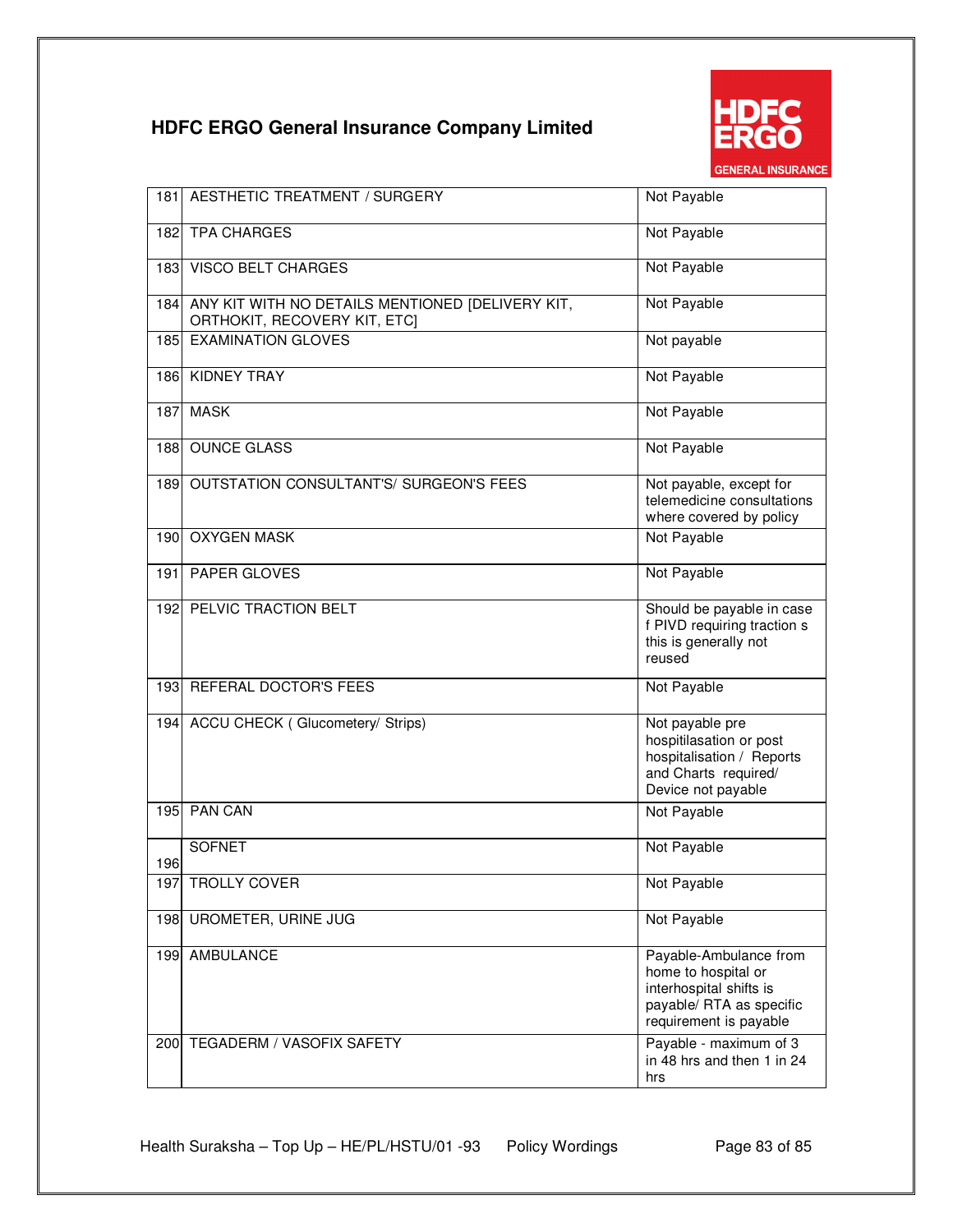

| 201 URINE BAG | Payable where medicaly<br>necessary till a reasonable<br>cost - maximum 1 per 24<br>hrs |
|---------------|-----------------------------------------------------------------------------------------|
| 202 SOFTOVAC  | Not Payable                                                                             |
| 203 STOCKINGS | Essential for case like<br>CABG etc. where it<br>should be paid.                        |

### **SCHEDULE OF BENEFITS**

### **HEALTH SURAKSHA – TOP UP PLUS - Individual**

| <b>Benefits</b>                                  | <b>Sum Insured</b>                      |  |
|--------------------------------------------------|-----------------------------------------|--|
| Sum Insured (Rs. in Lac) per Insured Person per  | 2.00; 3.00; 4.00; 5.00; 7.50; 10.00     |  |
| Policy Year                                      |                                         |  |
| Deductible (Rs. In Lacs) (As mentioned in Policy | 1.00; 2.00; 3.00; 4.00; 5.00            |  |
| Schedule)                                        |                                         |  |
| 1 a) In-patient Treatment                        | Covered; Hospitalization for minimum 24 |  |
|                                                  | hours required.                         |  |
| 1 b) Pre-hospitalization                         | Covered, maximum up to 60 days          |  |
| 1 c) Post-hospitalization                        | Covered, maximum up to 90 days          |  |
| 1 d) Day Care Procedures                         | Covered                                 |  |
| 1 e) Domiciliary Treatment                       | Covered                                 |  |
| 1 f) Organ Donor                                 | Covered                                 |  |
| 1 g) Emergency Ambulance                         | Up to Rs. 2000 per Hospitalization.     |  |

### **HEALTH SURAKSHA – TOP UP PLUS - Family Floater**

| <b>Benefits</b>                                  | <b>Sum Insured</b>                      |
|--------------------------------------------------|-----------------------------------------|
| Sum Insured (Rs. in Lac) per Policy per Policy   | 2.00; 3.00; 4.00; 5.00; 7.50; 10.00     |
| Year                                             |                                         |
| Deductible (Rs. In Lacs) (As mentioned in Policy | 1.00; 2.00; 3.00; 4.00; 5.00            |
| Schedule)                                        |                                         |
| 1 a) In-patient Treatment                        | Covered; Hospitalization for minimum 24 |
|                                                  | hours required.                         |
| 1 b) Pre-hospitalization                         | Covered, maximum up to 60 days          |
| 1 c) Post-hospitalization                        | Covered, maximum up to 90 days          |
| 1 d) Day Care Procedures                         | Covered                                 |

Health Suraksha – Top Up – HE/PL/HSTU/01 -93 Policy Wordings Page 84 of 85